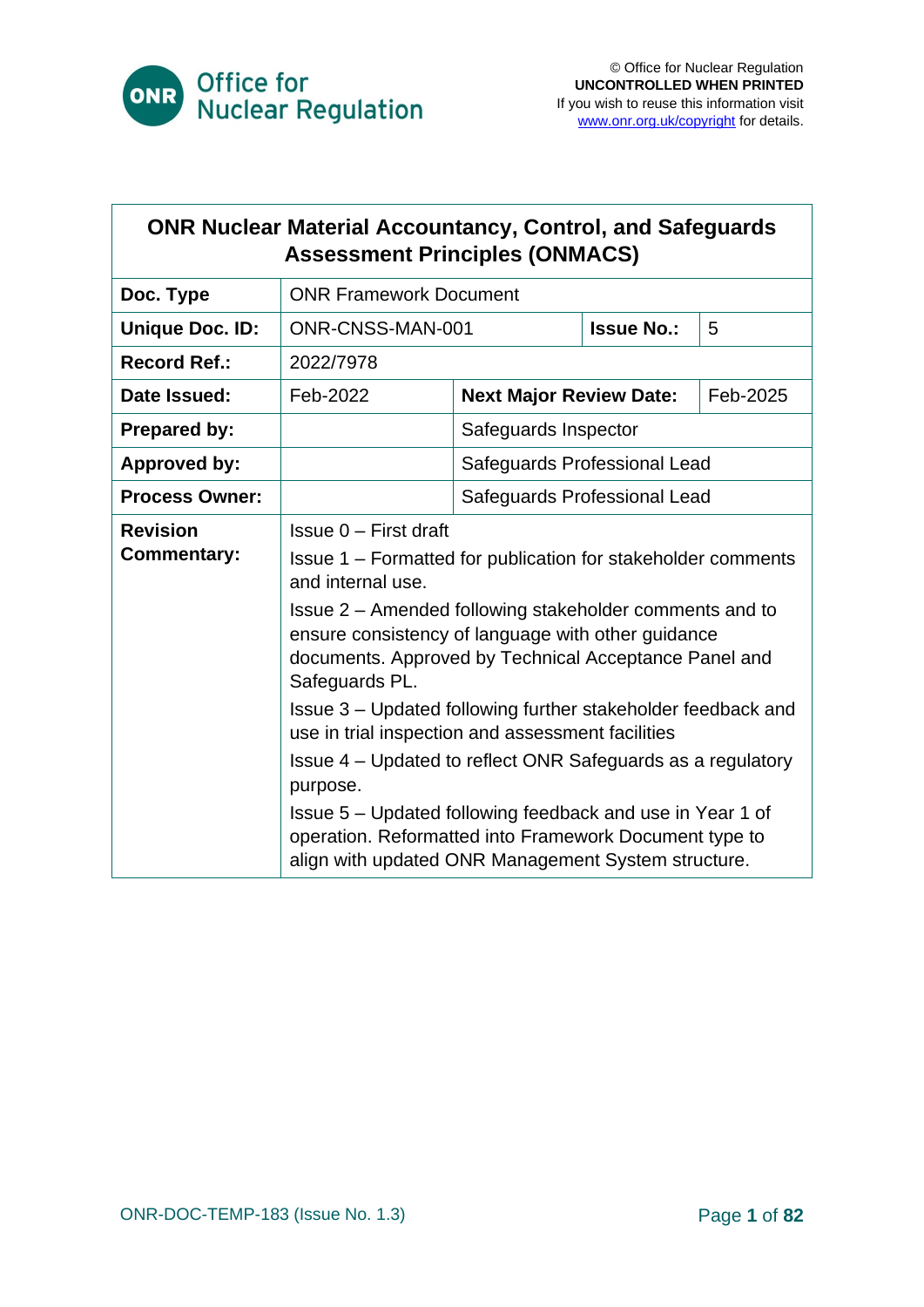

### **Table of Contents**

| 1.1.<br>1.2.<br>1.3.                                                          |                                                      |  |  |
|-------------------------------------------------------------------------------|------------------------------------------------------|--|--|
| 2.                                                                            |                                                      |  |  |
| 3.                                                                            |                                                      |  |  |
| 3.1.<br>3.2.<br>3.3.<br>3.4.<br>3.5.<br>3.6.<br>3.7.<br>3.8.<br>3.9.<br>3.10. | FSE 10 - Quality Assurance and Control for NMACS  55 |  |  |
|                                                                               |                                                      |  |  |
|                                                                               |                                                      |  |  |
|                                                                               |                                                      |  |  |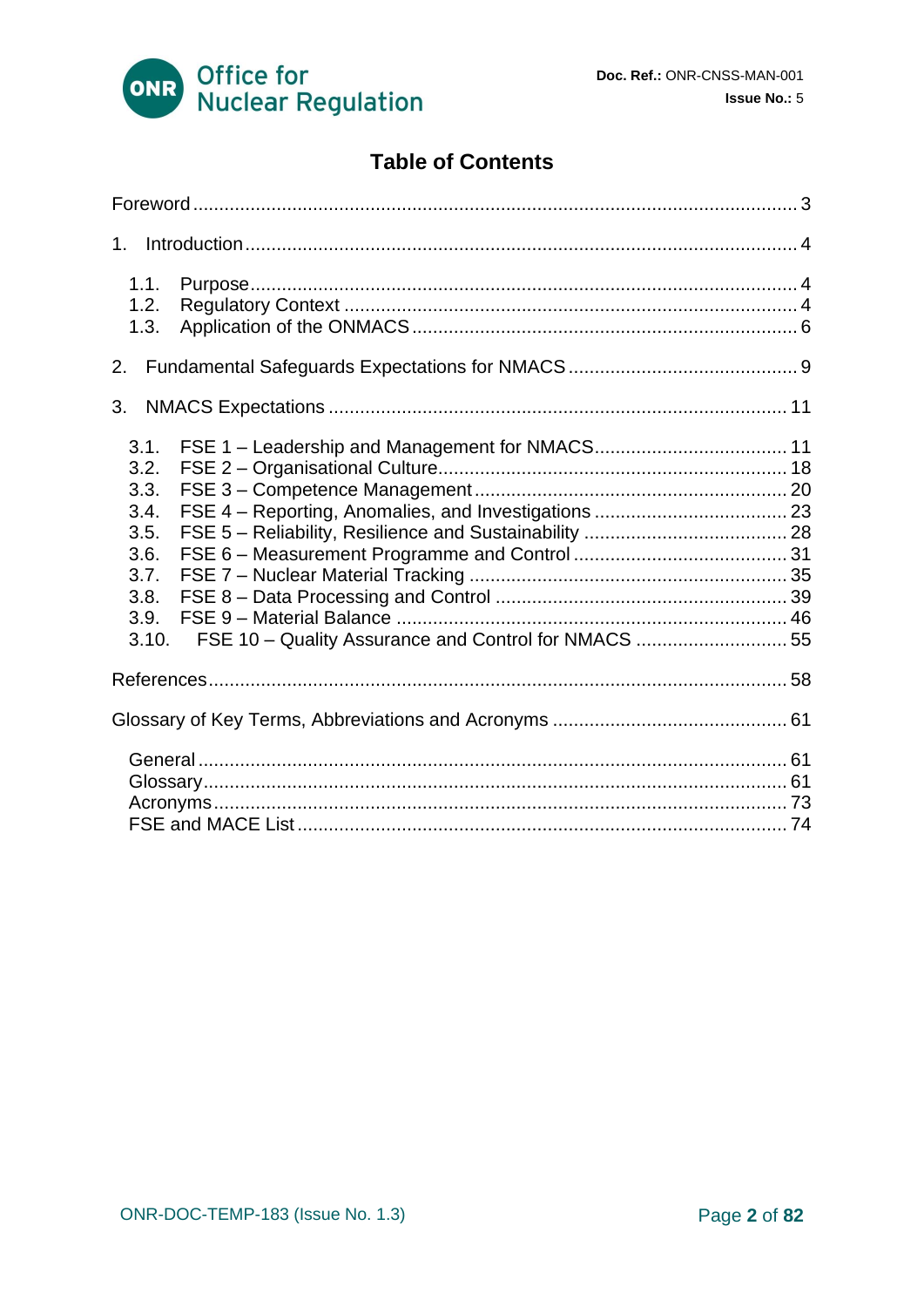

# <span id="page-2-0"></span>Foreword

The Office for Nuclear Regulation (ONR) is the independent regulator of nuclear safety and conventional health and safety on and around nuclear sites, civil nuclear security, safe transport of civil radioactive material transport and nuclear safeguards across the United Kingdom.

This document together with supporting Technical Assessment Guides (TAGs) and Technical Inspection Guides (TIGs) will be used by inspectors to assist in making regulatory judgements and decisions. The guidance covers both assessment of the operators Nuclear Material Accountancy, Control, and Safeguards (NMACS) arrangements and inspection of the implementation of these arrangements.

These arrangements are made both to comply with the UK's international obligations under the Non-proliferation Treaty and the legal duties placed on operators by The Nuclear Safeguards (EU Exit) Regulations 2019 (NSR19) [1].

Parts of NSR19 are prescriptive and often related to enabling the UK to fulfil its international nuclear safeguards obligations, and parts are outcome focused, in line with the extant regulatory approach applied within the UK across most industries, including nuclear.

The ONMACS details our regulatory expectations for compliance with NSR19. As such, it provides guidance to ONRs safeguards inspectors in reaching balanced regulatory judgements on operators' compliance with the law.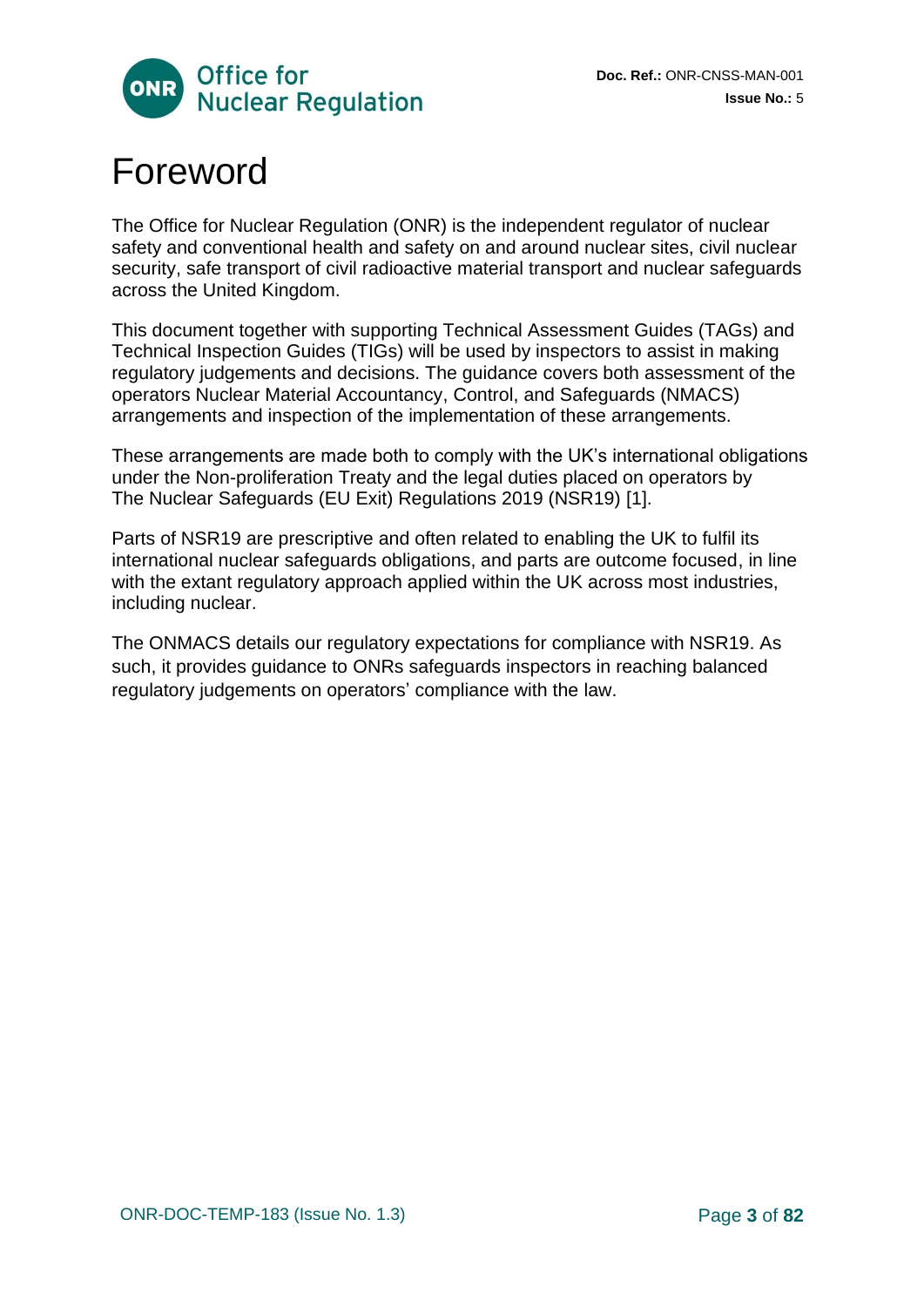

# <span id="page-3-0"></span>1. Introduction

### <span id="page-3-1"></span>1.1. Purpose

- 1. The purpose of the ONMACS is to provide our safeguards inspectors with a framework for making consistent and proportionate regulatory judgements on the adequacy of an operator's compliance with NSR19. The ONMACS details our regulatory expectations for compliance with NSR19. As such, it provides guidance to inspectors in reaching balanced regulatory judgements on operators' compliance with the law.
- 2. The expectations contained in the ONMACS and the associated Technical Assessment Guides (TAGs), Technical Inspection Guides (TIGs) and other guidance should promote a consistent and proportionate regulatory approach, considering the requirements of NSR19 and relevant good practice.
- 3. The requirements of NSR19 relate to NMACS for qualifying nuclear material (QNM) and qualifying nuclear facilities (QNF) used only for civil purposes. QNM not used for civil purposes is excluded from the UK nuclear safeguards regulatory regime.
- 4. The ONMACS are published and may be used by operators to provide advice and guidance on our expectations. However, the ONMACS are not sufficient on their own to be used as design or an operational standard.

### <span id="page-3-2"></span>1.2. Regulatory Context

- 1.2.1. Scope and Applicability
- 5. Part 3, Chapter 1 of the Energy Act (TEA) 2013 [2] defines ONR's purposes and appoints it as an independent regulator within the UK for:
	- (a) the nuclear safety purpose (see section 68).
	- (b) the nuclear site health and safety purposes (see section 69).
	- (c) the nuclear security purposes (see section 70).
	- (d) the nuclear safeguards purposes (see section 71); and,
	- (e) the transport purposes (see section 73).
- 6. For the purposes of TEA, Relevant Statutory Provisions (RSPs) are:
	- (a) Part 3 of TEA.
	- (b) NSR19 and the Nuclear Safeguards (Fissionable Material and Relevant International Agreements) (EU Exit) Regulations 2019 [3], The Nuclear Industries Security Regulations 2003 (NISR) [4], and 'Class 7' aspects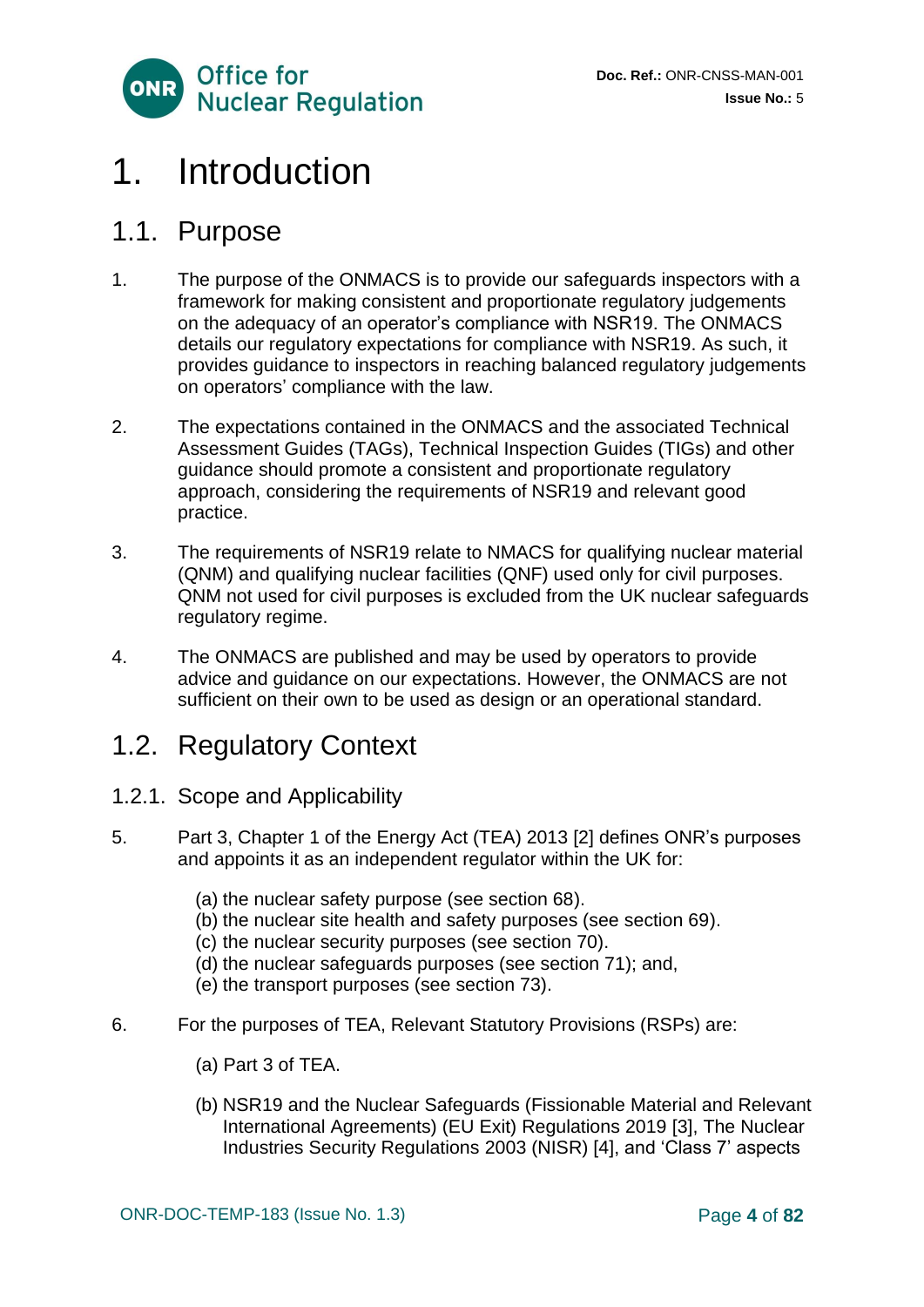

of the Carriage of Dangerous Goods & Use of Transportable Pressure Equipment Regulations) [5];

- (c) Sections 1, 3-6, 22 & 24A of the Nuclear Installations Act 1965 [6]; and,
- (d) The Nuclear Safeguards Act 2000 [7].
- 7. Although the Nuclear Safeguards Act 2018 and the Nuclear Safeguards and Electricity (Finance) Act 1978 are not RSPs of TEA, they are part of the legislative framework for safeguards implementation in the UK. In accordance with Section 72 of TEA as amended by the Nuclear Safeguards Act 2018, ONR's safeguards purposes are to; ensure compliance with the NSR19 and compliance by the UK or enabling or facilitating compliance by a Minister of the Crown, with a relevant international agreement, and the development of any future obligations relating to nuclear safeguards.
- 1.2.2. International Framework and Context

#### **1.2.2.1. Relevant International Agreements**

8. The UK has concluded several agreements with international stakeholders, which are relevant to this document. These include agreements with the International Atomic Energy Agency (IAEA) and Nuclear Cooperation Agreements (NCAs) with international partners. The relevant international agreements are defined in the Nuclear Safeguards (Fissionable Material and Relevant International Agreements) (EU Exit) Regulations 2019 and listed in references [8], [9], [10], [11], [12] and [13] of this document.

#### **1.2.2.2. Responsibilities of the State**

- 9. The UK is a member of the International Atomic Energy Agency (IAEA) and is a Depositary State for the Non-Proliferation Treaty (NPT). To fulfil commitments related to the Treaty on the Non-Proliferation of Nuclear Weapons (NPT) the UK has concluded a safeguards agreement with the IAEA in connection with the NPT, known as the UK Voluntary Offer Agreement (VOA) [8]. The VOA provides for the application of IAEA safeguards in the UK *"on all source or special fissionable material in facilities or parts thereof within the United Kingdom, subject to exclusions for national security reasons only"*.
- 10. Under the VOA, the UK has a responsibility to establish, implement and maintain a State System of Accounting for and Control (SSAC) of civil nuclear material subject to the agreements with the IAEA. Furthermore, the SSAC must also have arrangements to provide NMACS reports to the IAEA and measures to provide assurance that accountancy systems related to UK civil nuclear facilities function correctly.
- 11. The UK has concluded an Additional Protocol (AP) with the IAEA, which contains measures additional to the UK VOA [9]. Under the AP, the UK has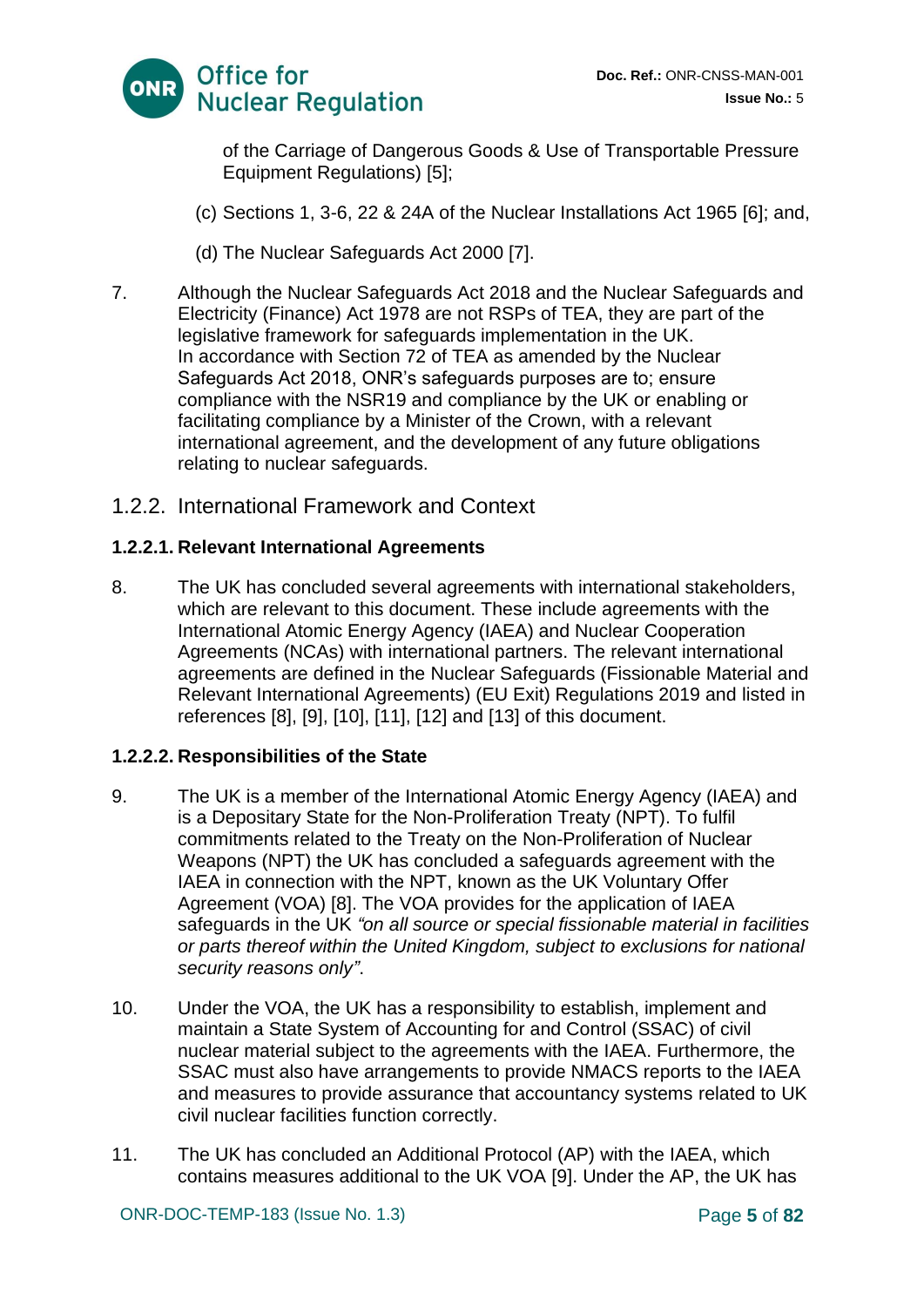

a responsibility to provide declarations on any nuclear fuel cycle-related research and development activity associated with, and the manufacture or export of specified nuclear equipment to non-nuclear weapons states (NNWS). In addition, it allows the IAEA access to any relevant information in connection with these activities. Additional guidance for operators on the requirements of the AP is contained in ONR Guidance Document CNSS-SAF-GD-001 Guidelines for the Preparation and Submission of Declarations Pursuant to Article 2 of the AP to the UK/IAEA Safeguards Agreement [14]

#### **1.2.2.3. State System of Accounting for and Control (SSAC) of Nuclear Material**

- 12. Our safeguard's purpose includes ensuring compliance by the UK with the relevant international agreements detailed above. This includes provision of nuclear materials accountancy and other safeguards declarations required of the UK under such agreements.
- 13. Consequently, the UK has a domestic framework for the regulation of nuclear safeguards. This framework sets out arrangements to enable us to achieve the timely and comprehensive reporting of NMACS declarations to the IAEA. it provides for international safeguards inspection, and assurance of the effectiveness of both. Furthermore, the regulatory system provides us with the authority to enforce the legal duties placed on the operators.

#### **1.2.2.4. Responsibilities of Operators**

- 14. Throughout this document, the term operator, as defined in NSR19, is used to refer to all persons or organisations that have legal obligations placed on them by NSR19.
- 15. NSR19 places a duty on operators to establish, implement and maintain a system of accountancy and control of QNM in each QNF. Operators must also ensure that arrangements are in place to provide the accounting reports required by NSR19.

### <span id="page-5-0"></span>1.3. Application of the ONMACS

#### 1.3.1. General

- 16. The ONMACS contains regulatory expectations and associated guidance. The expectations form the underlying basis for regulatory judgements made by safeguards inspectors and constitute safeguards relevant good practice.
- 17. The expectations apply to all QNFs that are used for the production, processing, storage, handling, disposal or other use of QNM including qualifying nuclear facilities with limited operation.
- 18. A QNF is defined in the Nuclear Safeguards Act 2018 as a facility (including associated buildings) in which qualifying nuclear material is produced, processed, used, handled, stored, or disposed of.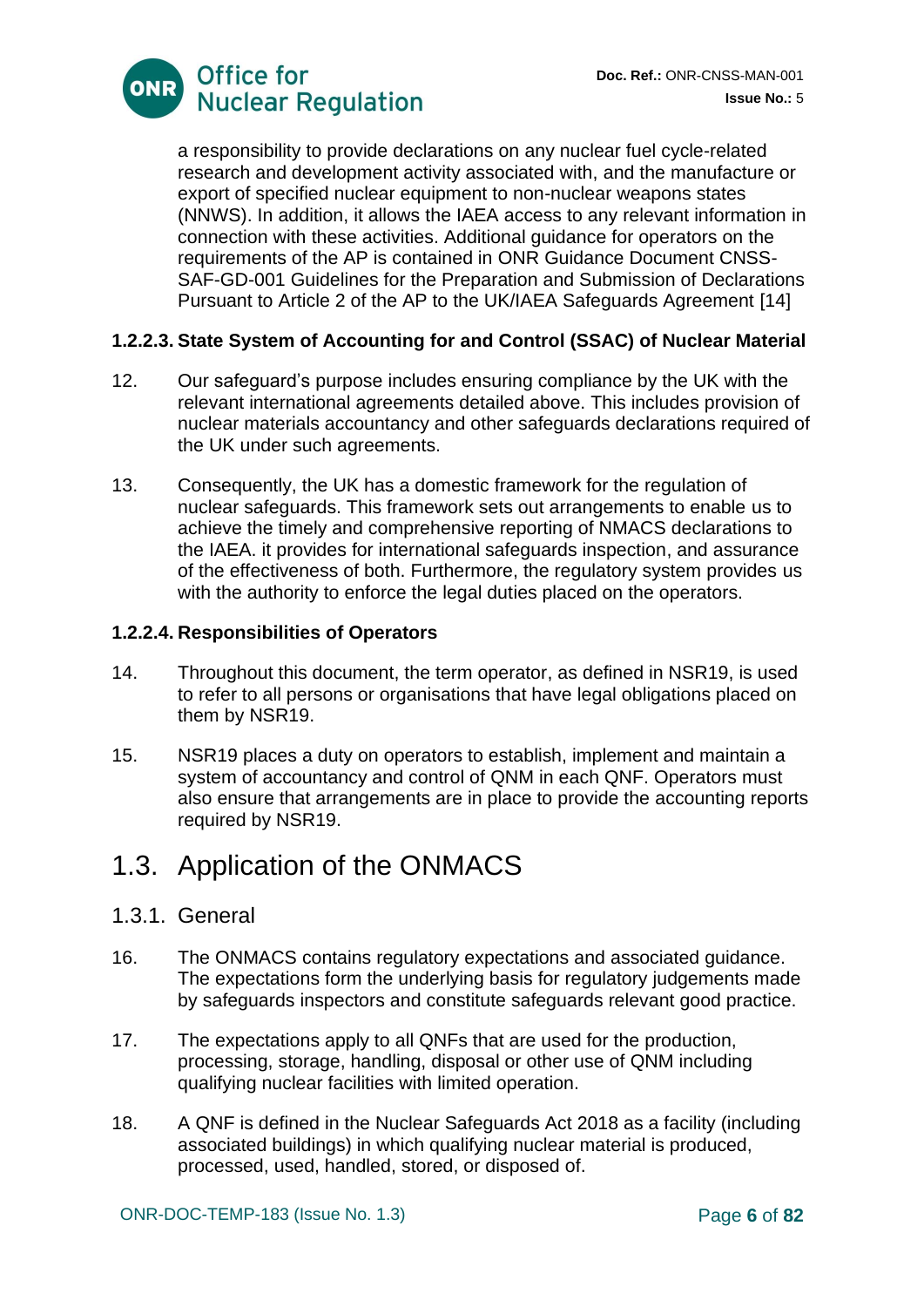

19. A qualifying nuclear facility with limited operation (QNFLO) is defined in NSR19 as a QNF:

> (a) in which less than one effective kilogram of QNM is produced, processed, stored, handled, disposed of or otherwise used;

And,

(b) which is not a reactor, a critical facility, a conversion plant, a fabrication plant, a reprocessing plant, an isotope separation plant nor a separate storage installation.

- 20. We will adopt a consistent, targeted, and proportionate approach to its regulation as set out in our enforcement policy statement, considering the:
	- I. Sensitivity and quantity of QNM
	- II. Strategic importance and configuration of the QNF
	- III. The quality of the operators NMACS system
	- IV. The operators programme of activities
	- V. NMACS regulatory performance.
- 1.3.2. Lifecycle
- 21. ONMACS supports regulatory activities throughout the entire lifecycle of QNFs. It is important to note that where different areas of a QNF are in different lifecycle phases it is expected that proportionate and appropriate arrangements and procedures for NMACS would be in place for each area and regulatory attention would be proportionate to the QNM, activities and arrangements concerned.
- 22. QNFs identified for decommissioning or closure remain subject to safeguards requirements until we are satisfied that:
	- All QNM has been removed.
	- The physical inventory is recorded as zero, and any remaining difference from the book inventory is recorded as an inventory difference (ID) and, where considered necessary,
	- All structures and equipment essential for its use have been removed or rendered inoperable such that it can no longer be used to store, produce, handle, process, dispose of or utilise QNM.
- 23. The status of the QNF is then amended to 'decommissioned' for safeguards purposes.
- 1.3.3. New Facilities
- 24. ONMACS support the regulatory NMACS assessment of new (and proposed) QNFs. It represents our view of relevant good practice, and it is an expectation that modern facilities satisfy their overall intent.

ONR-DOC-TEMP-183 (Issue No. 1.3) Page **7** of **82**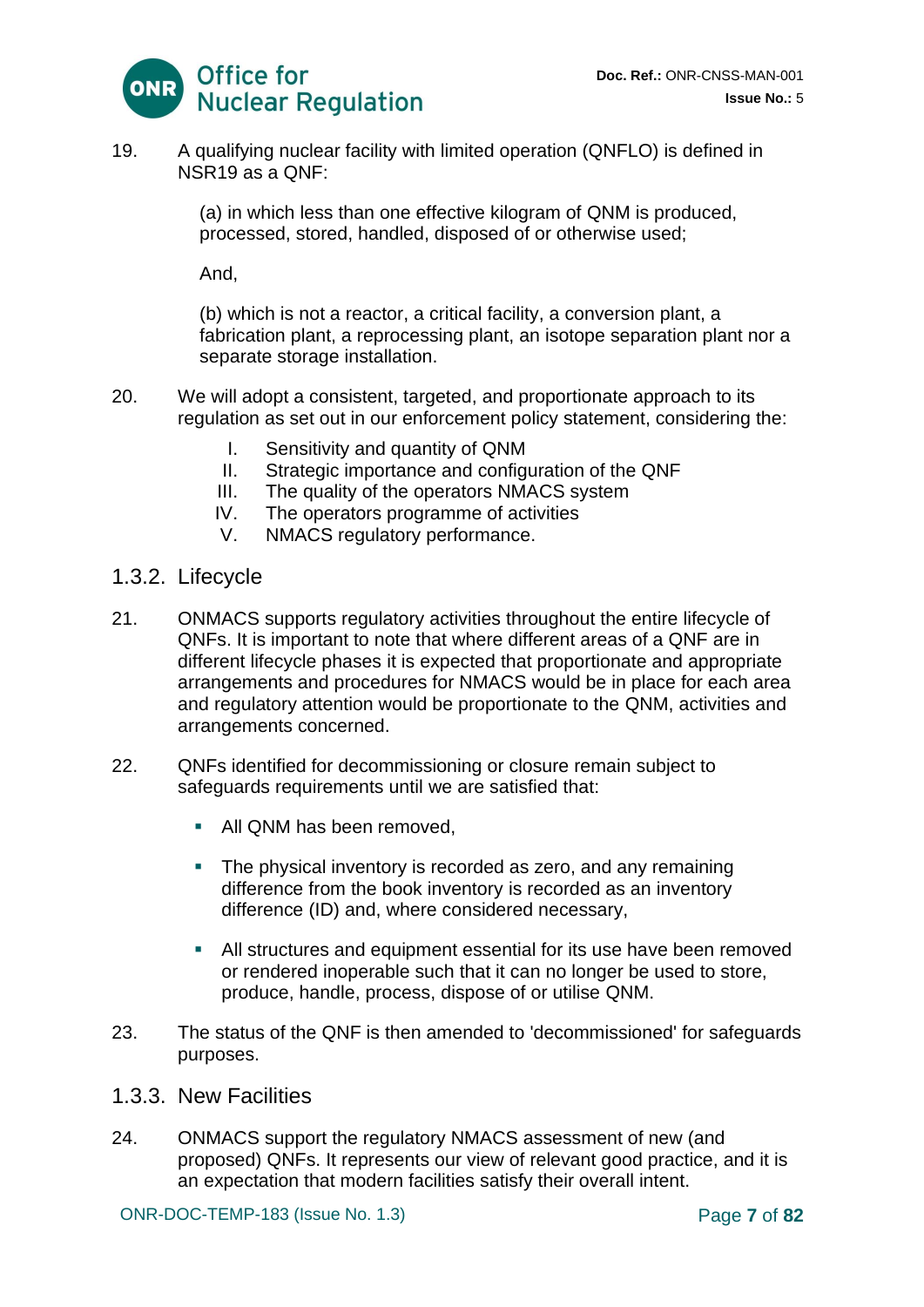

### 1.3.4. Facilities Built to Earlier Standards

- 25. Our inspectors will assess the operator's NMACS arrangements against the relevant expectations when judging if an operator has demonstrated that NMACS requirements and regulatory outcomes are met. The expectations should consider the age of the QNF, the standards when it was constructed and the extent to which practicable improvements could be made to meet relevant good practice.
- 1.3.5. Nuclear Safety, Security and Safeguards Assessments
- 26. Nuclear safety, security and safeguards legislation impose separate, specific duties on licensees, operators, and dutyholders. Sometimes these duties overlap, for example, in the event of a loss of QNM control or suspected theft or diversion of QNM, operators have a duty to report to us under safety and security legislation as soon as they become aware of any such occurrence. There would also be a requirement to report such incidents for nuclear safeguards purposes.
- 27. Operators should aim, where possible, to integrate their NMACS responsibilities with those for both safety and security. The aims of nuclear safety, security and safeguards legislation are complementary in that measures that address the requirements of one set of legislation may satisfy the requirements of another, which can lead to improved effectiveness and efficiency. However, it should be recognised that an operator sets up arrangements that enable it to demonstrate compliance to all legislation, and integration might not be the most satisfactory method for them.
- 28. Detailed information on safety aspects can be found in the Safety Assessment Principles for Nuclear Facilities (SAPs) [15] and for security aspects in the Security Assessment Principles for the Civil Nuclear Industry (SyAPs) [16].
- 1.3.6. Alternative Approaches
- 29. The ONMACS sets out our view of relevant good practice NMACS that meet our expectations and delivers a system that complies with NSR19. However, designers and/or operators may wish to propose alternative practices that deliver the same outcomes and a compliant NMACS system.
- 30. Where alternative approaches are in place, it is for the operator to present evidence to us that provides assurance the alternative approach delivers the same or improved outcomes.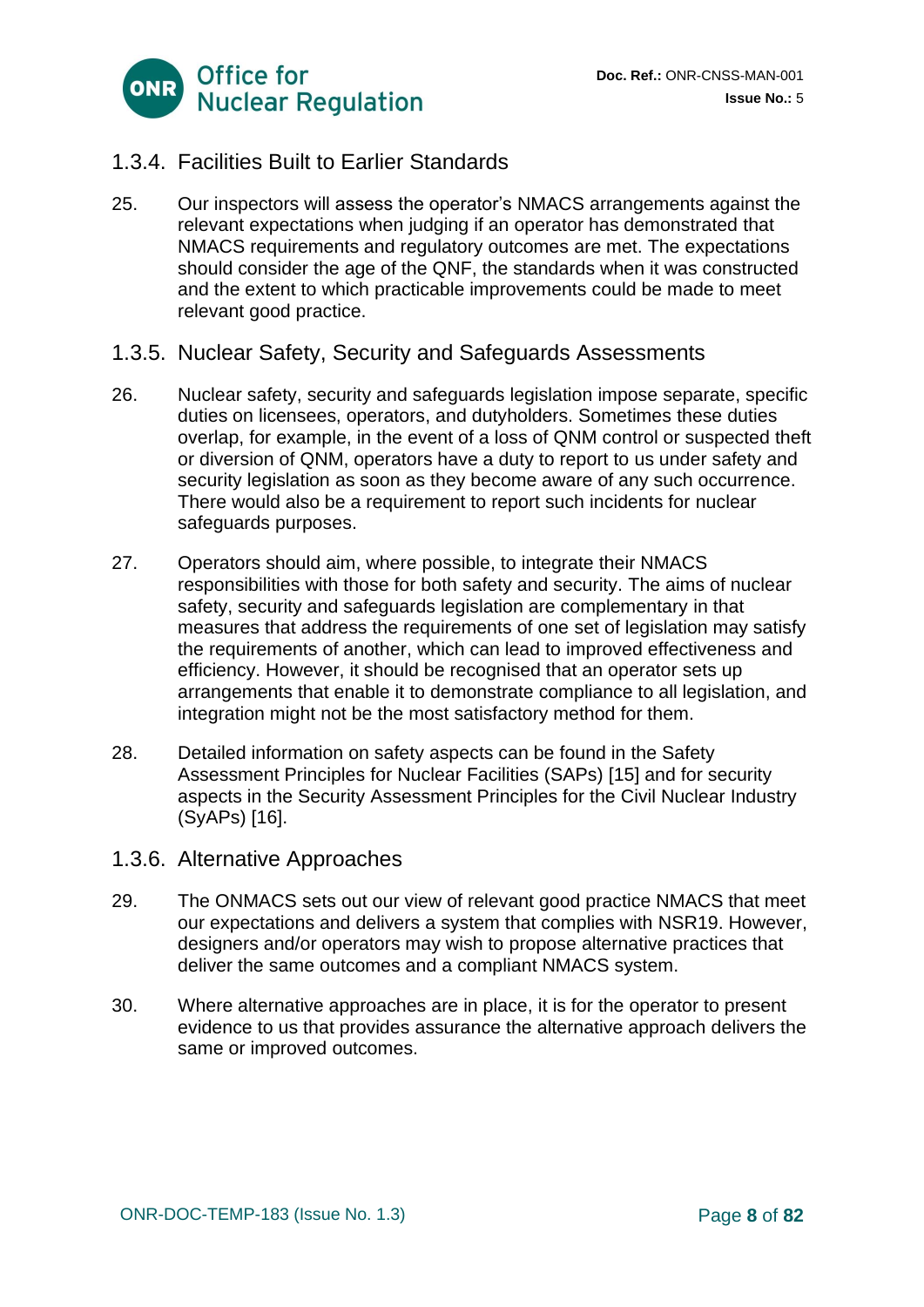

# <span id="page-8-0"></span>2. Fundamental Safeguards Expectations for NMACS

- 32. The Fundamental Safeguards Expectations (FSEs) are defined in UK law through NSR19, in the requirements of relevant international agreements, and in relevant good practice.
- 33. The FSEs underpin all activities that contribute to sustain high standards of NMACS. They fall into two categories:
	- 1) Strategic enablers FSEs 1-5 are expectations focussed on creation of the right conditions to support effective NMACS strategy
	- 2) Material controls FSEs 6-10 are expectations focussed on implementation and maintenance of effective and robust NMACS arrangements.

#### **Table 1: A summary table of our fundamental safeguard's expectations for NMACS.**

| <b>Strategic Enablers</b> |                                                                                                 | <b>Material Controls</b> |                                                                                                            |
|---------------------------|-------------------------------------------------------------------------------------------------|--------------------------|------------------------------------------------------------------------------------------------------------|
| <b>FSE1</b>               | Leadership and Management for<br>Nuclear Material Accountancy,<br><b>Control and Safeguards</b> | FSE <sub>6</sub>         | Measurement Programme and<br>Control                                                                       |
| FSE <sub>2</sub>          | <b>Organisational Culture</b>                                                                   | FSE <sub>7</sub>         | <b>Nuclear Material Tracking</b>                                                                           |
| FSE <sub>3</sub>          | Competence Management                                                                           | FSE 8                    | Data Processing and Control                                                                                |
| FSE <sub>4</sub>          | Reporting, Anomalies, and<br>Investigations                                                     | FSE <sub>9</sub>         | <b>Material Balance</b>                                                                                    |
| FSE <sub>5</sub>          | Reliability, Resilience, and<br>Sustainability                                                  | <b>FSE 10</b>            | <b>Quality Assurance and Control for</b><br>Nuclear Material Accountancy,<br><b>Control and Safeguards</b> |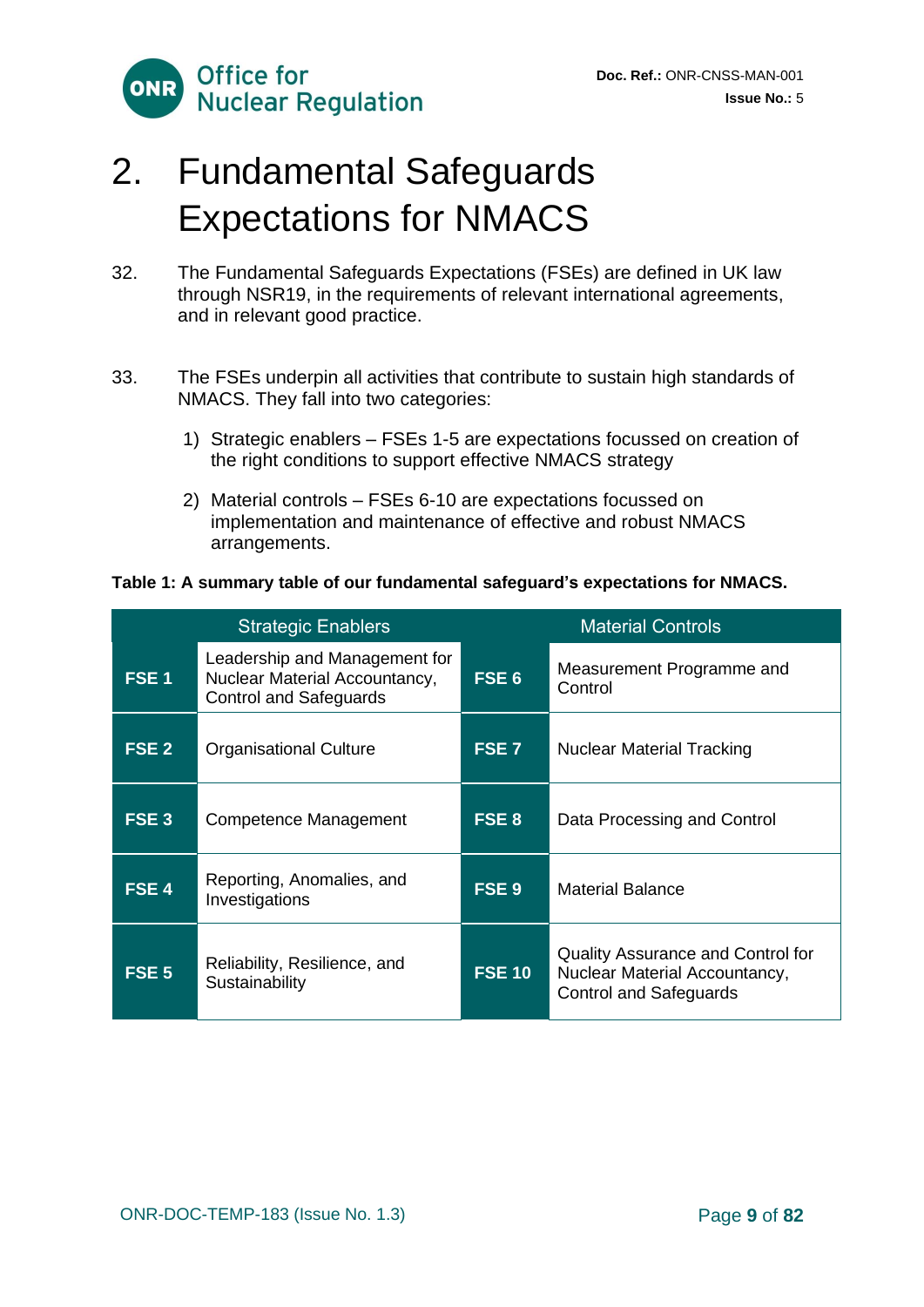

- 34. Strategic enablers align with our other regulatory purposes (e.g., Security Assessment Principles (SyAPs) and Safety Assessment Principles (SAPs)) and material controls focus specifically on the implementation and maintenance of NMACS arrangements.<sup>1</sup>
- 35. Each FSE is supported by one or more Nuclear Material Accountancy and Control Expectation (MACE). It is against these expectations that inspectors should judge the adequacy of operators' arrangements and their implementation. Further context to the FSEs and their subsequent MACEs is provided below each expectation in section 3.

<sup>1</sup> Material controls also broadly align with domestic and international good practice, such as European Commission recommendation of 11 February 2009 [26] (on the implementation of a nuclear material accountancy and control system by operators of nuclear installations) and guidance including that published by the IAEA and ESARDA.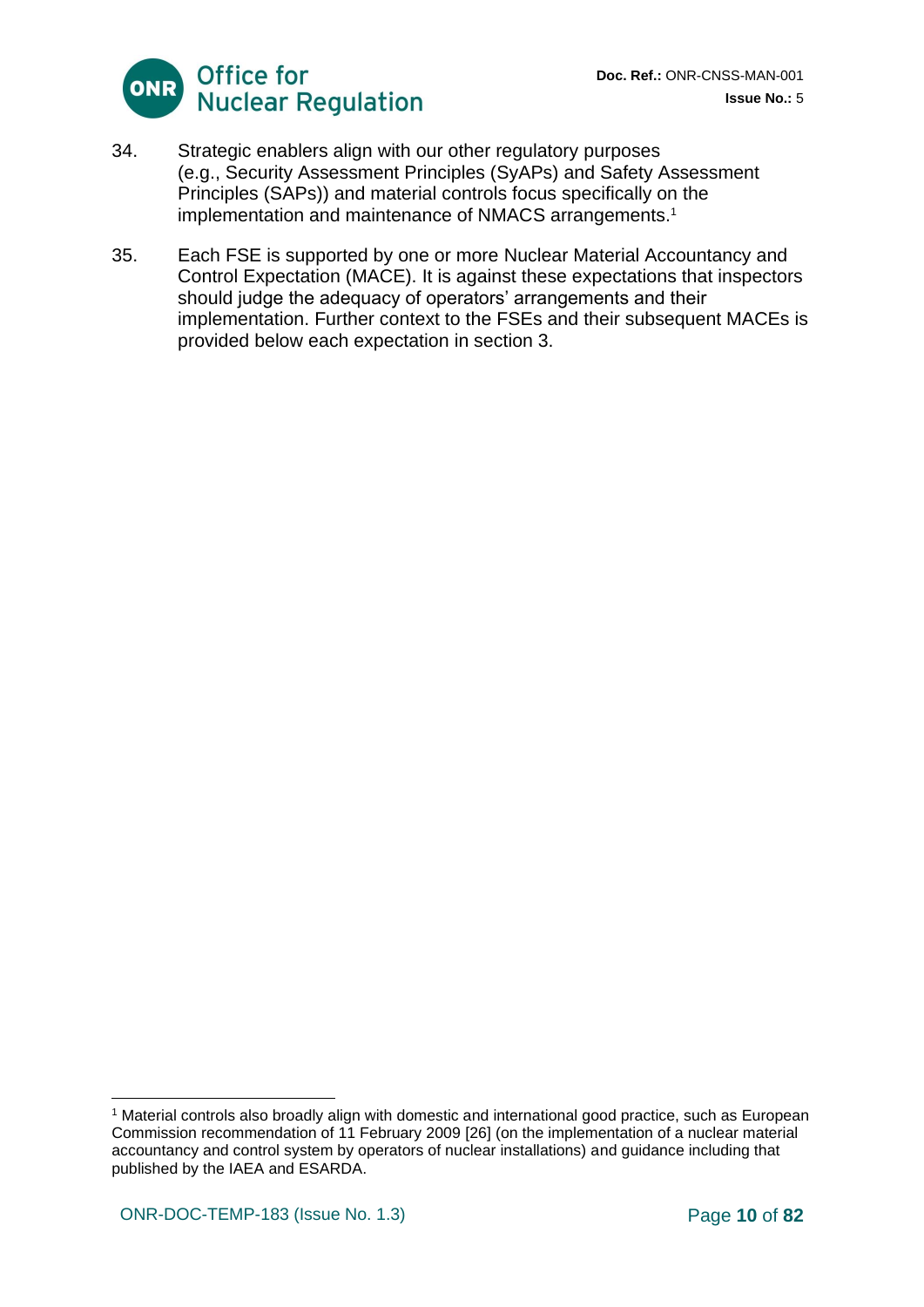

# <span id="page-10-0"></span>3. NMACS Expectations

- 37. The expectations in this section enable the effective delivery of NMACS. Inspectors should use these expectations proportionately, including by consideration of the factors summarised at paragraph 1.20.
- 38. Each FSE has an associated MACE or MACEs, which provide detail and set the outcomes to be achieved for that FSE. As the MACEs for different FSEs are inter-connected, there is some overlap between the expectations. Therefore, it is necessary for them to be considered as a whole and delivered via an integrated approach.

## <span id="page-10-1"></span>3.1. FSE 1 – Leadership and Management for NMACS

| <b>Fundamental Safeguards Leadership and</b><br><b>Expectation</b>                                                                                                                                                                                                                 | Management for NMACS | <b>FSE1</b> |
|------------------------------------------------------------------------------------------------------------------------------------------------------------------------------------------------------------------------------------------------------------------------------------|----------------------|-------------|
| Operators should implement and maintain organisational capability for NMACS<br>underpinned by strong leadership, robust governance, adequate management, and<br>accountability of NMACS arrangements incorporating internal and independent<br>evidence-based assurance processes. |                      |             |

- 39. In combining the key features of leadership and management for NMACS from a range of sources, the expectations reflect:
	- a) the emphasis given to leadership and management for NMACS, the role of the Board, directors and worker involvement.
	- b) the impact of good and effective leadership, people management and processes; and
	- c) the need to consider the management of NMACS at all levels throughout the whole organisation in building and sustaining a positive NMACS culture.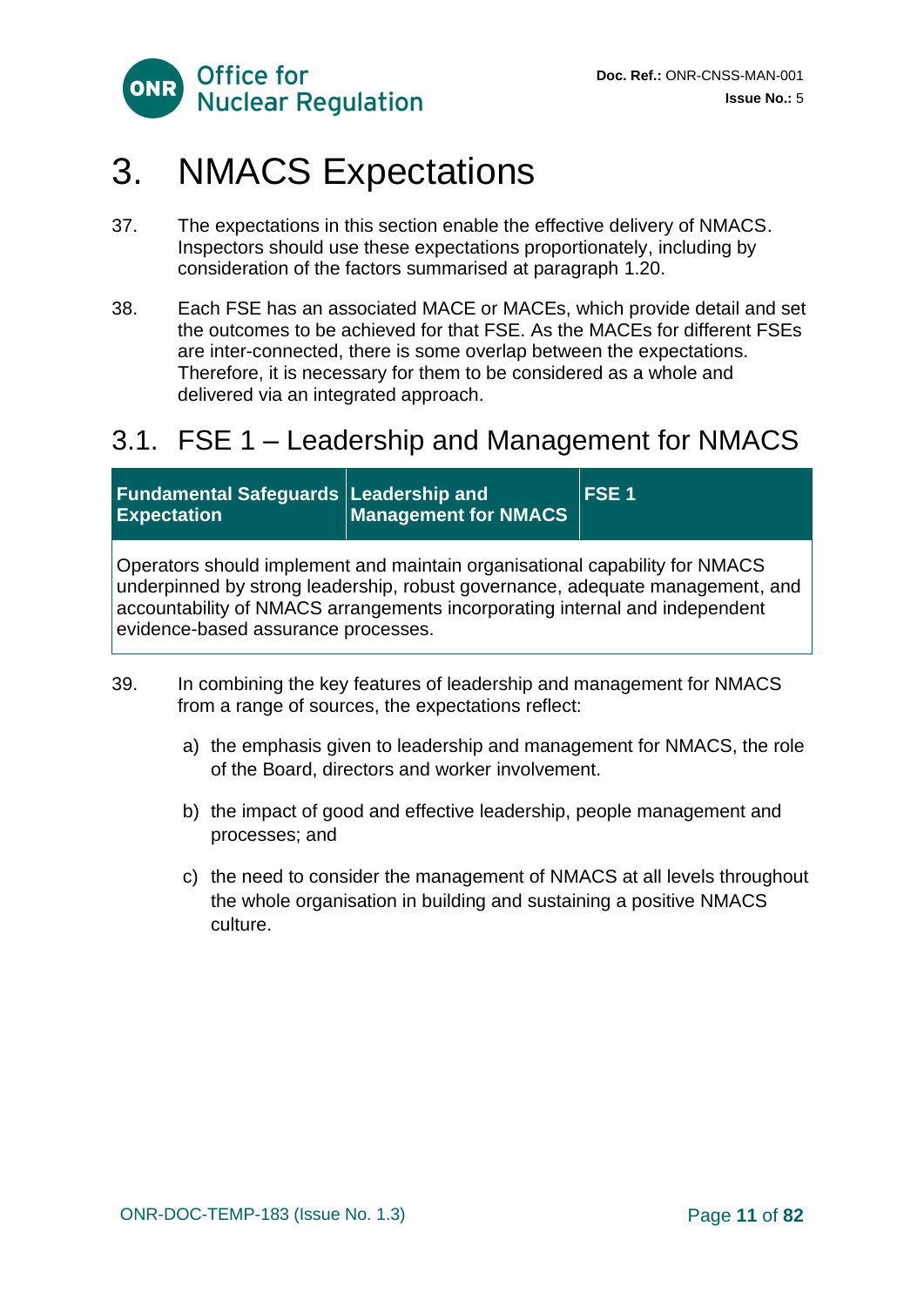

### 3.1.1. MACE 1.1 – Governance and Leadership

| FSE 1 – Leadership and<br>Management for NMACS | Governance and<br>l Leadership' | $MACE$ 1.1 |
|------------------------------------------------|---------------------------------|------------|
|------------------------------------------------|---------------------------------|------------|

Governance and leadership at all levels should focus the organisation on achieving and sustaining high standards of NMACS and on delivering the characteristics of a high reliability organisation.

- 40. Robust governance includes clear roles and responsibilities that ensure a coherent, direct chain of accountability for NMACS from workface through to the Board member responsible for NMACS oversight. Reporting structures should be clearly understood, with well-defined responsibilities and delegated personal authorities.
- 41. An effective management system incorporating NMACS should:
	- (a) be based on national or international standards or equivalent requirements.
	- (b) be integrated such that the potential for conflicts between the organisation's goals and responsibilities is minimised.
	- (c) ensure NMACS staff contribute to the definition and achievement of the goals of the organisation.
	- (d) give due regard to NMACS and support a positive NMACS culture.
	- (e) be subject to regular review, seeking continual improvement.
	- (f) explicitly consider NMACS when developing and implementing any new arrangements for managing the organisation.
- 42. Strong leadership is key to establishing and sustaining a positive NMACS culture. The behaviour and activities of directors, managers and other leaders should include: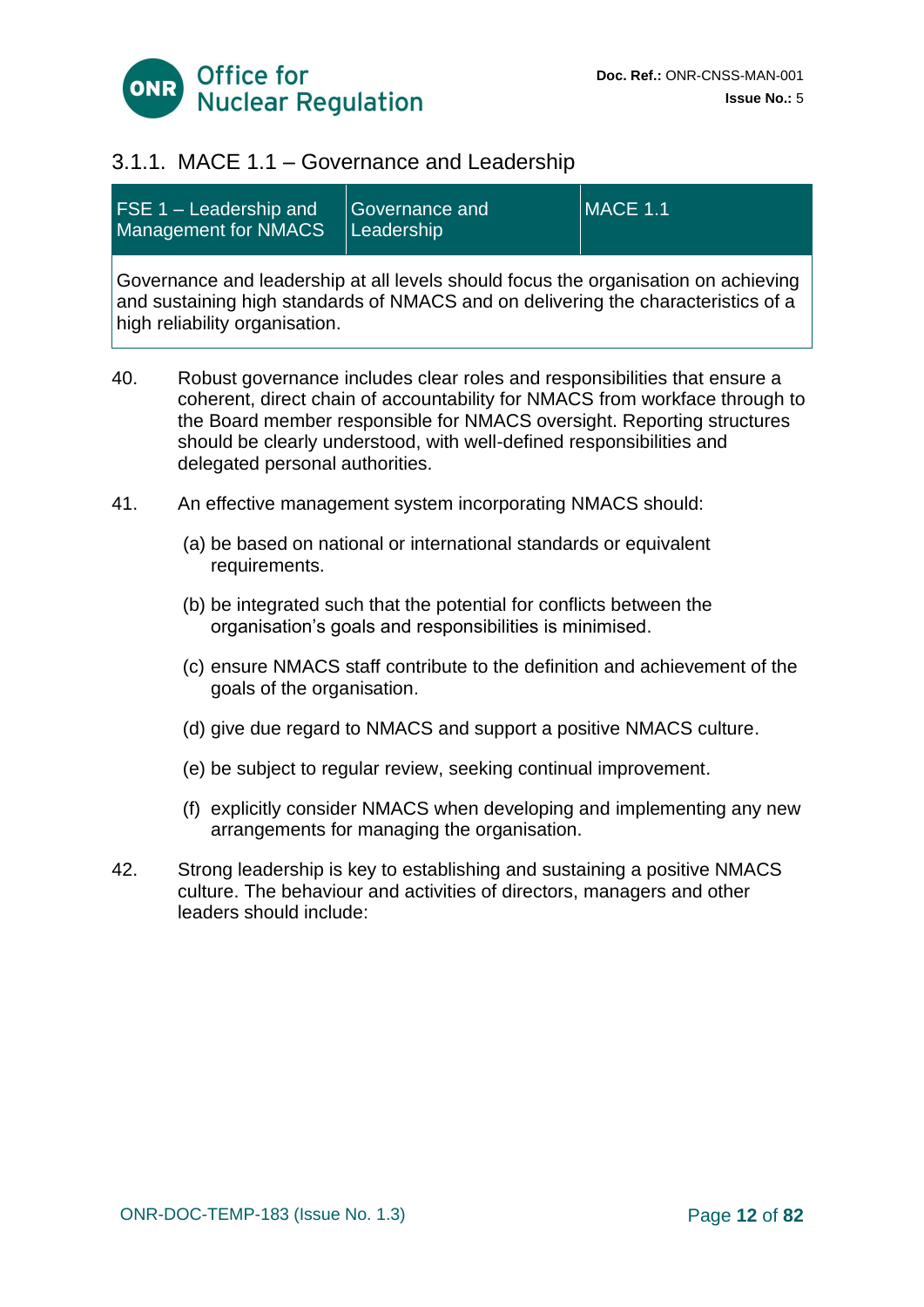

- (a) establishing standards and providing direction, governance, and oversight to establish and foster an organisational culture that underpins NMACS.
- (b) recognising and resolving conflict between NMACS and other goals (e.g., safety, security, operational delivery, and commercial pressures).
- (c) ensuring that NMACS is participative, actively drawing on the knowledge and experience of all staff.
- (d) ensuring that performance management tools promote the identification and management of risk, encourage positive NMACS behaviours and discourage poor behaviours or complacency.

### 3.1.2. MACE 1.2 – Capable Organisation

| <b>FSE 1 – Leadership and</b><br><b>Management for NMACS</b>                           | <b>Capable Organisation</b> | $MACE$ 1.2 |
|----------------------------------------------------------------------------------------|-----------------------------|------------|
| $\Box$ The erganization should have the canability to implement and maintain the NMACS |                             |            |

The organisation should have the capability to implement and maintain the NMACS arrangements for its undertakings.

- 43. The organisation should have adequate arrangements in place to ensure that the necessary competencies, experience, and knowledge is maintained across enough personnel to provide resilience and maintain the capability to govern, lead and manage NMACS at all times.
- 44. A properly resourced NMACS governance structure might typically include (but is not limited to) the following roles:
	- Board member responsible for NMACS
	- **Director or Chief NMACS Officer**
	- **E** NMACS Manager
	- Analytical Measurement Management
	- **Independent internal regulatory oversight for NMACS**
	- Other specialists relevant and specific to the organisation's needs
- 45. The structure should have an individual appointed who is responsible for NMACS, with sufficient authority, autonomy, and resources to implement and oversee all NMACS activities.
- 46. The staffing requirements (structure, staffing, resources, or competencies) for the NMACS organisation should be:
	- (a) established, controlled, and reviewed regularly through robust, auditable processes
	- (b) robust against organisational change or be adaptable for organisational change following systematic review.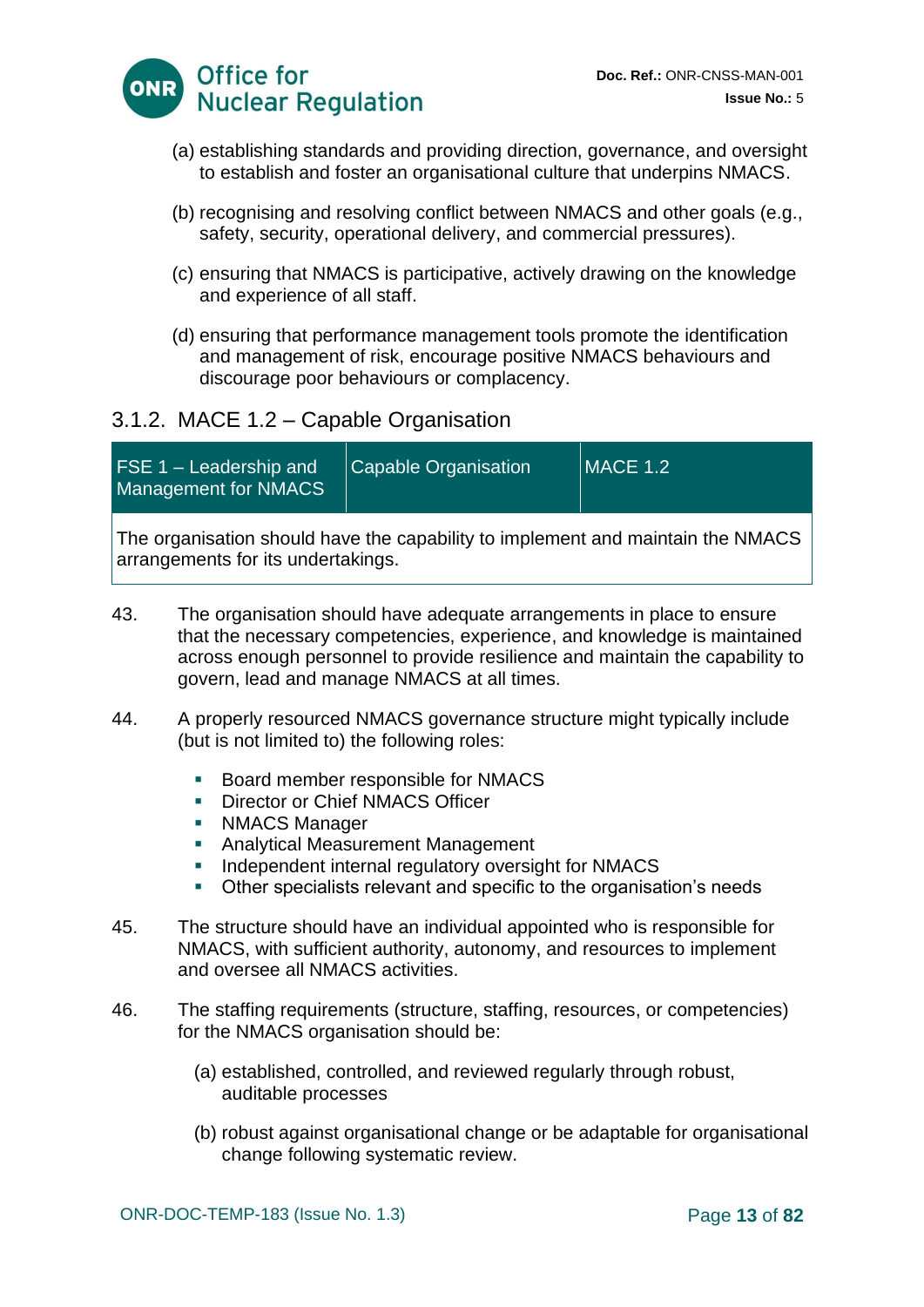

- (c) robust against staffing changes via the use of succession planning (especially where there is limited or singleton expertise) for expected (e.g., retirement) and unexpected (e.g., resignation) events.
- 47. The organisational structure, roles and responsibilities and performance standards should ensure that in a proportionate way:
	- (a) governance and supervision of NMACS at all levels is achieved.
	- (b) those with responsibilities for NMACS have authority and access to resources to discharge those responsibilities effectively.
	- (c) conflict with other business roles, responsibilities, accountabilities, and objectives is managed.
	- (d) co-ordination and collaboration are effective between all those involved, including contractors.
	- (e) jobs, processes, and procedures are designed to avoid impairing the reliable performance of the organisation.
	- (f) technical and behavioural competencies related to NMACS are acquired and maintained by all staff with related roles and responsibilities.
	- (g) the knowledge of NMACS requirements within all activities is understood and controlled, both from an internal perspective and those external perspectives within the supply chain (intelligent customer) including the management of contractors, such that the organisation can manage NMACS effectively.
- 48. The knowledge management requirements of the organisation should also be proportionate with:
	- (a) a capability that includes suitable and sufficient experts with a detailed and up-to-date understanding of the site, its facilities and their design, operation and associated NMACS arrangements.
	- (b) an adequate corporate memory and baseline of the knowledge of the intended design performance of NMACS equipment, processes, and systems.
	- (c) a robust effective process to manage expected and unexpected staffing changes.
	- (d) an effective knowledge capture and learning from experience system.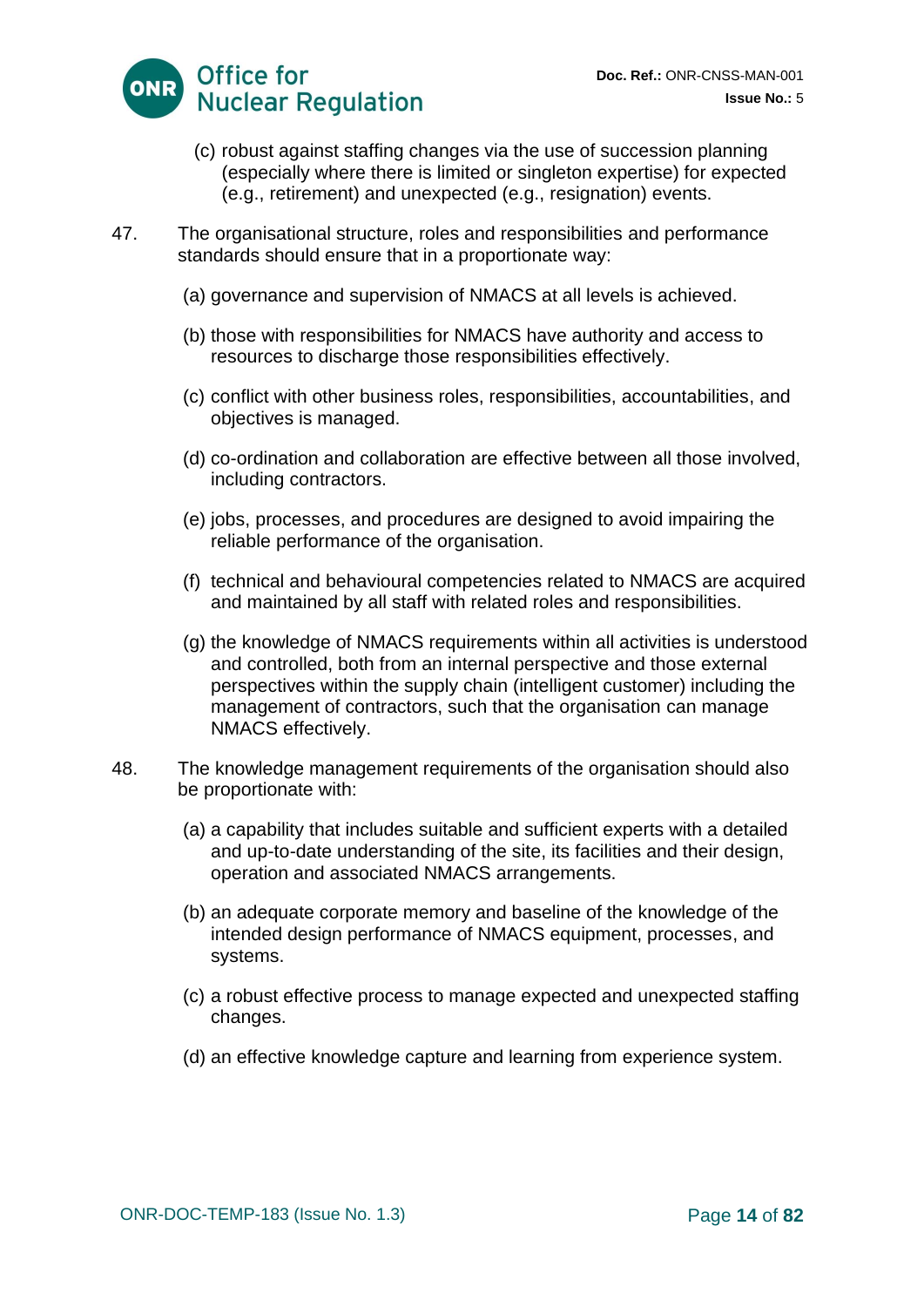

- (e) provision for identifying, updating, and preserving documents and records relevant to NMACS. Such documents and records should be stored securely and should be retrievable and readable throughout their anticipated useful life (including statutory retention periods). Documents and records relevant to NMACS should include those:
	- I. of value throughout the whole lifecycle of a facility.
	- II. that would assist during an incident or circumstances of NMACS significance (e.g., LFE).
	- III. relevant to making future modifications; or,
	- IV. that could contribute to improvements in NMACS.

### 3.1.3. MACE 1.3 – Decision Making

| $FSE 1 - Leadership and$<br><b>Management for NMACS</b>                                                                   | Decision Making | $MACE$ 1.3 |  |
|---------------------------------------------------------------------------------------------------------------------------|-----------------|------------|--|
| Decisions made at all levels in the organisation affecting NMACS should be<br>informed, rational, objective, and prudent. |                 |            |  |

- 49. The decision-making processes should proportionately include NMACS aspects where they will affect the NMACS systems. These would be expected to ensure that:
	- (a) all relevant data and opinions are collected, recorded, and considered.
	- (b) there are the means for setting NMACS priorities to aid decision making at all levels.
	- (c) NMACS decisions are not delayed unnecessarily.
	- (d) personnel are empowered to take timely decisions in the interests of NMACS requirements.
- 50. Decisions affecting NMACS should consider in a proportionate way the following factors (where relevant):
	- (a) the quality, accuracy, and sufficiency of the information.
	- (b) the significance of uncertainties.
	- (c) the questioning of assumptions.
	- (d) exploration of all relevant scenarios that may threaten NMACS.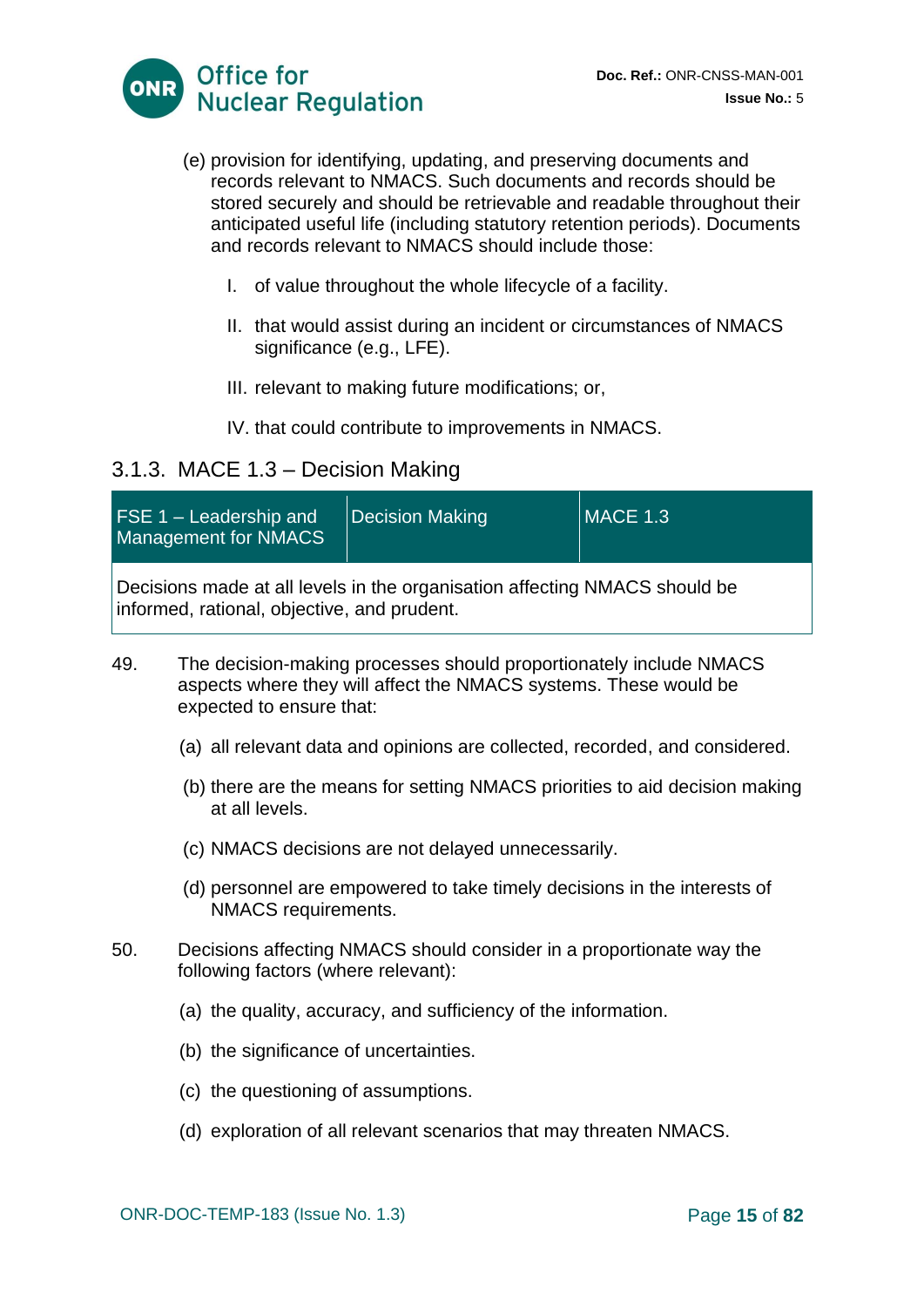

- (e) the range of options to appropriately manage risk, error, and uncertainty in the short and long term.
- (f) the criteria and standards that should be applied.
- (g) the impact on regulatory compliance.

and ensure that for NMACS decisions:

- (h) conflicts between NMACS and other business goals are recognised and appropriately resolved.
- (i) they are documented and traceable.
- (j) they cater for the potential for error, uncertainty and the unexpected.
- (k) an appropriately conservative approach is demonstrated.

### 3.1.4. MACE 1.4 – Organisational Learning

| $FSE 1 - Leadership and$<br><b>Management for NMACS</b> | <b>Organisational Learning</b>                                                                                                                             | MACE 1.4 |
|---------------------------------------------------------|------------------------------------------------------------------------------------------------------------------------------------------------------------|----------|
| decision-making and performance.                        | Lessons should be learned from internal and external sources to continually<br>improve leadership, organisational capability, the management system, NMACS |          |

- 51. A learning organisation should seek out, analyse, and act upon lessons learned from a wide range of sources both within itself and externally. It is therefore important for an operator to demonstrate that they are open to capturing learning from NMACS events and near misses and that they use that learning to improve their accounting for and controlling of QNM. Learning should extend from operations through to organisational, management and cultural issues.
- 52. Information should be collected from a range of sources inside the organisation, including from:
	- (a) workers (e.g., about strengths, weaknesses, deviations and errors, or concerns in relation to NMACS procedures and processes).
	- (b) operational feedback and audits on processes.
	- (c) plant monitoring of NMACS relevant equipment and processes including trending where feasible and relevant.
	- (d) regulatory reports (e.g., ONR Intervention Records).
	- (e) investigations of NMACS issues, events, discrepancies, or anomalies.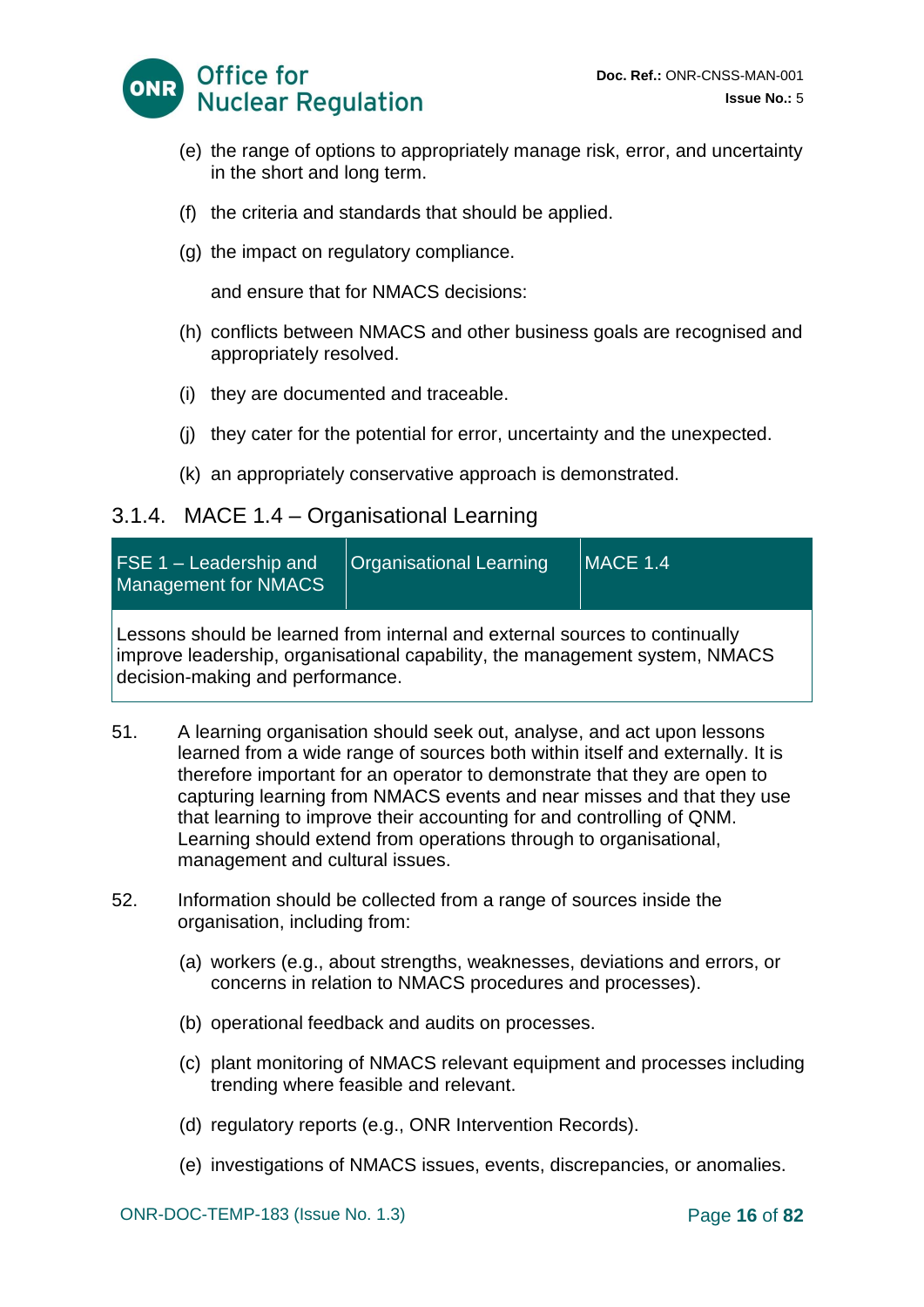

- (f) external or self-assessment.
- 53. External learning from experience and good practice should be considered from both the nuclear and relevant non-nuclear industries that are involved in accounting for and controlling nuclear and other sensitive materials. Including:
	- (a) international standards and practices.
	- (b) investigation of events in other organisations from both within and outside the nuclear industry.
	- (c) benchmarking NMACS from both within and outside the nuclear industry (e.g., ESARDA, relevant ISO standards and the UK's National Physical Laboratory for the process of measurement).
	- (d) published feedback from ONR and the IAEA on accountancy and control.

#### 3.1.5. MACE 1.5 – Assurance Processes

| <b>FSE 1 – Leadership and</b><br>Management for NMACS                                                                                                                       | Assurance Processes | <b>MACE 1.5</b> |
|-----------------------------------------------------------------------------------------------------------------------------------------------------------------------------|---------------------|-----------------|
| There should be evidence-based assurance processes in place to inform strategy<br>through the governance process, which welcomes challenge from across the<br>organisation. |                     |                 |

- 54. A primary aim of assurance should be to provide ongoing confirmation that the NMACS regime is delivering the required outcome. This assurance should be achieved at all management levels including the Board. It is important that assurance be maintained throughout all stages of the life of the undertaking.
- 55. Confidence that the NMACS, quality policies, strategies, plans, goals, standards, systems, and procedures are being implemented through the application of an effective management system and are compliant with the regulations may be achieved by means of suitable governance, monitoring and auditing processes.
- 56. Good practice assurance processes utilise evidence-based methodology (e.g., analysis and interpretation of data) and incorporate meaningful metrics and performance indicators, which can be used to influence strategy and drive continuous improvement. Such indicators can be both lead and lag and should balance the use of qualitative and quantitative information.
- 57. Metrics and performance indicators should be chosen that are suitable for underpinning an operator's assurance. They should be: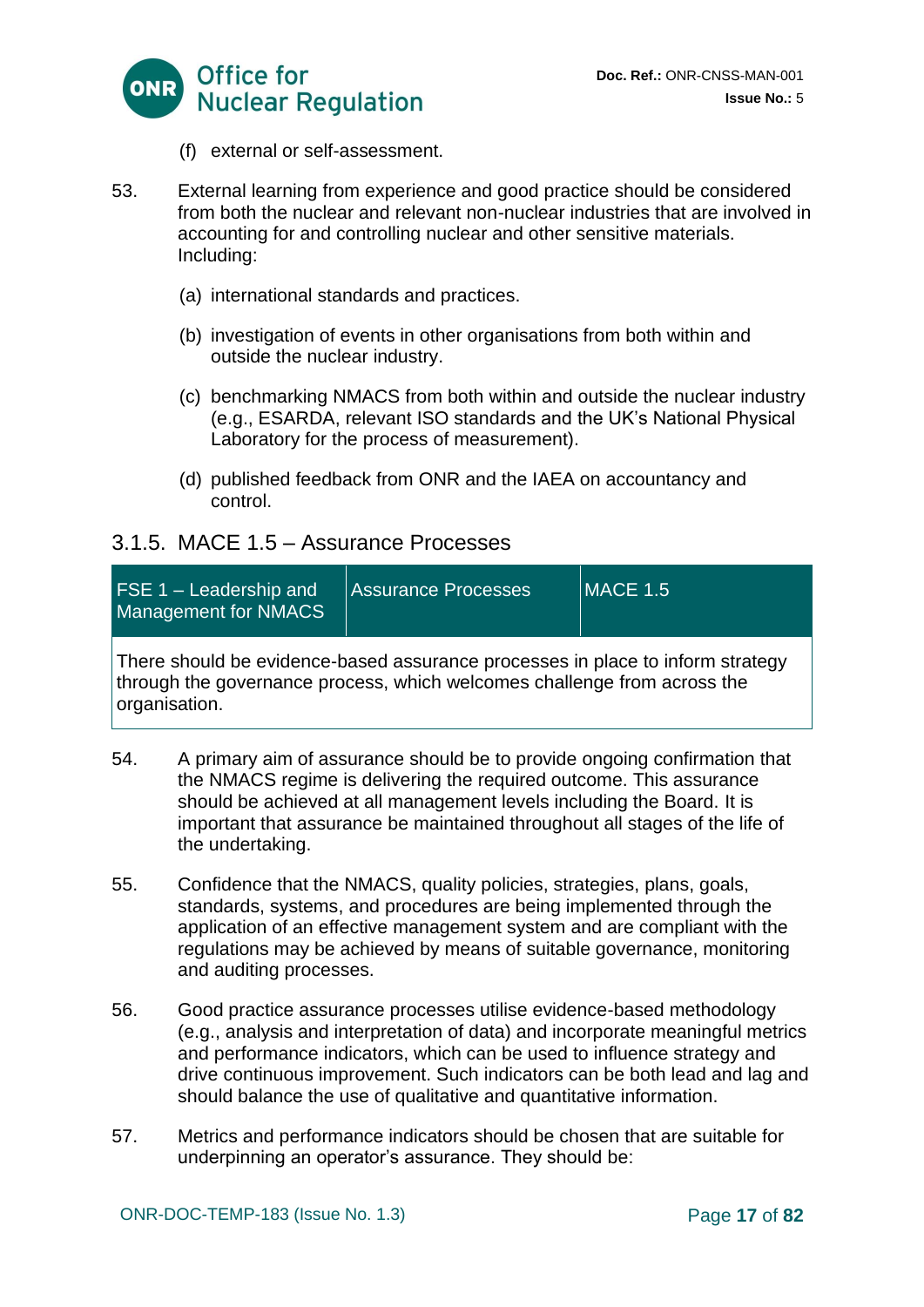

- (a) appropriate to the audience.
- (b) clear, defined, understood, informative up to, and including Board level.
- (c) useable to impact on the operations being assured.
- (d) aligned with other relevant business metrics as appropriate.
- (e) adequately defined to both trend and measure performance

# <span id="page-17-0"></span>3.2. FSE 2 – Organisational Culture

| Fundamental Safeguards Organisational Culture | $\sqrt{5}$ FSE 2 |
|-----------------------------------------------|------------------|
| <b>Expectation</b>                            |                  |

Operators should encourage and embed an organisational culture that recognises and promotes the importance of NMACS.

- 58. Organisational culture encompasses the values and behaviours that contribute towards the social and psychological environment within a company. Safety and security culture are often cited in the nuclear industry as having a positive influence on the wider organisational culture. More generally, the workforce should also be aware of the importance of NMACS.
- 59. NMACS culture is identified by ONR as 'the assembly of characteristics, attitudes and behaviour of individuals, organisations and institutions which serves as a means to support and enhance NMACS, including as a crucial part of the international regime to prevent the proliferation of nuclear weapons'.
- 60. Where it is embedded, NMACS culture brings significant benefits including providing greater assurance that appropriate QNM control is being applied and that effective and efficient safeguards compliance is being achieved.
- 61. NMACS, safety and security cultures co-exist and need to reinforce each other to ensure the required outcomes are achieved. Therefore, successful organisational cultures foster an approach that integrates NMACS, safety and security in a mutually supporting manner however assurance of good safety and security culture cannot be considered to provide full assurance of good NMACS culture and vice versa.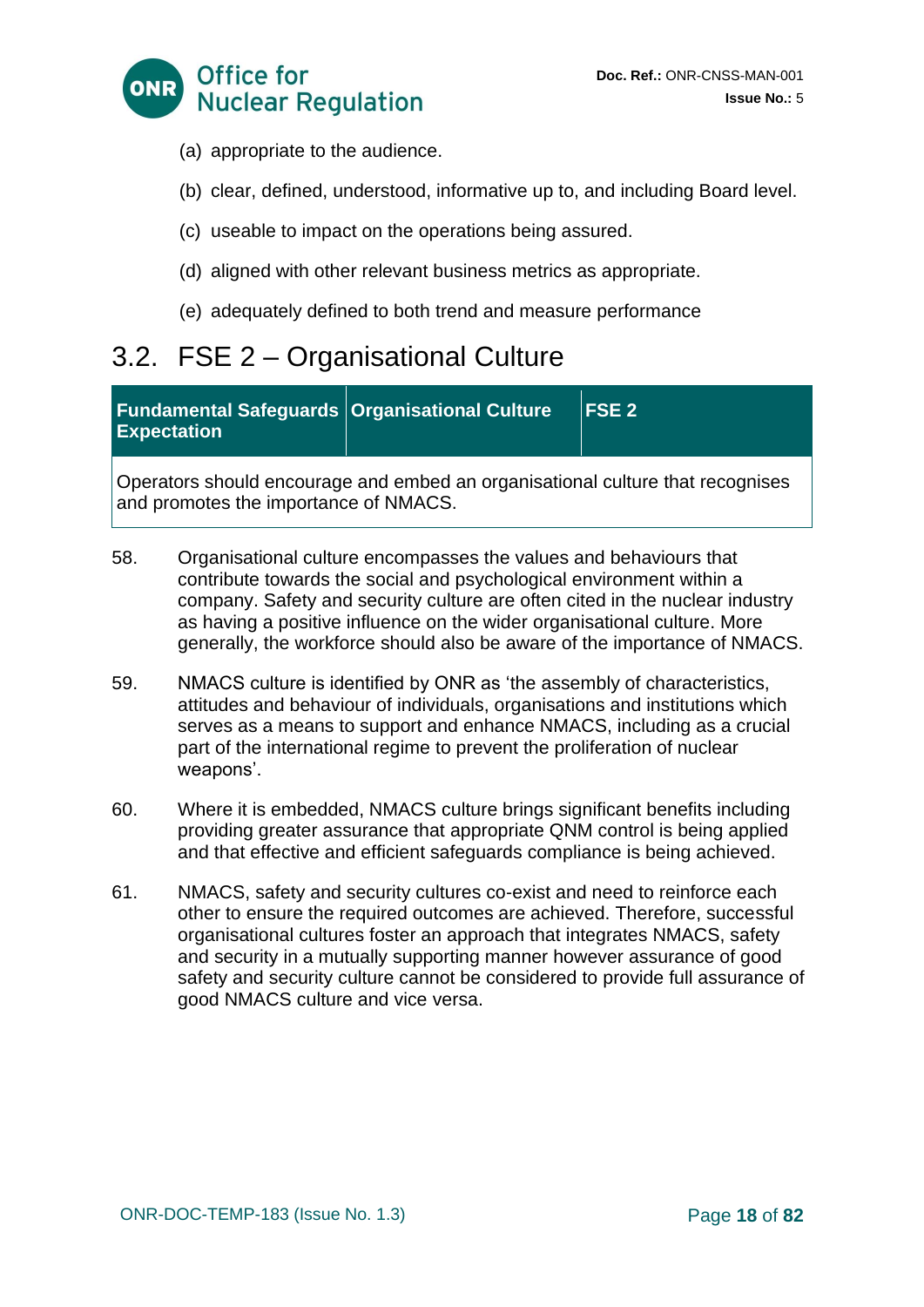

### 3.2.1. MACE 2.1 - Maintenance of a Robust NMACS Culture

| <b>FSE 2 – Organisational</b><br><b>Culture</b>                                                                                                                             | Maintenance of a Robust<br><b>NMACS Culture</b> | $MACE$ 2.1 |  |  |
|-----------------------------------------------------------------------------------------------------------------------------------------------------------------------------|-------------------------------------------------|------------|--|--|
| There should be evidence-based assurance processes in place to inform strategy<br>through the governance process, which welcomes challenge from across the<br>organisation. |                                                 |            |  |  |

- 62. It is good practice to have:
	- a) processes and arrangements in place to create and sustain a strong NMACS culture. This includes:
		- I. maintaining and communicating NMACS expectations and standards to all staff involved in NMACS and all parts of the organisation that may encounter ONR and IAEA safeguards inspectors.
		- II. ensuring these are understood.
		- III. defining roles, responsibilities, and accountability for each level of the organisation and interrelations between them.
		- IV. supporting business and NMACS priorities whilst being cognisant of the UK's international obligations and responsibilities.
	- b) an appropriate, independent governance regime led by the Board to ensure that an adequate NMACS culture is in place and is maintained by use of appropriate management systems/ structures.
	- c) effective leadership that supports and demonstrates a commitment to NMACS culture and is inclusive of staff concerns, knowledge, and resource needs.
	- d) assurance related to the NMACS culture delivered through suitably qualified and experienced persons (SQEP).
	- e) assurance processes include systems to deal with both inappropriate behaviour and encouraging the sharing of relevant good practice.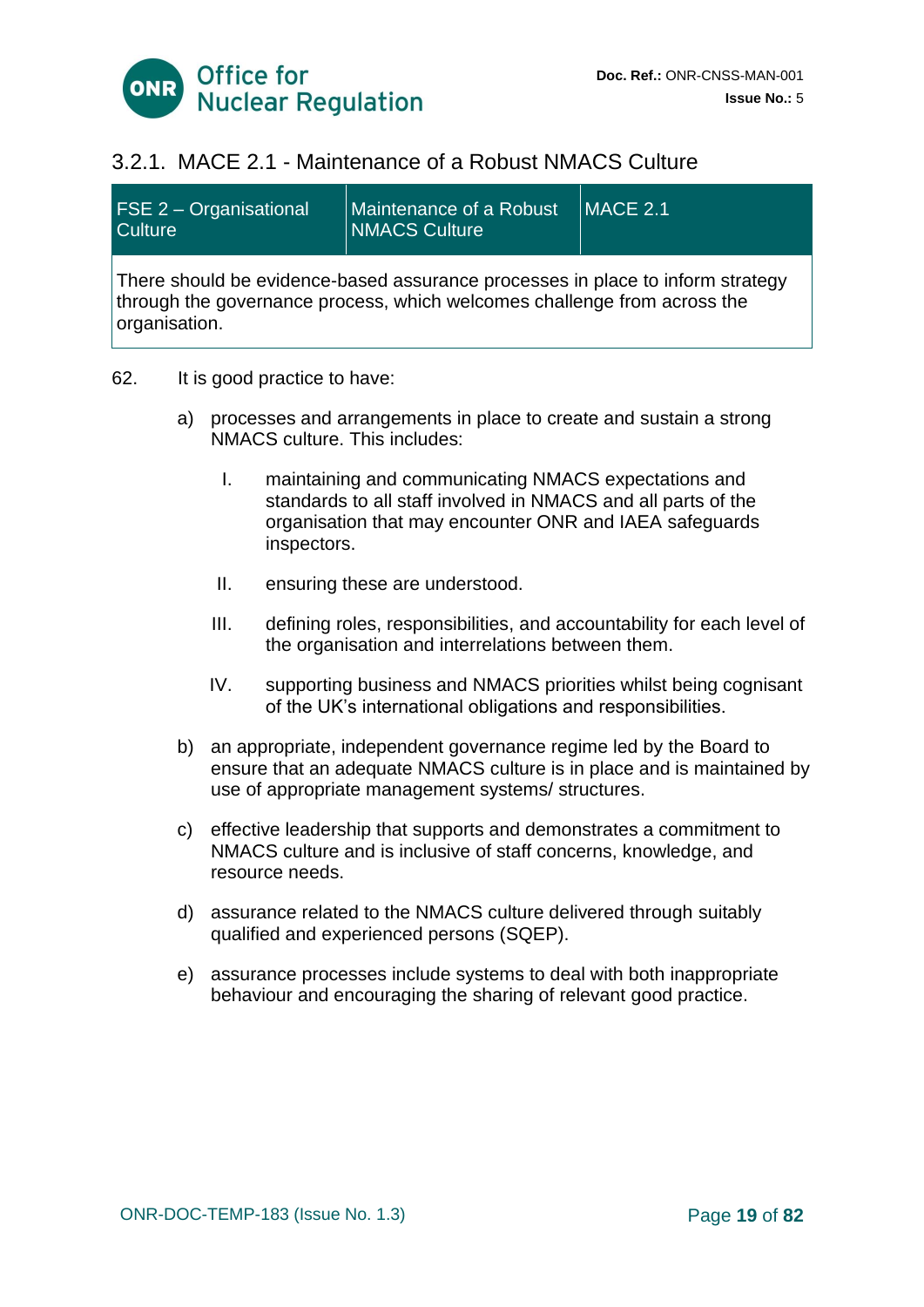

## <span id="page-19-0"></span>3.3. FSE 3 – Competence Management

| <b>Fundamental Safeguards Competence</b><br><b>Expectation</b>                                                                                      | <b>Management</b> | <b>FSE3</b> |  |
|-----------------------------------------------------------------------------------------------------------------------------------------------------|-------------------|-------------|--|
| Operators should implement and maintain effective arrangements to manage the<br>competence of those with assigned NMACS roles and responsibilities. |                   |             |  |

63. It is essential that all personnel, whose activities have the potential to impact on NMACS, are demonstrably competent (i.e., SQEP to carry out their work and responsibilities in respect of the NMACS system). This includes both those who directly carry out operations and those whose roles, if inadequately conceived or executed, may affect NMACS in less visible ways. SQEP and competence are often interchangeable terms.

- 64. It is good practice to have robust, proportionate arrangements for identifying competence needs and assuring these are met. The process for identifying and delivering competence can be split into four phases:
	- a) analysing NMACS roles and competencies.
	- b) identifying learning objectives and training needs.
	- c) measuring competence.
	- d) organising support and training.
- 65. Relevant good practice can be found in the National Occupational Standards (NOS) for Nuclear Material Accountancy and Safeguards [https://www.ukstandards.org.uk.](https://www.ukstandards.org.uk/) The NOS describe the standard expected of individuals who are responsible for activities to meet NMACS requirements, together with specifications of the underpinning knowledge and understanding.

### 3.3.1. MACE 3.1 - Analysis of NMACS Roles and Associated **Competencies**

| <b>FSE 3 - Competence</b><br>Management | Analysis of NMACS Roles   MACE 3.1<br>and Associated <sup>1</sup><br>Competencies |  |
|-----------------------------------------|-----------------------------------------------------------------------------------|--|
|-----------------------------------------|-----------------------------------------------------------------------------------|--|

Analysis should be carried out of all tasks important to NMACS and used to justify the effective delivery of the NMACS functions to which they contribute.

66. It is good practice to carry out and review the following for all members of the workforce who have responsibility for any operations which may affect NMACS: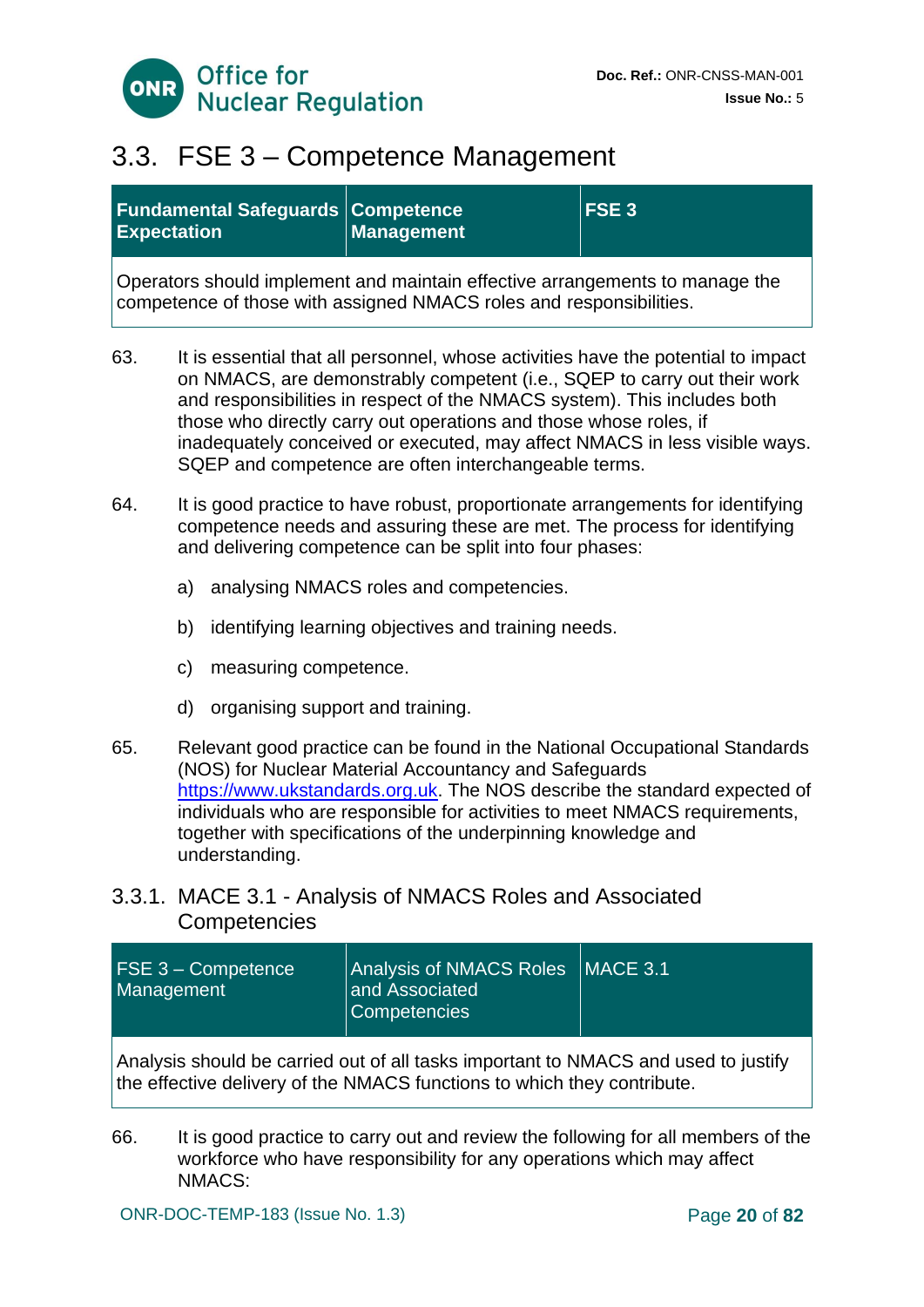

- a) develop training requirements at all responsibility levels based on a task analysis of NMACS operations.
- b) ensure that the task analysis applies to all actions and controls required to maintain effective and robust NMACS.
- c) ensure all tasks are designed to be feasible and within achievable timescales so that there is high confidence of successful completion.
- d) use the task analysis to provide the basis for establishing required staffing levels for normal operations and reasonably foreseeable deviations from the norm.
- e) once defined, ensure competencies and staffing levels are kept under periodic review.
- f) routinely train and assure the competence and capability of all.
- 67. The analysis of NMACS roles and associated competencies may result in the identification and appointment of SQEP personnel with direct operational responsibility for QNM in a particular QNF, to control and supervise operations critical for NMACS; and arrangements to ensure that only SQEP personnel perform any duties which may affect NMACS.

#### 3.3.2. MACE 3.2 - Identification of Learning Objectives and Training **Needs**

| <b>FSE 3 - Competence</b><br>Management | Identification of Learning<br><b>Objectives and Training</b><br><b>Needs</b> | $MACE$ 3.2 |
|-----------------------------------------|------------------------------------------------------------------------------|------------|
|                                         |                                                                              |            |

An analysis of roles, tasks and competencies should be used to generate learning objectives, which inform the development of a set of training needs and are used to derive the criteria, or standards, against which the trainee is assessed during and/or after training.

- 68. It is good practice to proportionately define from the analysis of the roles and tasks:
	- a) competencies needed of each role and the training to achieve an adequate level of competence. The competencies should include both technical and other areas such as decision-making, leadership and management.
	- b) learning objectives (LO) to inform the design and implementation of appropriate training arrangements and measures to determine monitor and sustain competence of all personnel with NMACS responsibilities.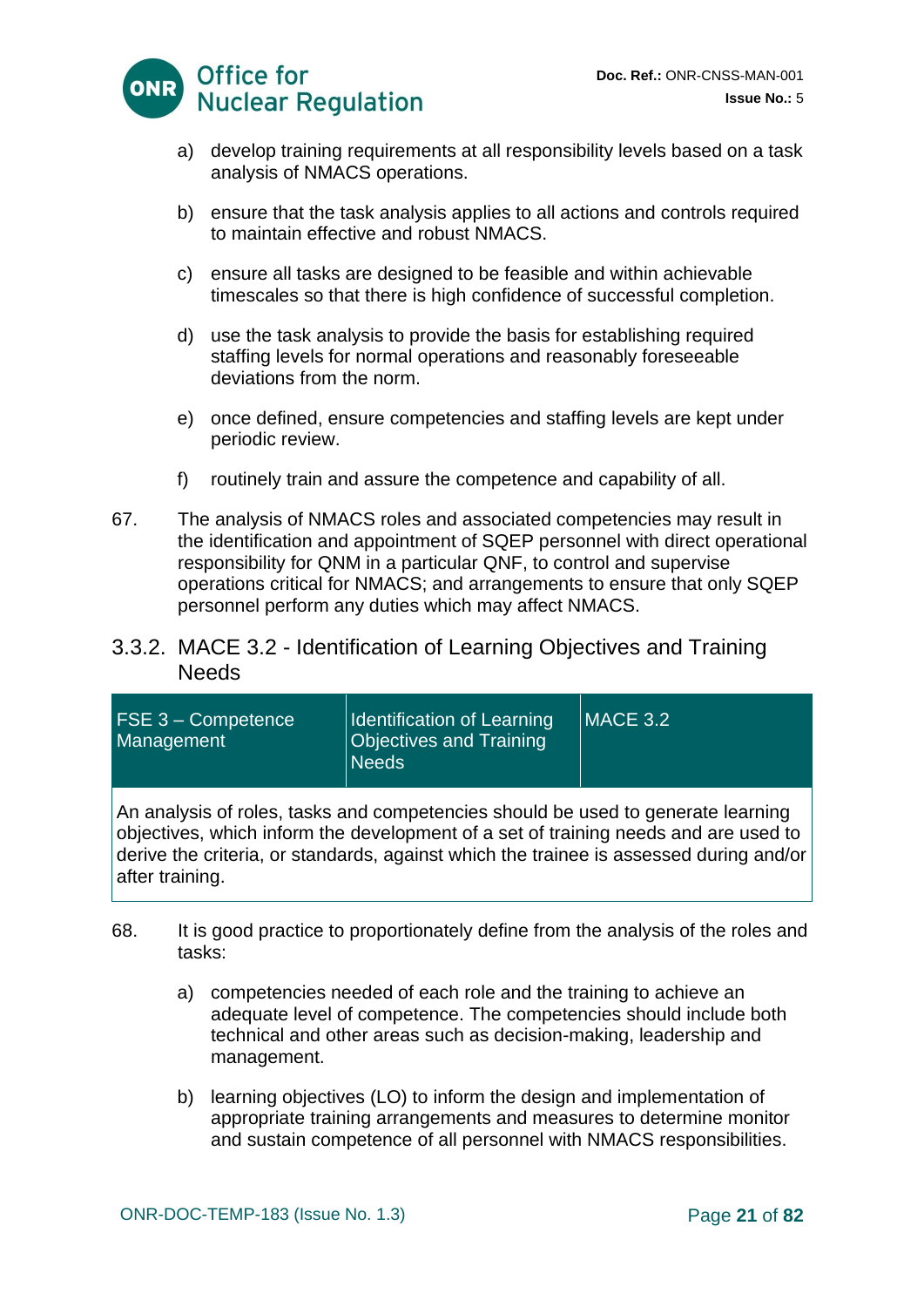

c) the training programme required to develop and maintain the competence of all personnel with NMACS responsibilities. The programme should set out the LOs and how they are to be achieved.

### 3.3.3. MACE 3.3 - Measurement of Competence

| <b>FSE 3 - Competence</b><br>Management | llMeasurement of<br> Competence | $\vert\vert$ MACE 3.3 $\vert$ |
|-----------------------------------------|---------------------------------|-------------------------------|
|-----------------------------------------|---------------------------------|-------------------------------|

Operators should implement and maintain a process of assessment, which provides confidence that all personnel whose actions have the potential to impact upon NMACS meet defined competence expectations.

- 69. In measuring competence, it is good practice to:
	- a) assess and periodically re-assess the competence of workforce personnel who have NMACS responsibilities to establish and maintain SQEP status. Assessment methods can include written, oral, or practical demonstrations of learning competence
	- b) select and employ the most effective competence assessment methodologies based upon their validity, objectivity, reliability, and frequency for the NMACS role being assessed.
	- c) implement a well-defined system for monitoring the effectiveness of training, and for identifying areas where training may need to be augmented or revised. The evaluation should involve intelligence gathering to confirm that training has been specified properly, and that it is comprehensive, effective and up to date.

### 3.3.4. MACE 3.4 - Organisation of and Support to the Training Function

| <b>FSE 3 - Competence</b><br>Management                                                                       | Organisation of and<br>Support to the Training<br><b>Function</b> | $MACE$ 3.4 |
|---------------------------------------------------------------------------------------------------------------|-------------------------------------------------------------------|------------|
| Training and competence assurance of personnel with NMACS roles should be<br>given due priority by operators. |                                                                   |            |

- 70. Competence delivery functions should be supported by commitment from senior levels in the organisation and by an appropriate management structure.
- 71. Good practice includes: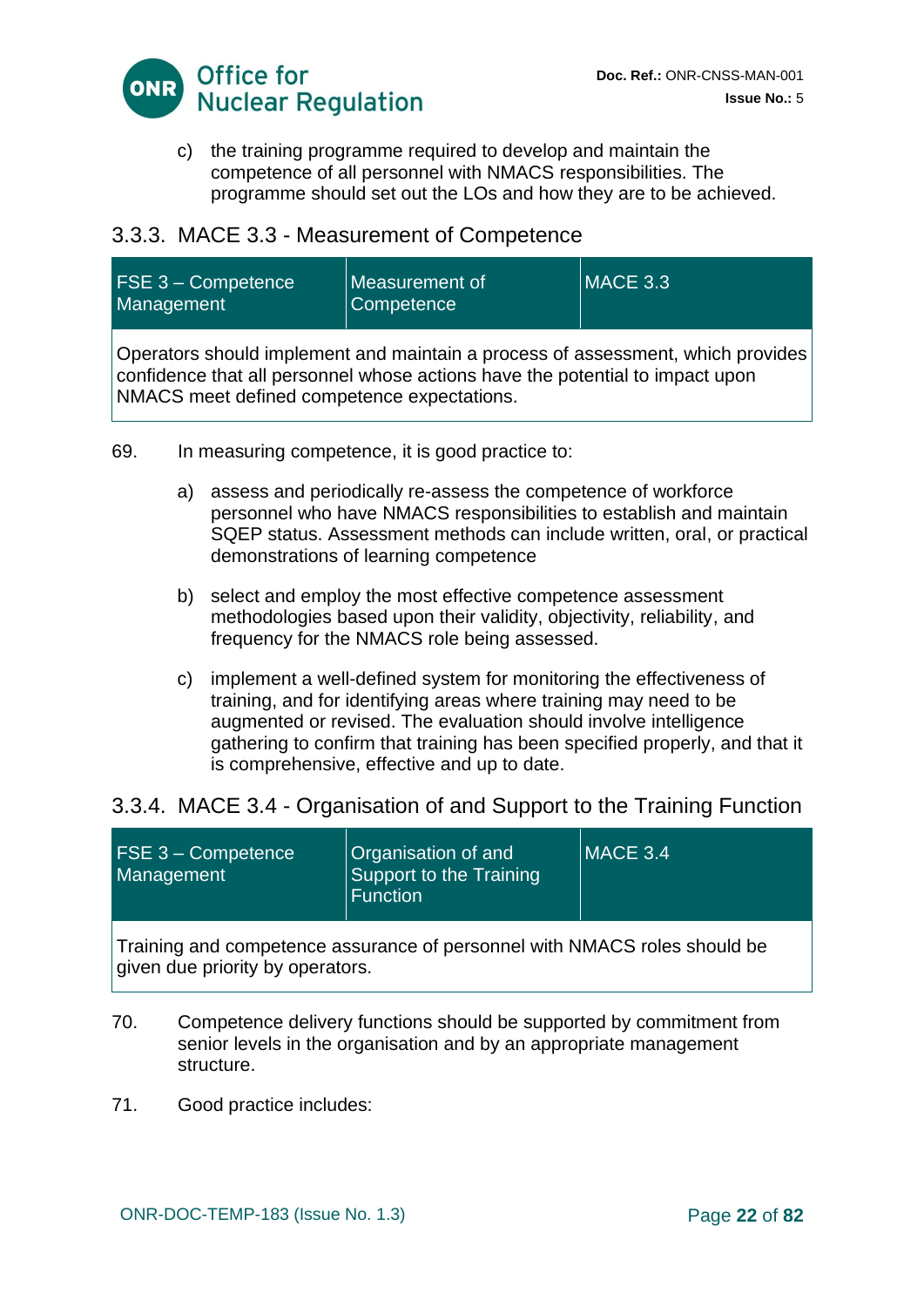

- a) a defined commitment in policy and arrangements recognising the need to develop and maintain the competence of staff to meet NMACS requirements.
- b) ensuring there are adequate resources to maintain a training system to support the implementation of the NMACS policy.
- c) defining responsibilities for training.
- d) management demonstrating an awareness of the purpose and significance of training, the need to monitor staff performance and to facilitate the maintenance of competence.
- e) active identification of training needs and willingness to release staff for training.
- f) ensuring trainers maintain and develop their own capability.
- g) maintaining appropriate training records.
- 72. Operators should make every effort to ensure availability of a sufficient number of competent resources to maintain continuity of NMACS provision for effective design, implementation, operation, and maintenance of NMACS systems. Continuity arrangements, aligned to appropriate standards, should be developed to maintain an effective and robust NMACS system.

## <span id="page-22-0"></span>3.4. FSE 4 – Reporting, Anomalies, and Investigations

| <b>Fundamental Safeguards Reporting, Anomalies</b><br><b>Expectation</b>                                                                                                                                                                       | and Investigations | <b>IFSE4</b> |
|------------------------------------------------------------------------------------------------------------------------------------------------------------------------------------------------------------------------------------------------|--------------------|--------------|
| Operators must implement and maintain arrangements for the timely and accurate<br>reporting of information required by NSR19. Arrangements for the investigation,<br>resolution and reporting of discrepancies and anomalies must be in place. |                    |              |

- 73. NSR19 has several regulations requiring the regular reporting of information in several forms at set times from operators to us which must be complied with. Arrangements must be in place to comply with Regulation 12 of NSR19 and to ensure that the reports contain up to date and correct information.
- 74. In addition, there are other reports required from the operator in the event of a deviation from normal operations. Arrangements must be in place that correspond to the reporting requirements under Regulation 16 (Special Reports) of NSR19 and an approach must be in place to recognise, investigate and document the treatment of NMACS discrepancies and anomalies corresponding to Regulation 17 (a) (Unusual Occurrences) of NSR19.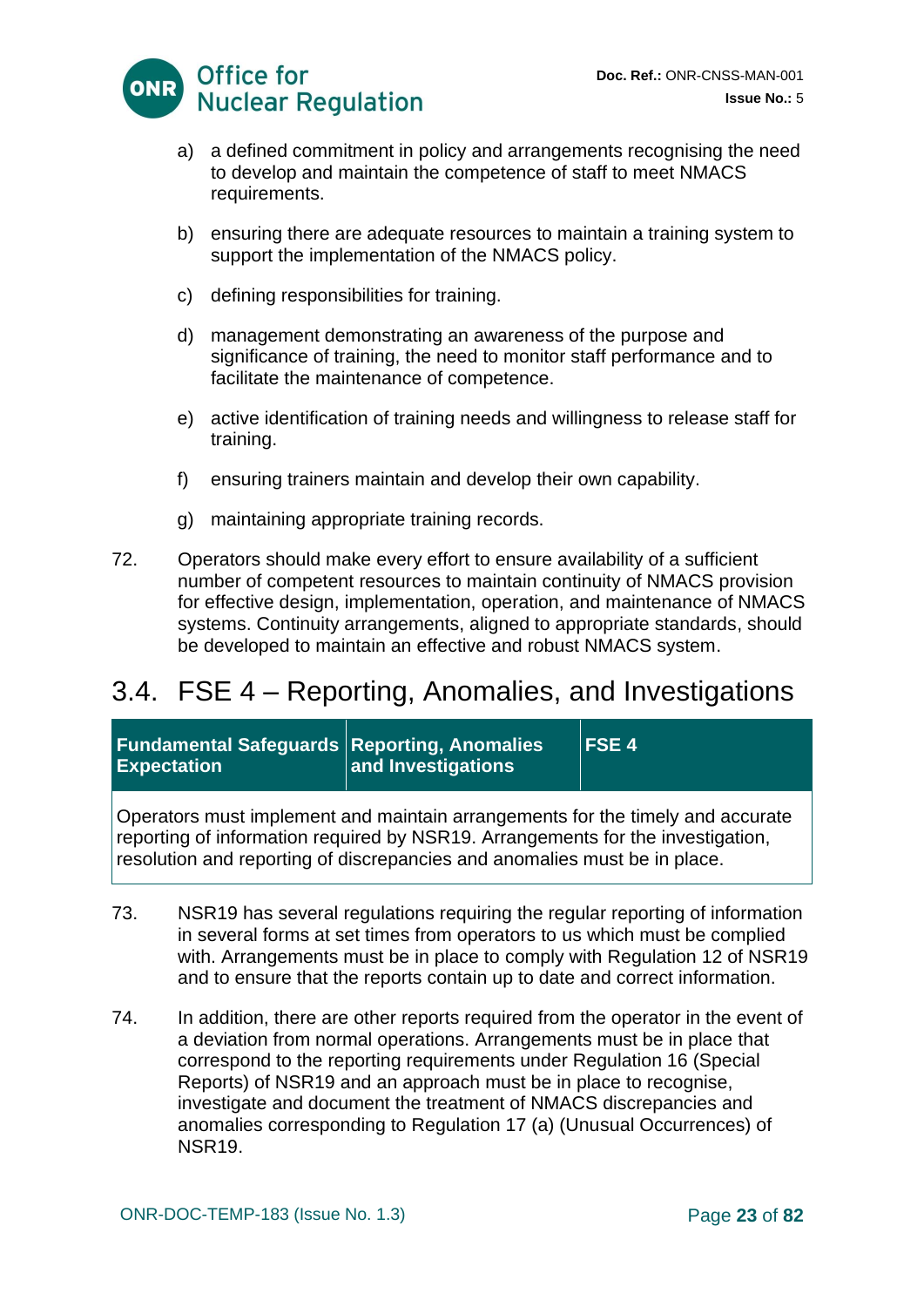

- 75. A discrepancy is defined for the purposes of this guidance as any inconsistency between two or more pieces of NMAC information (e.g., source data, records, reports etc.) where this inconsistency cannot be justified after taking account of legitimate measurement variation or uncertainty estimation. Discrepancies include measurement discrepancies, material balance discrepancies (Inventory Differences (IDs) and Shipper Receiver Differences (SRDs)) and nuclear material control discrepancies where there is a non-conformance in the identification or location of nuclear material.
- 76. An anomaly is defined for the purposes of this guidance as any NMAC related issue that significantly affects the ability to draw safeguards conclusions or assess compliance with safeguards regulations, including a discrepancy or series of discrepancies that is consistent with the absence or gain of a significant quantity of QNM. An anomaly can be identified during an investigation of discrepancies of whatever kind.
- 77. An ONR NMACS regulatory issue is defined as any NMACS matter that has the potential to degrade NMACS; challenge regulatory compliance; challenge regulatory strategy; or impugn ONR's reputation. A discrepancy or anomaly will usually be considered an ONR NMACS regulatory issue.
- 78. ONR uses a graded approach to the management of regulatory issues and the issue level is assigned to indicate its significance and to assign an appropriate level of management scrutiny.
- 79. Operators should have a detection capability for QNM lost during normal operations and should not rely solely on an annual physical inventory take (PIT). Such a capability should include detection of abrupt and protracted loss.
- 80. Operators should notify and report NMACS discrepancies, anomalies, incidents, or events to ONR corresponding to ONR Guidance: Notifying and Reporting Incidents and Events to ONR [17].

### 3.4.1. MACE 4.1 - Reporting

| $\mathsf{FSE}$ 4 – Reporting,<br>Anomalies, and<br>Investigations | <b>Reporting</b> | $MACE$ 4.1 |
|-------------------------------------------------------------------|------------------|------------|
|                                                                   |                  |            |

Operators should implement and maintain arrangements for the monitoring, reporting and review of NMACS performance, which includes the effectiveness of meeting NMACS requirements and identifying trends.

81. In addition to arrangements and procedures for regular reporting, there should be reasonably practicable arrangements and procedures for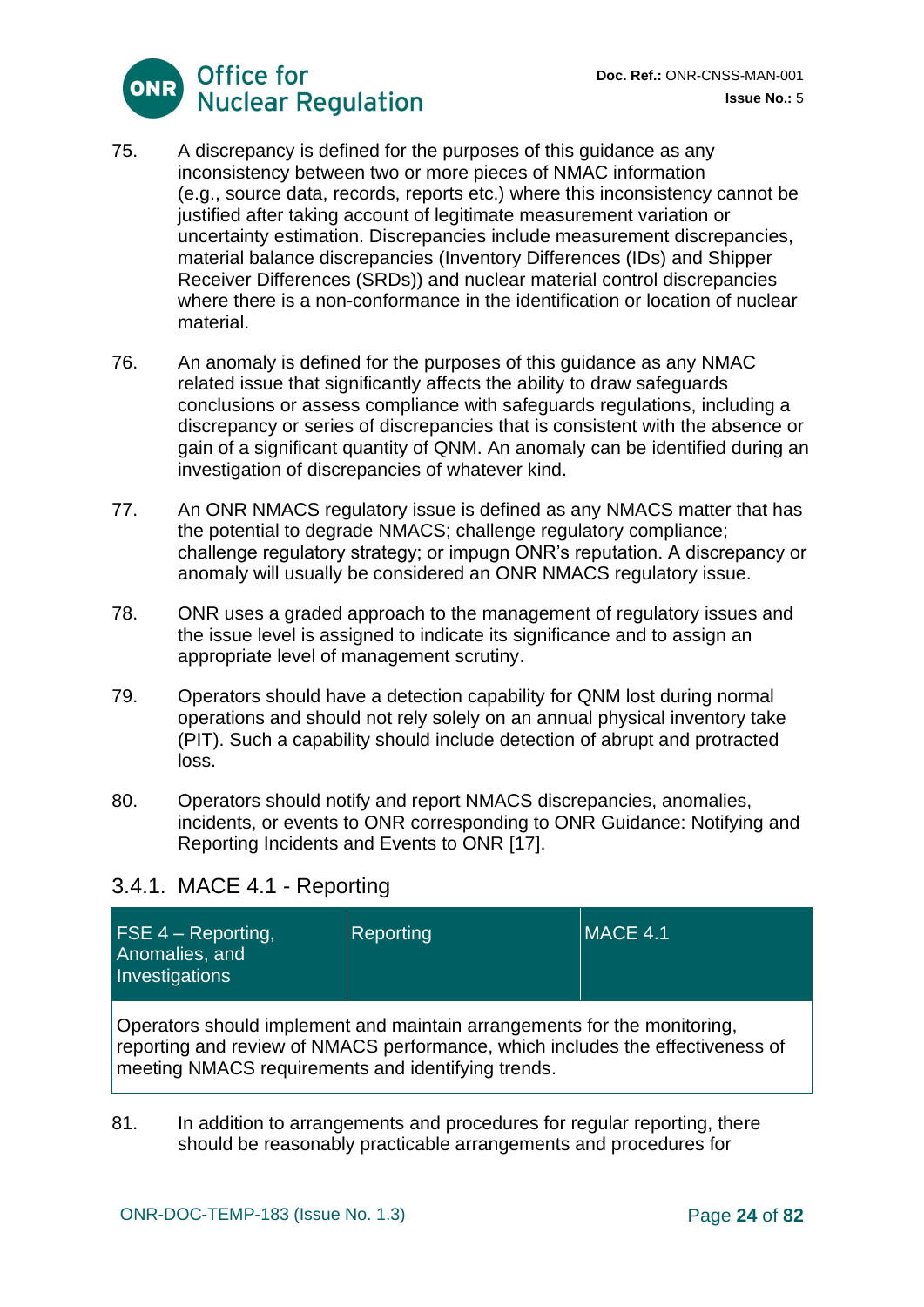

detecting, reporting, and responding to NMACS discrepancies and anomalies.

- 82. Operators should monitor and review NMACS performance, which should include effectiveness of meeting NMACS requirements and identifying trends. Performance metrics will be tailored to local conditions but should include information on:
	- a) nuclear material control of movements, measurements, and inventory.
	- b) nuclear material accountancy accuracy and timeliness.
	- c) discrepancies, anomalies, their investigation, corrective action, and Learning from Experience (LFE).
	- d) human performance in conduct of operations to reduce intrinsic risk of human errors.
	- e) safeguards compliance, assurance, and responsiveness.
	- f) NMACS competence, culture, and regulatory confidence.
- 83. Personnel should be identified to act as points of contact for the following:
	- a) routine reporting under NSR19.
	- b) NMACS performance.
	- c) relevant information regarding the investigation, identification, and elimination of the cause of NMACS discrepancies and anomalies.
	- d) NMACS performance and learning.
	- e) actions under Regulation 17 (a) or (b) of NSR19 on 'unusual occurrences' to report internally and to ONR.
	- f) responding to ONR requests for 'further details or explanations' in connection with a special report under Regulation 16 of NSR19.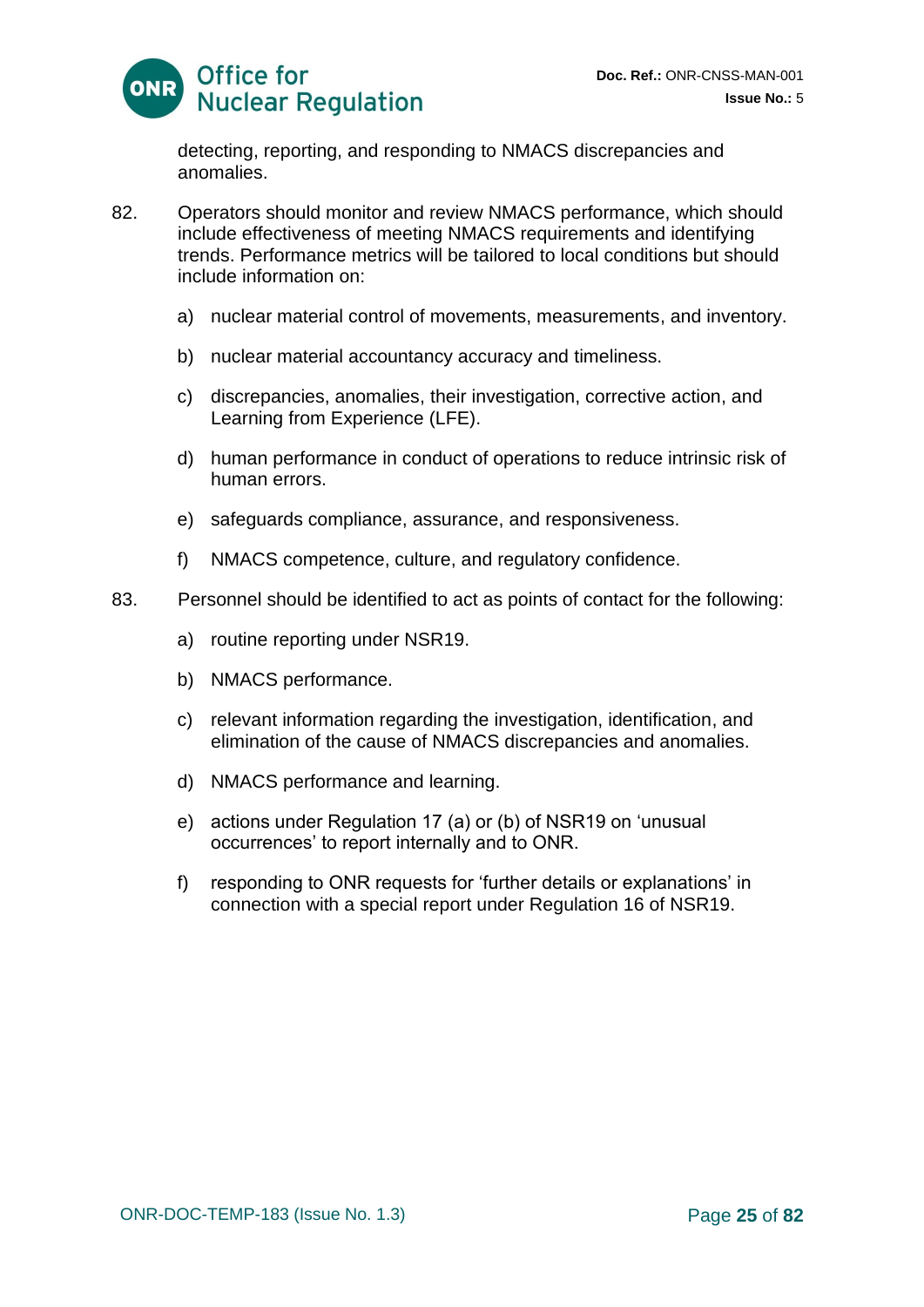

### 3.4.2. MACE 4.2 – Anomalies and Investigations

| $FSE$ 4 – Reporting,<br>Anomalies, and<br>Investigations                                                                                                                                                                                                                                                                         | Anomalies and<br>Investigations | MACE 4.2 |
|----------------------------------------------------------------------------------------------------------------------------------------------------------------------------------------------------------------------------------------------------------------------------------------------------------------------------------|---------------------------------|----------|
| Operators should have an approach that recognises, investigates, and manages<br>NMACS discrepancies and anomalies in a timely manner and documents their<br>treatment. Such investigations should aim to establish in a timely manner the<br>accountancy evidence that all material is properly accounted for and under control. |                                 |          |
| Related MACE: 7.3 and 9.3                                                                                                                                                                                                                                                                                                        |                                 |          |

- 84. Operators should have arrangements and procedures in place for investigation, identification, and elimination of the cause of NMACS discrepancies and anomalies. Such investigations should aim to establish in a timely manner the evidence that all QNM is properly accounted for and under control.
- 85. Where applicable, operators should develop, implement, and maintain NMACS related response procedures for:
	- a) IDs or SRDs that exceed action levels (The loss of a discrete item shall be considered a breach of action level).
	- b) unexpected changes in the control of QNM, to a point where unauthorised removal of QNM has become possible.
	- c) discrepancies and anomalies that are deemed significant by the operator including items that cannot be found at their recorded location.
- 86. The procedures where appropriate should ensure:
	- a) any abnormal ID or SRD is recorded immediately when it is identified (e.g., once an ID is calculated after a PIT or when an abnormal SRD is measured). It is not appropriate to wait for the results of investigatory work before documenting and reporting the ID and the ID should be reported in the material balance report (MBR) declaration within 15 days of a PIT.
	- b) A SQEP individual or operator ensures the investigating officer issues an initial report as soon as reasonably practicable
	- c) the investigation remains open until a final report on the incident is issued and this is accepted by the NMACS manager.
- 87. Wherever possible, QNM for which significant SRDs have been identified should not be further processed or converted into other batches until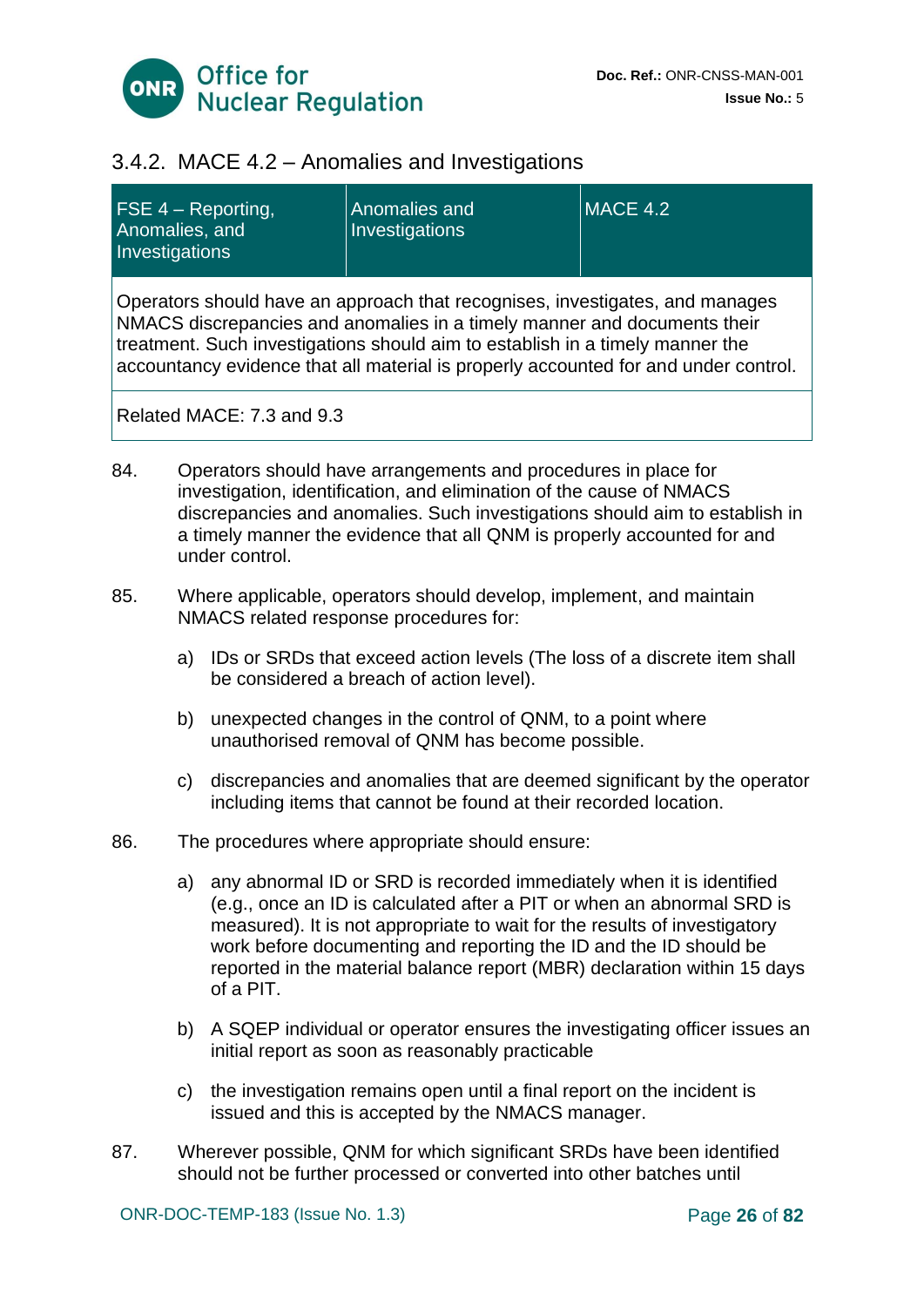

approved by the NMACS manager. Normally, this would only be after the NMACS manager is satisfied that adequate measures have been taken to understand and resolve the SRD.

### 3.4.3. MACE 4.3 – Corrective Actions

| $FSE 4 - Reporting,$<br>Anomalies, and<br>Investigations | <b>Corrective Actions</b> | $MACE$ 4.3 |
|----------------------------------------------------------|---------------------------|------------|
|                                                          |                           |            |

Operators should have arrangements and procedures in place to deal with NMACS incidents, events, anomalies, and discrepancies, which include escalation, investigation, and corrective action arrangements to resolve incidents. Procedures should aim to prevent reoccurrence of NMACS incidents, events, anomalies, and discrepancies and ensure wider dissemination of learning from experience.

- 88. Corrective actions are defined for safeguards purposes as an action to eliminate the cause of a detected NMACS discrepancy, anomaly (as defined in FSE 4 above) or another undesirable situation. Corrective action is taken to prevent recurrence. There is a distinction between correction and corrective action, i.e., a correction is to put the issue right, a corrective action is to make sure it should not happen again.
- 89. Operators should have practicable and proportionate arrangements and procedures in place to deal with NMACS incidents including escalation, investigation, and corrective action arrangements. These should include escalation procedures for suspected loss of QNM control and/or suspected theft or diversion of QNM.
- 90. Escalation arrangements and procedures should cover conditions including:
	- a) the suspension of movements/operations.
	- b) the taking of a physical inventory at short notice (an Emergency Physical Inventory Taking – EPIT).
	- c) reporting to ONR.
- 91. Incidents classed as NMACS-related include those which:
	- a) are a potential loss of control of QNM (e.g., discrepancies and anomalies exceeding operator defined action levels, unexpected changes in control, items which cannot be found and unauthorised movements).
	- b) undermine the integrity of nuclear material accountancy information.
	- c) are non-compliant with NMACS-related requirements.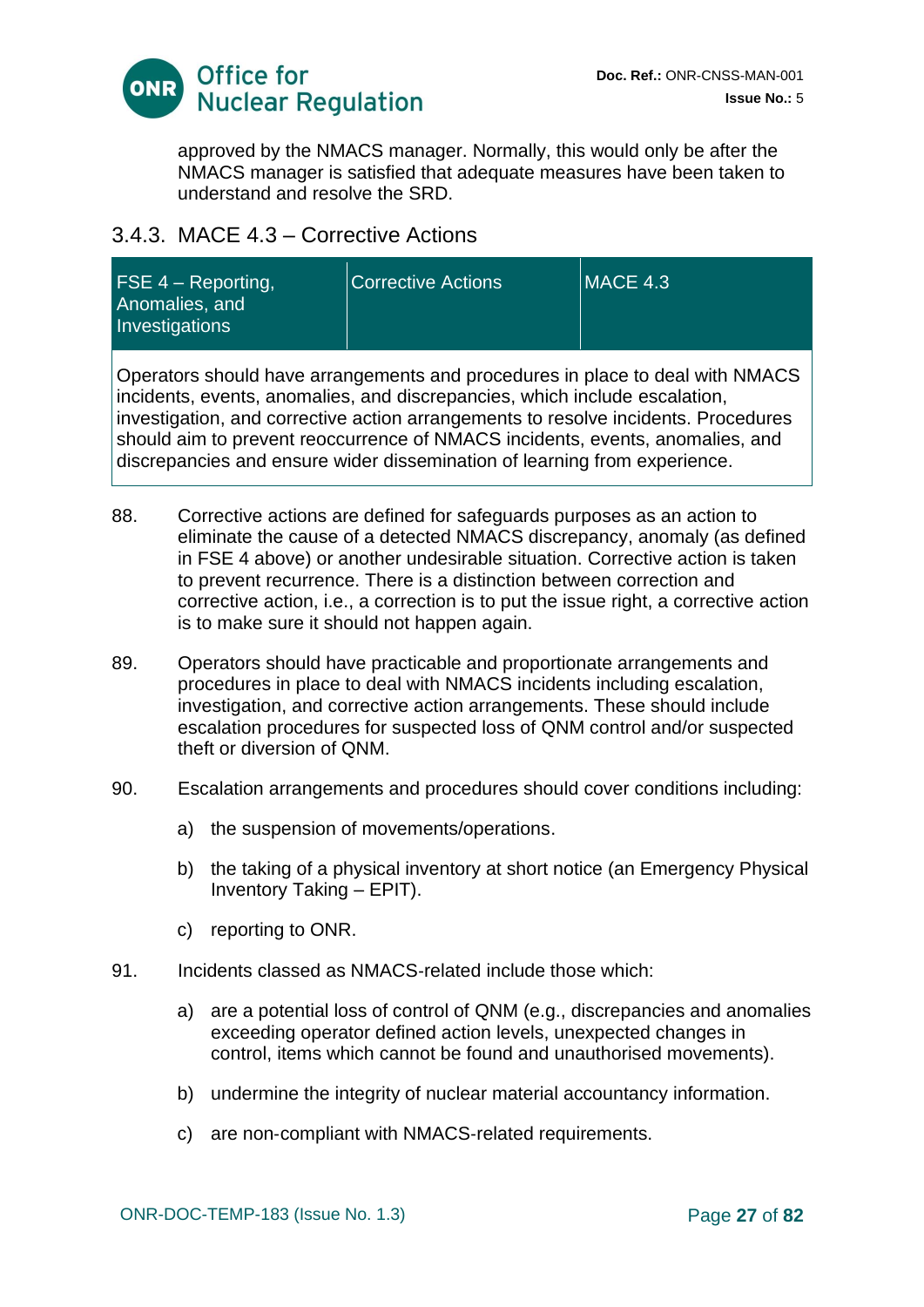

- d) negatively affect ONR or IAEA safeguards implementation (e.g., denial of access to ONR or IAEA inspectors or tampering with IAEA measurement equipment.).
- e) impact on obligation code and pool accountancy management and reporting (obligation codes and pool accountancy are described in the glossary).
- 92. Operators should develop, implement, and maintain graded corrective action arrangements to aim to prevent recurrence of NMACS discrepancies, anomalies and incidents and ensure wider dissemination for learning from experience (LFE). Such arrangements should include a review of similar incidents or LFE at other nuclear sites where available.
- 93. The Quality Management System (QMS) should assign responsibility for managing corrective actions and the criteria for recognising when practicable corrections are identified.

## <span id="page-27-0"></span>3.5. FSE 5 – Reliability, Resilience and Sustainability

| <b>Fundamental Safeguards Reliability, Resilience</b><br><b>Expectation</b>                                                                                           | and Sustainability | FSE <sub>5</sub> |
|-----------------------------------------------------------------------------------------------------------------------------------------------------------------------|--------------------|------------------|
| Operators should design and support their NMACS regime to ensure it is reliable,<br>resilient, sustained and remains relevant and proportionate throughout the entire |                    |                  |

 $\mathop{\text{and}}$  remains relevant and proportionate throughout the entire lifecycle of the facility.

- 94. NMACS structures, systems and components should be designed to deliver their required NMACS functions with appropriate reliability and so provide confidence in the robustness of the overall design of the NMACS system.
- 95. For NMACS purposes, the life cycle of a QNF can be sub-divided into eight phases:
	- a) Pre-Construction
	- b) Construction
	- c) Commissioning
	- d) Operating
	- e) Maintenance/Modification
	- f) Shut down
	- g) Closed down
	- h) Decommissioned (for safeguards purposes as defined in NSR19 and paragraph 1.23 of this document)
- 96. Each phase is associated with specific NMACS requirements; it is important to keep in mind that different areas of the same QNF may be in different life cycle phases.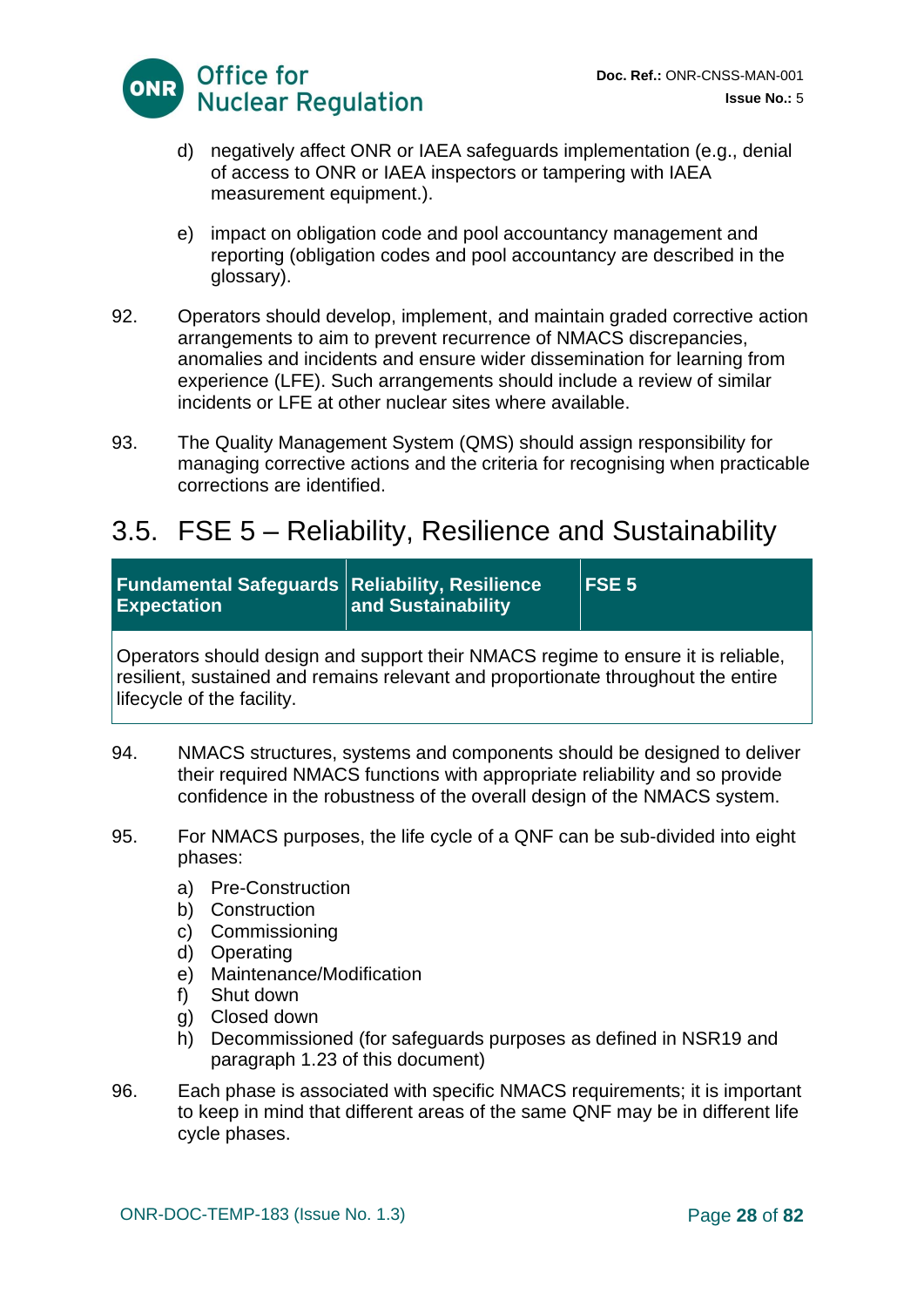

97. Sustainability is defined by the set of objectives and implementing actions incorporated into the NMACS system to support its continuing effectiveness. If the NMACS system is to remain effective, its constituent parts must be maintained and supported over time to ensure it continues to achieve the required outcomes. It should also remain relevant and proportionate throughout the entire lifecycle of the QNF.

### 3.5.1. MACE 5.1 – Reliability and Resilience

Operators should incorporate reliability and resilience into the design of systems for the purposes of NMACS.

- 98. Redundancy should be incorporated as appropriate within the designs of NMACS systems and the operator's arrangements should demonstrate that the required level of redundancy for the intended NMACS function has been achieved.
- 99. Source data and operating records to substantiate accounting records and accounting reports and if necessary, enable reconstruction of the accounts (e.g., if any part of the system is destroyed or rendered ineffective) should always be accessible and available. These recorded shall be maintained for five years from the date on which they were generated<sup>2</sup>. All nuclear material accountancy information is to be readily traceable from its generation as source data through to final production of accounting reports.
- 100. The measures whereby the claimed reliability of NMACS systems and components will be achieved in practice should be stated in the arrangements. Evidence should be provided to demonstrate the adequacy of these measures. This should include a reliability analysis of both random and systematic failures. Assumptions made during the reliability analysis should be justified.
- 101. Where reliability data is insufficient to support a claim, appropriate measures should be taken to ensure that the onset of failures will be detected, and that the consequences of failure are minimised. Such measures may, for example, include planned replacement after a fixed lifetime, or be achieved through a programme of examination, maintenance, and inspection and/or testing.

<sup>2</sup> Note however that Nuclear Site Licence Condition 6 requires that 'Without prejudice to any other requirements of the conditions attached to this licence the licensee shall make and implement adequate arrangements to ensure that every document required, every record made, every authority, consent or approval granted, and every direction or certificate issued in pursuance of the conditions attached to this licence is preserved for 30 years or such other periods as ONR may approve.'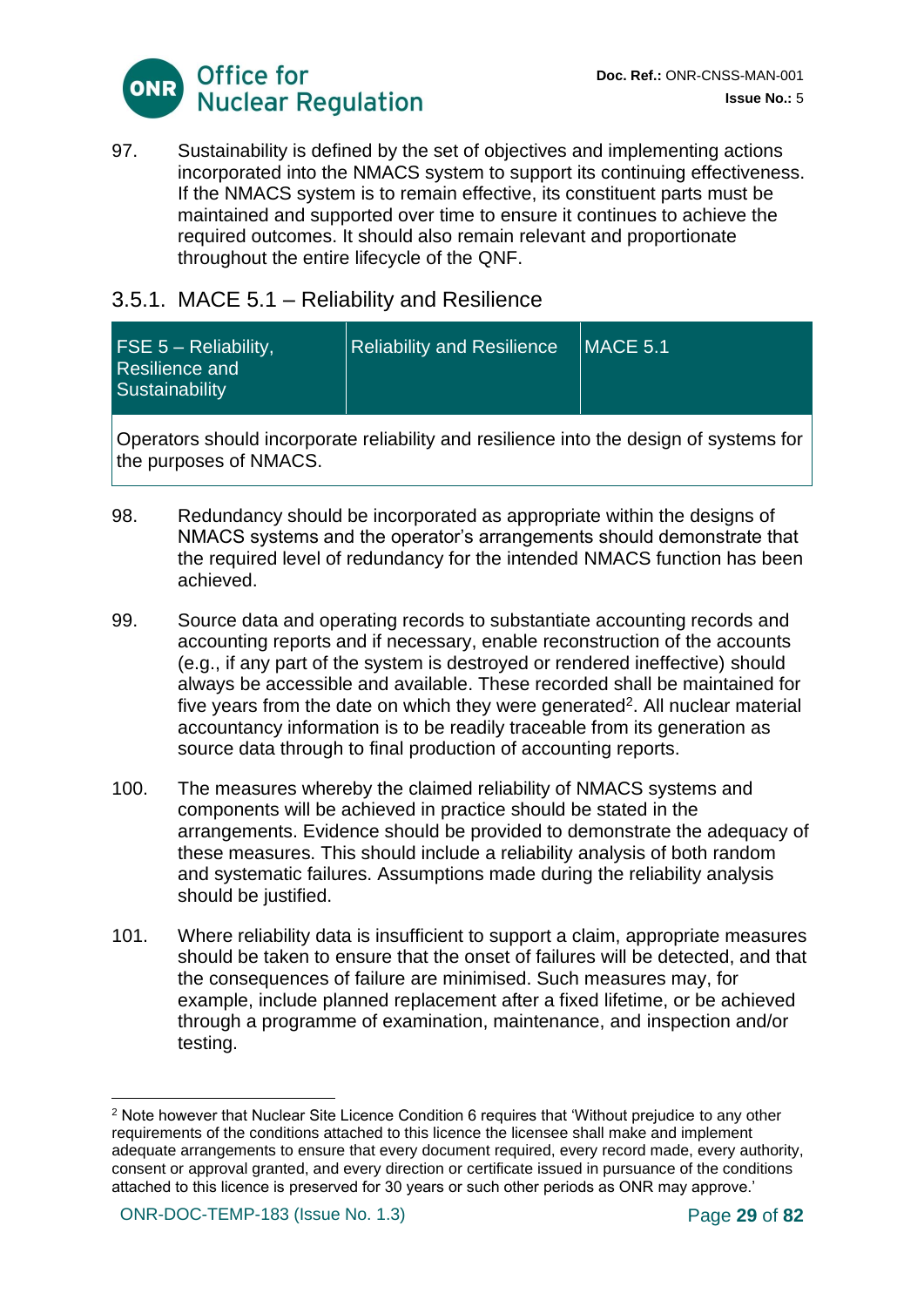

### 3.5.2. MACE 5.2 – Examination, Inspection, Maintenance and Testing

| FSE $5 -$ Reliability,<br><b>Resilience and</b><br>Sustainability                                                                                                                        | Examination, Inspection,<br>Maintenance and Testing | $MACE$ 5.2 |
|------------------------------------------------------------------------------------------------------------------------------------------------------------------------------------------|-----------------------------------------------------|------------|
| Systems and components for the purposes of nuclear material accountancy and<br>control should receive regular and systematic Examination, Inspection,<br>Maintenance and Testing (EIMT). |                                                     |            |

- 102. A process for in-service testing, inspection, and other maintenance procedures of NMACS systems and components should be identified in the operators' arrangements.
- 103. The EIMT should be commensurate with the reliability required of each element and carried out in a manner, governed by arrangements and procedures, and applying codes and standards appropriate to the NMACS system or component. Such inspection should be of sufficient extent and frequency to give adequate confidence that degradation will be detected before loss of the NMACS function to ensure continuing quality and reliability. Accordingly, EIMT should prove the outcome of the complete system and the NMACS function of each functional group.
- 104. Where test equipment, or other engineered means, is used for EIMT (e.g., for measurement equipment), the extent to which they reveal failures affecting NMACS functions should be justified. The test equipment, or other engineered means, should itself be tested at intervals sufficient to uphold the reliability claims of the equipment under test.
- 105. EIMT is part of normal operations, and it should be possible to carry out these tests without any loss of any NMACS function. In other cases, the operator's arrangements should justify that there will always be sufficient compensatory measures in place to ensure any risk of system/component failure is adequately mitigated.
- 106. Where complete functional testing is claimed not to be appropriate, an equivalent means of functional proving should be adopted. In circumstances where this cannot be done, additional design measures should be incorporated to compensate for the deficiency, or it should be demonstrated that adequate long-term performance would be achieved without additional measures.
- 107. The continuing validity of such equipment qualification for NMACS structures, systems and components should not be unacceptably degraded by any modification or by the carrying out of any maintenance, inspection or testing activity. Furthermore, NMACS systems and components should be subject to extraordinary EIMT and/or re-validation after any event that might have challenged their reliability.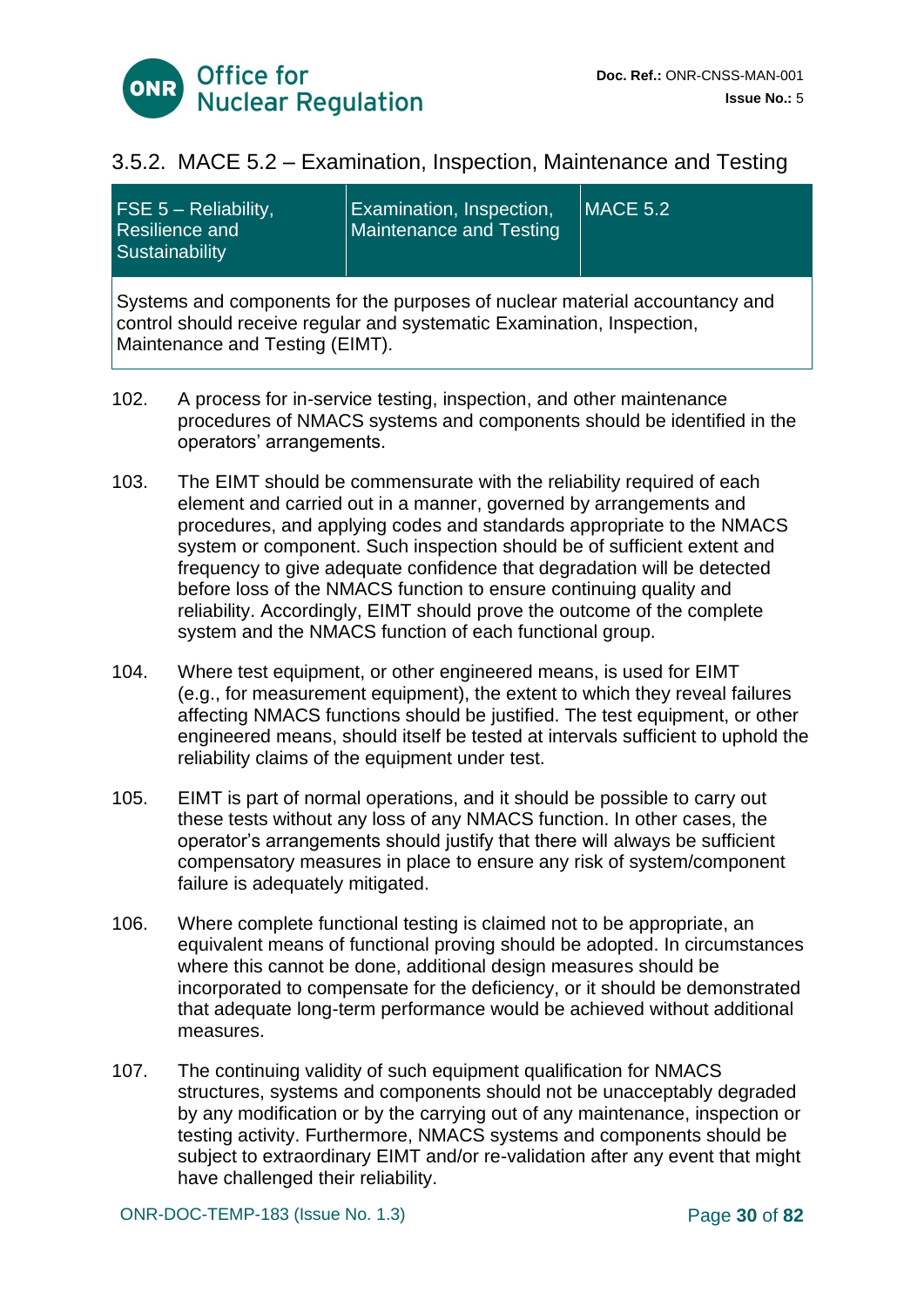

### 3.5.3. MACE 5.3 – Sustainability

| $FSE 5 - Reliability,$<br><b>Resilience and</b><br>Sustainability                                                                                              | Sustainability | <b>MACE 5.3</b> |
|----------------------------------------------------------------------------------------------------------------------------------------------------------------|----------------|-----------------|
| Operators should ensure that the constituent parts of its NMACS regime are<br>sustained and supported over time to ensure it continues to achieve the required |                |                 |

outcomes.

108. Senior managers within operator organisations should set priorities and identify the long-term financial resources needed (e.g., for asset replacement) in addition to on-going operational expenditure related to issues such as training, configuration management, asset care and maintenance.

# <span id="page-30-0"></span>3.6. FSE 6 – Measurement Programme and Control

| <b>Fundamental Safeguards Measurement</b><br><b>Expectation</b>                                                                                                                                             | <b>Programme and Control</b> | $ $ FSE 6 |
|-------------------------------------------------------------------------------------------------------------------------------------------------------------------------------------------------------------|------------------------------|-----------|
| Where measurements are performed, operators must implement and maintain<br>robust arrangements to ensure the appropriate performance of measurement<br>systems that provide data for the purposes of NMACS. |                              |           |

- 109. The measurement and accountancy systems of QNFs should comply with relevant good practice such as those set out in ISO standards e.g., ISO/IEC 17025:2017 [18] and ISO 10012:2003 [19]. This criterion also applies where accounting reports are based on calculations (i.e., burn-up declarations and nuclear production and loss in power reactors); this applies for the whole section 3.6.
- 110. The quality of measurements from which nuclear material accountancy records are based should meet the latest International Target Values for Measurement Uncertainties in Safeguarding Nuclear Materials as published by the IAEA.
- 111. The implementation of an effective measurement system and an associated measurement control programme are crucial for achieving accurate and robust NMACS. Aspects of the measurement system, and control programme that are likely to be important for achieving and maintaining accurate and robust NMACS are highlighted in individual sections of these expectations. These have not been written to be exhaustive.
- 112. Operators should, where practicable and proportionate, ensure SQEP personnel are in place for the management of the measurement control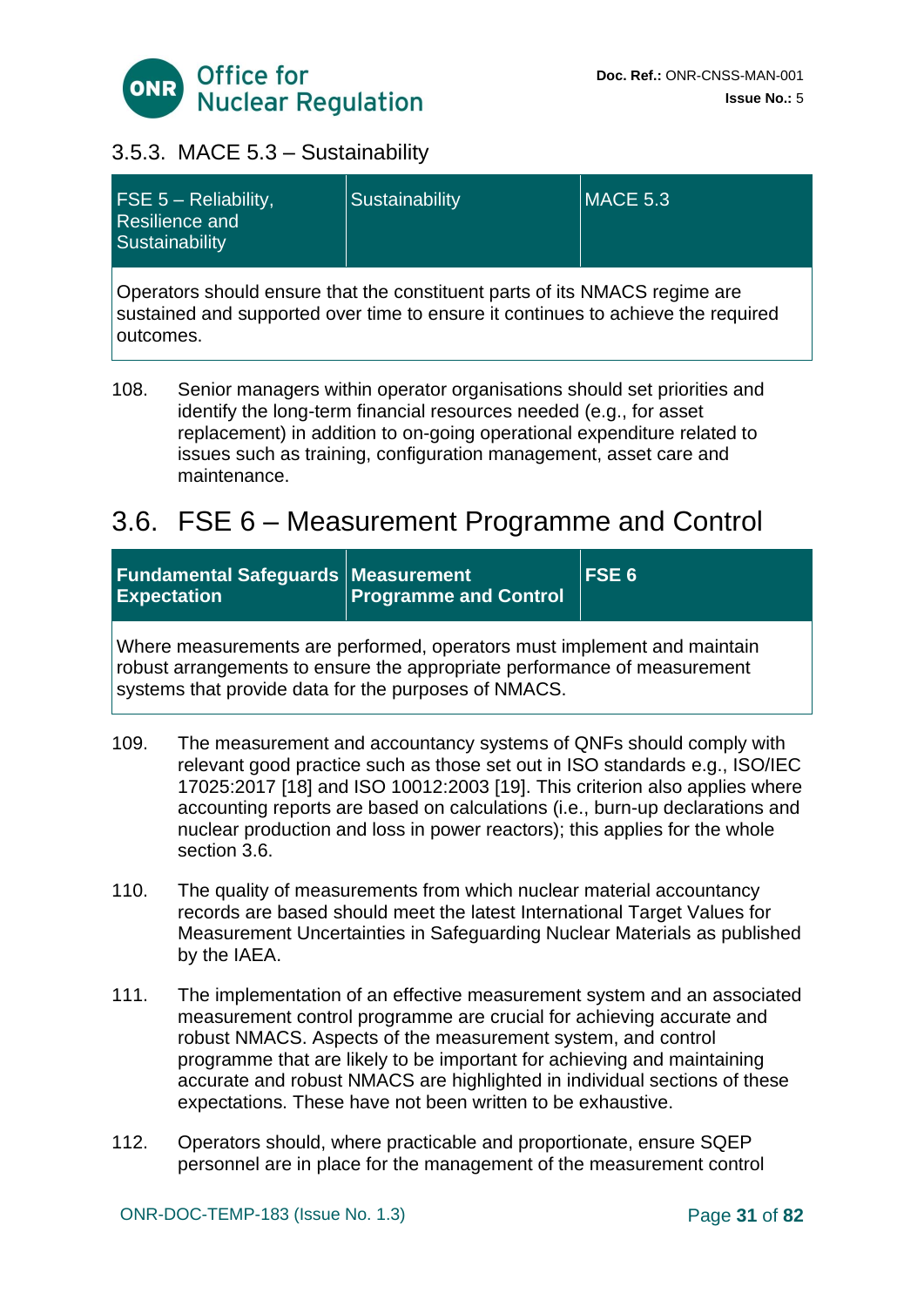

programme who are ideally organisationally independent of those performing measurements and either directly responsible for or have oversight of:

- a) measurement quality and authenticity.
- b) measurement equipment performance, including that used during the PIT.
- c) the planning, development, coordination, and administration of a measurement control program.
- d) the appropriate use of and traceability to reference standards.
- e) the measurement resources (equipment, instruments and procedures used in performing a measurement).
- f) hold up modelling and statistical handling of measurement errors.
- g) improvements to eliminate/minimise significant source of bias or improve measurement capability.
- h) measurement inconsistencies.

#### 3.6.1. MACE 6.1 – Measurement Control Programme

| $FSE 6 - Measurement$<br><b>Programme and Control</b>                         | Measurement Control<br>Programme | MACE 6.1 |
|-------------------------------------------------------------------------------|----------------------------------|----------|
| A system must be implemented for accountancy areas where QNM is processed, to |                                  |          |

ensure the effectiveness of measurement and analytical systems and the quality of resulting data that is generated for NMACS purposes.

- 113. The operator must have arrangements and procedures in place for monitoring the validity of the measurement results to be used for nuclear material accountancy. The criteria to assess the results must be predetermined and statistical tools should be used where relevant and possible. The programme should include the regular use of certified reference material to demonstrate analytical and measurement performance, participation in inter-comparisons, replicate tests, and retesting. The programme should be subject to periodic review and improvement.
- 114. Operators must ensure the arrangements that comprise the measurement control programme (MCP) include a calibration and verification plan for instruments used in measurements for NMACS purposes. Verifications and calibrations should be performed according to arrangements and procedures in place to ensure metrological traceability. Calibration uncertainty should be estimated according to established methods, further considerations are outlined below: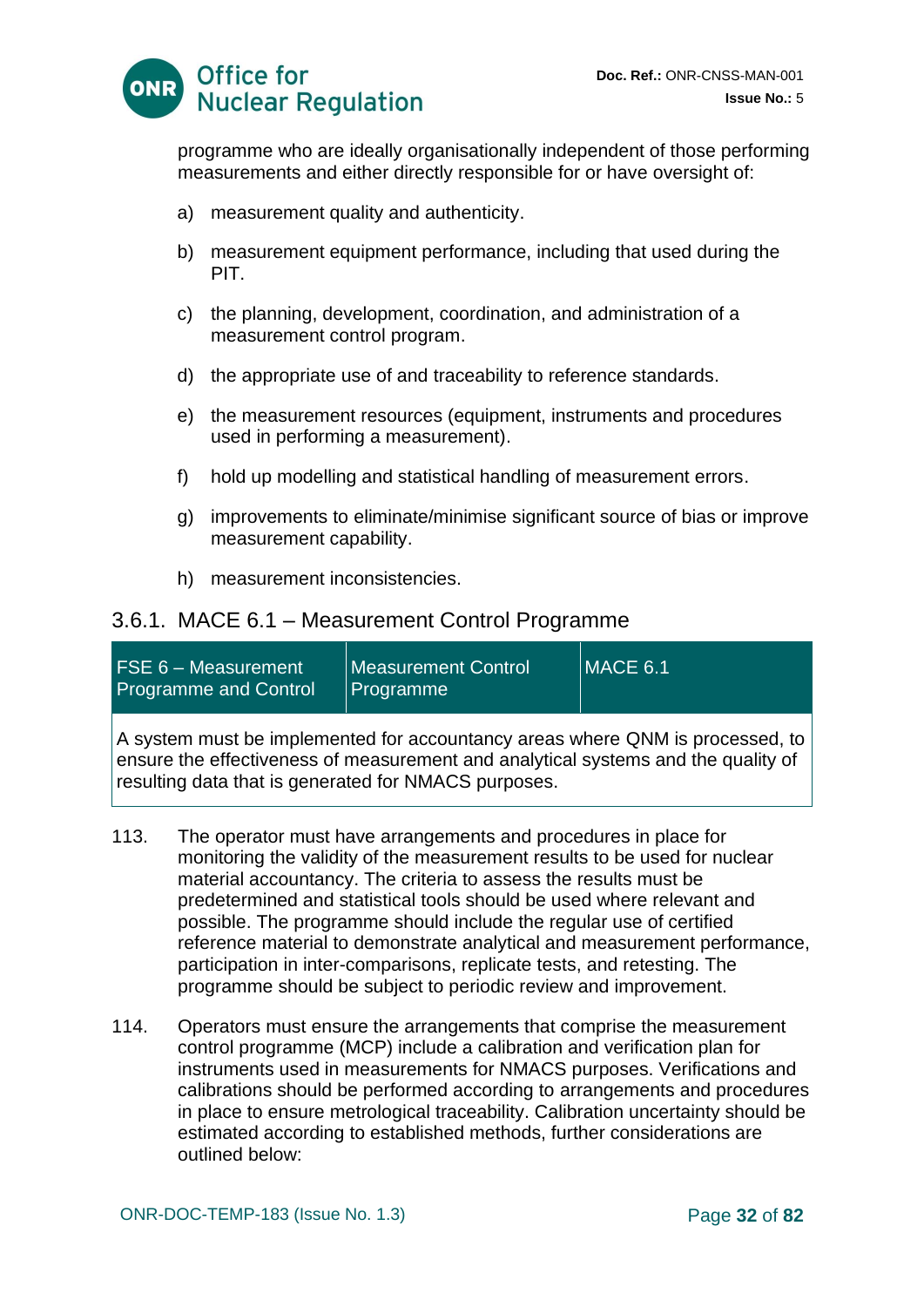

- a) verification and calibration parameters should be stipulated in advance.
- b) routine checks should be planned when needed.
- c) actions to resolve non-conformities should be included in the arrangements.
- d) follow-up and history of every relevant instrument should be ensured by means of a records system.
- 115. The MCP should provide assurance that accountancy measurements or estimations are free from any significant measurement bias and that the measurement uncertainty is appropriately estimated. The MCP should include measures to ensure that factors influencing measurements are under control, considerations should include:
	- a) instrumentation and equipment
	- b) external conditions
	- c) human factors
	- d) measurement methods.
- 116. Estimation methods to quantify measurement uncertainties should be documented. They should include every component, which are of importance in each situation and should guarantee metrological traceability of measurements and calibrations.
- 117. Provision should be made for the record keeping of all measurement activities performed. Operators should ensure that the implementation of a records management system enables the maintenance of a comprehensive record of measurement data.
- 118. Measurement procedures should be in place for each of the measurement methods in use and should be known and understood by those performing measurements.
- 119. A suitably qualified and experienced person (SQEP) should be nominated as responsible for approving measurement results.
- 120. Where QNM sampling is performed for NMACS purposes, a sampling plan should be in place and appropriate sampling procedures should be identified based on statistical considerations. Sampling and the sampling technique should be recorded appropriately.
- 121. In cases where data provided for the purposes of NMACS is based on calculations that are not direct measurements, the values provided should be validated, traceable and approved. Similar requirements apply to item counting. The calculation method applied should be documented, technically justified, and validated with real data where possible. A nominated SQEP should approve the results and every activity should be recorded.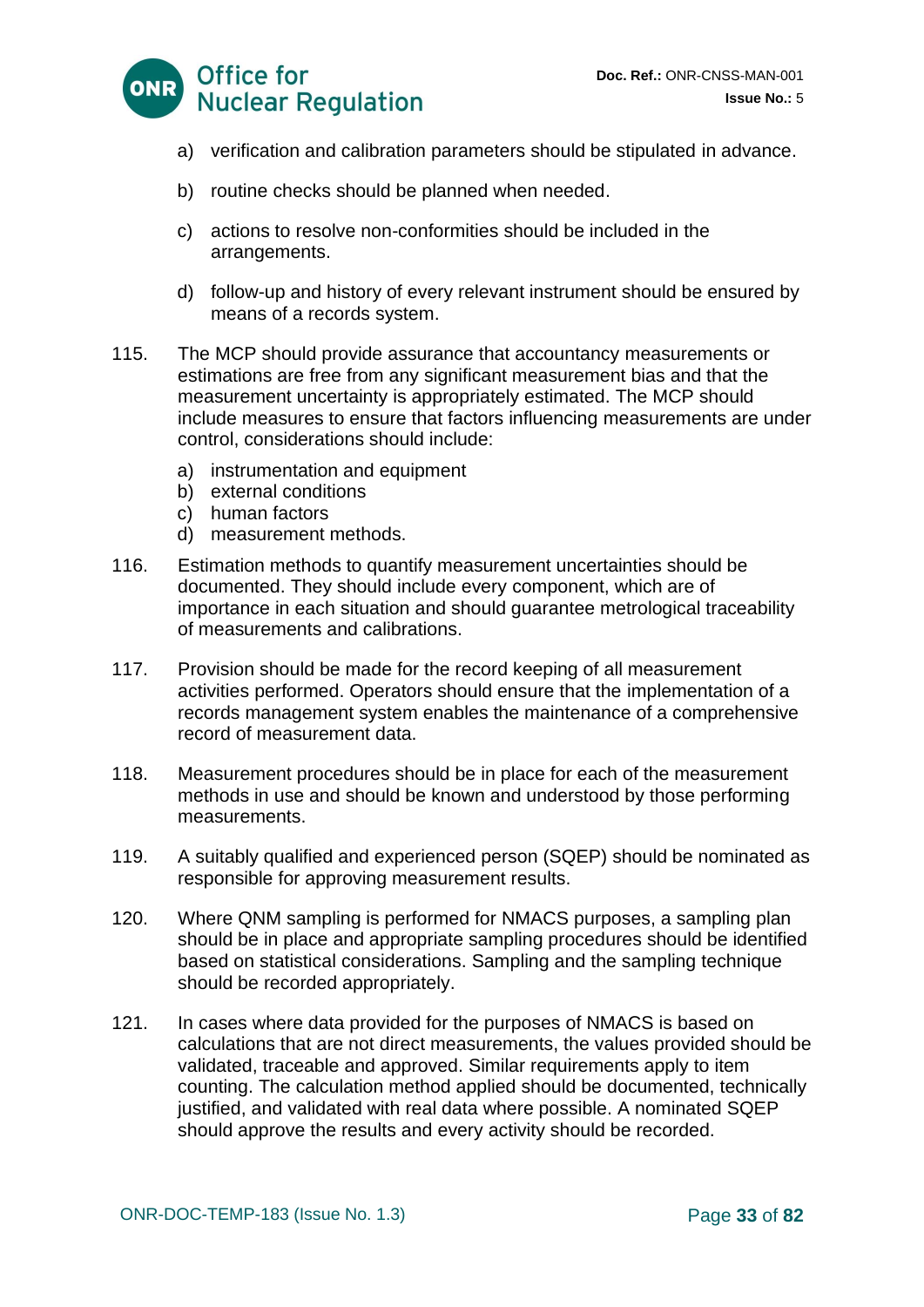

### 3.6.2. MACE 6.2 – Traceability and Validation

| FSE 6 - Measurement<br><b>Programme and Control</b>                                                                               | Traceability and Validation   MACE 6.2 |  |
|-----------------------------------------------------------------------------------------------------------------------------------|----------------------------------------|--|
| Measurements performed for the purposes of NMACS must be conducted to have<br>traceability and should be validated appropriately. |                                        |  |

- 122. Records of every measurement related activity should show exactly how, whom by, when, the equipment used, and under what conditions the measurement was made. Templates for records should consider this criterion and a system to archive records should be documented and implemented.
- *123.* Measurement results must be traceable to units of the international system, when possible, by means of traceable calibrations. For the purposes of this document, traceability should be read as metrological traceability as it is defined in International Vocabulary of Metrology (VIM) [20], 'property of a measurement result whereby the result can be related to a stated reference through a documented unbroken chain of calibrations, each contributing to the measurement uncertainty'.
- 124. The measurement methods and techniques used for NMACS purposes should be subject to appropriate validation. Measurement methods completely covered by recognised international standards or normative documents (International Organization for Standardization (ISO) standards, European standards (EN), International Organization of Legal Metrology (OIML) Recommendations) do not need to be validated (this does not imply that metrological validation should not be performed). Any other method should be validated according to predetermined performance criteria. Operators should document and record each validation study. In the case of nuclear power reactors, the calculation codes for the burn-up and nuclear production/loss are considered as validated by the provider. It should be ensured that the code is used under the conditions allowed by the validation and using the correct data.
- 125. Measurement techniques employed for the purposes of the NMACS system should:
	- a) be appropriately identified, in NMACS arrangements and procedures; and
	- b) be calibrated, maintained, and used to provide accurate data in line with the prevailing measurement standards.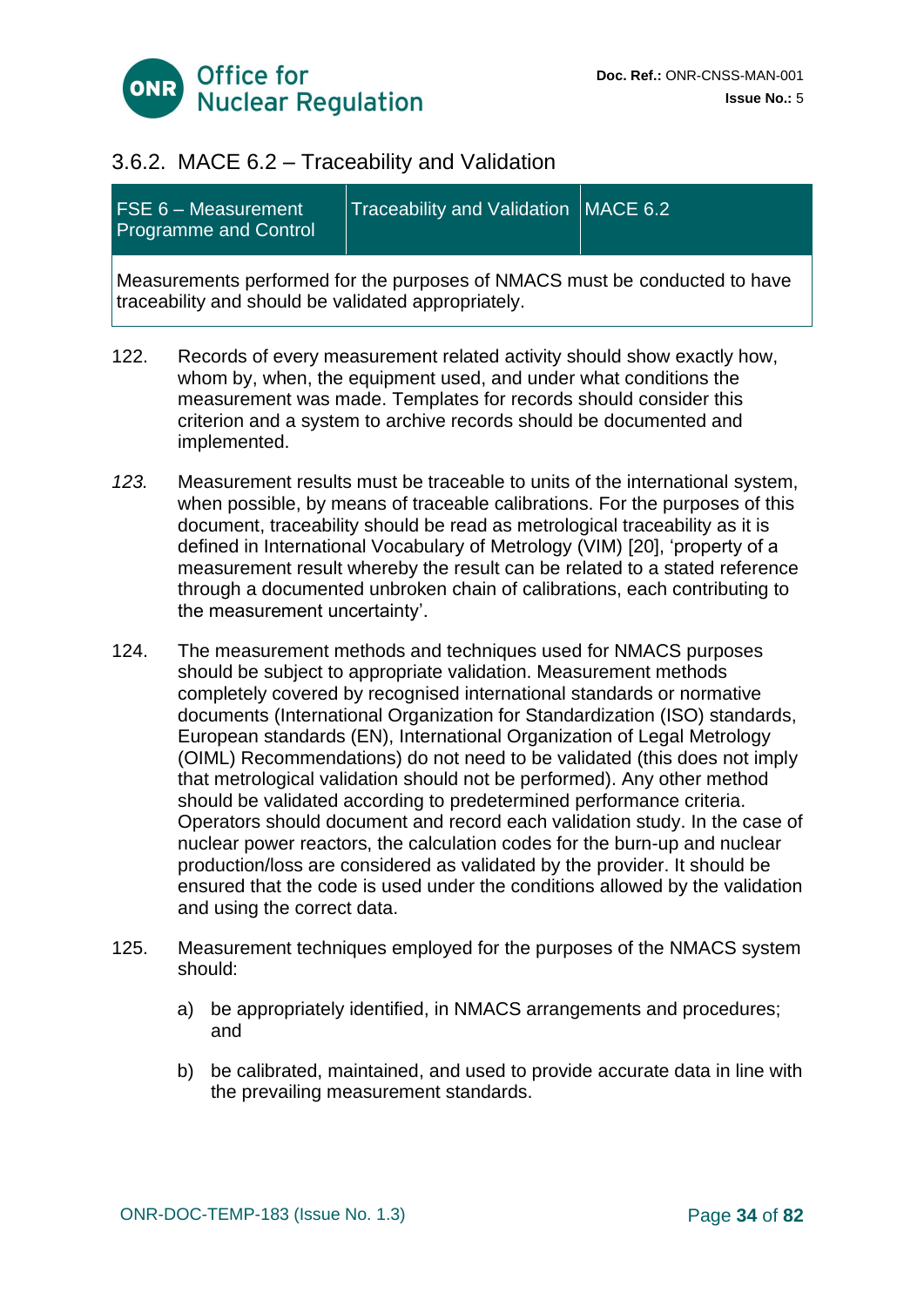

### 3.6.3. MACE 6.3 – Precision and Accuracy

| <b>FSE 6 - Measurement</b><br><b>Programme and Control</b>                                                                                                                                                               | <b>Precision and Accuracy</b> | $MACE$ 6.3 |
|--------------------------------------------------------------------------------------------------------------------------------------------------------------------------------------------------------------------------|-------------------------------|------------|
| Where measurements are performed for the purposes of NMACS, a programme<br>must be established for providing sufficiently accurate and precise quantification<br>and characterisation of the QNM subject to measurement. |                               |            |

126. This should, where appropriate be done according to the Guide to the expression of uncertainty in measurement (GUM) (ISO, OIML, BIPM,) [21]. Limits on uncertainty should be pre-stated and should be assessed not only during validation etc. but also on a regular basis for every measurement based on regular validation and calibration of the measurement system involved.

### <span id="page-34-0"></span>3.7. FSE 7 – Nuclear Material Tracking

| <b>Fundamental Safeguards Nuclear Material</b><br><b>Expectation</b> | <b>Tracking</b> | <b>IFSE7</b> |
|----------------------------------------------------------------------|-----------------|--------------|
|                                                                      |                 |              |

Operators must implement and maintain an NMACS system that is able to provide identification, quantity, characteristics and track any QNM in their facilities at any time.

- 127. For the purposes of these expectations, control of internal (on-site) movements is as follows:
	- a) document the expected QNM flow and locations in each MBA, the accountancy points at which transfer of QNM custody occurs, and methods for determining the quantity of QNM transferred.
	- b) retain custodial control with the issuing MBA until the accountancy point at which transfer of QNM custody occurs (including for transfers of QNM in 'waste' as defined in NSR19).
	- c) record and verify all movements of QNM between different MBAs and transfer the nuclear material accountancy data to the Nuclear Material Accountant as soon as is reasonably practicable with an aim of doing so within one working day to ensure nuclear material accounts are as up to date as possible at any given time.
	- d) prove the integrity of the reporting system for fully automated systems of movement control during commissioning.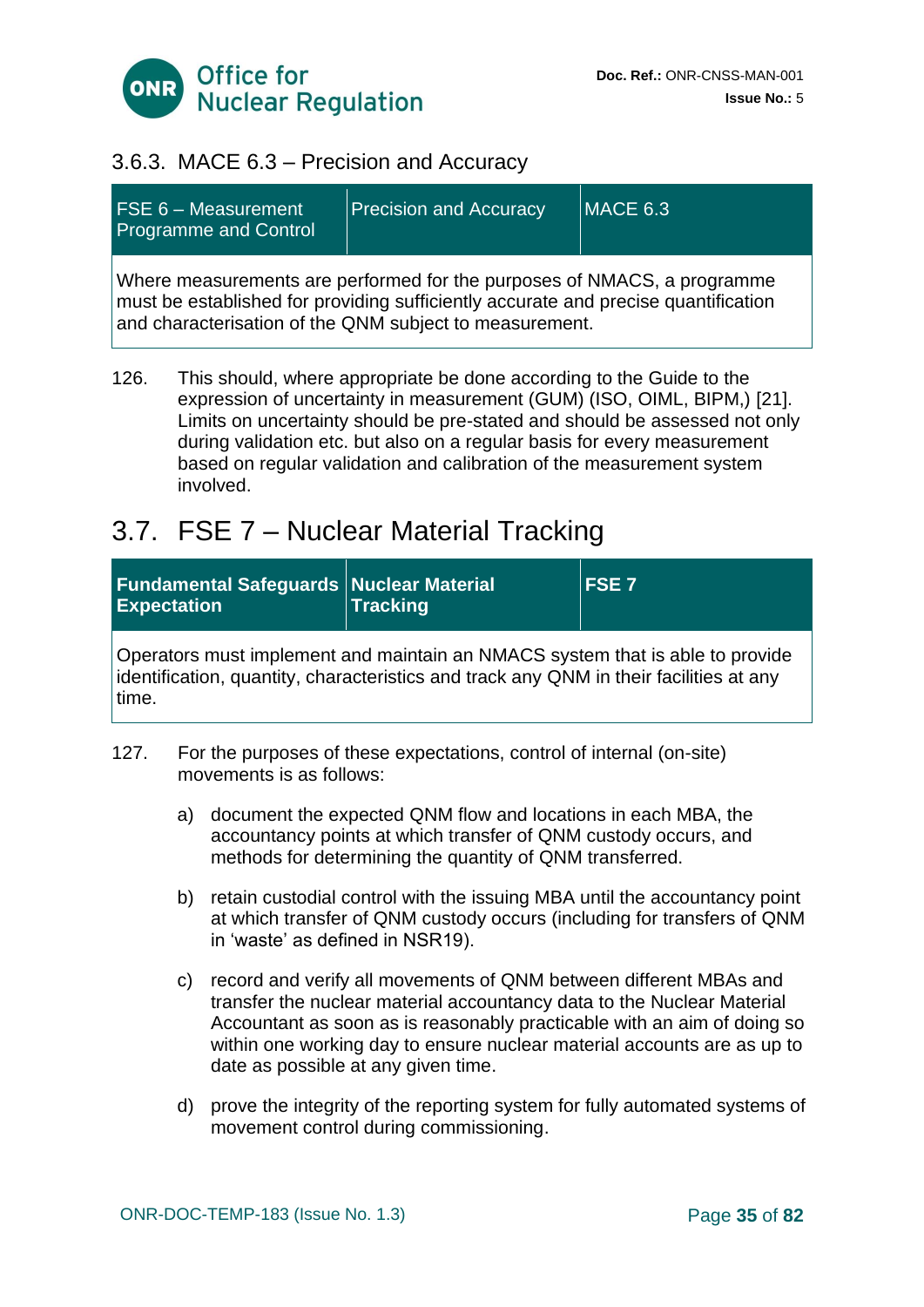

- e) ensure that any interventions or corrections to source data are documented and traceable to the personnel involved.
- f) agree NMACS arrangements for new flows of QNM in an existing MBA before the first movement takes place.

### 3.7.1. MACE 7.1 – Inventory Control

| <b>FSE 7 - Nuclear Material</b><br>Tracking                                                                                                                                                         | <b>Inventory Control</b> | <b>IMACE 7.1</b> |
|-----------------------------------------------------------------------------------------------------------------------------------------------------------------------------------------------------|--------------------------|------------------|
| Operators must ensure that procedures and arrangements are established and<br>implemented to ensure any processing and/or transfers of QNM are controlled,<br>recorded, and verified appropriately. |                          |                  |
| Related MACE: 8.3 and 9.2                                                                                                                                                                           |                          |                  |

128. Inventory control requires the operator to ensure that all QNM transfers into and out of the MBA and material changes (e.g., in material description code or form) are recorded. Operators must have arrangements in place and implemented to ensure that all transfers of QNM are correctly recorded. This must include transfers of QNM to or from 'waste' as defined in NSR19.

- 129. Timeliness is a key aspect of the capability of an NMACS system to provide an up-to-date statement of QNM inventories. Where the required accountancy records rely on results from sampling and analysis, provisional estimated data should be entered, and identified as such.
- 130. Operators must have inventory control arrangements and procedures in place to comply with Regulation 19 of NSR19 to identify and report separately by obligation code the QNM subject to the relevant international agreements (see references [10], [11], [12] and [13]). More information on obligation codes and obligation code accountancy is provided in the glossary and the joint BEIS/ONR implementation quidelines for implementing Nuclear Cooperation Agreements between the UK and International Partners [22].
- 131. A regular interval for records matching should be defined and procedures and arrangements in place, to ensure that accounting records correspond with key measurement points (KMP) flow records, operating records, and source data.
- 132. Where appropriate, the NMACS system should consider any inventory control measures that ensure continuity of knowledge of the QNM contents of items (e.g., items under seal).
- 133. Operators' inventory control arrangements should, in a proportionate manner include physical checks of inventory in addition to the PIT. This requirement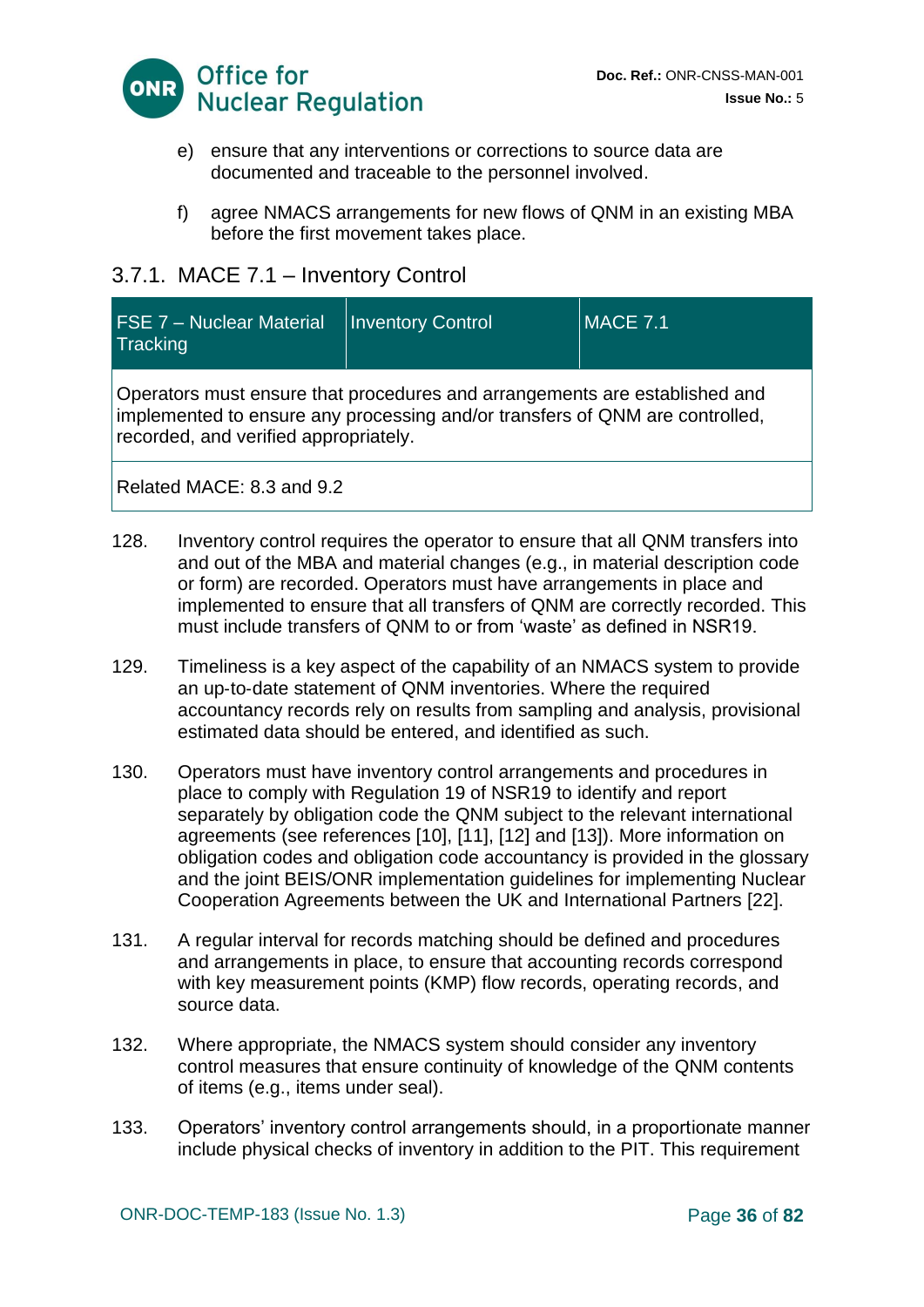

should be proportionate to the material type, material form, the type, complexity, and size of the installation in addition to its operational status.

- 134. The locations in which QNM can be held should be defined and identified in an accountancy and control plan (ACP) and/or basic technical characteristics (BTC) document and used as the basis for recording the location and transfers of QNM.
- 135. The NMACS system must be able to provide location, identification, quantity, and the characteristics of all QNM in the MBA at any time, irrespective of custodial transfer and pending receipt documentation.
- 136. The records associated with QNM movements should include information on the protective security marking; on what QNM was moved, how and when it was transported, where it was moved from, and the 'handshake' and confirmation sign offs. Data should include locations, batch and container identification, quantity and form, the actual date of movement, and authorisations and confirmations of those accountable.
- 137. Nuclear material accountancy data authentication must include a full audit trail to original source documents. The accounting records may be updated based on an electronically authorised source document, providing this is secured, retained, and protected from unauthorised correction. Source data for QNM movements should never be amended without endorsement by a suitably authorised or SQEP person and amendments should be traceable.
- 138. Where blending and mixing of a variety of QNM is not aimed at producing a target product batch (e.g., within an analytical laboratory), then a SQEP person should ensure that details of the QNM being blended in the batch are provided to the Nuclear Material Accountant.

## 3.7.2. MACE 7.2 – Identification of QNM

| <b>FSE 7 - Nuclear Material</b><br>$MACE$ 7.2<br><b>Identification of QNM</b><br>Tracking |
|-------------------------------------------------------------------------------------------|
|-------------------------------------------------------------------------------------------|

Operators must ensure that arrangements and procedures are in place to enable the unique identification of all QNM within the MBA.

- 139. QNM should, where practical, be in containers having a recorded unique identity. When QNM is not in a transportable container (e.g., in process vessels), a well-defined process location can be considered both as identity of the 'container' and as the location of the QNM.
- 140. Identities of the containers must be readily legible for inventory checking and permanent for the expected lifetime of and environmental conditions experienced by the container. If the identity of the item needs to be changed, the link between the old and new identities should be recorded.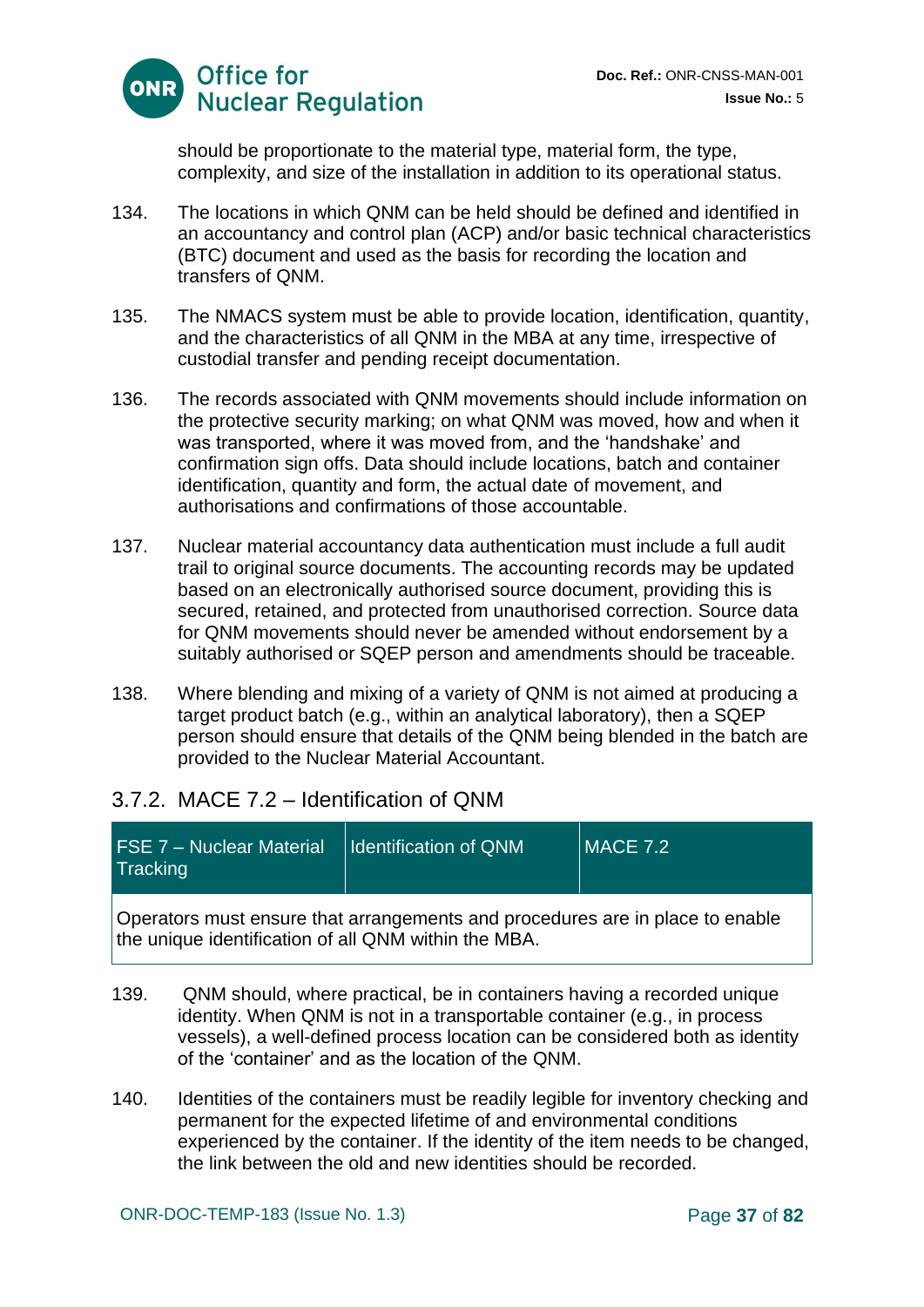

- 141. If QNM is within multiple layers of containment, the NMACS system should be able to provide the characteristics and quantity of the QNM by means of the container's unique identity.
- 142. For QNM storage, the NMACS system should be able to provide identification, quantity, and characteristics of QNM present in every specific location of the facility. Records of QNM transfers into and out of the facility and between different positions within the MBA should be kept. This includes QNM in 'waste' as defined in NSR19 and described in the glossary.
- 143. When QNM enters a process or is subject to repacking, the operating records should specify the amount of QNM fed into the process or repackaged and identification of the items from which the QNM has been fed into the process (or into the new containers) to provide traceability of the characteristics and quantity of the QNM. The rebatching process should be suitably transparent in nuclear material accounting declarations (e.g., ICRs).
- 144. In the event of a transfer of QNM, that is not a transfer of a contained item, the amount of the transferred QNM should be measured. It should be documented which methods and instruments are used for this purpose, all requirements of FSE 6 apply.
- 145. Operators should ensure that the records associated with blending or mixing of QNM with different isotopic compositions include a unique blend identity, where and when the blend took place, the QNM identity, quantity, form, and isotopic composition of the blend inputs and outputs.
- 146. NSR19 requirements for submission of certain accounting reports to ONR do not apply to QNM transferred to waste, but operator NMACS systems must include accounting records including locations and unique identification of QNM in waste as specified in Regulation 29 of NSR19. Further information on the expectations for the reporting of waste can be found in SG-TAST-GD-002 ONR Technical Assessment Guidance for Nuclear Material Accountancy.

## 3.7.3. MACE 7.3 – NMACS Discrepancies

| <b>FSE 7 - Nuclear Material</b><br>Tracking | <b>NMACS Discrepancies</b>                                                                                                                      | $MACE$ 7.3 |
|---------------------------------------------|-------------------------------------------------------------------------------------------------------------------------------------------------|------------|
|                                             | Operators should ensure that arrangements are in place that recognise and<br>investigate NMACS discrepancies whilst recording their management. |            |
| Related MACE: 4.2 and 8.3                   |                                                                                                                                                 |            |

147. A discrepancy is defined for the purposes of this guidance as any inconsistency between two or more pieces of NMACS information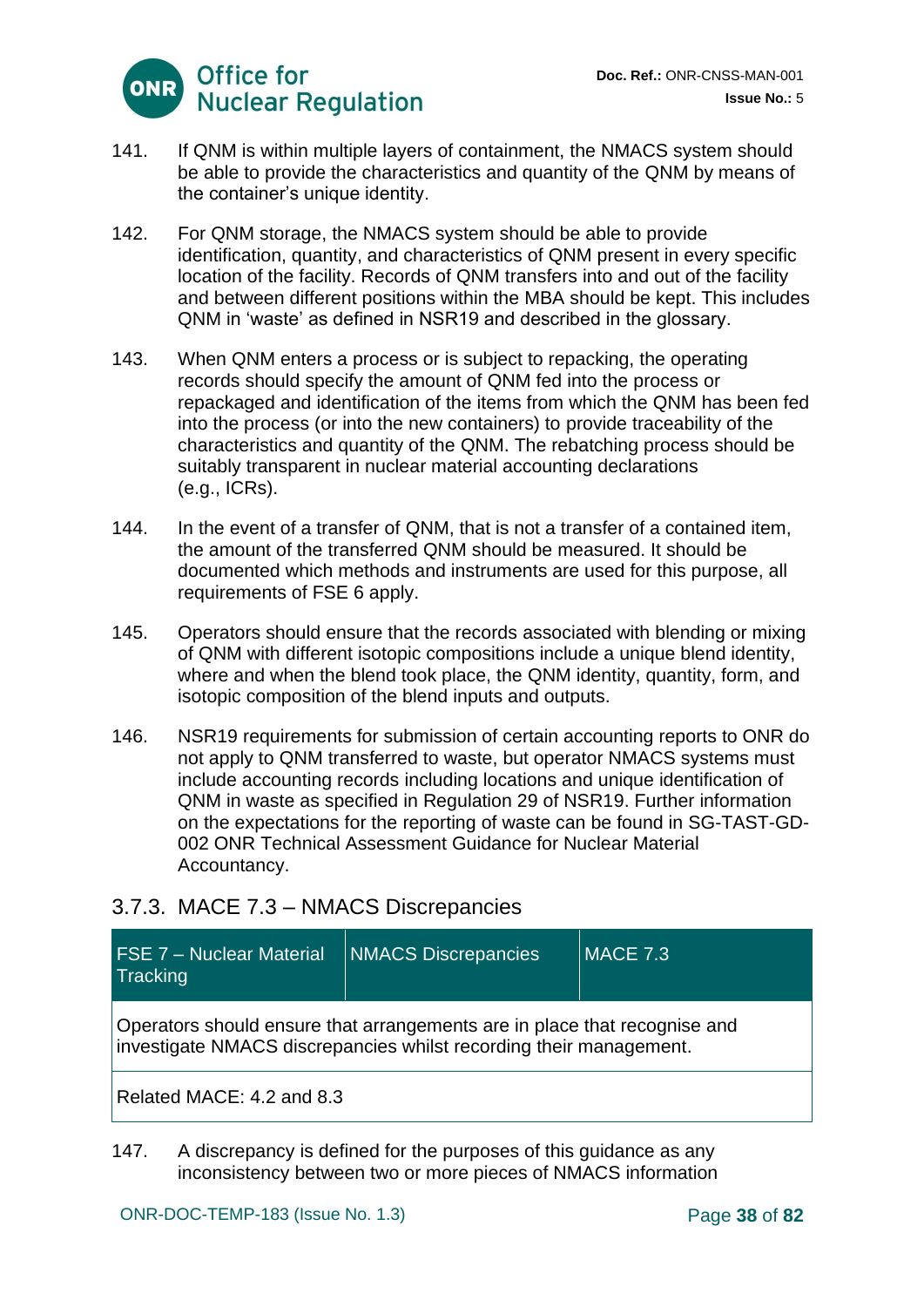

(e.g., source data, records, reports etc.) where this inconsistency cannot be justified after taking account of legitimate measurement variation or uncertainty estimation. Discrepancies include measurement discrepancies, material balance discrepancies (IDs and SRDs) and QNM control discrepancies where there is a non-conformance in the identification or location of QNM.

- 148. The NMACS system should include procedures and arrangements to minimise NMACS discrepancies resulting from misreading or incorrect data transmission or calculation, with checking mechanisms employed to provide timely detection of errors, discrepancies, or omissions in records.
- 149. Investigations into NMACS discrepancies should indicate the actions to be taken and the conditions that are required to resolve the discrepancy. Actions to be taken should include identifying the responsible person and the additional data to be utilised. Operators should have arrangements and procedures in place for resolving and reporting discrepancies, which fulfil the requirements of relevant good practice [19].
- 150. Operators should make the appropriate correction of records and accounting reports when a discrepancy has been resolved.
- 151. When a discrepancy remains unresolved the operator should record the action taken in attempting to resolve it and the arrangements required to mitigate the unresolved discrepancy.
- 152. Operators should have arrangements and procedures in place to resolve and report discrepancies and reconciliation with other MBA accounts.

# 3.8. FSE 8 – Data Processing and Control

| <b>Fundamental Safeguards Data Processing and</b><br><b>Expectation</b>                                                                                          | <b>Control</b> | <b>FSE 8</b> |
|------------------------------------------------------------------------------------------------------------------------------------------------------------------|----------------|--------------|
| Operators must implement and maintain data processing systems that can produce<br>the NMACS reports, and records required under NSR19 that incorporate technical |                |              |

NMACS reports, and records required under NSR19 that incorporate technical and procedural controls to protect the confidentiality, integrity, and availability of sensitive nuclear information.

153. Data processing systems and components need to be designed to deliver their required NMACS functions whilst maintaining an appropriate level of control of the documentation and data they handle. Data processing systems can be computerised or non-computerised systems. This fundamental expectation for NMACS describes ONR's expectations of how operators will implement effective data processing and control to ensure the NMACS system can function effectively and efficiently.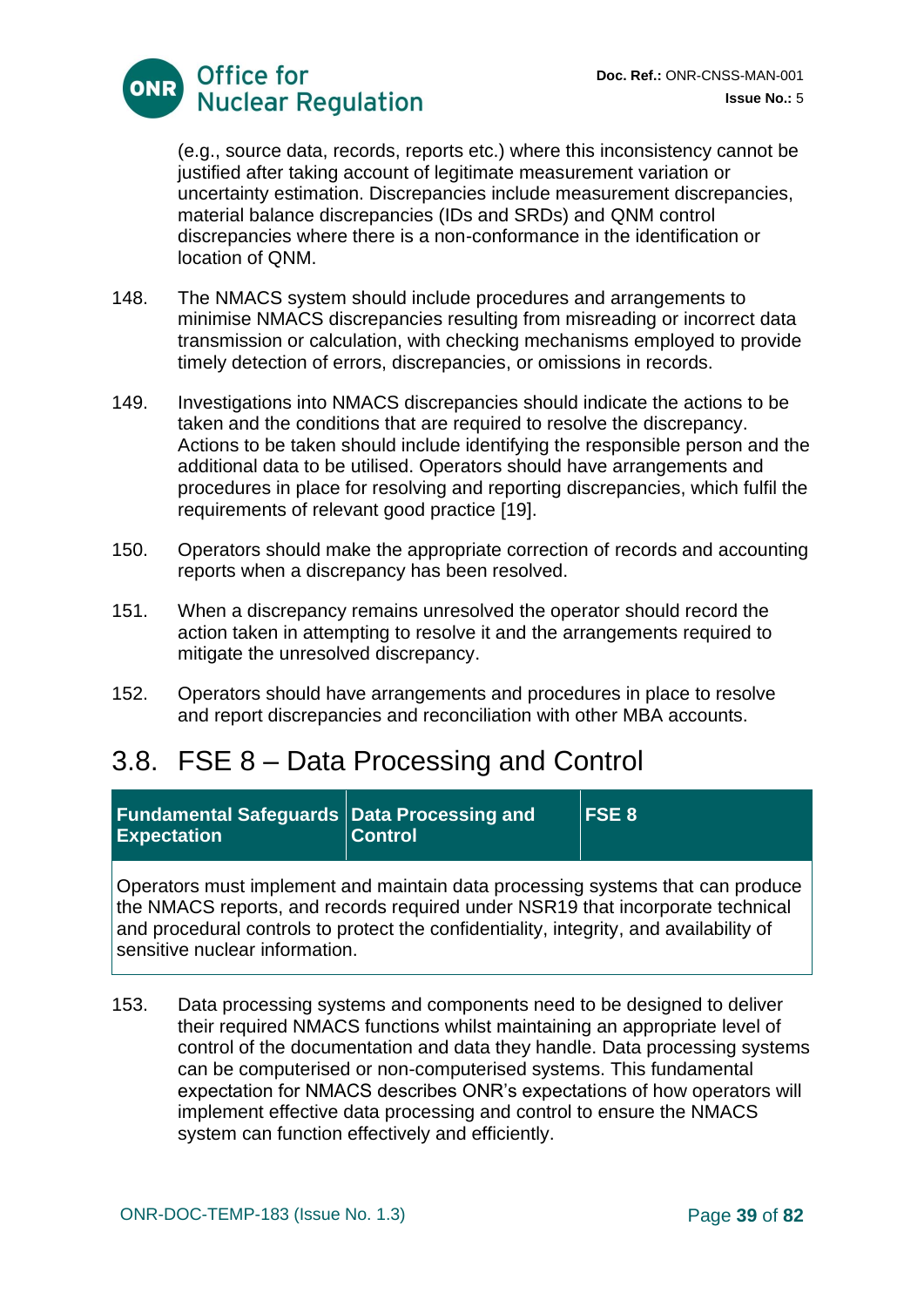

154. The MACE's below do not specify processes but describe what good data processing and control will look like. It should be noted that our security assessment principles [16] outline our expectations of how organisations within the civil nuclear industry and third parties handling sensitive nuclear information (SNI) and other assets will apply protective security to ensure the civil nuclear industry can function effectively, efficiently, and securely.

## 3.8.1. MACE 8.1 – Data Processing Capabilities

| FSE 8 - Data Processing<br>and Control                                                       | Data Processing<br><b>Capabilities</b> | $MACE$ 8.1 |
|----------------------------------------------------------------------------------------------|----------------------------------------|------------|
| $\Omega$ porotore must bous the conveniente conobilities in place to encure that the reports |                                        |            |

Operators must have the appropriate capabilities in place to ensure that the reports and records required under NSR19 can be produced in the correct format, within the required timescales.

- 155. Operators must implement a data processing system, which can produce the accounting reports required under NSR19 in a safe and secure manner. An NMACS data processing system should include, as appropriate:
	- a) material balance standard deviation for material balance tests (i.e., for bulk QNM).
	- b) various types of documents linked to inventory change (IC) declarations such as shipping documentation and source documents.
	- c) working documents for routine inventory control (e.g., List of Inventory Items).
	- d) working documents for the PIT.
	- e) a List of Inventory Items (LII) resulting from PIT and used during PIV or other verification.
	- f) data processing procedures should be in place to correct records and generate correction declarations as appropriate, for any situation where a discrepancy has been detected. Traceability should be maintained during such correction processes. Quality control and quality assurance should ensure the completeness and correctness of the data-processing system.
- 156. NMACS data processing capabilities may also include:
	- a) provision of inventory lists permitting inventory checking by the operator.
	- b) inventory lists providing any information necessary for identifying discrepancies between the locations described in the records and the real physical location.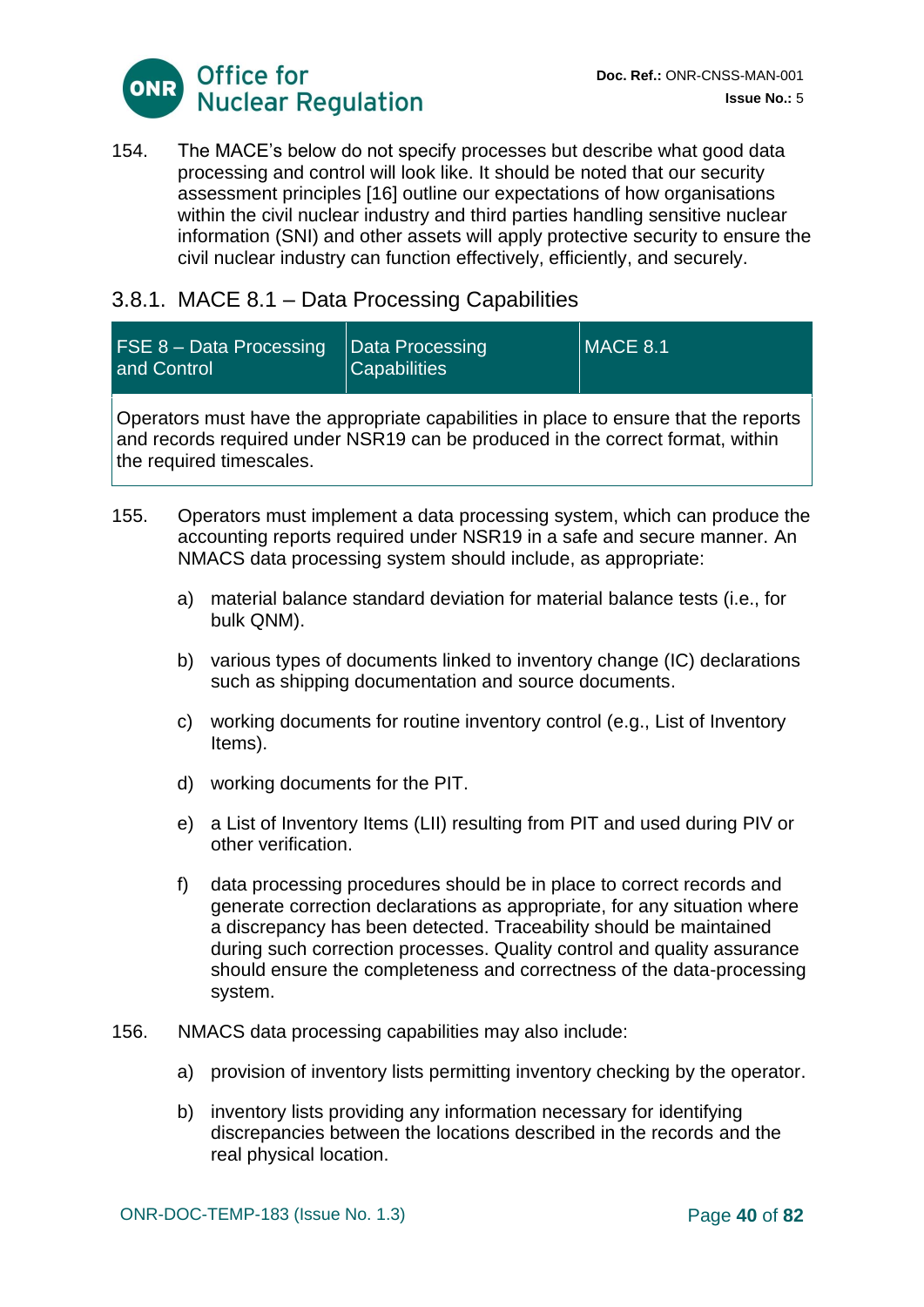

- c) support of regular reconciliation of operating records and accounting records when the accountancy of QNM in process involves separate storage of these records.
- d) arrangements and procedures in place to describe how to deal with discrepancies, which guarantee traceability of corrections.
- e) documentation of the results of inventory checking and database reconciliation, including documentation of discrepancies encountered (for the purpose of performance indicators).
- 157. The arrangements and procedures in place for data-processing activities should provide the NMACS system manager with supervisory information. This should include the staff member initiating each software execution, identify the application program(s) involved as well as identify the location of the data inputs used and location of the data outputs created. It should also be possible to identify any execution of application software or access to records and data, which do not conform to the authorized data processing policy (ISO 17799:2005 [23]).
- 158. Source data, operating records, and accounting records to substantiate accounting reports submitted to us and if necessary, reconstruct the accounts (e.g., if any part of the system is destroyed or rendered ineffective) are required to be maintained for five years from the date on which they were generated <sup>3</sup>. All accountancy information is to be readily traceable from its generation as source data through to final production of NMACS reports. Accounting records must also be available for QNM in 'waste' as defined in NSR19.
- 159. Timeliness is a key aspect of the capability of an NMACS system to provide an up-to-date statement of QNM inventories, and so the system aim should be to record transactions within one working day of them taking place where practicable. The NMACS system should show both the date the transaction took place and the date it was entered into the records and include means of monitoring any delay. Where the required accountancy data relies on results from sampling and analysis, provisional estimated data should be entered, and identified as such.
- 160. The NMACS system should include procedures to minimise data errors resulting from misreading or incorrect data transmission or calculation, with checking mechanisms employed to provide timely detection of errors, discrepancies, or omissions in records.

<sup>3</sup> Note however that Nuclear Site Licence Condition 6 requires 'the licensee shall make and implement adequate arrangements to ensure that every document required, every record made, every authority, consent or approval granted, and every direction or certificate issued in pursuance of the conditions attached to this licence is preserved for 30 years or such other periods as ONR may approve.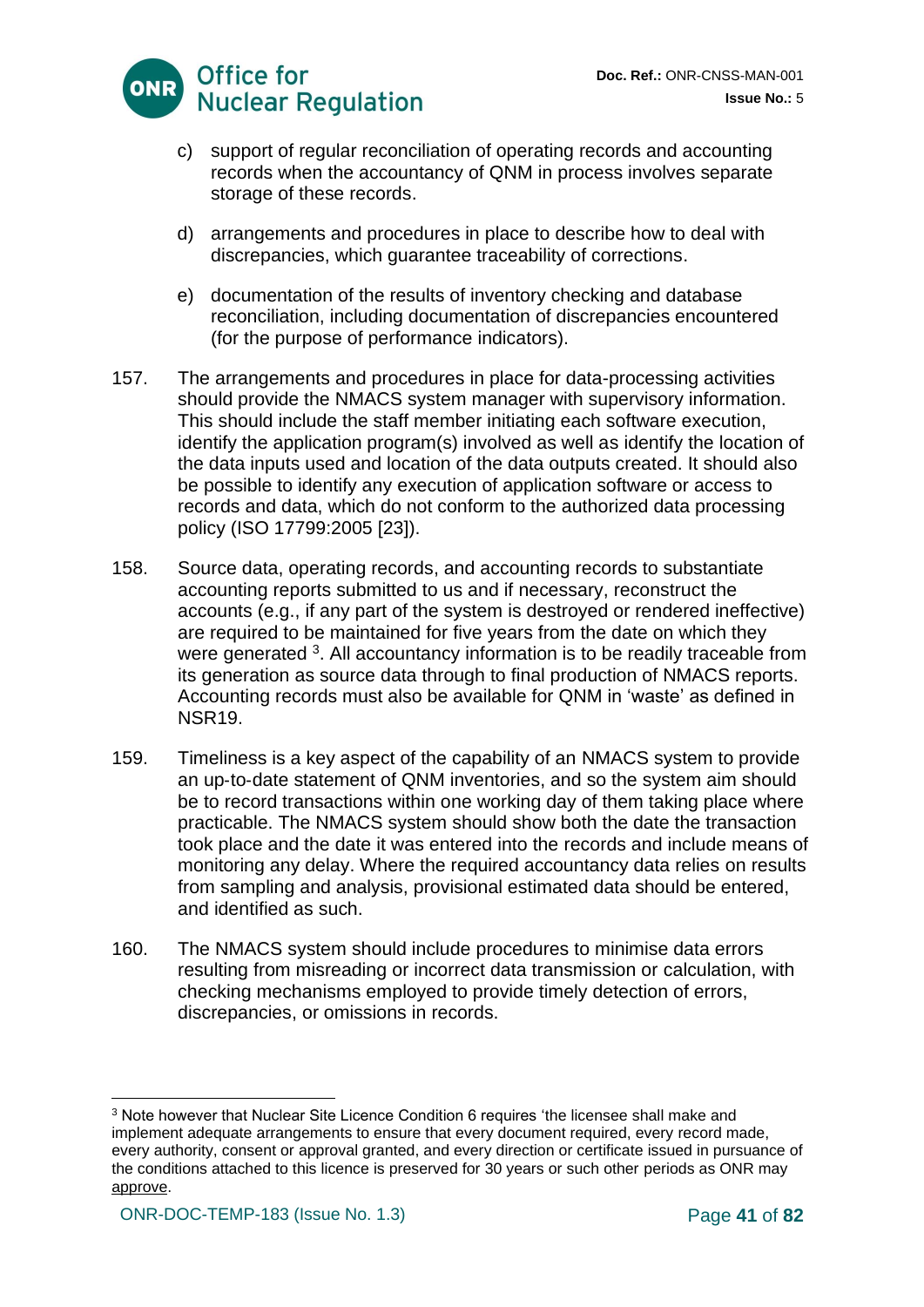

### 3.8.2. MACE 8.2 – Compilation of Nuclear Material Accounts

| <b>FSE 8 - Data Processing</b><br>and Control | Compilation of Nuclear<br><b>Material Accounts</b>                              | MACE 8.2 |
|-----------------------------------------------|---------------------------------------------------------------------------------|----------|
|                                               | Operators should ensure that the appropriate arrangements and procedures are in |          |

161. Accounting records for each MBA are finalised when PIT data becomes available, the MBA book balance has been calculated, and the ID derived and reported on the MBR declaration. The physical inventory listing (PIL) and MBR must be submitted to us within 15 days of the PIT. Subsequent corrections will then apply to the accounts for the period in which the correction is made.

place to ensure the effective management of their nuclear material accounts.

- 162. Units of accountancy for QNM
	- a) quantities of QNM are required to be expressed in grams for reporting to us, therefore accounting records and reports should be expressed in units of grams, or smaller if additional precision is necessary.
	- b) uranium accounting records and reports are required for each QNM category (natural, depleted or enriched) in terms of total uranium. A single (unified) category may be agreed with us for bulk processes (e.g., enrichment) which involve more than one category.
	- c) uranium accounting records and reports are required to record the fissile component for low and high enriched uranium stocks.
	- d) plutonium accounting records and reports are required to be kept in terms of total plutonium (and may also record fissile content, if we request it).
	- e) where QNM is present as discrete items, then the accounting records and reports should also reflect the number of items.
- 163. Good practice is to:
	- a) account for sub gram items held in discrete containers and which have higher concentrations of QNM (e.g., metallic uranium or plutonium), especially if there are large number of such items. In this case, such items can be aggregated and reported as a single batch with several items if the material description code is the same.
	- b) record all item QNM weights to the same level of significance (as determined by the sensitivity or capability of the measurement) for aggregating.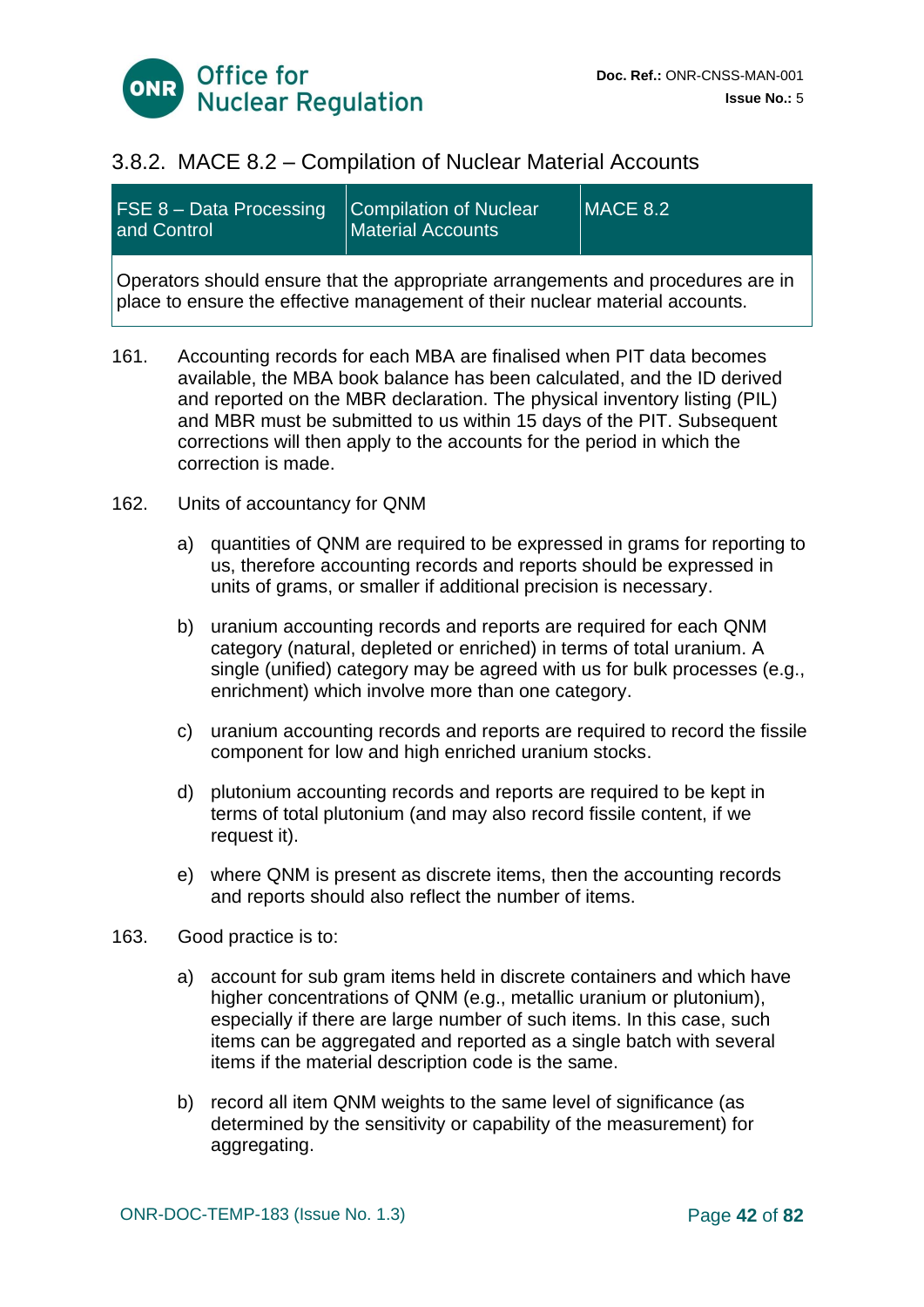

- c) All accounting or recording conventions used in deriving QNM quantities from source data should be contained within the accounting arrangements and approved.
- 164. Arrangements should be in place to identify the steps required to make corrections to accounting reports including considerations to identify the method of correction. Further information on the correction of accounting reports can be found in SG-TAST-GD-002 ONR Technical Assessment Guidance for Nuclear Material Accountancy.
- 165. Category changes:
	- a) where blending or mixing of batches of QNM with different isotopic compositions leads to a change of QNM category (e.g., from high enriched uranium to low enriched uranium), the change is reported in the MBA in which the blending occurred and should record the uranium quantity, the U235/233 quantity and the obligation codes involved.
	- b) if a category change is required because of a new analytical result, it is reported in the MBA where the QNM originated, and any subsequent transactions already declared to us are treated in accordance with the procedure for corrections.
- 166. Re-batching:
	- a) where a batch or batches of QNM are re‐batched into new discrete batches, then a full audit trail is maintained between the original and new batch(es).
	- b) re-batching takes place entirely within one MBA and one category and should not give rise to any discrepancies other than rounding.
	- c) any re-batching of QNM should be suitably transparent in nuclear material accounting declarations (e.g., ICRs).
- 167. Nuclear productions: the generation of QNM because of irradiation (e.g., in a reactor) is required to be recorded. Such production in irradiated fuel is declared to us in the accounting reports when the fuel is transferred from the reactor MBA or as otherwise agreed with us. Elsewhere, nuclear production should be accounted for and reported as specified in PSPs or otherwise agreed with us.
- 168. Nuclear loss information on the conversion of uranium and plutonium and on decay isotopes for plutonium and reference dates for their calculation must (if recorded for operational reasons) be provided to us on request.
- 169. Reported quantities of QNM may be rounded down when the first decimal is 0 to 4 and rounded up when the first decimal is 5 to 9. Individual nuclear material accounting records may be rounded in such a manner as to ensure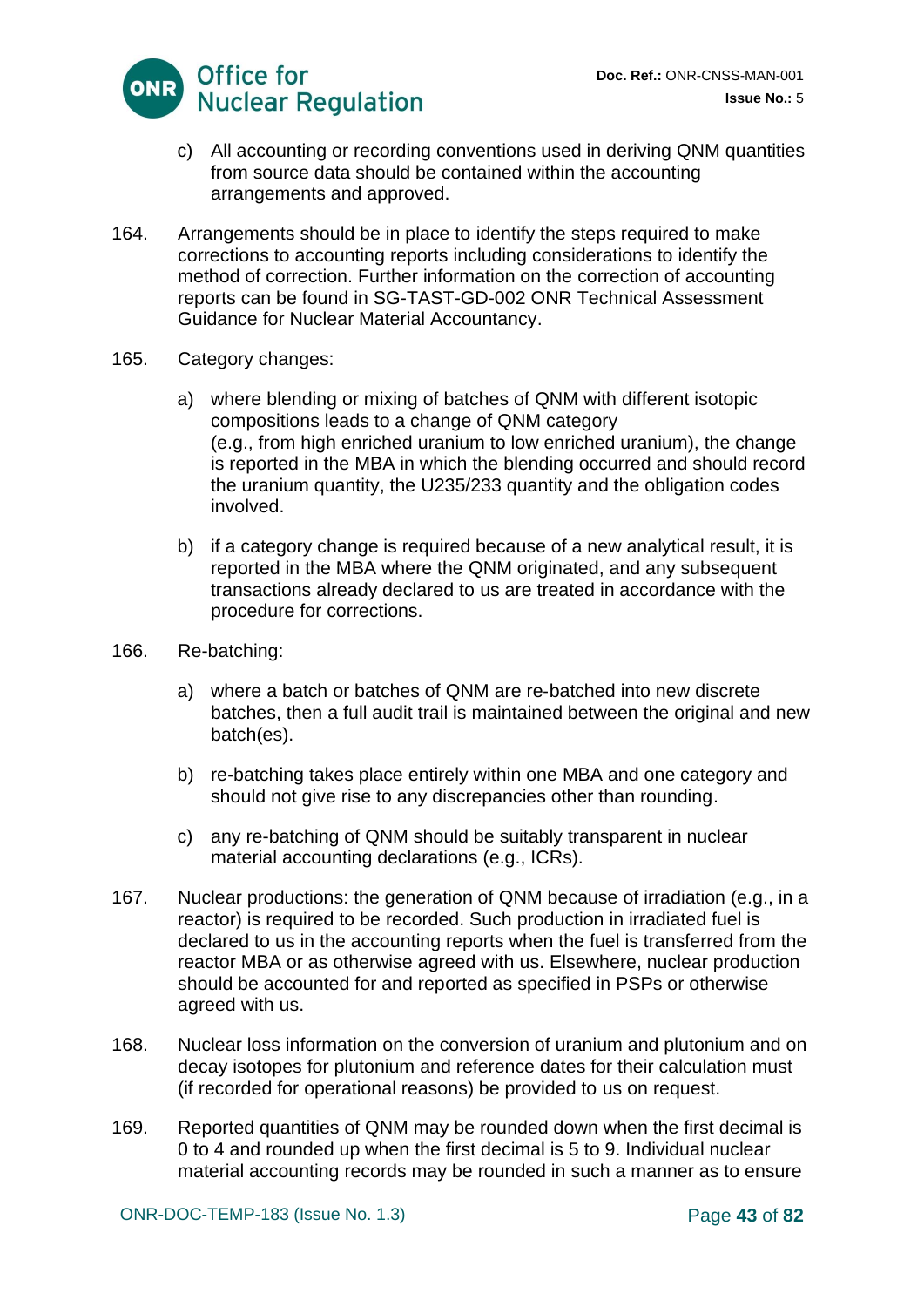

they remain meaningful to enable their summation to provide reports accurate to the nearest gram.

- 170. Change of safeguards status (i.e., QNM withdrawn from or brought under safeguards): QNM can only be withdrawn from safeguards following our written consent of a request made in advance (Regulation 33 of NSR19). UK Government policy is that withdrawals are limited to small quantities of QNM not suitable for weapons purposes, the details of which are made public. Non‐safeguarded QNM can only be brought under safeguards from the UK military cycle following approval from the Ministry of Defence (MoD). Separate notification should be provided to us.
- 171. Obligation Accountancy:
	- a) obligation account stocks need to reconcile with total site stocks.
	- b) methods of allocating obligations (e.g., the principles of fungibility, proportionality and equivalence) should be fully documented.
	- c) prior authorisation for obligation exchanges must be sought by contacting BEIS. Information on swaps that are approved should be part of the accounting records.
- 172. Further information on obligation codes and obligation code accountancy is provided in the glossary at Section 6 below and in the joint BEIS/ONR implementation guidelines for implementing Nuclear Cooperation Agreements between the UK and International Partners [22].
- 173. Operator arrangements and procedures must also be in place to ensure effective management of accounts for QNM contained in waste – including for accounting records as specified in Regulation 29 of NSR19. Further information on the expectations for the reporting of waste can be found in SG-TAST-GD-002 ONR Technical Assessment Guidance for Nuclear Material Accountancy.

#### 3.8.3. MACE 8.3 – Records Management

| <b>FSE 8 - Data Processing</b><br>and Control | <b>Records Management</b>                                                                                                                    | <b>MACE 8.3</b> |
|-----------------------------------------------|----------------------------------------------------------------------------------------------------------------------------------------------|-----------------|
|                                               | Operators should ensure that the appropriate arrangements are in place to<br>effectively manage the control of NMACS documentation and data. |                 |
| Related MACE: 7.1 and 7.3                     |                                                                                                                                              |                 |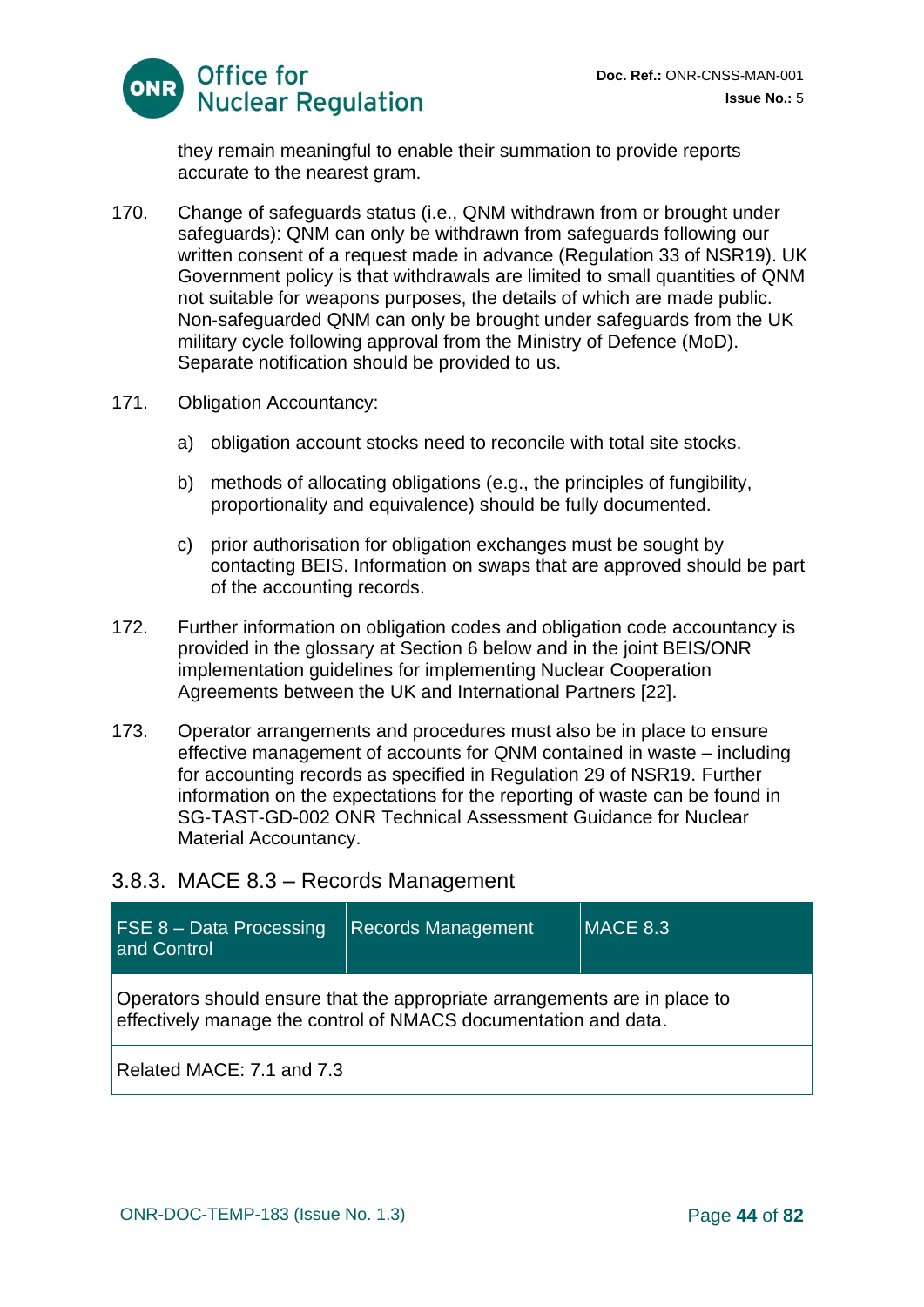

- 174. NMACS documentation and data:
	- a) all NMACS data, whether for safeguards, commercial or other purposes, should be derived from and readily reconcilable with a single set of source data. The same QNM is not to be the subject of parallel accountancy systems /arrangements.
	- b) all documentation and data associated with the NMACS system requires appropriate protective marking in accordance with the classification policy issued by us. It is held, handled, and transmitted in accordance with current security policy for government protectively marked information and, where appropriate, procedures for the control of commercial information. Personnel require appropriate security clearance for the information or IT systems to which they have access.
	- c) NMACS data needs to be readily retrievable for independent audit and verification. The data should reflect the quantity of QNM on inventory for each MBA, including details of QNM transferred into and out of the MBA and other inventory changes and information on obligation codes. The NMACS system should be capable of being updated on a daily basis or on‐demand for all QNM transactions, and of producing book inventory figures for MBAs within one working day.
	- d) all records used for nuclear material accountancy are to be traceable to authenticated source data and kept in a manner that guarantees traceability. All mass values for effluents, discards, wastes and accidental losses require a traceable history.
- 175. Disaster recovery processes need to include the reconstruction or reconstitution of the nuclear material accounts for any MBA, if any part of the accountancy system for that area is destroyed or rendered ineffective. The source data and accompanying operator and accounting records necessary to reconstruct the accounts are required to be maintained for a period of at least five years following the end of the accountancy period in which they were created<sup>4</sup>.
- 176. IT management systems should:
	- a) assure the authenticity and security of data. This includes protection from training and program testing activities.

<sup>4</sup> Note however that Nuclear Site Licence Condition 6 requires 'the licensee shall make and implement adequate arrangements to ensure that every document required, every record made, every authority, consent or approval granted, and every direction or certificate issued in pursuance of the conditions attached to this licence is preserved for 30 years or such other periods as ONR may approve.'.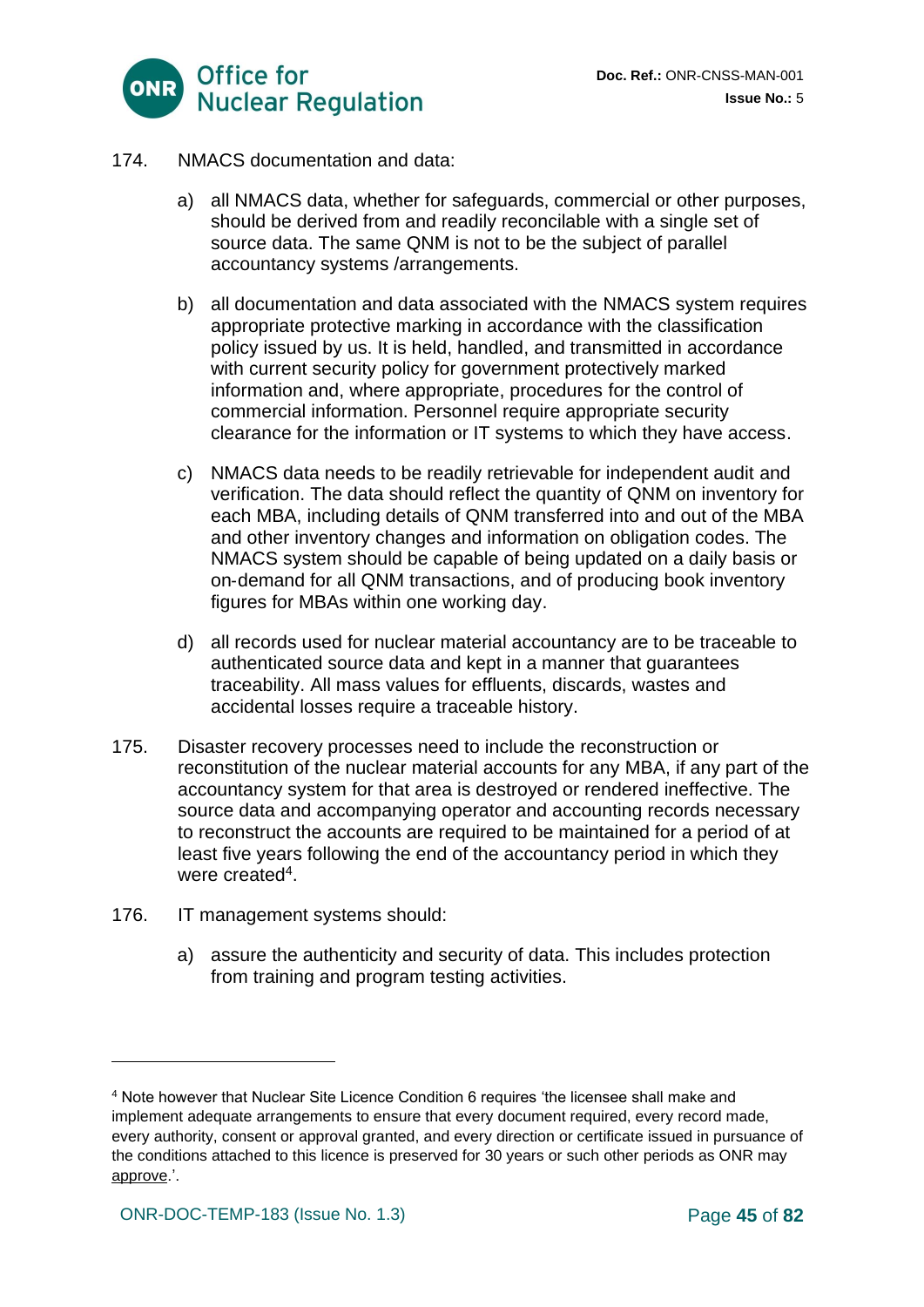

- b) have a configuration-controlled environment for quality assurance and provide a full audit trail of data and programme changes, to enable independent confirmation.
- c) provide a description to us of the computerised nuclear material accountancy system at least to a level which documents the data handling procedures.
- d) ensure the computer system has the appropriate ONR CNSS accreditation.
- e) ensure that any migration or upgrade strategy includes suitable arrangements for maintenance of data integrity during migration and provision of long-term record storage and retrieval capability of historic data not migrated.

# 3.9. FSE 9 – Material Balance

| <b>Fundamental Safeguards Material Balance</b><br><b>Expectation</b>                                                                                                                                                                                       | <b>FSE 9</b> |
|------------------------------------------------------------------------------------------------------------------------------------------------------------------------------------------------------------------------------------------------------------|--------------|
| Operators must have arrangements in place to ensure that QNM shipped, received,<br>processed, and stored within facilities is subject to robust NMACS arrangements<br>that guarantee traceability, include arrangements for physical inventory taking and, |              |

where appropriate, material balance evaluation.

- 177. NMACS requires an authoritative breakdown of all QNM, which reflects physical reality. This breakdown needs to be localised enough to maintain appropriate QNM control and enable effective and efficient safeguards verification. The level of localisation needed is determined by us in consultation with the operator (and the IAEA for selected sites), including defining the facility as comprising one or more MBAs. The operator may decide to subdivide an MBA into smaller accountancy areas for their own QNM control purposes.
- 178. General guidelines for constructing accountancy areas are that physical boundaries and key measurement points (KMPs) are identified to maximise the control of QNM flow and physical inventories (which contribute to the material balance of each category of QNM held in the accountancy area) and that an accountancy area does not span more than one MBA.
- 179. Ongoing accountancy and control are exercised over an MBA by documenting the area; assigning a SQEP individual or operator to control the area; conducting a regular physical inventory of locations which can hold QNM; controlling measurements; deploying performance monitoring criteria; and controlling the authenticity and technical provenance of all nuclear material accountancy related data.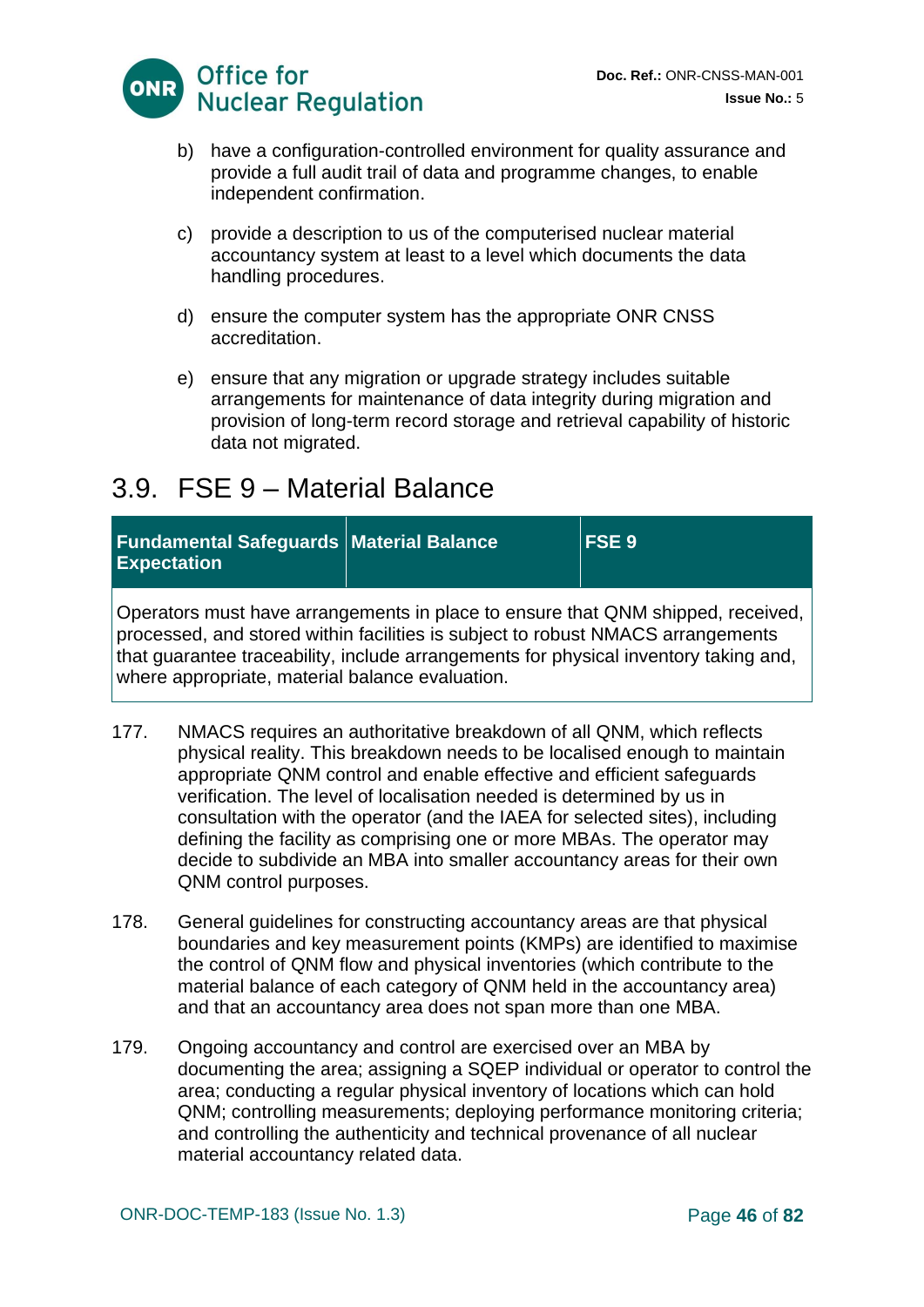

#### 180. Good practice is that:

- a) there are separate MBAs for: bulk handling processes; storage of discrete items of QNM; areas with significantly different safeguards approaches (e.g., containing QNM in waste); separate physical areas of the site and separate areas of management responsibility.
- b) NMACS systems cater for reconfiguration of MBAs (merging or splitting) and the size of the MBA is proportionate with cost effective measurement and recording.
- c) there is a single responsibility for the correct and accurate functioning of the QNM measurement systems used for NMACS.
- d) formal handover arrangements exist within an MBA to enable continuity of knowledge for ongoing activities (moves, physical inventories in progress, investigations etc).

#### 3.9.1. MACE 9.1 – On/Off Site Movements of QNM

| <b>FSE 9 - Material Balance</b>                                                                                                                                              | On/Off Site Movements of   MACE 9.1<br><b>QNM</b>                              |  |
|------------------------------------------------------------------------------------------------------------------------------------------------------------------------------|--------------------------------------------------------------------------------|--|
| that QNM shipped from sites and external receipts of QNM onto sites are controlled<br>and subject to effective and robust NMACS arrangements that quarantee<br>traceability. | Operators must ensure that the appropriate arrangements are in place to ensure |  |

- 181. Operators' arrangements for the control of external receipts into and issues out of the site should include:
	- a) each site has a nominated person with overall responsibility for QNM in transit to or from the location.
	- b) agreement should be obtained from the relevant SQEP individual or operator before delivery of the QNM is commenced.
	- c) formal agreement for the shipment of QNM is required from the consignee, prior to the dispatch of any QNM from the site.
	- d) information relevant to on/off site movements of QNM should be recorded in a way that guarantees traceability.
	- e) accountancy data should be transmitted to the nuclear material accountant as soon as is practicable, with the aim of this being within one working day to ensure nuclear material accounts are as up to date as possible at any given time.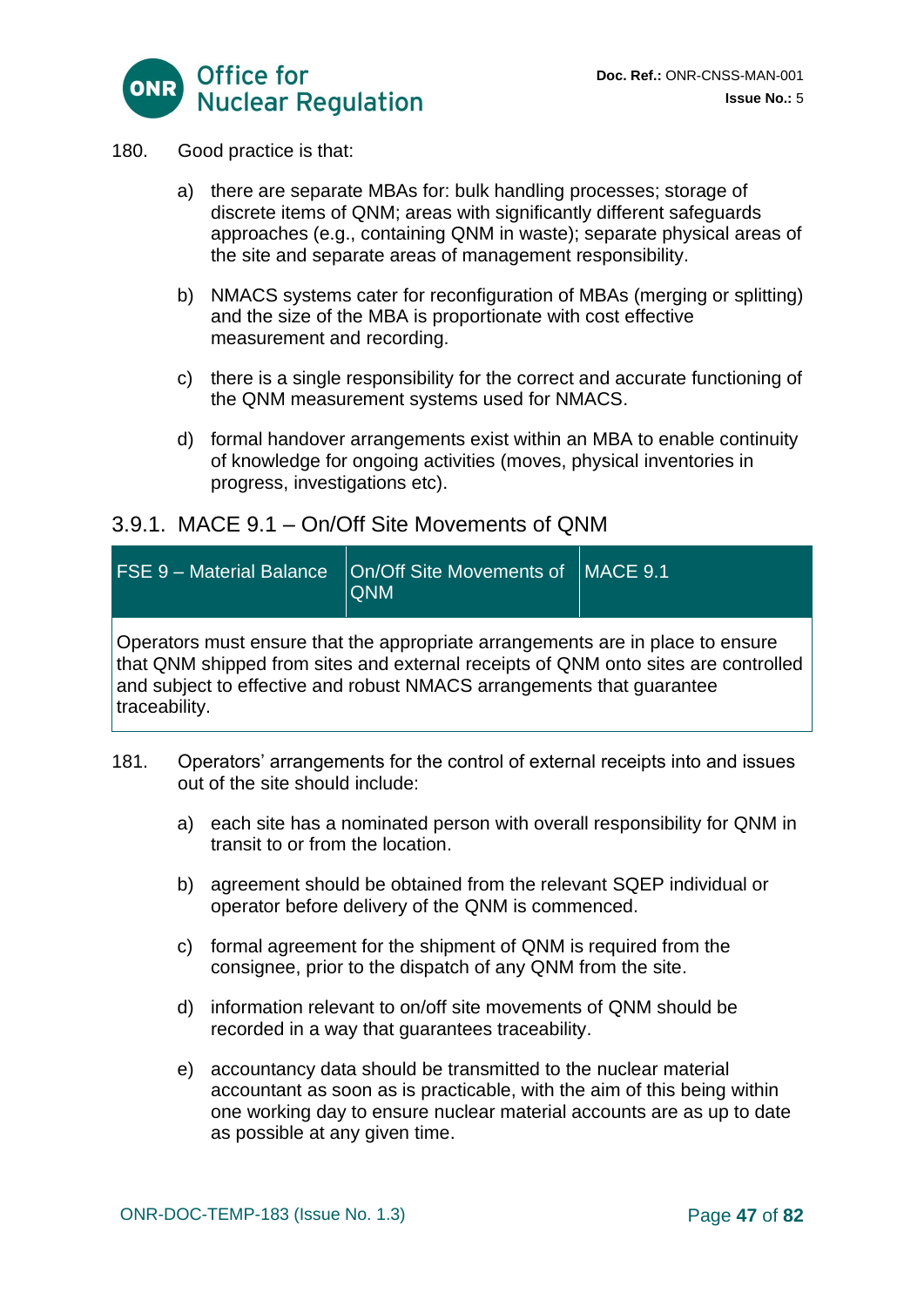

- 182. Operators' arrangements for the receipt of QNM onto site, should include:
	- a) arrangements to clearly identify those responsible and the activities required to check and enter NMACS information provided to the site upon receipt of QNM. These activities should include the corrective actions to be taken in the event of discrepancies.
	- b) QNM receipts are physically checked as far as practicable against accompanying source data (e.g., which should indicate or allow the derivation of QNM weight, isotopic composition, obligation code and, where available, the MBA code for the shipper), including check measurements where appropriate. The QNM should not be released for use until these checks are complete.
	- c) the NMACS system uses the shipper's data. If, after measurement, a difference is found outside the acceptance criteria and a correction is not supplied by the shipper, then the data is instead corrected to the site's values by declaring a SRD (see also MACE 4.2 and 9.3.).
	- d) an arrangement or escalation process should be in place to deal with receipts that have no accompanying QNM documentation or for QNM subsequently found in equipment or apparently empty containers received at the site.
	- e) if, on receipt, the data recorded on the shipper's documentation is incorrect then the shipper should provide corrected documentation (the personnel at the receiving site should not amend shipper's documentation). Until a difference is resolved, the shipment should be held under a quarantine procedure (see also MACE 4.2 and 9.3).
	- f) advance notification of certain imports is required to be communicated to us (as specified in Regulation 22 of NSR19). Unless otherwise stated, such notification should reach us at least four days before the day on which the QNM is unpacked, carry the appropriate protective marking and be submitted to us via [ukso@onr.gov.uk](mailto:ukso@onr.gov.uk)
	- g) good practice is the use of suitably protected/encrypted electronic data exchange between consignor and consignee for regular and detailed consignments.
- 183. Operators should have arrangements in place for the shipment of QNM from sites, which ensure the following:
	- a) QNM is appropriately measured (physically checked) and accounted for before dispatch and NMACS shipping advice notes are produced. These activities should include the check of the NMACS information to be sent to the receiver.
	- b) the NMACS system is appropriately updated to reflect the dispatch of QNM.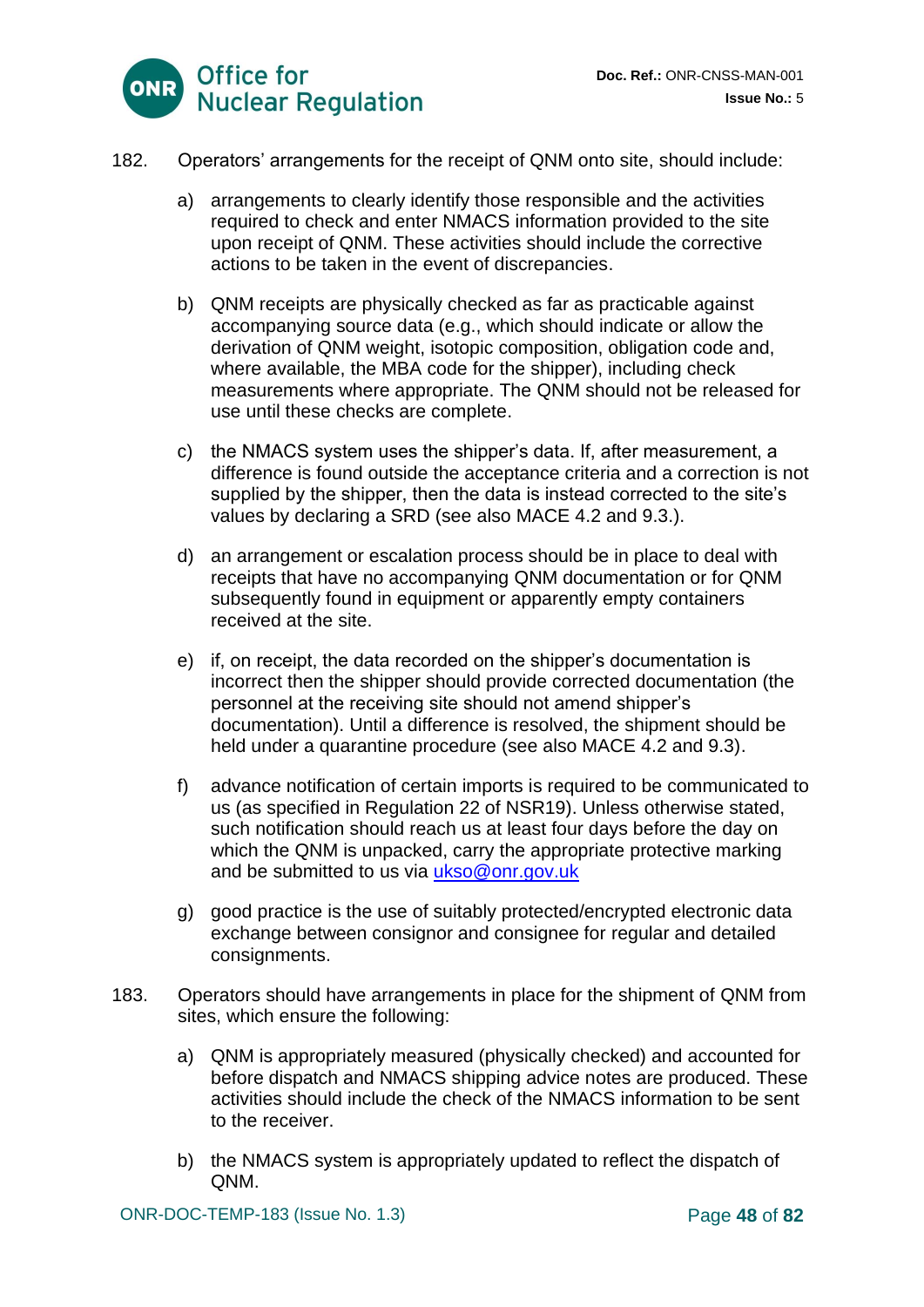

- c) arrangements should be in place to manage the appropriate response and corrective actions to be taken in the event of the recipient reporting discrepancies.
- d) advance notification of certain exports is required to be communicated to us (as specified in Regulation 21 of NSR19). Unless otherwise stated, such notification should reach us at least seven days before the day on which the QNM is to be packed for shipment, carry the appropriate protective marking and be submitted to us via [ukso@onr.gov.uk.](mailto:ukso@onr.gov.uk)
- e) an auditable system of checks should be in place to ensure that QNM is not shipped from the site in apparently empty containers.
- 184. Operator arrangements must also provide for reporting on transfers of QNM in conditioned waste as specified in NSR19 Regulation 30.

## 3.9.2. MACE 9.2 – Physical Inventory Taking

# FSE  $9$  – Material Balance | Physical Inventory Taking | MACE 9.2

Operators must ensure that the appropriate PIT arrangements are in place to ensure that all QNM within an MBA is recorded accurately through measurement or derived estimates, as specified in Regulation 15 of NSR19.

#### Related MACE: 7.1

- 185. A PIT involves measuring or deriving estimates of all QNM within an MBA and is performed to verify the book inventory at a given date. Unless otherwise specified in a PSP, a PIT is required for each MBA every calendar year, with the period between two successive PITs not exceeding 14 months. NSR19 requires, on an annual basis, an outline programme of activities that includes provisional dates for taking a PIT, with confirmatory details of the PIT provided to us at least 40 days prior to it taking place. Any subsequent changes to the intended programme require communication to us without delay. Such declarations carry an appropriate protective marking and, unless agreed otherwise, are to be submitted to us via [ukso@onr.gov.uk.](mailto:ukso@onr.gov.uk)
- 186. The operators' arrangements for PIT should consider all relevant organisational policies, management procedures and work instructions and include clear definition of responsibilities and specific criteria for the planning, housekeeping, pre‐checks, conducting, and reconciling the results of the inventory. They should ensure that QNM movements are halted for the duration of the PIT and that the presence of all QNM is recorded accurately, including:
	- a) QNM is uniquely identified.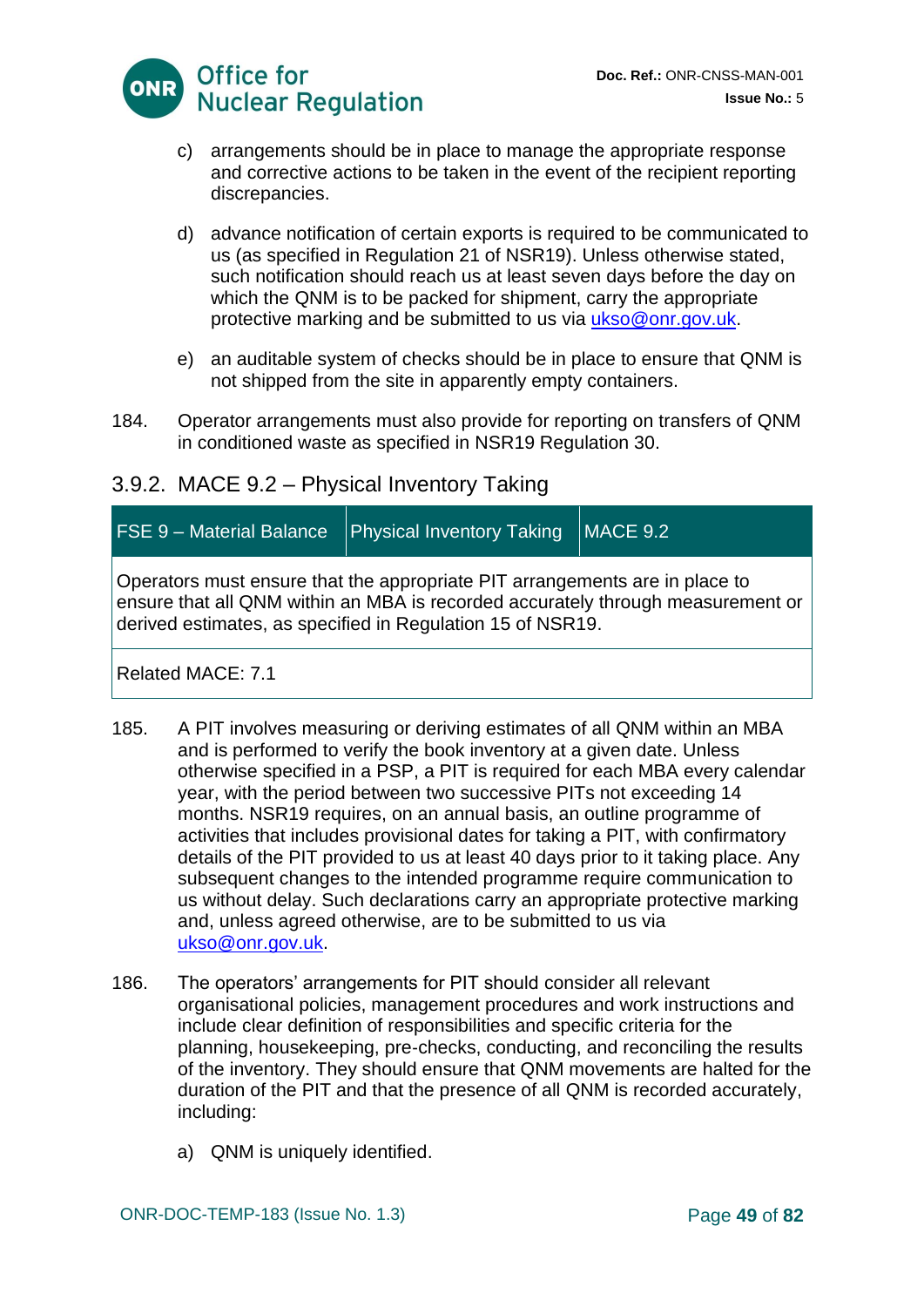

- b) items that can be shown to have retained their integrity since last being measured do not require re‐measurement but should receive some continuity check measurements to maintain confidence.
- c) the amount of QNM held in any process areas is minimised, and there is suitable technical justification for estimates of the QNM quantities involved (i.e., they are not determined by the difference between receipts and issues in a particular location).
- d) wherever necessary to determine its QNM content, QNM is converted to a measurable form and/or transferred to a suitable measurement location. Where this is not practicable then a technically justifiable estimate can be used.
- e) QNM, which is in a measurable form, and for which the QNM content is not accurately known, is homogenised, sampled, and analysed.
- f) all personnel who participate in the PIT are trained and have achieved the necessary competence for their area of responsibility.
- g) instruments used for QNM measurements at KMPs are in calibration and records of recent calibrations and derived measurement uncertainties are available.
- 187. Good practice is that operators, as part of their PIT procedures, develop MBA specific standards to target at PIT, which ensure that facilities are in an optimal configuration (considering points from 3.150 above). This provides outage management and operational personnel with a clear target to aim for at PIT for which they can begin preparations from an early stage.
- 188. If it is not possible to perform a direct check of all QNM (e.g., in areas where it cannot be safely accessed, such as reactor cores, fuel storage ponds and waste stores), then the PIT may involve the use of a sampling plan or record check as approved by the NMACS Manager. Where the PIT relies entirely on transfer records, then quality controls on such records need to be undertaken, supported by assurance of the QNM integrity during presence in the area.
- 189. Procedures should ensure that PIT results are recorded on uniquely identified source documents that facilitate the accurate recording of data and, as a minimum, include batch and container/vessel identities, quantitative information on number of items and bulk quantity of QNM; location information and accountancy area; physical and chemical form; isotopic data and category of QNM; and sign off data of those taking/checking the inventory.
- 190. Any corrections to PIT data are to be authorised by or with the consent of the facility operator and the nuclear material accountant. PIT results are reported to us in the form of a PIL, submitted along with a MBR within 15 days of the date of the PIT.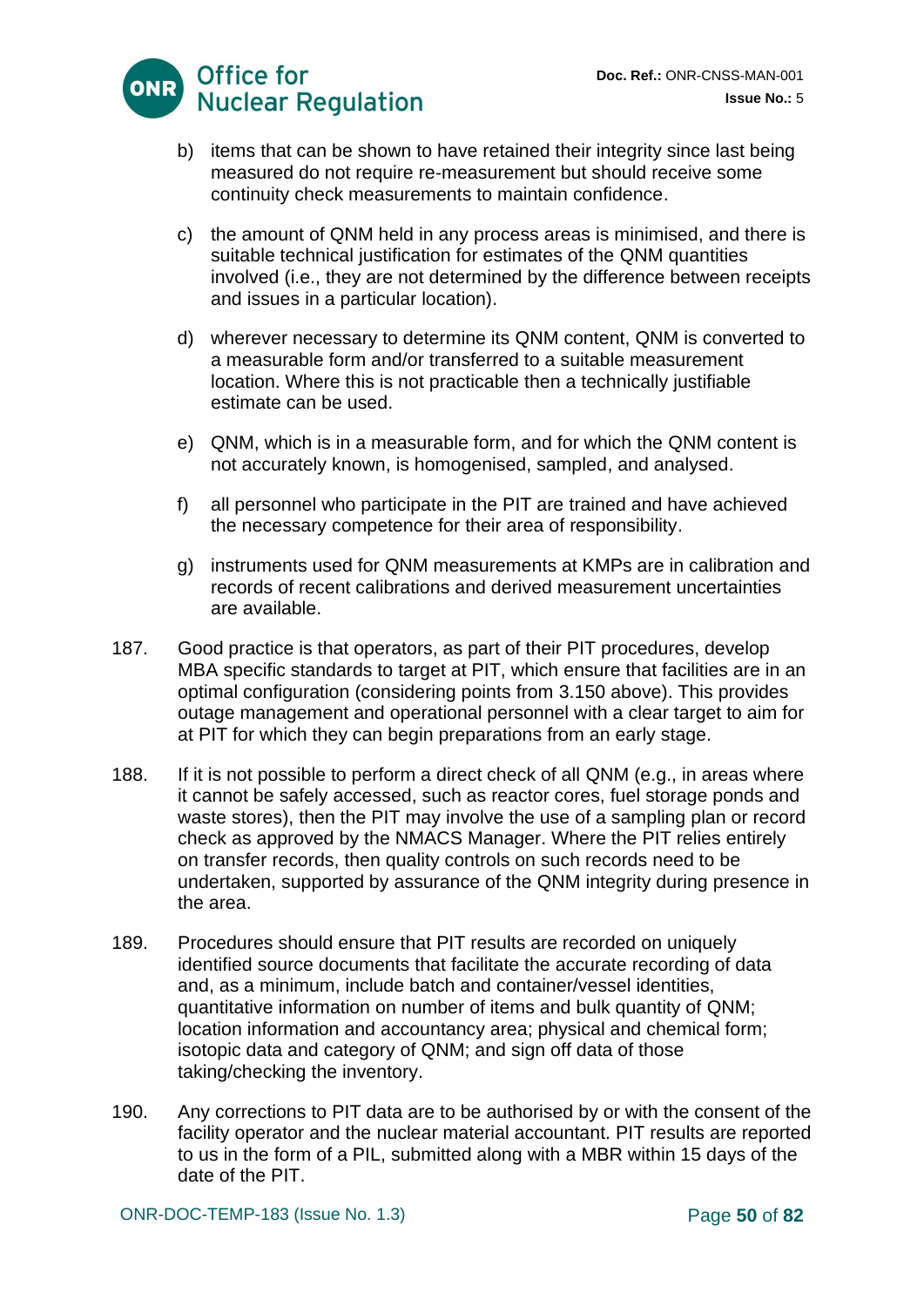

- 191. Process control and/or other requirements not directly related to safeguards may mean that inventory monitoring and verification are required on a more frequent basis than an annual PIT. Such monitoring may take several forms, for example, process monitoring, check inventories, interim assurance or Near Real Time Material Accountancy (NRTMA).
- 192. Good practice is that:
	- a) PIT frequency should be no greater than 12 months to allow a contingency in achieving a successful PIT/PIV within 14 months. Intervals between PITs should be of similar duration but optimising PIT intervals is risk based (considering the control and monitoring measures in place; the size of ID; the accuracy of the system; plant opportunities and the degree of confidence in the system).
	- b) following a PIT, a timely critique of the PIT performance and anomaly resolution should be produced and communicated to those involved/responsible and to a wider site review of PIT performance and learning.
	- c) stores with high turnover of items should be subject to interim stock checks (e.g., cycle counting) to identify items in error earlier, thus triggering investigation, identification, and elimination of the cause of the errors.
	- d) sites have a detection capability for QNM lost during normal operations and do not rely solely on an annual PIT. Such a capability includes detection of abrupt and protracted loss.
	- e) sites can carry out an EPIT to confirm or discount claims (external or internal) concerning loss of QNM.
- 193. NSR19 requirements for the submission of MBRs and PILs to us do not apply to QNM contained in waste, but operator arrangements must include physical inventory taking and associated accounting records for QNM in waste as specified in Regulation 29 of NSR19.

## 3.9.3. MACE 9.3 – Material Balance Evaluation

| <b>FSE 9 - Material Balance</b> | <b>Material Balance</b><br>Evaluation                                                                                                                                                                                                            | MACE 9.3 |
|---------------------------------|--------------------------------------------------------------------------------------------------------------------------------------------------------------------------------------------------------------------------------------------------|----------|
| causes.                         | Operators must ensure that where appropriate, arrangements are in place to<br>ensure that Material Balance Evaluation (MBE) is carried out to determine if any<br>non-zero IDs for can be explained by measurement uncertainty or reflects other |          |
| Related MACE: 4.2               |                                                                                                                                                                                                                                                  |          |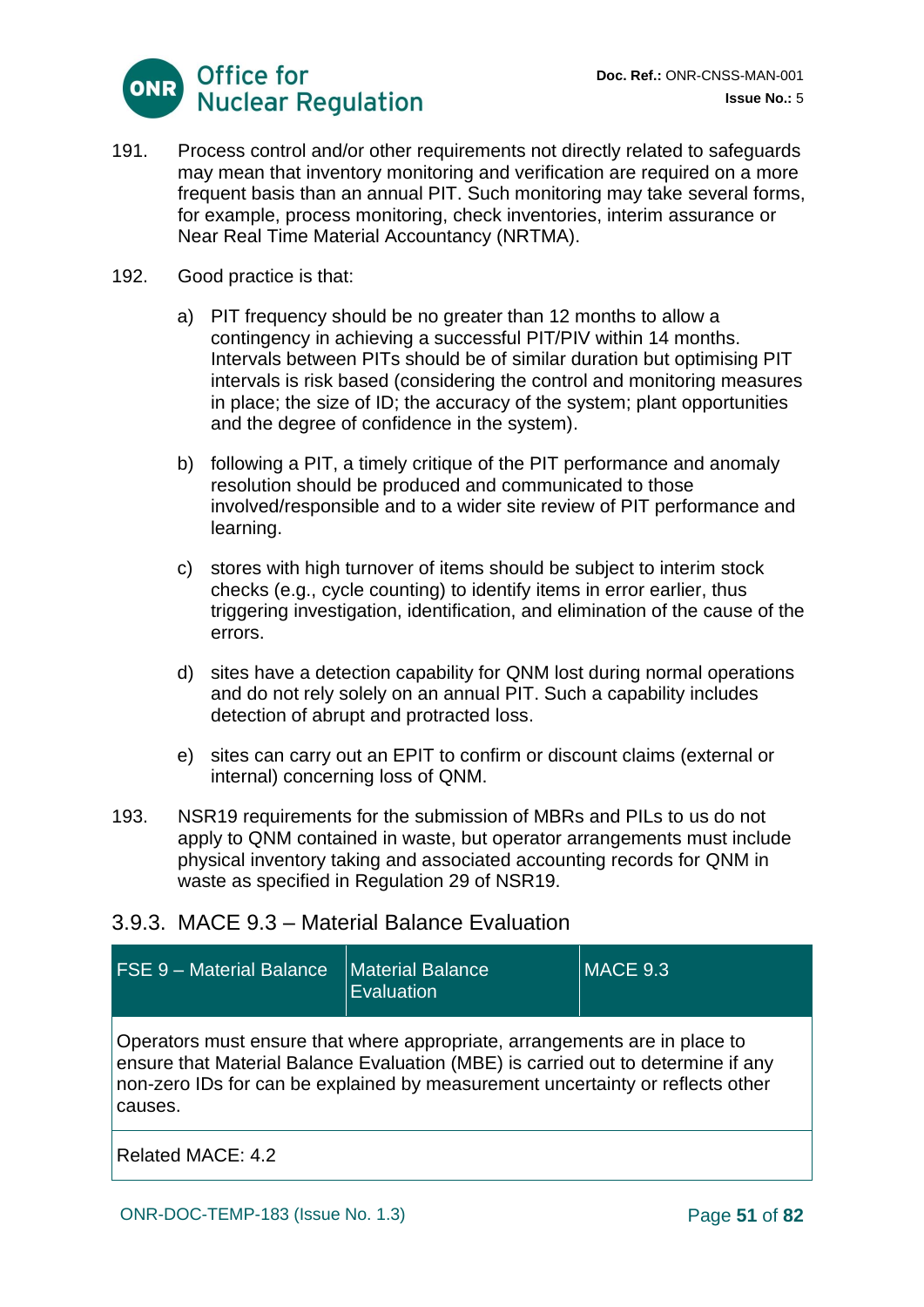

194. The physical inventory determined by the operator at the PIT and declared in the PIL should be compared by the operator to the book balance which is determined by summing all inventory changes in the MBA during the material balance period and declared on the MBR. The ID is calculated as:

 $ID =$  the "ending physical inventory" minus the "ending book inventory"

A positive ID is therefore referred to as an apparent QNM 'gain' and a negative ID as an apparent QNM 'loss'.

- 195. IDs in bulk handling facilities are recorded in the accounting reports for the MBA in which they are determined. These IDs should be tested by operators for statistical significance against the inventory difference action level (IDAL). The IDAL should be calculated by the operator specifically for the facility and the material balance period being addressed i.e., the plant, its material flows, and the measurement uncertainties identified in the operators' measurement control plan (MCP).
- 196. The measurement uncertainties identified in the MCP should be compared by the operators against the international target values for measurement uncertainty in safeguards as published by the IAEA to ensure they confirm with current international standards.
- 197. If no IDAL has been calculated, then whilst an IDAL is being calculated, interim action levels can be assigned using historic performance or the IAEA values for the "expected measurement uncertainty δE (relative standard deviation) associated with closing a material balance" quoted in the IAEA Safeguards Glossary [24].

| <b>Bulk handling facility type</b> | Relative standard deviation, δE |
|------------------------------------|---------------------------------|
| Uranium enrichment                 | 0.002                           |
| Uranium fabrication                | 0.003                           |
| Plutonium fabrication              | 0.005                           |
| Uranium reprocessing               | 0.008                           |
| Plutonium reprocessing             | 0.010                           |
| Separate scrap storage             | 0.04                            |
| Separate waste storage             | 0.25                            |

#### **Table 2: Bulk handling facility types and their respective relative standard deviations**

198. These δE values are based on historical operating experience at various types of bulk handling QNFs and are considered achievable under normal operation conditions. For calculating the international standard for the uncertainty of a material balance, the figure from the table above (expressed as a relative standard deviation) is multiplied by the throughput.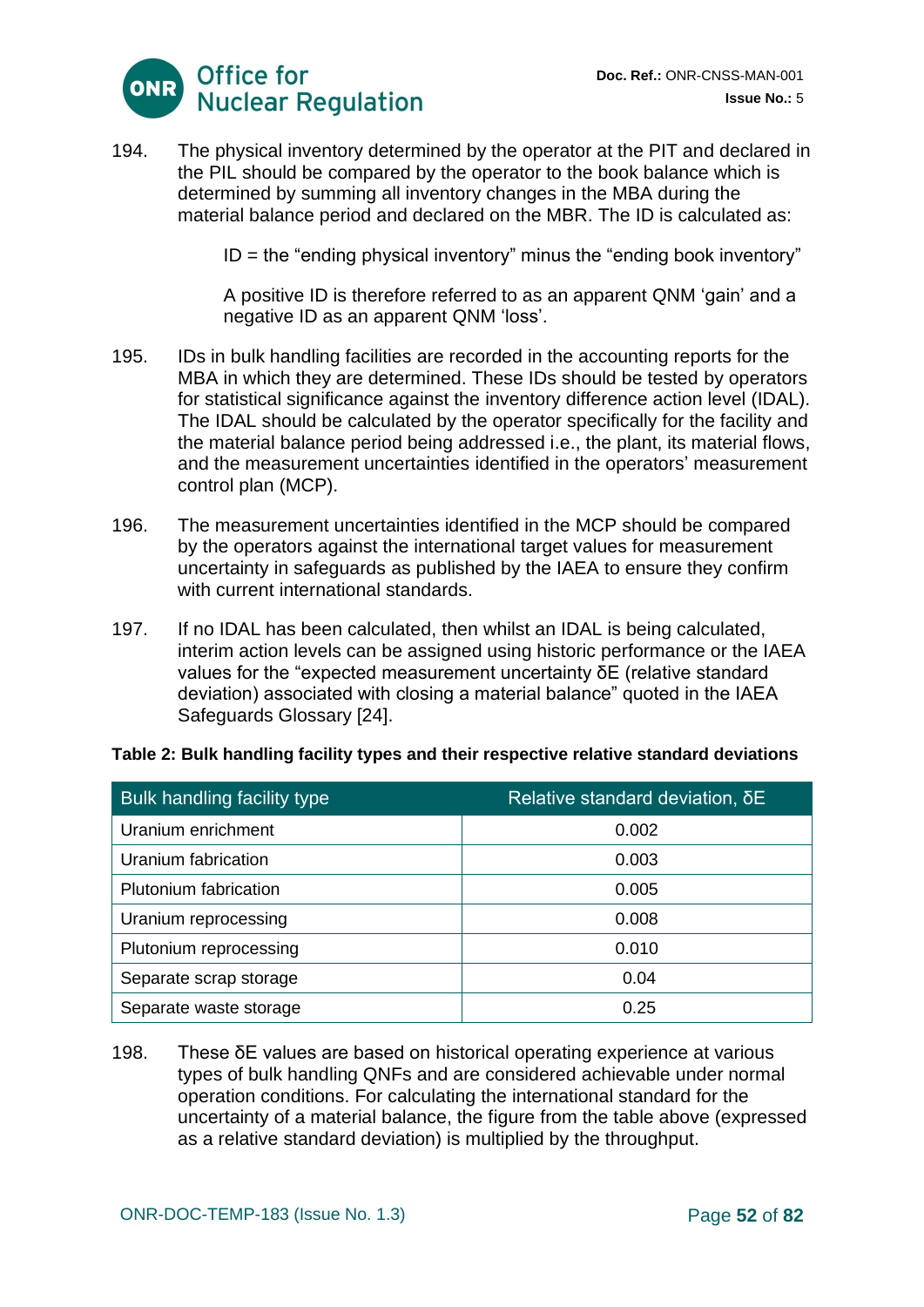

- 199. The methodologies for calculating ID and IDAL should be part of the operator's arrangements and any statistical evaluation should be technically defensible.
- 200. Where estimates of in-process QNM are based on historical information or modelling, the estimation method and method of estimating the uncertainty should be described in the operators' arrangements.
- 201. IDs in storage facilities may arise because of rounding, when batches are issued as two or more sub‐batches. Such differences are recorded as rounding adjustments and not IDs. Differences can also arise from analytical results or mistakes in batch details. An amendment to the quantity associated with a package in a store should not generate an ID in that store. The difference between the original and amended quantities is instead transferred back, as a correction to the original receipt, to the area in which the package originated, or generates an SRD in the case of external receipts.
- 202. Where it is necessary to confirm or refresh characterisation data for a batch it is normal for any sampling/re‐containerisation to be conducted in a process (contact) area. Differences, which arise from such characterisation, can be recorded as new measurement in that process area and not passed back to plant of origin. Where the process performs other fuel cycle operations, then re-characterisation differences should be recorded separately from normal plant performance or ID action levels.
- 203. Finds of QNM where the presence of QNM is both unexpected and unusual are normally brought onto inventory using the inventory change code Accidental Gain (GA). Use of this code requires a special report to be sent to us. (See also MACE 4.2). Additional advice on NMACS reporting in such circumstances can be obtained by contacting us and advice on security reporting should be obtained from the site security manager.
- 204. IDs are identified as significant at the three sigma, 99.7% confidence level with operator investigation and follow-up expected at the two-sigma level. For MBAs where QNM is stored in the form of discrete items, the IDAL is typically the loss of an item. The NMACS manager is responsible for specifying IDALs, records for which (and their derivation) are to be maintained for all MBAs on the site.
- 205. Shipper/Receiver Difference (SRD) is calculated as:

SRD = Receiver value minus Shipper value

206. SRDs should not exist between MBAs within the same site, and there should be procedures to ensure that shipping and receiving areas use the same figure for the quantity of QNM transferred. Agreement should be based on measurement and not, for example, commercial or financial convention.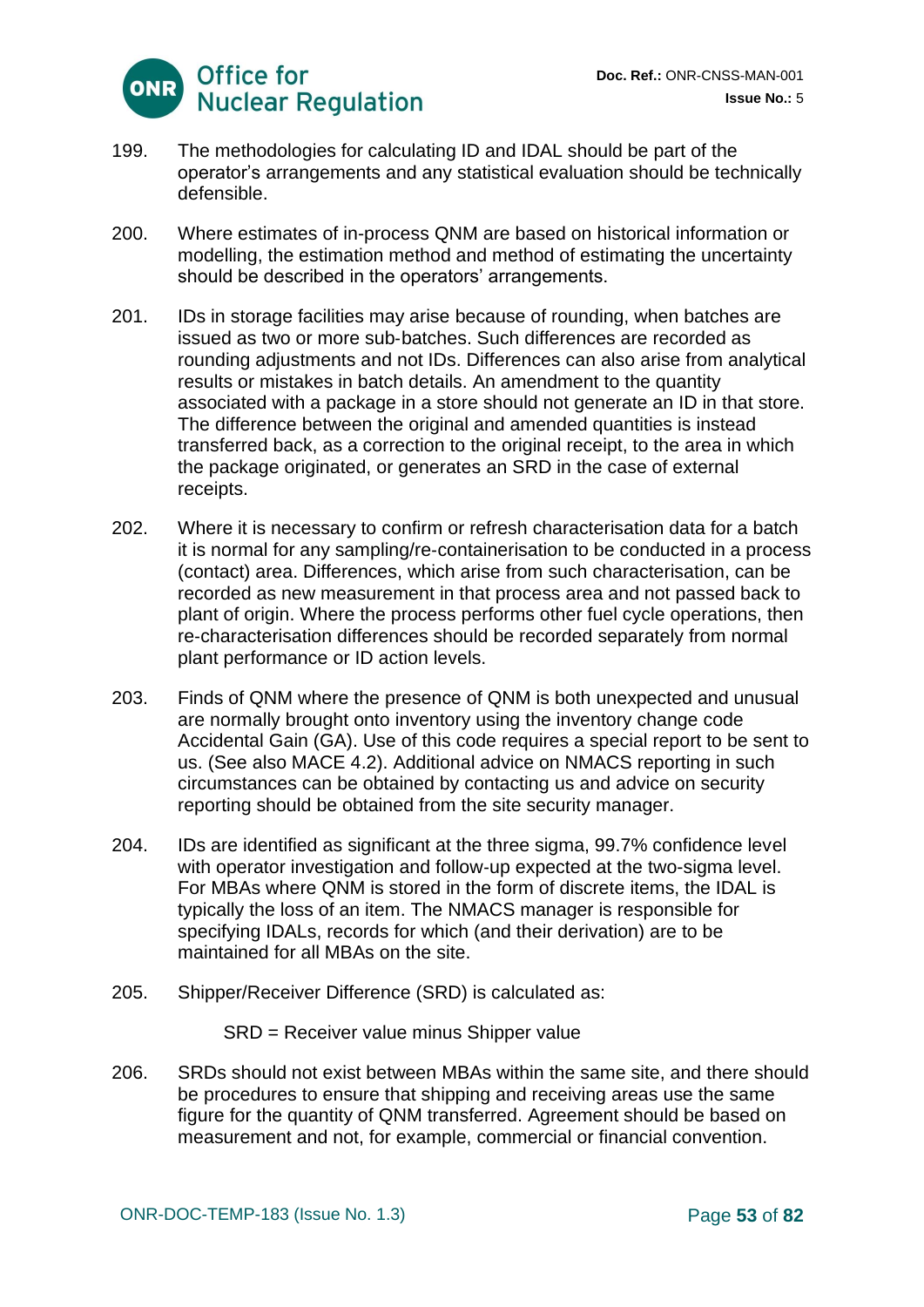

- 207. Where an operator's arrangements generate a better understanding or measurement of QNM received from another site then any difference can either be recorded using SRD or by the consignee correcting the shipment documentation. SRD is the normal reporting method for regular differences such as those arising from reprocessing spent fuel, where reactor calculations applied to the fuel at the shipping facility are typically less accurate than destructive analysis measurements made at the receiving facility once the fuel has been dissolved. Shipment documentation should however be corrected if there is reason to believe the quantities stated are incorrect.
- 208. Action levels for SRDs are deemed significant at the 3 sigma, 99.7% confidence level with operator investigation and follow up expected at the two sigma, 95% confidence level. The NMACS manager is responsible for specifying SRD action levels. In the case of reprocessing SRDs, action levels will vary depending on fuel type and burn up.
- 209. Where applicable, operators should develop, implement, and maintain NMACS arrangements for:
	- a) IDs or SRDs that exceed action levels (including any that involve the loss of discrete items).
	- b) unexpected changes in the control of QNM, to a point where unauthorised removal of QNM has become possible.
	- c) discrepancies and anomalies that are deemed significant by the operator including items that cannot be found at their recorded location.
- 210. The operator's arrangements and procedures should ensure that:
	- a) any abnormal ID or SRD is documented immediately when it is identified (e.g., once an ID is calculated after a PIT, or when an abnormal SRD is measured)). It is not appropriate to wait for the results of investigatory work before documenting and reporting the ID and the ID should be reported in the MBR declaration within 15 days of a PIT.
	- b) A SQEP individual or operator ensures the investigating officer issues an initial report as soon as reasonably practicable.
	- c) the investigation remains open until a final report on the incident is issued and this is accepted by the NMACS Manager.
- 211. Wherever possible, QNM for which significant SRDs have been identified should not be further processed or converted into other batches until approval has been received from the NMACS Manager. Normally, this would only be after the NMACS Manager is satisfied that adequate measures have been taken to understand and resolve the SRD.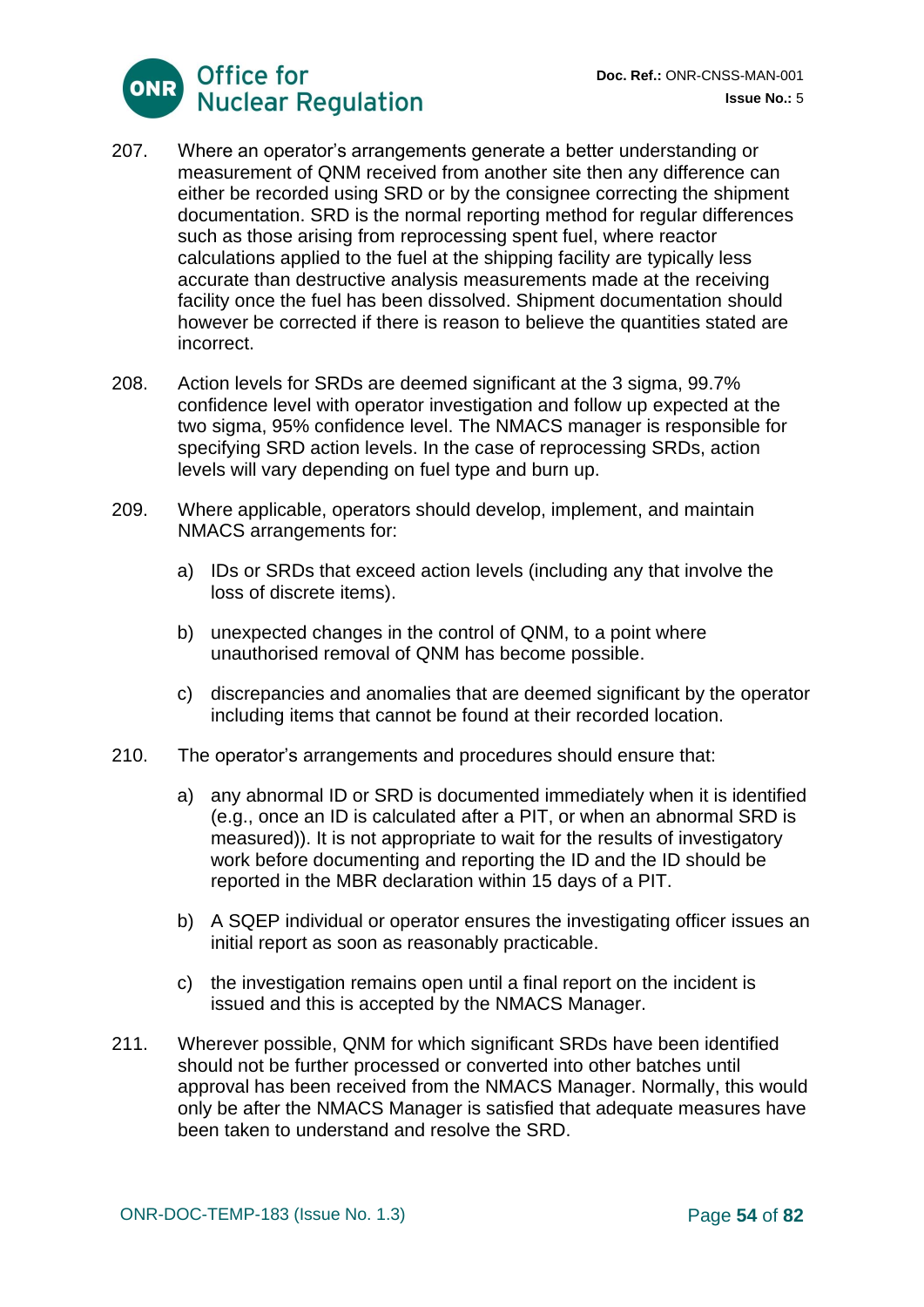

- 212. Cumulative ID and SRD figures should be maintained such that lifetime positions by MBAs and by facility are available. Trends should be identified and investigated.
- 213. Good practice is that:
	- a) when IDs occur due to re‐measurement the rationale for accepting the new measurement and (in cases of gross differences) assurances about batch integrity should be recorded.
	- b) a trend of linked IDs of opposite sign should be investigated. This includes coupled MBAs with opposite sign inventory differences (e.g., regular pattern of gains in one in line with losses in another) and includes mixed uranium/plutonium streams (one category loses and the other gains)
	- c) an MCP is used for bulk handling plants (NSR19 requires that measurements comply with relevant international standards and that a site describes its control of accuracy, statistical evaluation and determination of uncertainties and uncertainty propagation).

# 3.10.FSE 10 – Quality Assurance and Control for NMACS

| <b>Fundamental Safeguards Quality Assurance and</b><br><b>Expectation</b>   | <b>Control for NMACS</b> | $FSE$ 10 |
|-----------------------------------------------------------------------------|--------------------------|----------|
| Operators must implement and maintain quality assurance and quality control |                          |          |

measures for NMACS.

- 214. An operator's quality management system (QMS) needs to ensure that all NMACS requirements are incorporated. The QMS should set‐out the organisation, responsibilities, documentation, controls, and operational activities of the NMACS arrangements. Arrangements for current and historic system parameters should include MBA structures, accountancy areas (where appropriate), facility operator appointments, technical justifications, action levels, performance indicators, investigations, and current and cumulative apparent losses/gains.
- 215. Good practice is to:
	- a) standardise NMACS arrangements and procedures across the site.
	- b) have a clear and concise statement of how NMACS requirements are implemented.
	- c) pursue continuous improvement and adoption of better practice.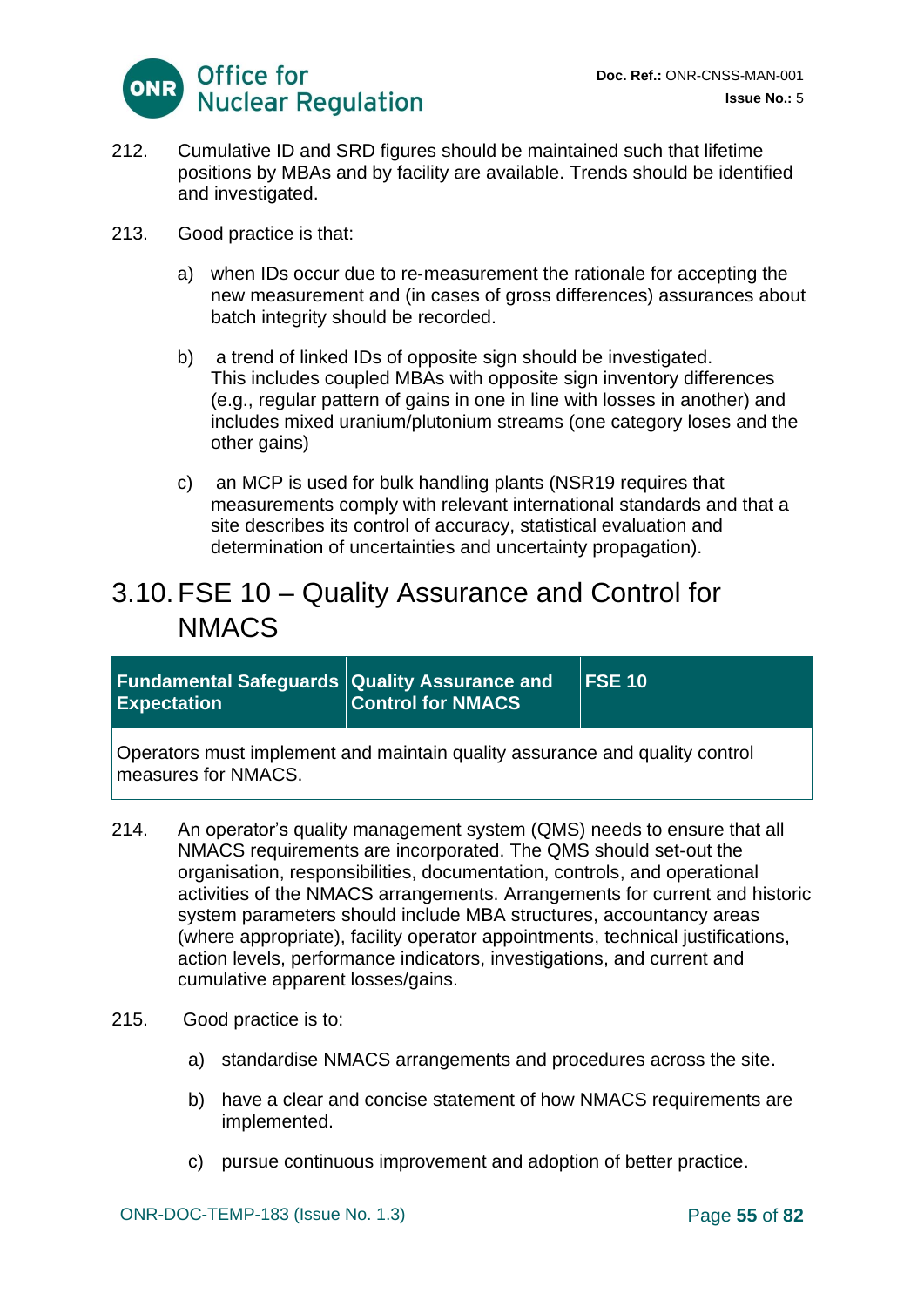

- d) have an NMACS testing and comparison regime for important locations.
- e) have an overall records management system compliant with or equivalent to ISO 15489-1:2016 [25].
- f) ensure that the authoritative QNM inventory for the site is the NMACS inventory (i.e., all QNM inventory (mass) information, for whatever purpose, is derived from that held in the NMACS system).

### 3.10.1. MACE 10.1 – NMACS Performance Measures

| <b>FSE 10 - Quality</b><br>Assurance and Control for   Measures<br><b>NMACS</b> |
|---------------------------------------------------------------------------------|
|---------------------------------------------------------------------------------|

Operators should ensure that the appropriate arrangements are in place to ensure that NMACS performance is monitored and reviewed.

- 216. Monitoring and review of NMACS performance should include effectiveness of meeting NMACS requirements and identifying trends. Performance metrics will be tailored to local conditions but should include information on:
	- a) QNM control of movements, measurements, and inventory.
	- b) nuclear material accountancy accuracy and timeliness.
	- c) anomalies; their investigation, corrective action, and Learning from Experience (LFE).
	- d) human performance in conduct of operations to reduce intrinsic risk of human errors.
	- e) NMACS compliance, assurance, and responsiveness
	- f) NMACS competence, culture, and regulatory confidence.
- 217. Review of the NMACS processes helps ensure performance is maintained and, where necessary, improved. Such review includes assessment of system effectiveness, mitigating weaknesses and risks, self‐verification, measures of performance/quality and communication with regulators on deficiencies.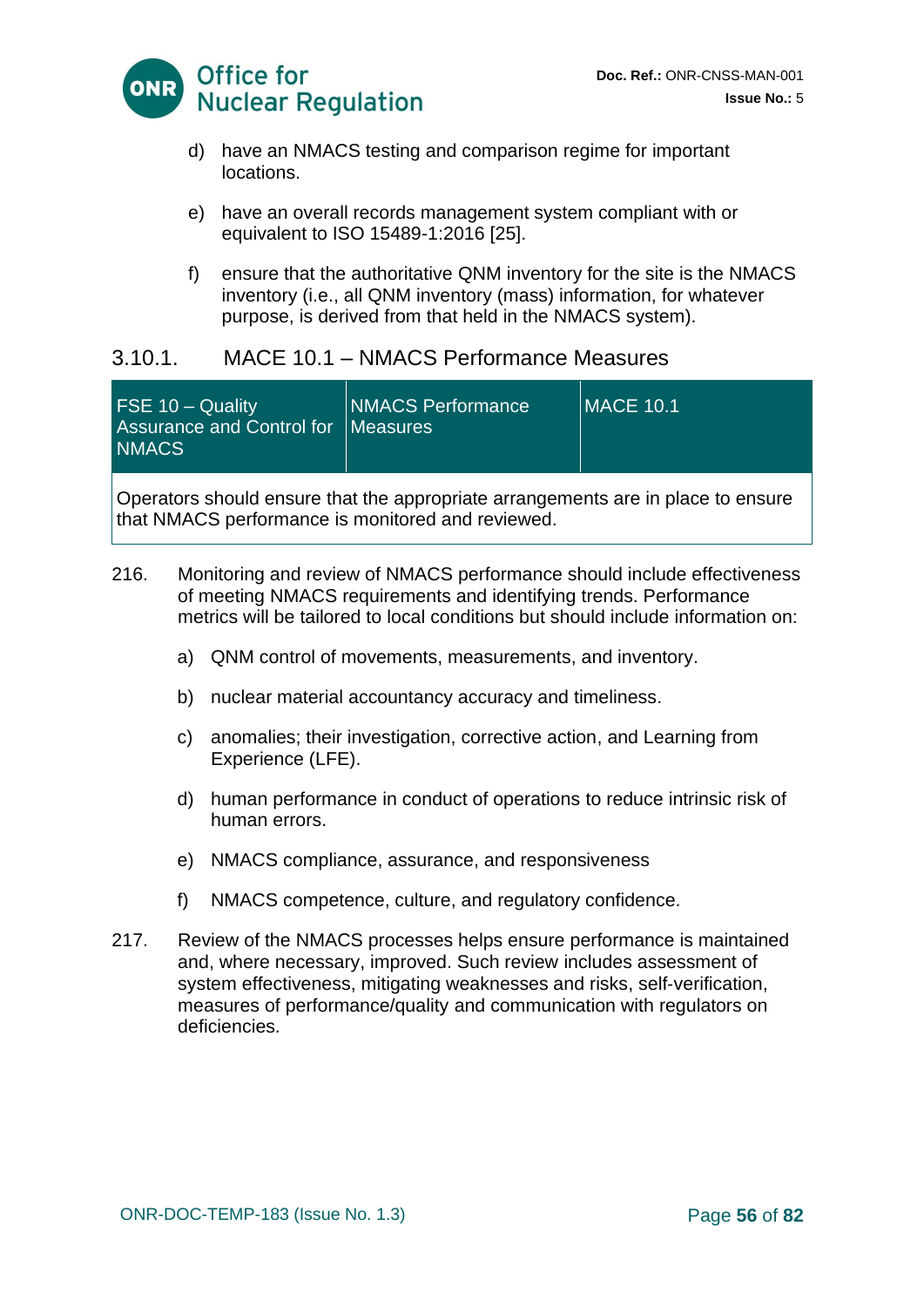

#### 3.10.2. MACE 10.2 – Quality Assurance and Control Measures

| FSE $10 -$ Quality<br>Assurance and Control for   Control Measures<br><b>NMACS</b> | <b>Quality Assurance and</b> | <b>IMACE 10.2</b> |
|------------------------------------------------------------------------------------|------------------------------|-------------------|
| Operators should enoure that key NIMACS tooks incorporate quality assurance and    |                              |                   |

Operators should ensure that key NMACS tasks incorporate quality assurance and quality control measures.

- 218. Automation of data handling should be implemented where possible and effective. Peer review and other quality control measures to ascertain the accuracy of data should be documented and implemented where needed.
- 219. Arrangements should be in place detailing the methodology used to calculate performance indicators along with criteria defining poor performance from the results. Operators should take action to improve poor performance and retain records of historic performance. Examples of relevant indicators may include:
	- a) ID figures.
	- b) Number of NMACS anomalies.
	- c) Number of regulatory comments arising from NMACS reporting and inspections.
- 220. An internal assessment programme should be in place that covers key NMACS tasks. It should include a schedule and identify the individuals responsible for carry out audits and the audit criteria to use. Records of the internal audits should be kept, and issues identified during NMACS audits should be managed appropriately.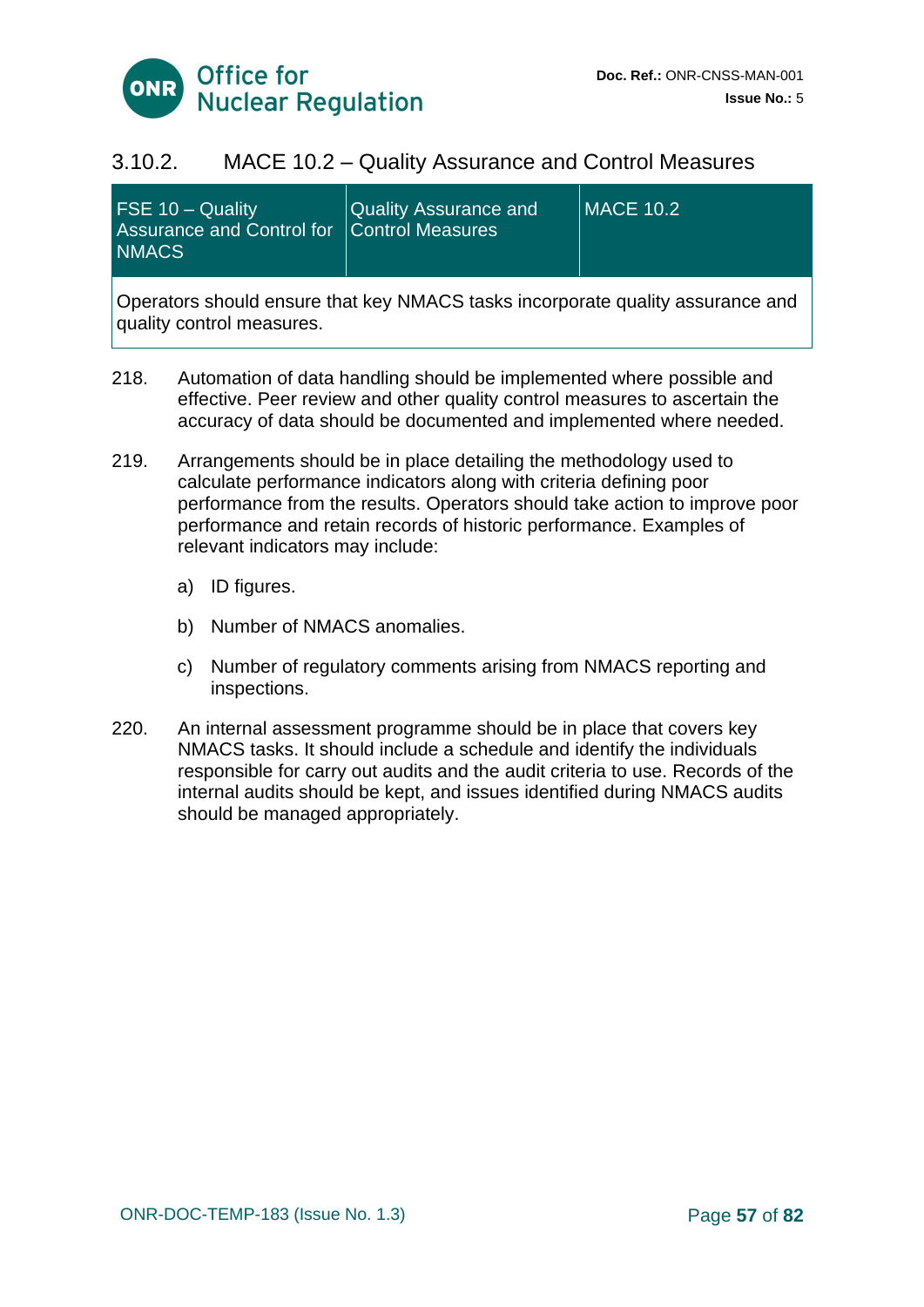

# References

- [1] H.M. Government, "Nuclear Safeguards (EU Exit) Regulations 2019 (2019/196)".
- [2] H.M. Government. "The Energy Act (TEA) 2013".
- [3] H.M. Government, "The Nuclear Safeguards (Fissionable Material and Relevant International Agreements) (EU Exit) Regulations 2019 (2019/195)," 2019.
- [4] H.M. Government, "The Nuclear Industries Security Regulations 2003 (NISR) (2003/403)," 2003.
- [5] H.M. Government, "The Carriage of Dangerous Goods and Use of Transportable Pressure Equipment Regulations 2009 (2009/1348)," 2009.
- [6] H.M. Government, "Nuclear Installations Act 1965 (1965 c.57)," 1965.
- [7] H.M. Government, "The Nuclear Safeguards Act 2000".
- [8] UK/IAEA, "Agreement for Application of Safeguards in Connection with Treaty on the Non-Proliferation of Nuclear Weapons [MS No.13/2018]," 2018. [Online]. Available: https://www.gov.uk/government/publications/ms-no132018 ukiaea-agreement-for-application-of-safeguards-in-connection-with-treaty-onthe-non-proliferation-of-nuclear-weapons.
- [9] UK/IAEA, "Protocol Additional to the Agreement between the UK and the IAEA for the Application of Safeguards in the UK in Connection with the Treaty on the Non-Proliferation of Nuclear Weapons," 2018. [Online]. Available: https://www.gov.uk/government/publications/ms-no122018-ukiaea-protocoladditional-to-agreement-for-application-of-safeguards-in-connection-treaty-onnon-proliferation-of-nuclear-weapons.
- [10] UK/US, "Agreement between the Government of the UK and the USA for Cooperation in Peaceful Uses of Nuclear Energy," 2018. [Online]. Available: https://assets.publishing.service.gov.uk/government/uploads/system/uploads/a ttachment\_data/file/754580/CS\_USA\_1.2018\_Nuclear.pdf.
- [11] UK/Canada, "Agreement between the Government of the UK and Canada for Cooperation in the Peaceful Uses of Nuclear Energy," 2018. [Online]. Available:

https://assets.publishing.service.gov.uk/government/uploads/system/uploads/a ttachment\_data/file/754484/CS\_Canada\_1.2018\_Nuclear.pdf.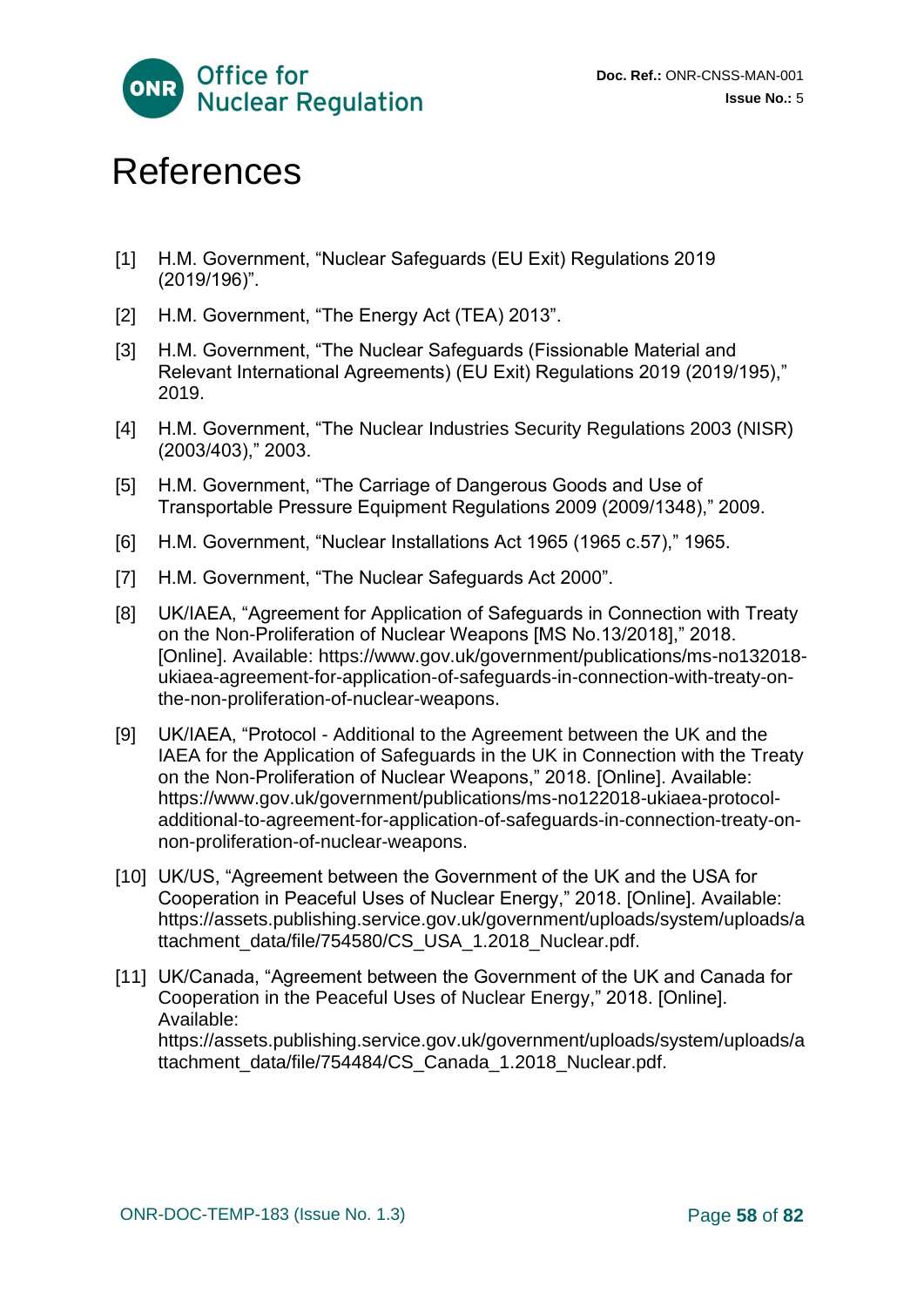

- [12] UK/Australia, "Agreement for Cooperation in the Peaceful Uses of Nuclear Energy," 2018. [Online]. Available: https://assets.publishing.service.gov.uk/government/uploads/system/uploads/a ttachment\_data/file/759433/CS\_Australia\_1.2018\_Nuclear.pdf.
- [13] UK/Japan, "24. Agreement, signed on 25th February 1998, between the Government of the United Kingdom of Great Britain and Northern Ireland and the Government of Japan for Cooperation in Peaceful Uses of Nuclear Energy," 2018. [Online].
- [14] ONR, "Guidelines for the Preparation and Submission of Declarations Pursuant to Article 2 of the Additional Protocol to the UK/IAEA Safeguards Agreement, Issue 1, 2022.
- [15] ONR, "Safety Assessment Principles for Nuclear Facilities 2014 Edition, Revision 1 (January 2020)," 2020. [Online]. Available: https://www.onr.org.uk/saps/saps2014.pdf.
- [16] ONR, "Security Assessment Principles for the Civil Nuclear Industry 2017 Edition Version 0," 2017. [Online]. Available: https://www.onr.org.uk/syaps/security-assessment-principles-2017.pdf.
- [17] ONR, "ONR-OPEX-GD-001 Notifying and Reporting Incidents and Events to ONR (Issue 7)," 2021. [Online]. Available: https://www.onr.org.uk/operational/inspection/onr-opex-gd-001.pdf.
- [18] ISO, "ISO/IEC 17025:2017 General requirements for the competence of testing and calibration laboratories," 2017. [Online]. Available: https://www.iso.org/standard/66912.html.
- [19] ISO, "ISO 10012:2003 Measurement management systems Requirements for measurement processes and measuring equipment," 2003. [Online]. Available: https://www.iso.org/standard/26033.html.
- [20] JCGM, "International Vocabulary of Metrology Basic and General Concepts and Associated Terms (VIM) (3rd Edition)," 2008. [Online]. Available: https://www.bipm.org/documents/20126/2071204/JCGM\_200\_2012.pdf/f0e1ad 45-d337-bbeb-53a6-15fe649d0ff1.
- [21] JCGM, "Evaluation of Measurement Data Guide to the Expression of Uncertainty in Measurement (1st Edition)," 2008. [Online]. Available: https://www.bipm.org/documents/20126/2071204/JCGM\_100\_2008\_E.pdf/cb0 ef43f-baa5-11cf-3f85-4dcd86f77bd6.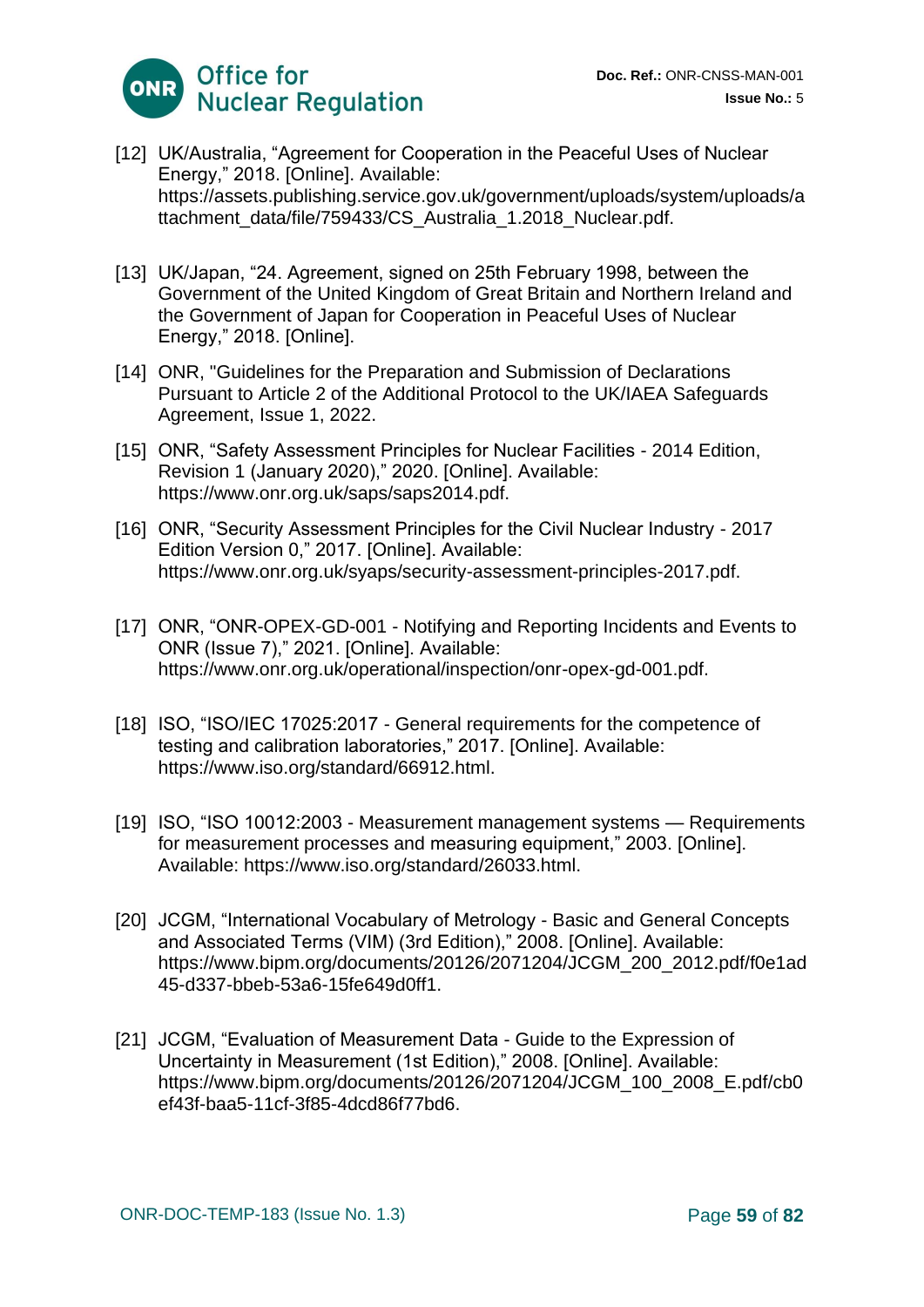

- [22] BEIS/ONR, "Nuclear Cooperation Agreements: implementation guidelines for operators," 2019. [Online]. Available: https://assets.publishing.service.gov.uk/government/uploads/system/uploads/a ttachment\_data/file/916650/nuclear-cooperation-agreements-implementationguidelines-for-nuclear-operators.pdf.
- [23] ISO, "ISO 17799:2005 Information technology Security techniques Code of practice for information security management," 2005. [Online]. Available: https://www.iso.org/standard/39612.html.
- [24] IAEA, "IAEA Safeguards Glossary".
- [25] ISO, "ISO 15489-1:2016 Information and documentation Records management — Part 1: Concepts and principles," 2016. [Online]. Available: https://www.iso.org/standard/62542.html.
- [26] EU, "15. European Commission recommendation on the implementation of a nuclear material accountancy and control system by operators of nuclear installations (2009/120/Euratom)," 2009. [Online]. Available: https://eurlex.europa.eu/legal-content/EN/TXT/PDF/?uri=CELEX:32009H0120&from=EN.
- [27] UN, "Review Conference of the Parties to the Treaty on the Non-Proliferation of Nuclear Weapons," 2015. [Online]. Available: https://www.un.org/en/conf/npt/2015/pdf/text%20of%20the%20treaty.pdf.
- [28] European Commission (EC), "International Target Values 2010 for Measurement Uncertainties in Safeguarding Nuclear Materials," 2010. [Online]. Available: https://esarda.jrc.ec.europa.eu/international-target-values-2010-measurement-uncertainties-safeguarding-nuclear-materials\_en.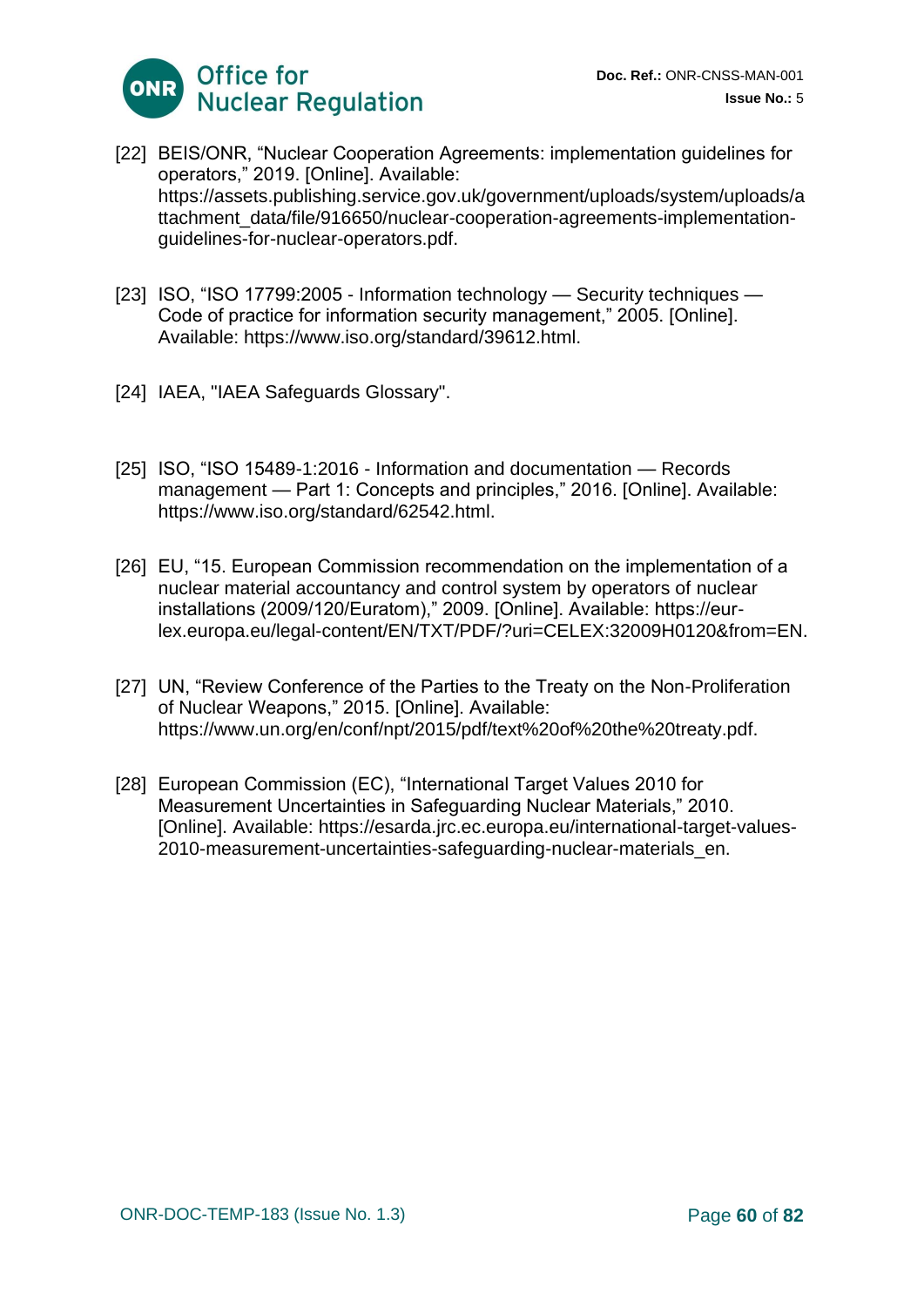

# Glossary of Key Terms, Abbreviations and Acronyms

# **General**

223. The description of some of the terms below includes their definition as included in The Nuclear Safeguards (EU Exit) Regulations 2019 ('NSR19') [1] or international good practice (e.g., European Commission recommendation 2009/120/Euratom) [26]). and guidance published by the IAEA and ESARDA.

# **Glossary**

- 224. **Accountancy area** ‐ A uniquely identified area, wholly within a single MBA, with its own QNM account. The physical boundaries of an accountancy area are defined by the operator, in contrast to those of an MBA, which are agreed between the operator and ONR Safeguards.
- 225. **Anomaly** ‐ Defined for the purpose of this guidance as 'any NMACS related issue that significantly affects the ability to draw safeguards conclusions or assess compliance with safeguards regulations, including a discrepancy or series of discrepancies that are consistent with the absence or gain of a significant amount of QNM'. An anomaly can be detected during an investigation of discrepancies of whatever kind.
- 226. **Basic Technical Characteristics** (BTCs) ‐ information for plants or locations where safeguarded QNM is stored or used as required by Regulation 3 of NSR19. BTCs include a description of the installation, the form, quantity, location and flow of QNM being used, the layout of the installation, containment features and procedures for nuclear material accountancy and control. The information is used, inter alia, to prepare the safeguards approach for the installation and if necessary, any Particular Safeguards Provisions (PSPs). Such information known as design information (DI) in the IAEA safeguards system.
- 227. **Batch** ‐Defined at Regulation 2 of NSR19 as 'a portion of QNM handled as a unit for accounting purposes at a key measurement point and for which the composition and quantity are defined by a single set of specifications or measurements. The QNM may be in bulk form or contained in a number of items. Examples of a batch therefore include one fuel assembly, one  $UF_6$ cylinder, a tray of pellets prepared for loading into one fuel rod and several drums of  $UO<sub>2</sub>$  powder with the same specifications. The term 'batch data' is defined at Regulation 2 of NSR19 as 'the total weight of each category of QNM and, in the case of plutonium and uranium, the isotopic composition when appropriate. For reporting purposes, the weights of individual items in the batch must be added together before rounding to the nearest unit'.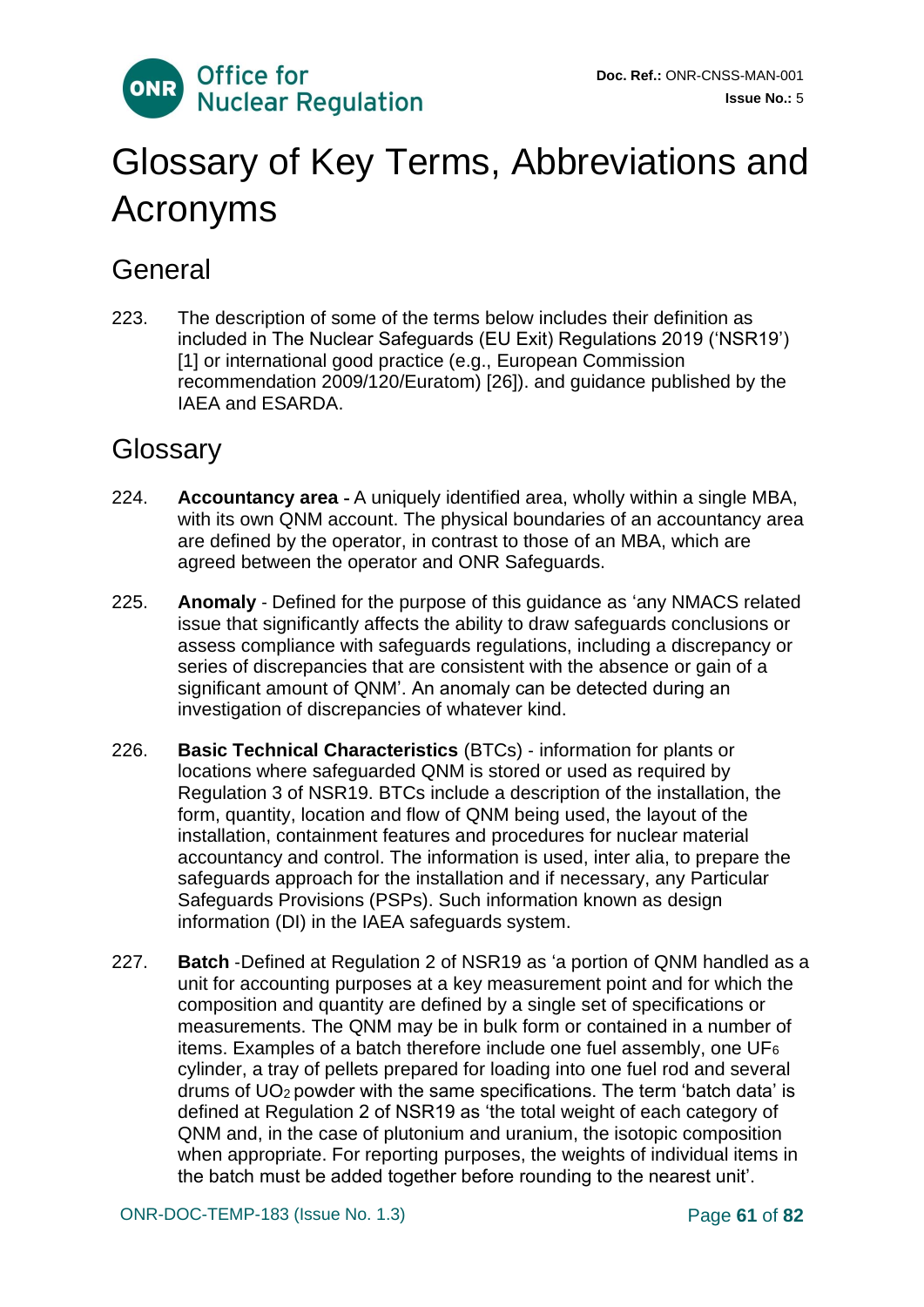

- 228. **Book inventory** ‐ Defined at Regulation 2 of NSR19 as 'the algebraic sum of the most recent physical inventory of that material balance area, and of all inventory changes that have occurred since that physical inventory was taken<sup>'</sup>
- 229. **Category** ‐ For purposes of NMACS, QNM is assigned to categories. These are (defined at Regulation 2 and Schedule 1 of NSR19):

| Category of qualifying nuclear material                                 | Code |
|-------------------------------------------------------------------------|------|
| Plutonium                                                               | P    |
| High enriched uranium (20% enrichment and above)                        | н    |
| Low enriched uranium (higher than natural but less than 20% enrichment) |      |
| Natural uranium                                                         | N    |
| Depleted uranium                                                        | D    |
| Thorium                                                                 |      |

- 230. **Conditioned waste** ‐ Defined at Regulation 2 of NSR19 as 'waste, which has been conditioned in such a way (for example, in glass, cement, concrete or bitumen) that it is not suitable for further nuclear use.'
- 231. **Containment** ‐ Defined in international good practice such as Section 2.1 of Recommendation 2009/120/Euratom as 'a structural feature of a facility, container or equipment which is used to establish the physical integrity of an area or item (including safeguards equipment or data) and to maintain the continuity of knowledge of the area or item by preventing undetected access to, or movement of, nuclear or other material, or interference with the contained items. Examples are the walls of a storage room or of a storage pool, transport flasks and storage containers.' The continuing safeguards integrity of the containment itself is usually assured by seals or surveillance measures, especially for containment penetrations such as doors, vessel lids and water surfaces.
- 232. **Correction** ‐ Defined at Regulation 2 in NSR19 as 'an entry made in an accounting record or report which rectifies an identified mistake in a previous entry or reflects an improved measurement of a quantity which was previously entered in a record or report.'.
- 233. **Corrective action** ‐ Defined in international good practice such as Section 2.2 of 2009/120/Euratom as an 'action to eliminate the cause of a detected NMAC discrepancy, anomaly or other undesirable situation. Corrective action is taken to prevent recurrence. There is a distinction between correction and corrective action'.
- 234. **Data processing** ‐ Defined in international good practice such as section 2.3 in 2009/120/Euratom as 'the link between the creation of measurement results and material‐tracking data and the production of a variety of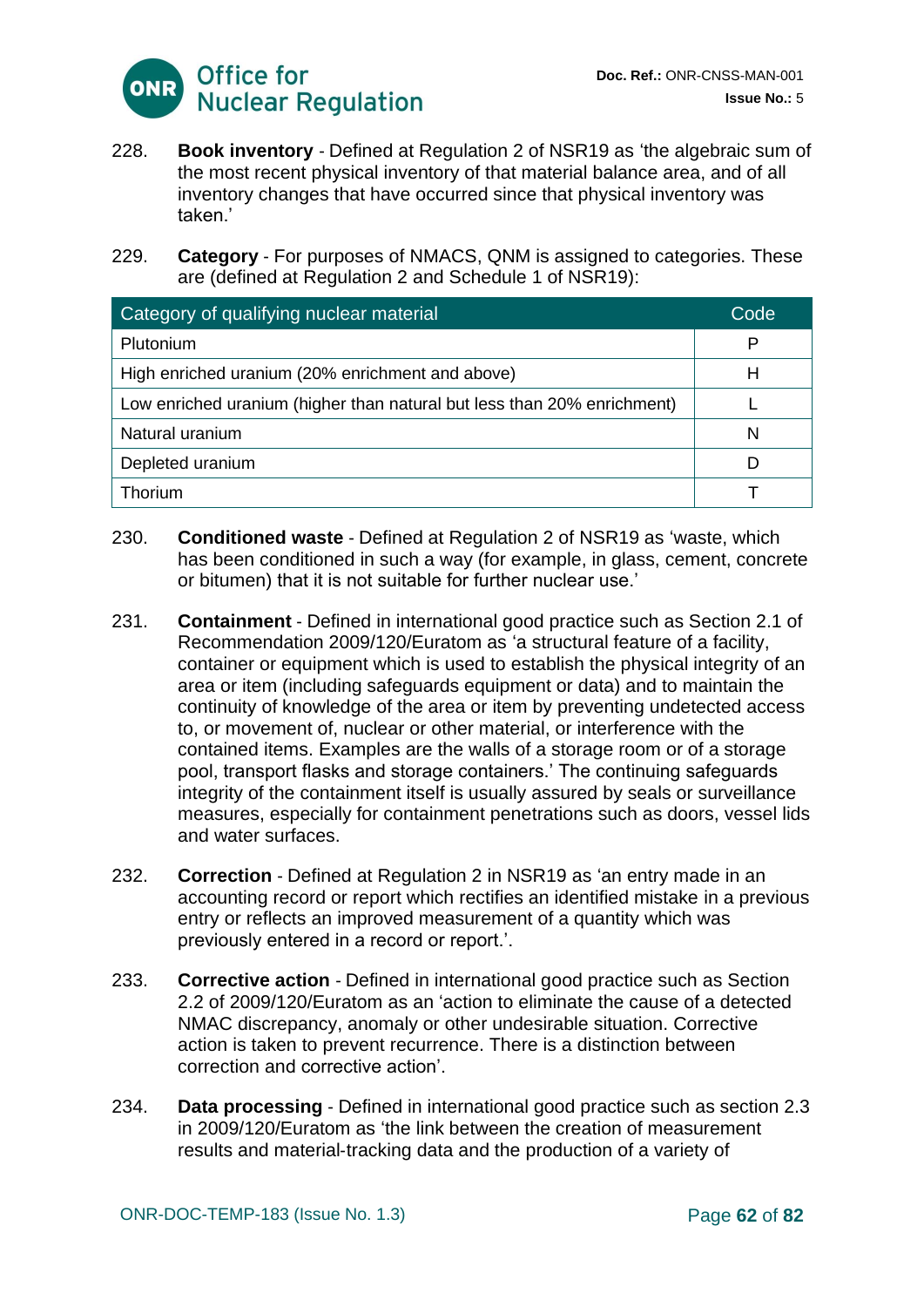

regulatory reports, documents supporting … verification and internal working documents related to material tracking by the facility itself'.

- 235. **Decommissioned for safeguards purposes** ‐ Defined at Regulation 2 of NSR19 as 'a QNF for which it has been confirmed to the satisfaction of ONR that residual structures and equipment essential for its use have been removed or rendered inoperable so that it is not used to store and can no longer be used to produce, handle, process, dispose of or utilise QNM.' The term 'closed‐down' is defined in Regulation 2 of NSR19 as 'a QNF which has not been decommissioned but in relation to which it has been confirmed by the ONR that operations have ceased, and all the QNM removed.'
- 236. **Discrepancy** ‐ Defined for the purpose of this guidance as 'any inconsistency between two or more pieces of NMACS information (e.g., source data, records, reports etc) where this inconsistency cannot be justified after taking account of legitimate measurement variation or uncertainty estimation. Discrepancies include measurement discrepancies, material balance discrepancies (IDs and SRDs) and QNM control discrepancies where there is a non-conformance in the identification or location of QNM.'
- 237. **Effective kilogram** ‐ is defined at Regulation 2 of NSR19 as a unit used in safeguards related to the quantity of QNM which is obtained by taking
	- a) for plutonium, its weight in kilograms.
	- b) for uranium with an enrichment of 0.01 (1%) and above, its weight in kilograms multiplied by the square of its enrichment.
	- c) for uranium with an enrichment below 0.01 (1%) and above 0.005 (0.5%), its weight in kilograms multiplied by 0.0001; and
	- d) for depleted uranium with an enrichment of 0.005 (0.5%) or below, and for thorium, its weight in kilograms multiplied by 0.00005.'
- 238. **Emergency Physical Inventory Taking** (EPIT) ‐ A rapid stock take of QNM in response to the suspected loss, theft, or allegation of theft, the objective of which is to confirm or rule out the suspicions/allegations.
- 239. **Equivalence principle** ‐The equivalence principle is a feature of NCAs and obligation accountancy and provides that where QNM of a particular obligation loses its separate identity because of process characteristics (e.g., mixing), an equivalent quantity is designated as obligated QNM (on the basis that atoms or molecules of a substance are indistinguishable from another). The principle of equivalence does not permit substitution by a lower quality QNM, e.g., enriched uranium cannot be replaced by natural or depleted uranium. See also the principles of fungibility and proportionality.
- 240. **Facility** ‐ Defined for IAEA safeguards purposes at Article 90.I of the UK/IAEA Safeguards Agreement as 'a reactor, a critical facility, a conversion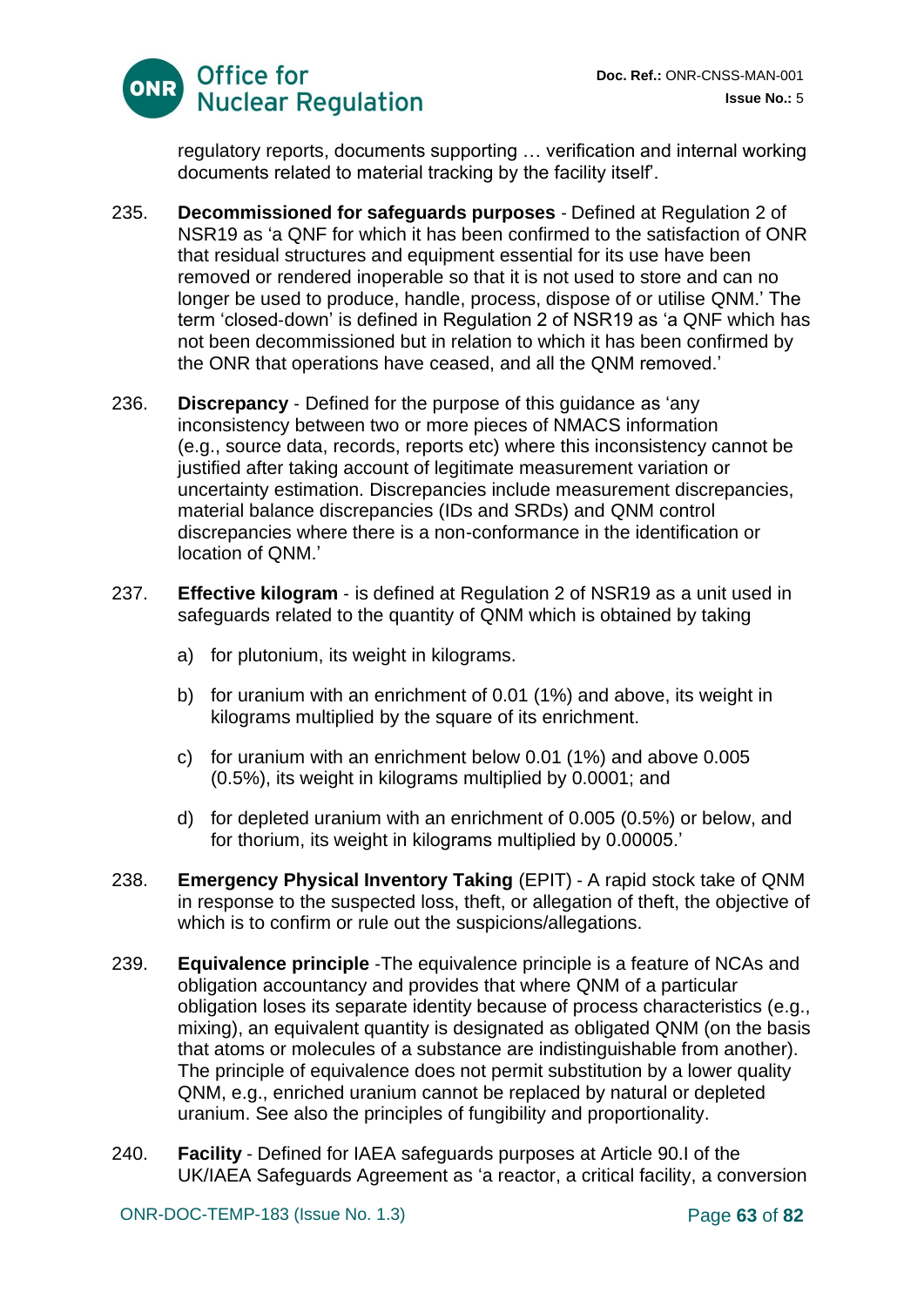

plant, a fabrication plant, a reprocessing plant, an isotope separation plant or a separate storage installation; or any location where nuclear material in amounts greater than one effective kilogram is customarily used.' The term 'installation' as used in NSR19 differs by also including waste treatment and storage installations and locations with holdings of less than one effective kilogram of nuclear material.

- 241. **Facility Attachment** ‐ A facility‐specific safeguards agreement with the IAEA, which details how the reporting and inspection provisions of the agreement are to be applied at a particular facility or group of similar facilities.
- 242. **Find** The discovery of a discrete item or items of QNM whose existence is previously unknown, unquantified or the item is not currently included on the inventory of the MBA – reporting code GA (Accidental Gain) as defined in Schedule 1 Part 2 and 3 of NSR19.
- 243. **Fungibility principle** ‐ Uranium, in common with several other commodities, is 'fungible' in that, during processing, uranium from any source is identical to uranium from any other and it is not possible to differentiate, physically, the origin of the uranium. This fungibility has led to the establishment and use of the principles of equivalence and proportionality.
- 244. **GA** (Accidental Gain) ‐ NSR19 reporting code see Schedule 1 Part 2 and 3 of NSR19.
- 245. **Holdup** ‐ QNM deposits remaining after shutdown of a plant in and about process equipment, interconnecting piping and adjacent areas. For plants in operation, the holdup is the amount of QNM contained in the process and is referred to as 'in‐process inventory'.
- 246. **Intelligent Customer** The capability of an organisation to understand where and when work is needed, specify what needs to be done, understand and set suitable standards, supervise and control the work, and review, evaluate and accept the work carried out on its behalf.
- 247. **International Atomic Energy Agency** (IAEA) ‐ An independent intergovernmental United Nations organisation, which is, amongst other things, responsible for applying the international safeguards measures required by the Nuclear Non‐Proliferation Treaty (NPT).
- 248. **International Target Values** (ITVs) ‐ The International Target Values as published by the IAEA. The ITVs set out expected values for random and systematic measurement uncertainty components for destructive analysis (DA) and non‐destructive assay (NDA) measurements performed on QNM. The values reflect what is regarded as achievable in the conditions normally encountered in industrial laboratories or during safeguards inspections. They do not represent the measurement uncertainties achievable under 'ideal' research laboratory conditions.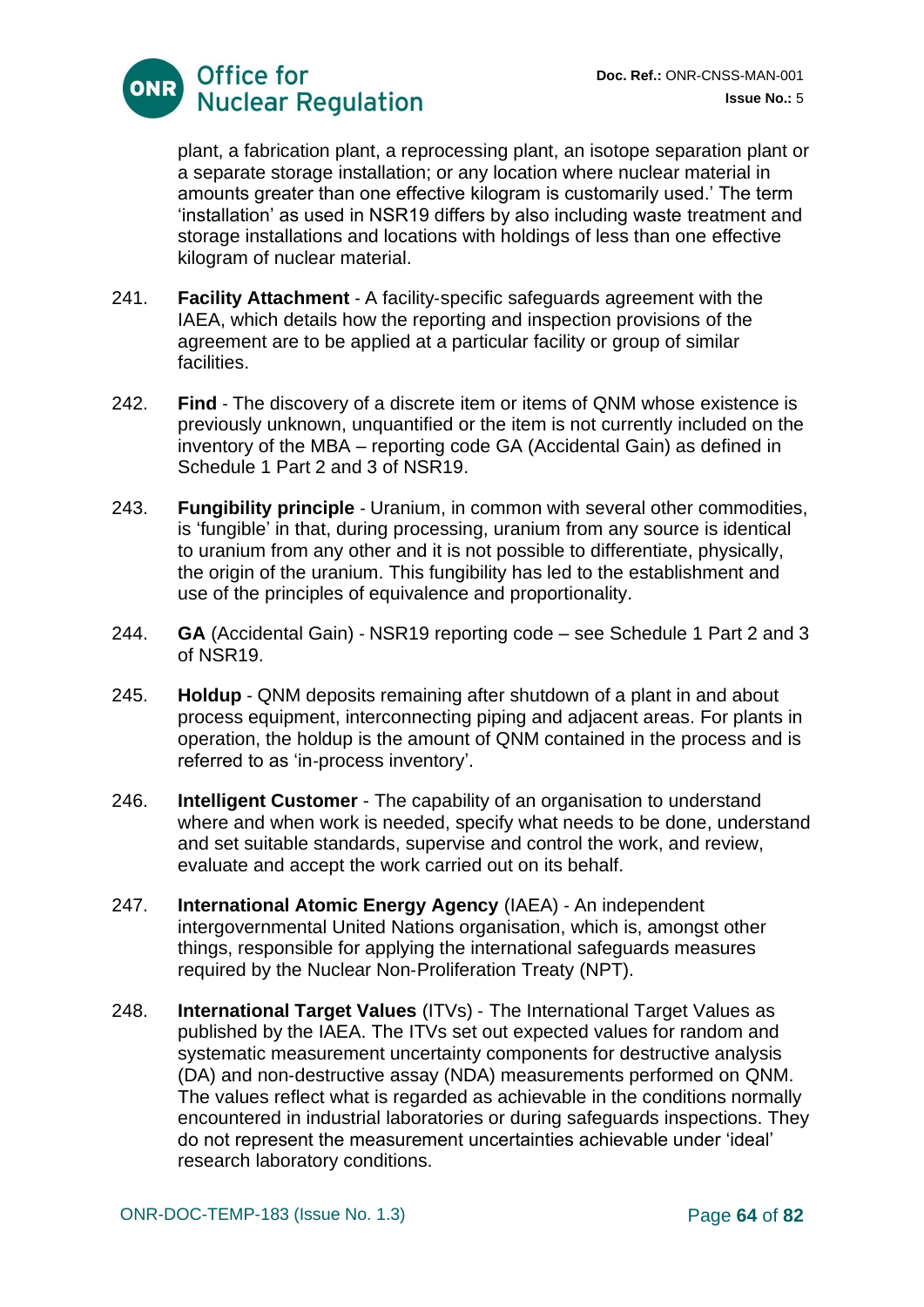

- 249. **Inventory Changes** ‐ Defined at Regulation 2 of NSR19 as 'an increase or decrease, in terms of batches of QNM in a material balance area.
- 250. Inventory change increases:
	- a) Imports.
	- b) **Receipts within the UK** ‐ receipts from another UK nuclear site, or from another MBA on site, or from an activity not subject to safeguards under NSR19, or at the starting point of safeguards.
	- c) **Nuclear production** ‐ production of special fissionable material in a nuclear reactor.
	- d) **Accidental gain** ‐ A find of QNM in plant areas where the presence of QNM is both unexpected and unusual; and
	- e) **New measurements** (+ve) Inventory difference and new measurements which result in an apparent gain of QNM.
- 251. Inventory Change Decreases:
	- a) Exports.
	- b) **Shipments within the UK** ‐ shipments to another UK nuclear site or to another MBA on site; or to an activity not subject to safeguards under this Agreement.
	- c) **Nuclear loss** ‐ loss of QNM due to its transformation into other element(s) or isotope(s) as a result of nuclear reactions.
	- d) **Measured discard** ‐ QNM which has been measured, or estimated on the basis of measurements, and disposed of in such a way that it is not suitable for further nuclear use.
	- e) **Retained waste** ‐ QNM generated from processing or from an operational accident, which is deemed to be irrecoverable for the time being, but which is stored.
	- f) **Accidental loss** ‐ loss that is, irretrievable and inadvertent loss of QNM as the result of an operational accident or theft; and
	- g) **New measurement** (‐ve) Inventory difference and new measurements, which result in an apparent loss of QNM.
- 252. **Inventory Change Report** (ICR) ‐ A report that describes changes in the inventory of QNM in an MBA, and one of the accounting reports required by NSR19 (Regulation 14).
- 253. **Inventory Difference** (ID) ‐ The difference between the Physical Inventory and the inventory indicated by the nuclear material accountancy system

ONR-DOC-TEMP-183 (Issue No. 1.3) Page **65** of **82**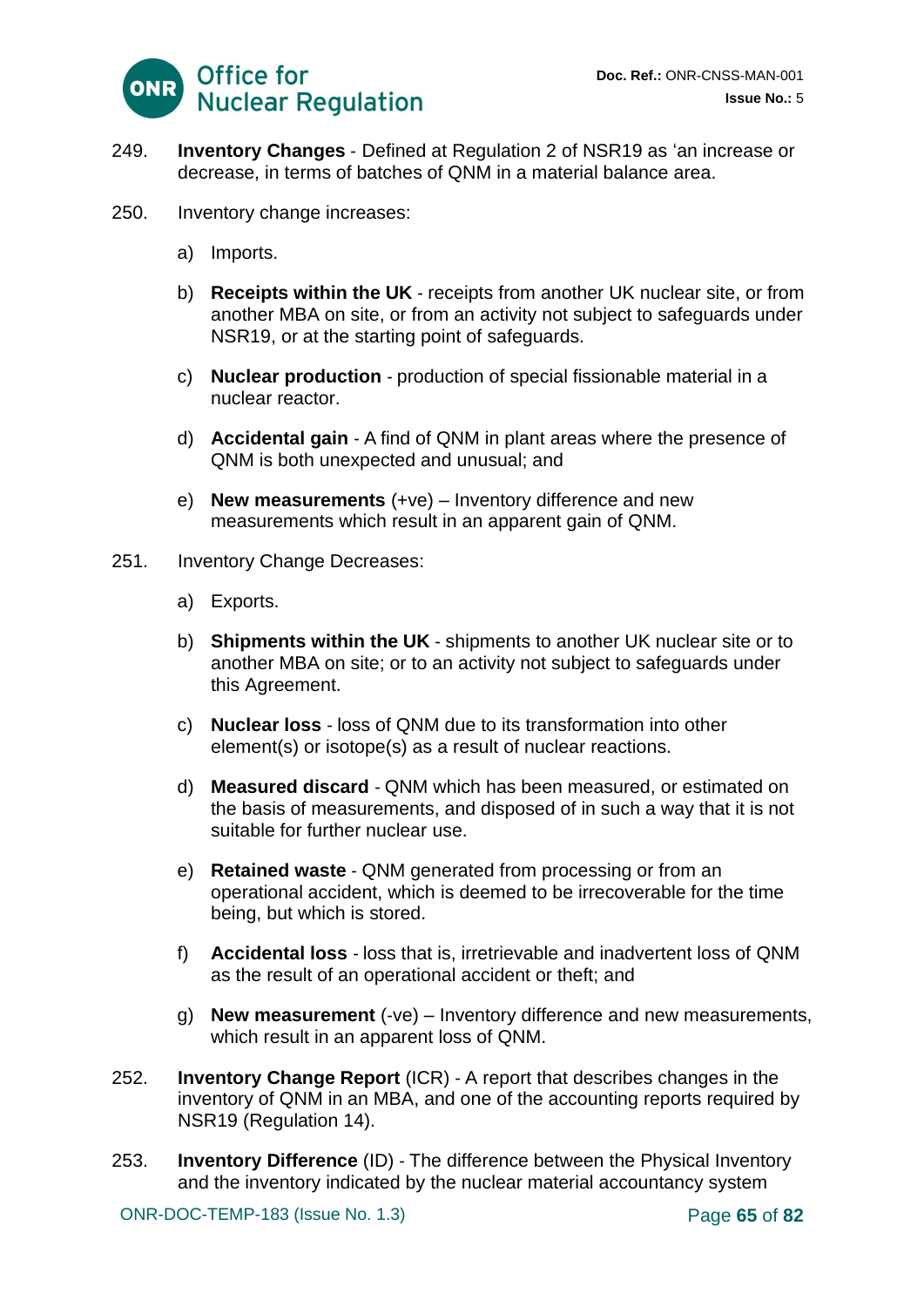(book inventory). Also known as 'Material Unaccounted For' (MUF) and for which it should be noted that the NSR19 convention (Physical Inventory – Book Inventory) is the opposite of the IAEA convention. Annual publication of nuclear material balance figures for UK sites where civil nuclear material is processed includes information on inventory difference at the sites concerned.

- 254. **Inventory Difference Action Level** (IDAL) ‐ The technically underpinned uncertainty limit on an ID, which, if breached, should require an investigation and explanation to be made by the operator to us and by us to the IAEA on behalf of the UK.
- 255. **Item** ‐ Defined at Regulation 2 in NSR19 as 'an identifiable unit of QNM such as a fuel assembly or a fuel pin.'
- 256. **Key Measurement Point** (KMP) ‐ Defined at Regulation 2 of NSR19 'a location where QNM appears in such a form that it may be measured to determine QNM flow or inventory, including but not limited to, the inputs and outputs (including measured discharges) and storages in material balance areas'.
- 257. **Key Performance Indicator** (KPI) ‐ Metrics that may be used to monitor the effectiveness of a nuclear material accountancy system and nuclear operations. International good practice such as Section 2.15 of Recommendation 2009/120/Euratom defines 'performance indicator' as 'a leading indicator of attainment achieved by an individual, team, organisation or an action.'
- 258. **List of Inventory Items** (LII) ‐ An accounting record produced by the operator listing each batch of QNM identified whilst performing a physical inventory. The LII is used as the basis for the PIL which is required to be submitted to us under NSR19.
- 259. **Material Balance** ‐ The output from the process of comparing and reconciling the book inventory for a category of QNM and the amount of that material which is physically present. The balance for areas where QNM is processed may therefore include a statement of inventory difference. The term 'material balance test' is defined in international good practice such as Section 2.6 of Recommendation 2009/120/Euratom as 'the method for assessing the material balance value; considering the justified estimation of measurement uncertainty, the balance test will decide whether the balance is acceptable or not.' The term 'material balance discrepancy' is defined at Section 2.7 of the recommendation as 'a material balance value which is not accepted by the material balance test'.
- 260. **Material Balance Area** (MBA) ‐ Defined at Regulation 2 of NSR19 as 'an area in a QNF in respect of which:
	- a) the quantity of QNM in each transfer into or out of the MBA can be determined; and

ONR-DOC-TEMP-183 (Issue No. 1.3) Page **66** of **82**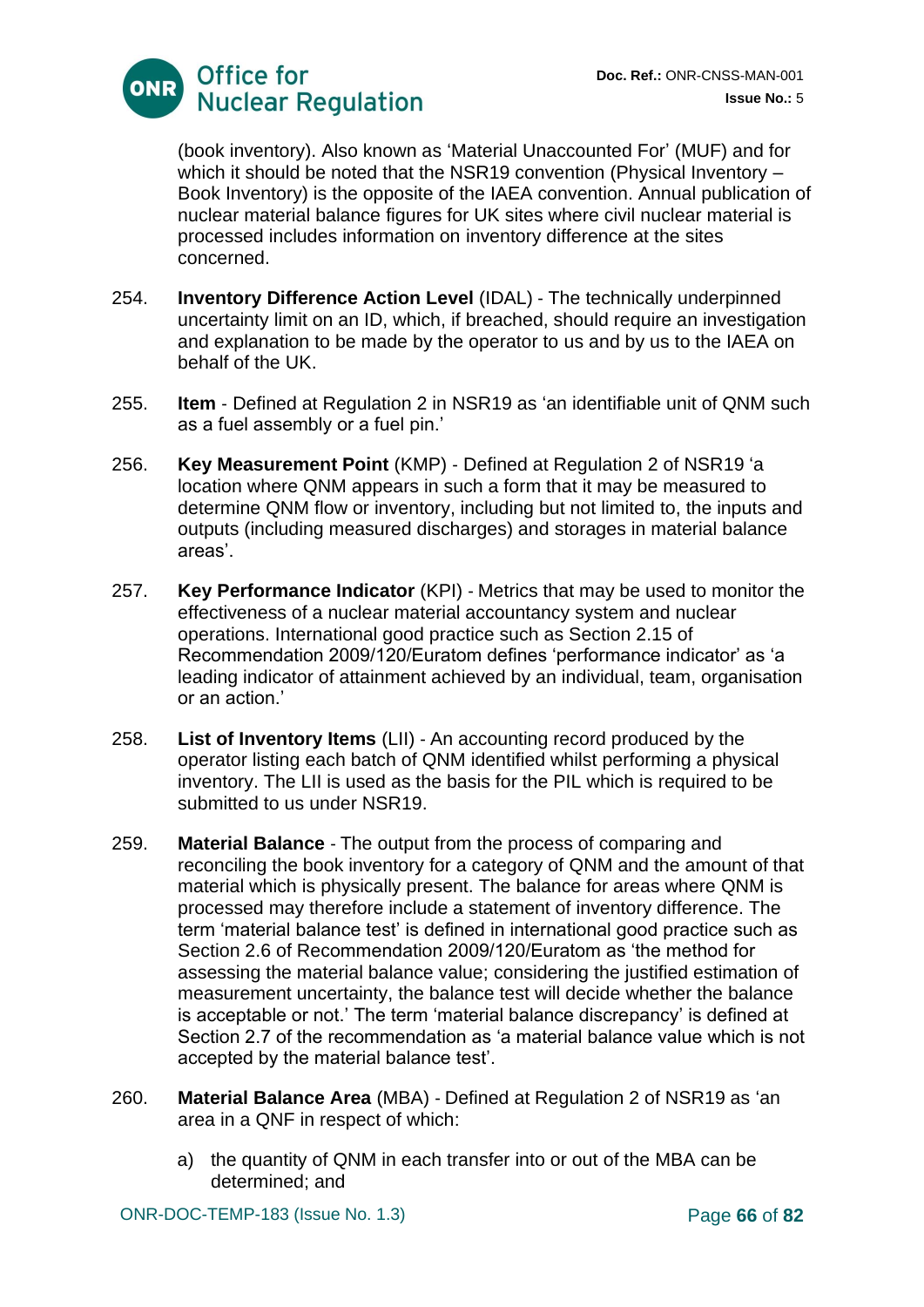

- b) the physical inventory of QNM in the MBA can be determined when necessary, in accordance with specified procedures, in order that the quantity of QNM for safeguards purposes under NSR19 can be established.
- 261. **Material Balance Report** (MBR) ‐ A report of the QNM in an MBA, facility, installation or other location where safeguarded QNM is stored or used, which shows aggregated transactions for the material balance period (e.g., year) in comparing the physical inventory with the book inventory and is one of the accounting reports required by the NSR19 (Regulation 15).
- 262. **Material Unaccounted For** (MUF) ‐ Alternative terminology for an inventory difference (ID). The term is defined at Regulation 2 of NSR19 as 'the difference between the physical inventory for an MBA and the book inventory for that MBA.'
- 263. **Measurement Control Programme** (MCP) ‐ A system to ensure the effectiveness of measurement and analytical systems and the quality of resulting data that is generated for nuclear material accountancy and safeguards purposes (e.g., using ITVs to judge performance).
- 264. Ministry of Defence (MoD)
- 265. **Near Real Time Material Accountancy** (NRTMA) ‐ A form of nuclear material accountancy for bulk handling facilities in which verification of QNM flow is supplemented by physical inventories at frequent intervals, e.g., weekly or monthly, using in-process instrumentation (generally operator equipment) that does not interfere with process operations.
- 266. **New Measurement** (NM) ‐ NSR19 reporting code see Schedule 1 Part 2 and Part 3 of NSR19.
- 267. **Non**‐**Destructive Assay** (NDA) ‐ The measurement of the QNM content of an item without producing significant physical or chemical changes in the item. Non‐destructive assay usually involves measurement of the radioactivity of the item for comparison with a calibration based on similar items whose QNM contents are very accurately known.
- 268. **Non**‐**Safeguarded Nuclear Material** ‐ QNM that is excluded from the scope of NSR19 for reasons of national security and/or defence purposes. Accountancy requirements for such non‐safeguarded nuclear material are specified by the Ministry of Defence (MoD).
- 269. **Nuclear Material Account** A group of debit or credit entries brought together under a specific heading to indicate an accounting condition (MBA, Accounting Area, Customer, material Type).
- 270. **Nuclear Material Accountancy** (NMA) ‐ A system to register QNM quantities and locations, track items and quantities through transfers and processes, record measurement data, and provide information for reporting

ONR-DOC-TEMP-183 (Issue No. 1.3) Page **67** of **82**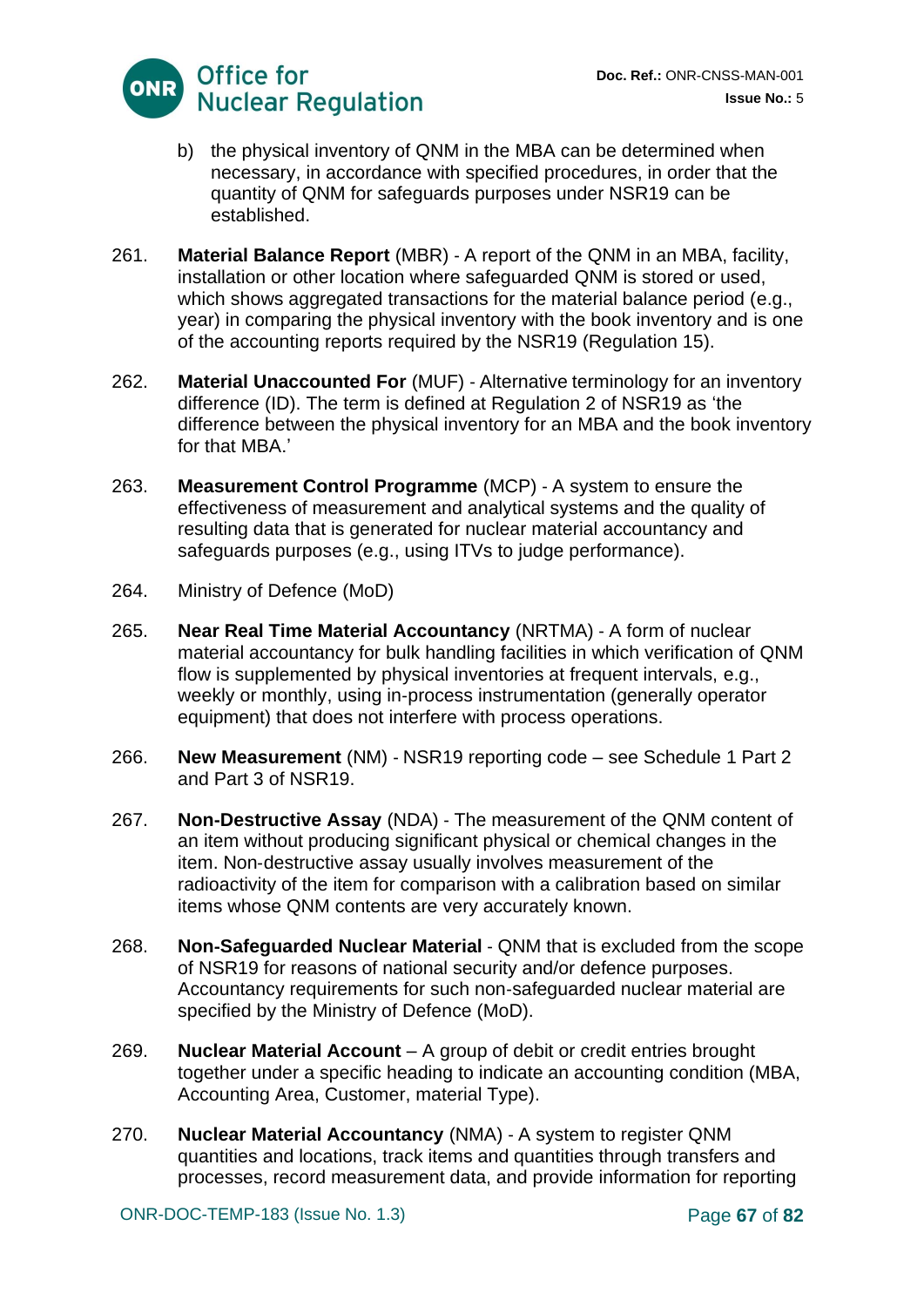and analysis. The term 'Nuclear Material Accountancy and Control' (NMAC) is defined in international good practice such as Section 2.10 of Recommendation 2009/120/Euratom as 'all activities in a nuclear installation concerning the accountancy and control of nuclear material, including the determination and processing of data and the reporting to the Commission.'

- 271. **Nuclear Material Accountancy Control and Safeguards** (NMACS) **Systems** ‐The totality of operator measures for nuclear material accountancy and control to enable the implementation of nuclear safeguards.
- 272. **Nuclear Material Control Account** An account which controls several other accounts. It contains the totals of debits and credits of several accounts to show at any time the QNM balance of the aggregate of these accounts (e.g., site account).
- 273. **Nuclear Safeguards** ‐ Measures to verify that civil QNM is not being diverted to nuclear weapons or other nuclear explosive devices, that civil QNFs are being operated as declared and that there is no undeclared QNM or QNFs in a State.
- 274. **Obligation Codes** ‐ QNM obligations are commitments on QNM use under nuclear supply or co-operation agreements (NCAs), the current relevant agreements are listed in references [10-13] of this document. Reporting on such obligations is a requirement of NSR19 (but is not a feature of IAEA Safeguards implementation) and a responsibility of the operator. Obligations on peaceful end use (as agreed with supplier states and administered by BEIS) are to be identified and accounted for using obligation code (or 'flags') assigned by us as an additional nuclear material accountancy characteristic for the QNM concerned.

| Code | <b>Obligations</b>                                                                                                        |
|------|---------------------------------------------------------------------------------------------------------------------------|
|      | <b>Nuclear Cooperation Agreements (NCA)</b>                                                                               |
| A    | All QNM subject to the UK-US NCA                                                                                          |
| C    | All QNM subject to the UK-Canada NCA                                                                                      |
| D    | All QNM subject to the UK-US NCA and UK-Canada NCA                                                                        |
| S    | All QNM subject to the UK-Australia NCA                                                                                   |
| Т    | All QNM subject to the UK-US NCA and UK-Australia NCA                                                                     |
|      | <b>Peaceful Use</b>                                                                                                       |
| P    | All QNM (other than that described by the codes above) supplied subject<br>to a peaceful use clause                       |
|      | Not subject to defined safeguarding obligations                                                                           |
| N    | All QNM which does not fall into one of the above groups, but which are<br>nevertheless subject to Safeguards under NSR19 |

275. Obligation codes fall into three main groups: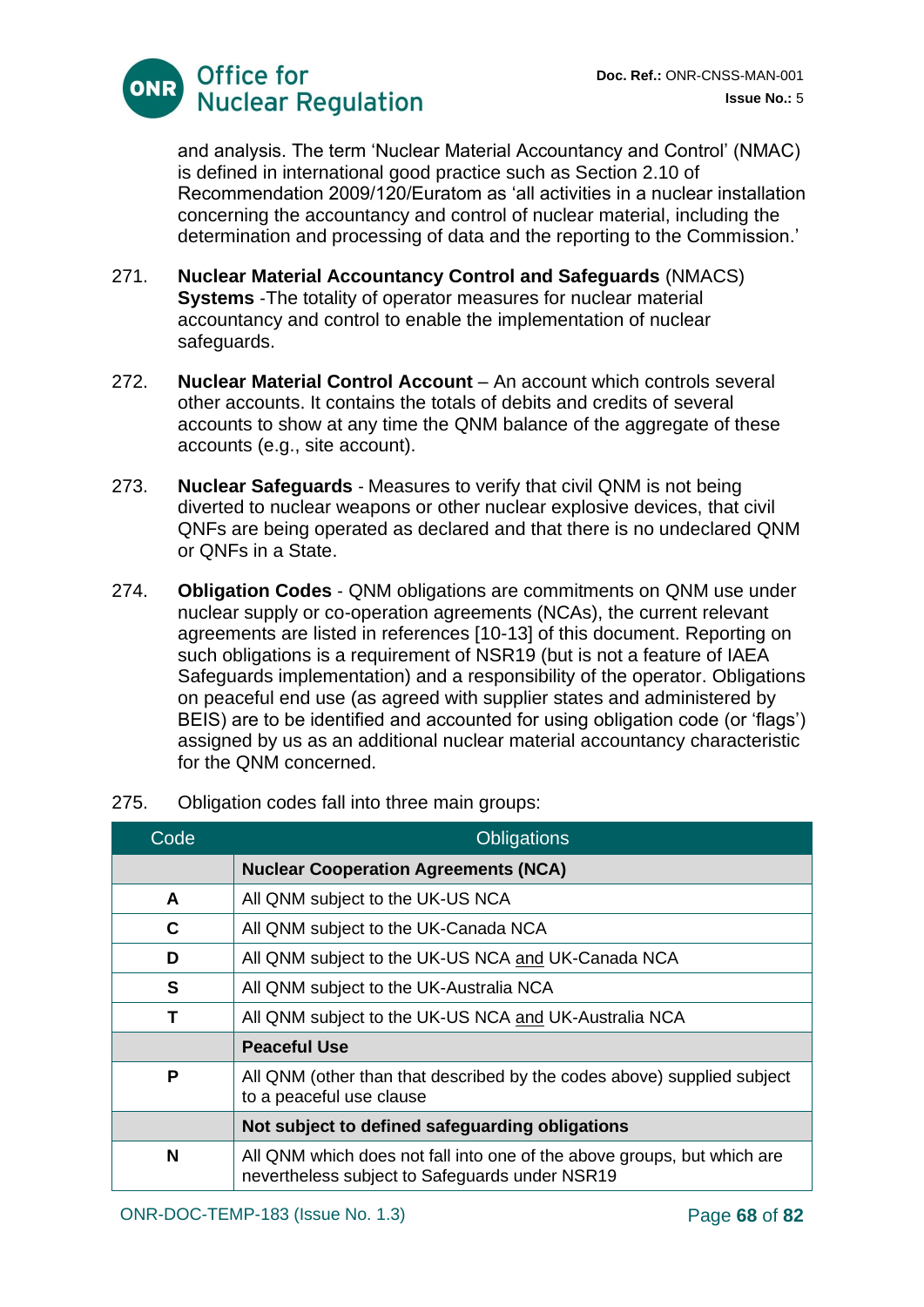

- 276. Obligation Accountancy
	- a) QNM obligation account balances need to reconcile with total site QNM balances.
	- b) Methods of allocating QNM obligations (e.g., the principals of fungibility, proportionality and equivalence) should be fully documented.
	- c) QNM obligation accounting for any blending of enriched uranium or different isotopic compositions is based on the uranium-235 and/or uranium-233 content, with appropriate adjustments on total uranium.
	- d) QNM obligation exchanges between different sites or owners are possible. The owners involved (or their delegated authorities) have the responsibility to seek prior authorisation from BEIS. We will seek confirmation of details from the operator and that exchanges have been reported correctly once authorisation to proceed is given.
- 277. **Obligation Pool Accounting** Sites may have arrangements for the operation of an 'obligation pool'. There is no requirement to use QNM pool accountancy, and such arrangements must be established by agreement with us. Procedures need to ensure correct and traceable allocation of obligation codes to all nuclear material accountancy transactions and to action any obligation code swaps and loans. Addition of any QNFs to the pooling arrangements must be by agreement with us. Obligations are allocated on QNM transferred to waste but QNM in retained or conditioned waste is no longer considered as part of the pool and no longer under any requirements for obligation tracking and reporting under pool arrangements. Operation of a pool means that once QNM enters the pool it assumes a pool obligation code flag, which is used for all QNM movements within the pool. The inventory of each obligation code are accounted for at pool level and need not be tracked against specific items in the pool.
- 278. **ONR Civil Nuclear Security and Safeguards** (CNSS) ‐The security and safeguards regulator for the UK's civil nuclear industry.
- 279. **ONR NMACS Regulatory Issue** Defined for the purpose of this guidance as any NMACS matter that has the potential to degrade NMACS; challenges regulatory compliance, challenge regulatory strategy; or impugn our reputation. Any discrepancy or anomaly will typically be considered as an ONR NMACS regulatory issue.
- 280. **Operator** ‐ The term 'operator' is defined at Regulation 2 of NSR19 as 'a person or organisation undertaking setting up operating, closing down or decommissioning a qualifying nuclear facility for the production, processing, storage, handling, disposal or other use of qualifying nuclear material' The term is also used to refer to the organisation ultimately responsible for NMACS compliance with NSR19'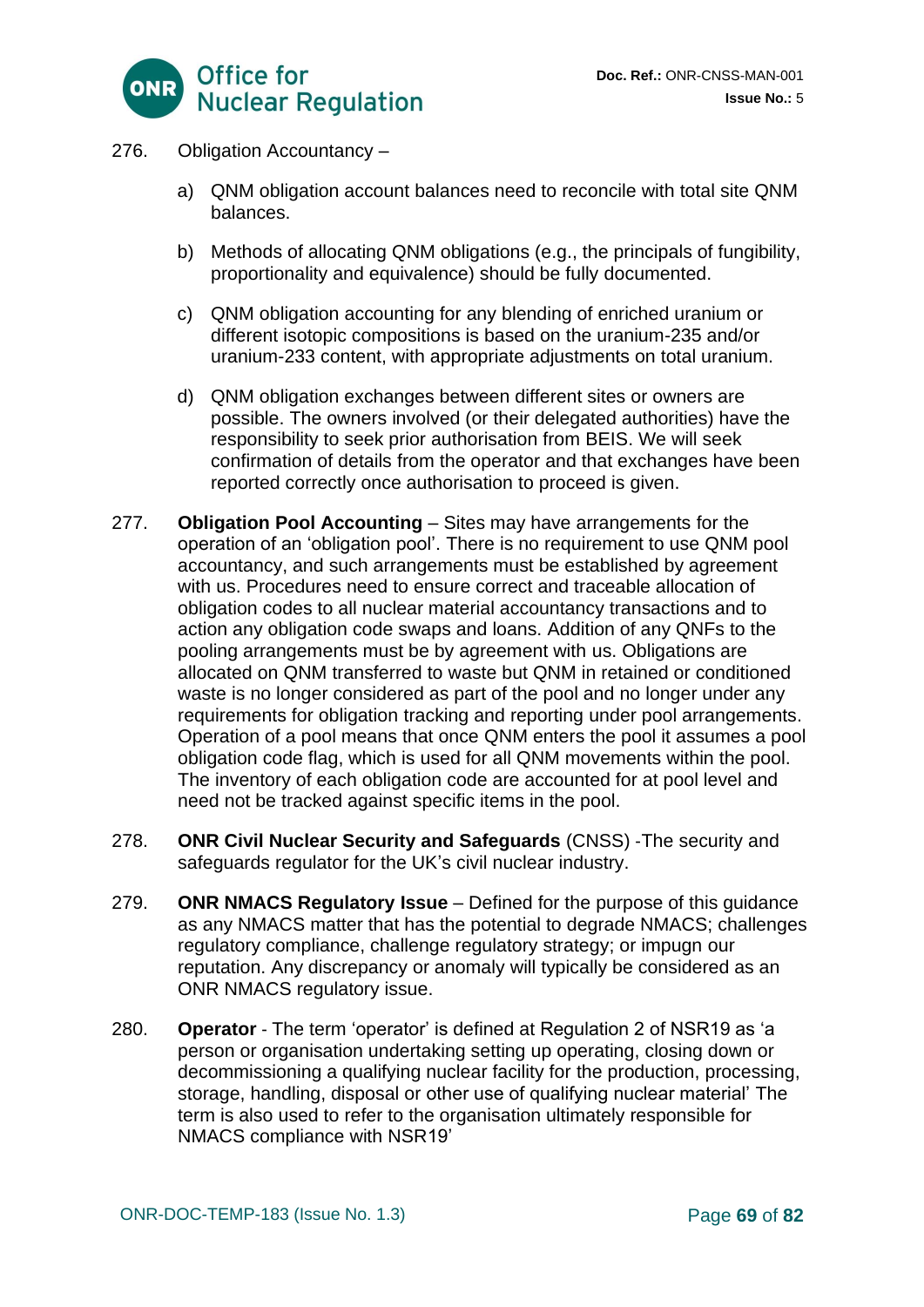

- 281. **Particular Safeguards Provisions** (PSPs) ‐ Specific requirements for the implementation of safeguards at a site or location within a site where QNM is stored or used. These may be imposed by us following assessment of information provided in the BTCs, that consider operational and technical constraints of application of the general provisions of NSR19.
- 282. **Physical Inventory Taking** (PIT) The physical inventory is defined at Regulation 2 of NSR19 as 'the sum of all the measured or derived estimates of batch quantities of QNM on hand at a given time within an MBA, obtained in accordance with NSR19'. The physical inventory is therefore as determined by the operator by means of a physical inventory taking (PIT) and defined in international good practice such as Section 2.16 of Recommendation 2009/120/Euratom as 'the process to produce a complete list of the nuclear material items for an MBA as a basis for allowing verification of physical inventory by inspectors.
- 283. The results of the PIT must be reported to us in the form of a **Physical Inventory Listing** (PIL), which lists all batches of QNM present at the time of the PIT. Requirements for provision of the PIL are as specified at Regulation 15 of NSR19. The PIL is underpinned by detailed information in the form of a list of inventory items (LII), defined in international good practice such as Section 2.5 of Recommendation 2009/120/Euratom as 'a complete list of nuclear material (NM) items in a material balance area (MBA) or a specified location within an MBA produced as a result of applying an installation procedure. The list may include material that is handled as a batch. The list should include the identities and locations of the items or batches. The mass values and other characteristics of the items or batches should be traceable.'
- 284. **Proportionality principle** ‐The proportionality principle is a feature of NCAs and QNM obligation accountancy and provides that where obligated QNM is mixed, and is processed or irradiated, a proportion of the resulting QNM will be regarded as obligated QNM to the same proportion as was obligated to a particular QNM obligation initially.
- 285. **Qualifying Nuclear Facility with Limited Operation** (QNFLO) ‐ Those responsible for QNM which is not at a facility as defined in the UK/IAEA VOA Safeguards Agreement but is nevertheless subject to the safeguard's requirements of NSR19 (Regulation 31), for example:
	- a) universities, colleges, and research institutes that use QNM for academic studies.
	- b) analytical laboratories that use QNM as reference sources.
	- c) manufacturers of measurement instruments that use sealed sources as standards for calibration and/or who use plutonium, enriched uranium or uranium‐233 in gram quantities or less as sensing components in instruments (e.g., for fission chambers or smoke alarms); and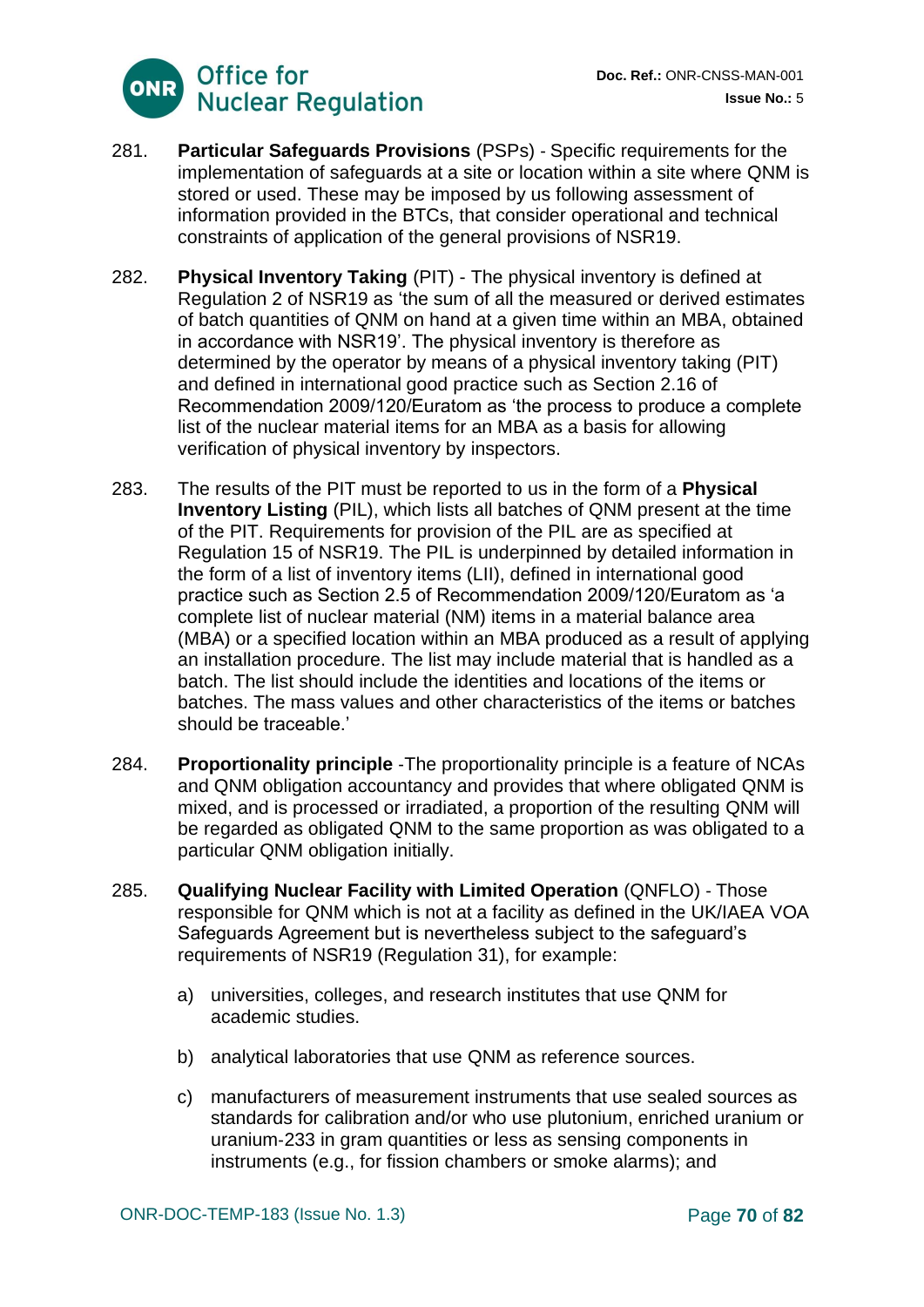

- d) organisations that use depleted uranium, natural uranium, or thorium in exclusively non-nuclear activities (e.g., as radiation shielding, including depleted uranium transport containers for medical or industrial radioisotopes, as ballast/counterweights, as high hardness alloys of the kind used in aerospace applications, as catalysts for use in the chemical industry or as pigments in glass).
- 286. **Retained waste** ‐ Defined at Regulation 2 of NSR19 as 'waste which is generated from processing or from an operational accident, measured or estimated on the basis of measurements, which has been transferred to a specific location within the MBA from which it can be retrieved.'
- 287. **Safeguard's agreement** ‐ An international agreement involving the IAEA, which specifies the application of safeguards by the IAEA. So-called 'comprehensive' or 'full scope' such agreements are required of non‐nuclear‐ weapon states (NNWS) under the Nuclear Non-Proliferation Treaty (NPT). The states defined as nuclear‐weapon states (NWS) under the NPT, including the UK, have agreed so-called 'voluntary offer' safeguards agreements in connection with the Treaty, which make some or all their civil nuclear activities eligible for the application of IAEA safeguards. There are also safeguards agreements with the IAEA which predate and/or do not relate directly to the NPT but provide for IAEA safeguards application to specifically defined nuclear material and/or facilities (many of which are known as 'INFCIRC/66' type agreements).
- 288. **Safeguards By Design** (SBD) ‐ to ensure that safeguards requirements are fully integrated into the design process stages (design, construction, commissioning, operation, and decommissioning) and the project management structure from project inception.
- 289. **Safeguards Inspectorate** ‐ International nuclear safeguards are measures to verify that countries abide by their commitments to use nuclear material for declared peaceful purposes (see paragraph 5.51). The necessary international confidence is provided by independent verification by the international safeguards inspectorate of the International Atomic Energy Agency (IAEA).
- 290. **Safeguards Seal** ‐ A tamper indicating device used to join movable segments of containment in a manner such that access to its contents without opening the seal or breaking of the containment is difficult. A sealing system comprises the containment enclosing the material to be held under safeguards, the means of applying the seal (e.g., a metal wire) and the seal itself. All three components must be examined to verify that the sealing system has fulfilled its function of ensuring continuity of knowledge of the identity and integrity of the QNM concerned. See also containment.
- 291. **Shipper/Receiver Difference** (SRD) ‐ Defined at Regulation 2 of NSR19 as 'the difference between the quantity of QNM in a batch as stated by the shipping MBA and as measured at the receiving MBA.'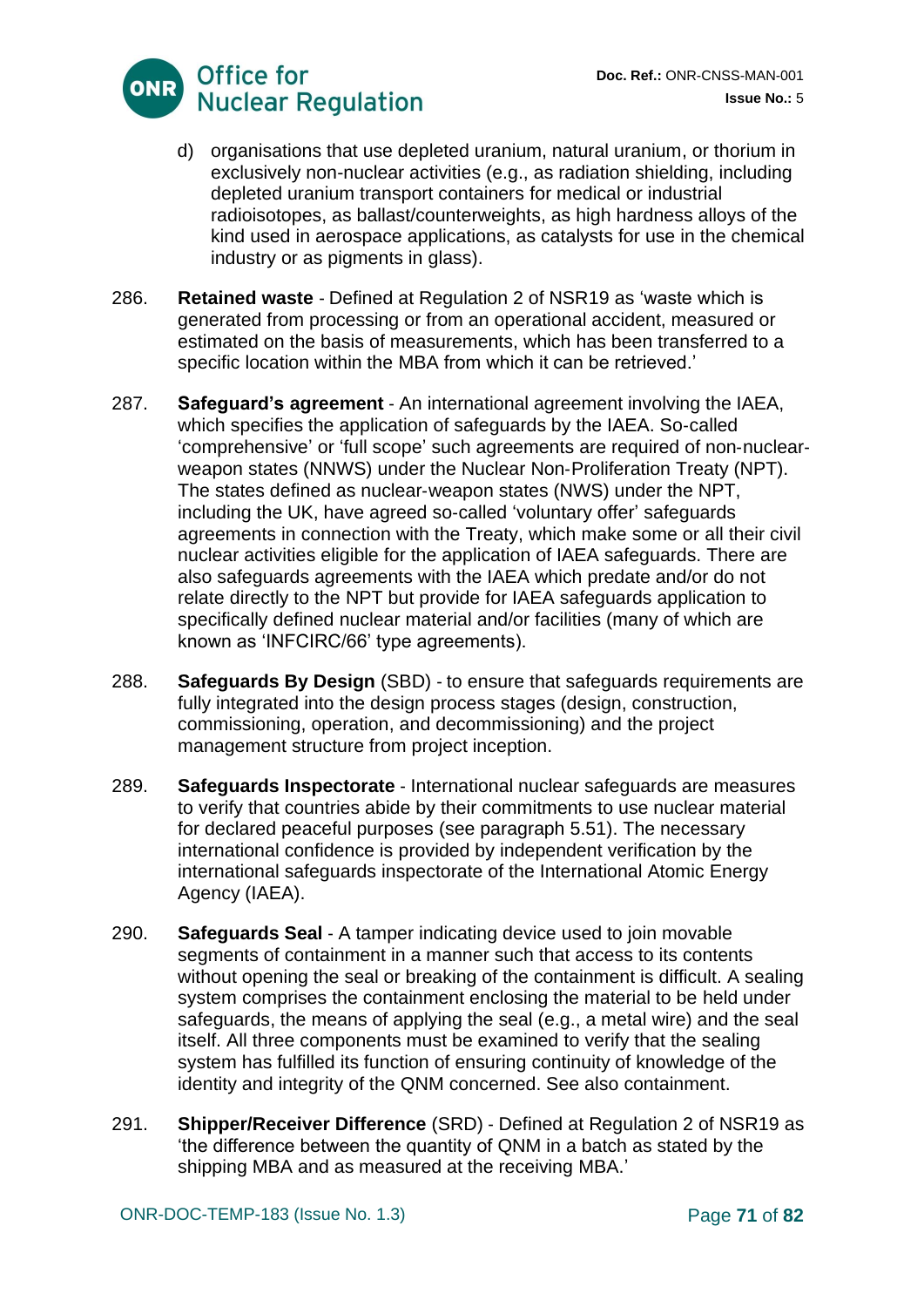

- 292. **Source Data** ‐ Defined at Regulation 2 of NSR19 as 'those data, recorded during measurement or calibration or used to derive empirical relationships, which identify QNM and provide batch data, including: weight of compounds, conversion factors to determine weight of element, specific gravity, element concentration, isotopic ratios, relationship between volume and manometer readings, and relationship between plutonium produced and power generated'.
- 293. **State System of Accounting for and Control** (SSAC) of Nuclear Material ‐ Organisational arrangements to account for and control QNM in a state, which amongst other things provide the basis for application of IAEA safeguards – and as such are a requirement of safeguards agreements with the IAEA. We operate the SSAC for the UK.
- 294. **Waste** ‐ Defined at Regulation 2 of NSR19 as QNM in concentrations or chemical forms irrecoverable for practical or economic reasons and which is intended to be disposed of. See also **Conditioned Waste** and **Retained Waste**.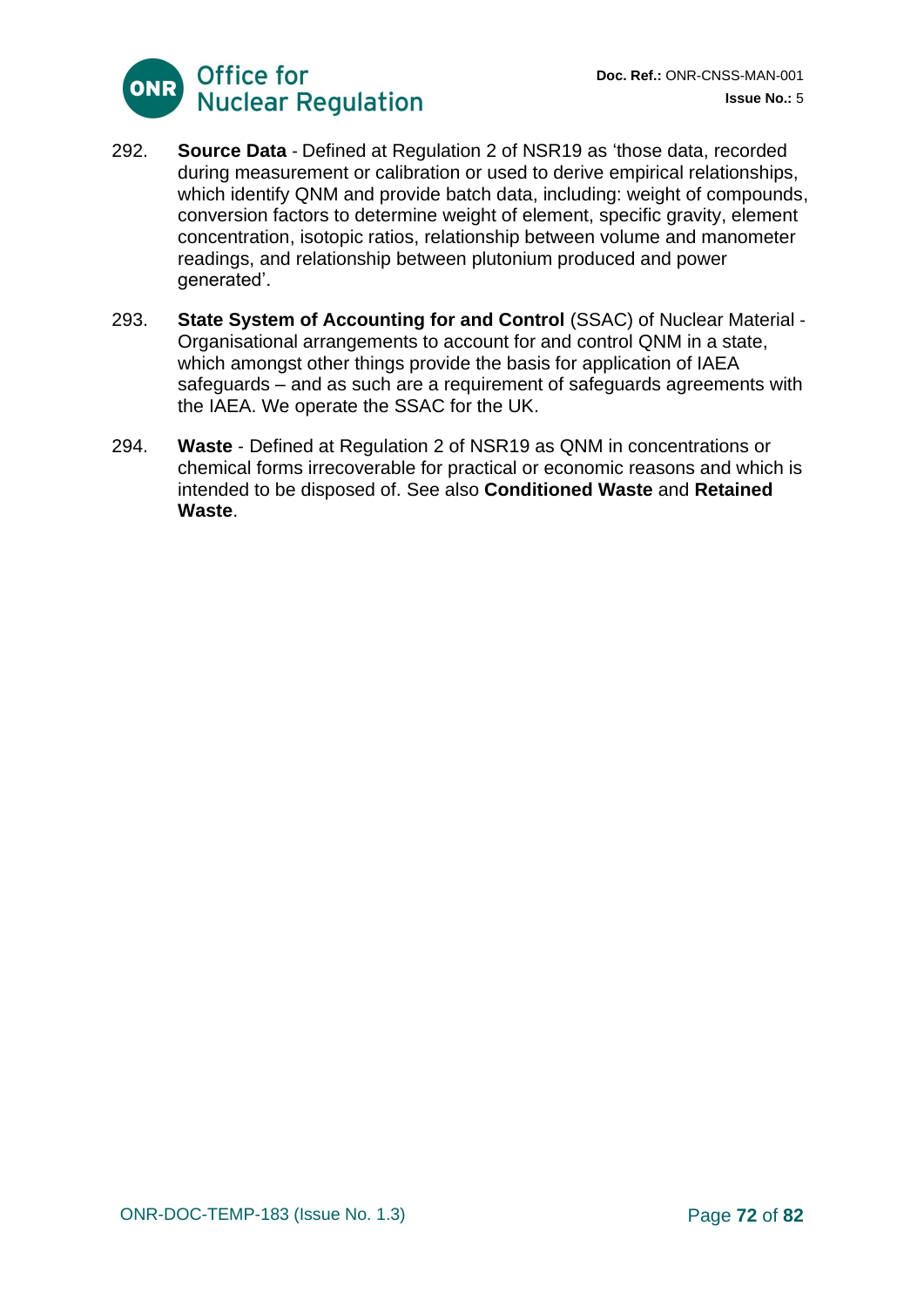

**Doc. Ref.:** ONR-CNSS-MAN-001 **Issue No.:** 5

# Acronyms

| <b>ACP</b>        | <b>Accountancy and Control Plan</b>                   |
|-------------------|-------------------------------------------------------|
| <b>BTC</b>        | <b>Basic Technical Characteristics</b>                |
| <b>CNSS</b>       | Civil Nuclear Security and Safeguards (ONR)           |
| <b>FSE</b>        | <b>Fundamental Safeguards Expectation</b>             |
| <b>IAEA</b>       | <b>International Atomic Energy Agency</b>             |
| <b>ICR</b>        | <b>Inventory Change Report</b>                        |
| ID                | <b>Inventory Difference</b>                           |
| <b>IDAL</b>       | <b>Inventory Difference Action Level</b>              |
| <b>ITVs</b>       | <b>International Target Values</b>                    |
| <b>KMP</b>        | <b>Key Measurement Point</b>                          |
| LШ                | List of Inventory Items                               |
| <b>MACE</b>       | Nuclear Material Accountancy and Control Expectations |
| <b>MBA</b>        | <b>Material Balance Area</b>                          |
| <b>MBR</b>        | <b>Material Balance Report</b>                        |
| <b>MCP</b>        | <b>Measurement Control Programme</b>                  |
| <b>MUF</b>        | <b>Material Unaccounted For</b>                       |
| <b>NCA</b>        | <b>Nuclear Co-operation Agreements</b>                |
| <b>NMACS</b>      | Nuclear Material Accountancy Control and Safeguards   |
| NSR <sub>19</sub> | The Nuclear Safeguards (EU Exit) Regulations 2019     |
| <b>ONR</b>        | Office for Nuclear Regulation                         |
| PIL               | <b>Physical Inventory List</b>                        |
| <b>PIT</b>        | <b>Physical Inventory Take</b>                        |
| <b>PSP</b>        | <b>Particular Safeguards Provisions</b>               |
| QNF               | <b>Qualifying Nuclear Facility</b>                    |
| QNFLO             | Qualifying Nuclear Facility with Limited Operation    |
| <b>QNM</b>        | <b>Qualifying Nuclear Material</b>                    |
| <b>SRD</b>        | <b>Shipper and Receiver Difference</b>                |
| <b>SQEP</b>       | <b>Suitably Qualified and Experienced Person</b>      |
| <b>TAG</b>        | <b>Technical Assessment Guide</b>                     |
| <b>TIG</b>        | <b>Technical Inspection Guide</b>                     |
| <b>VOA</b>        | <b>Voluntary Offer Agreement</b>                      |
|                   |                                                       |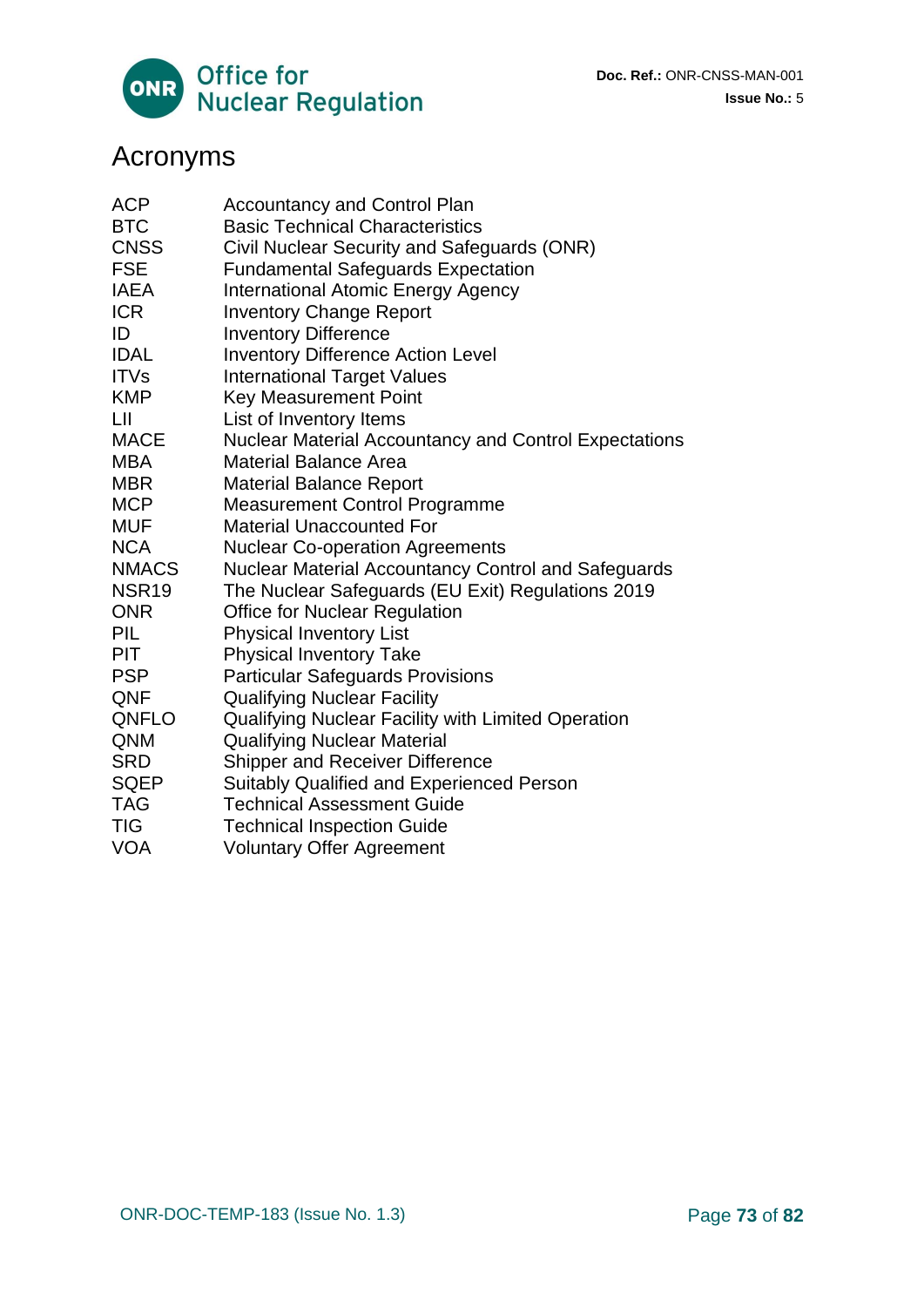

# FSE and MACE List

# FSE 1 – Leadership and Management for NMACS

| <b>Fundamental Safeguards</b><br><b>Expectation</b>                                                                                                                                                                                                                                | <b>Leadership and</b><br><b>Management for NMACS</b> | FSE <sub>1</sub> |  |
|------------------------------------------------------------------------------------------------------------------------------------------------------------------------------------------------------------------------------------------------------------------------------------|------------------------------------------------------|------------------|--|
| Operators should implement and maintain organisational capability for NMACS<br>underpinned by strong leadership, robust governance, adequate management, and<br>accountability of NMACS arrangements incorporating internal and independent<br>evidence-based assurance processes. |                                                      |                  |  |
| FSE 1 - Leadership and                                                                                                                                                                                                                                                             | Governance and                                       | <b>MACE 1.1</b>  |  |
| <b>Management for NMACS</b>                                                                                                                                                                                                                                                        | Leadership                                           |                  |  |
| Governance and leadership at all levels should focus the organisation on achieving<br>and sustaining high standards of NMACS and on delivering the characteristics of a<br>high reliability organisation.                                                                          |                                                      |                  |  |
|                                                                                                                                                                                                                                                                                    |                                                      |                  |  |
| FSE 1 - Leadership and<br><b>Management for NMACS</b>                                                                                                                                                                                                                              | <b>Capable Organisation</b>                          | <b>MACE 1.2</b>  |  |
| The organisation should have the capability to implement and maintain the NMACS<br>arrangements for its undertakings.                                                                                                                                                              |                                                      |                  |  |
|                                                                                                                                                                                                                                                                                    |                                                      |                  |  |
| FSE 1 - Leadership and<br><b>Management for NMACS</b>                                                                                                                                                                                                                              | <b>Decision Making</b>                               | <b>MACE 1.3</b>  |  |
| Decisions made at all levels in the organisation affecting NMACS should be<br>informed, rational, objective, and prudent.                                                                                                                                                          |                                                      |                  |  |
|                                                                                                                                                                                                                                                                                    |                                                      |                  |  |
| FSE 1 - Leadership and<br><b>Management for NMACS</b>                                                                                                                                                                                                                              | <b>Organisational Learning</b>                       | <b>MACE 1.4</b>  |  |
| Lessons should be learned from internal and external sources to continually<br>improve leadership, organisational capability, the management system, NMACS<br>decision-making and performance.                                                                                     |                                                      |                  |  |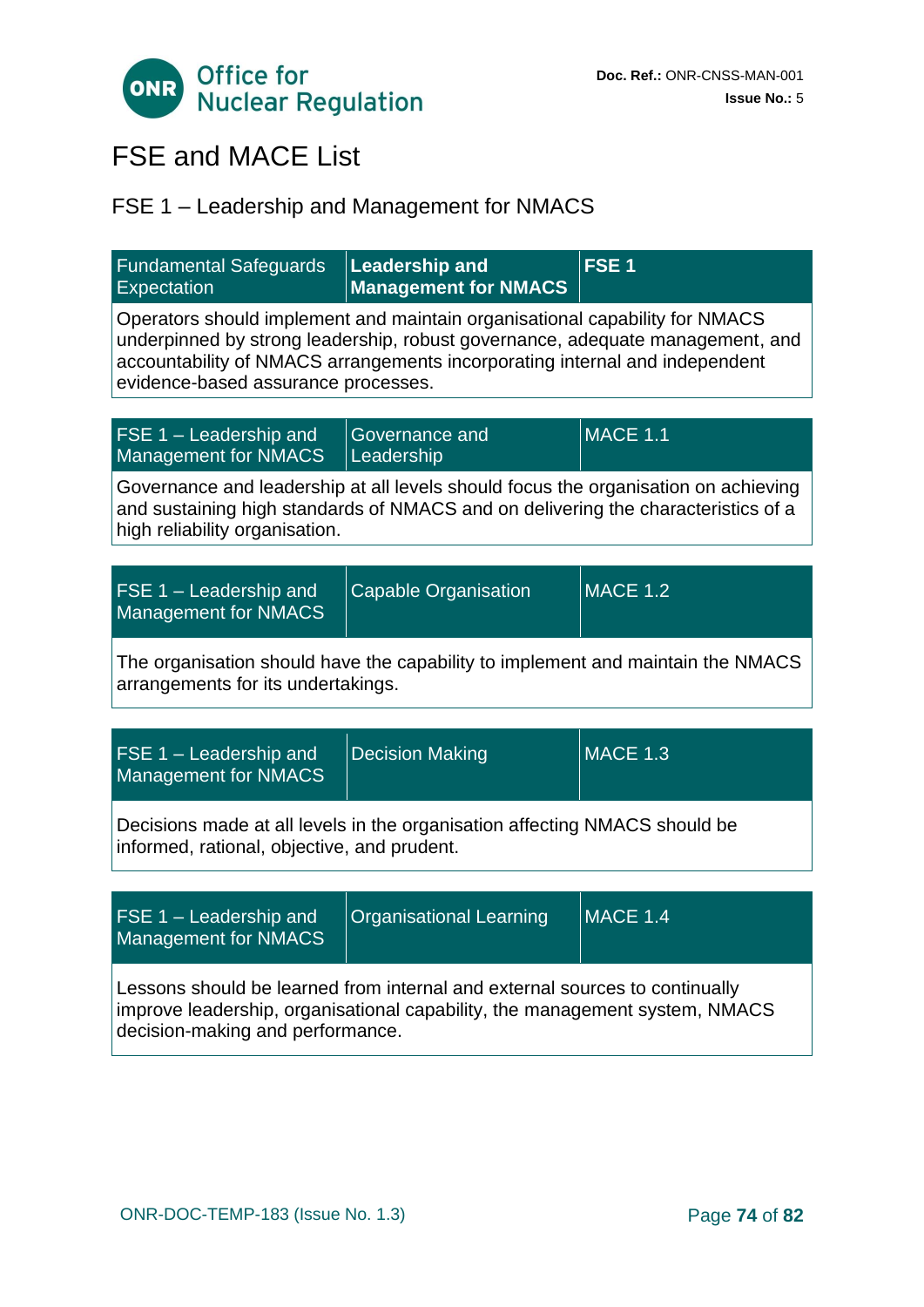

| <b>FSE 1 – Leadership and</b><br>Management for NMACS                                                                                                                       | <b>Assurance Processes</b> | <b>MACE 1.5</b> |
|-----------------------------------------------------------------------------------------------------------------------------------------------------------------------------|----------------------------|-----------------|
| There should be evidence-based assurance processes in place to inform strategy<br>through the governance process, which welcomes challenge from across the<br>organisation. |                            |                 |

### FSE 2 – Organisational Culture

| <b>Fundamental Safeguards Organisational Culture</b><br><b>Expectation</b>                                              | FSE <sub>2</sub> |
|-------------------------------------------------------------------------------------------------------------------------|------------------|
| Operators should encourage and embed an organisational culture that recognises<br>and promotes the importance of NMACS. |                  |

| <b>FSE 2 - Organisational</b><br><b>Culture</b> | Maintenance of a Robust<br><b>NMACS Culture</b> | $MACE$ 2.1 |
|-------------------------------------------------|-------------------------------------------------|------------|
|                                                 |                                                 |            |

There should be evidence-based assurance processes in place to inform strategy through the governance process, which welcomes challenge from across the organisation.

#### FSE 3 – Competence Management

| <b>Fundamental Safeguards Competence</b><br><b>Expectation</b> | Management | FSE <sub>3</sub> |
|----------------------------------------------------------------|------------|------------------|
|                                                                |            |                  |

Operators should implement and maintain effective arrangements to manage the competence of those with assigned NMACS roles and responsibilities.

| $FSE 3 - Competence$<br>Management                                                                                                                            | Analysis of NMACS Roles   MACE 3.1<br>and Associated<br><b>Competencies</b> |  |
|---------------------------------------------------------------------------------------------------------------------------------------------------------------|-----------------------------------------------------------------------------|--|
| Analysis should be carried out of all tasks important to NMACS and used to justify<br>the effective delivery of the NMACS functions to which they contribute. |                                                                             |  |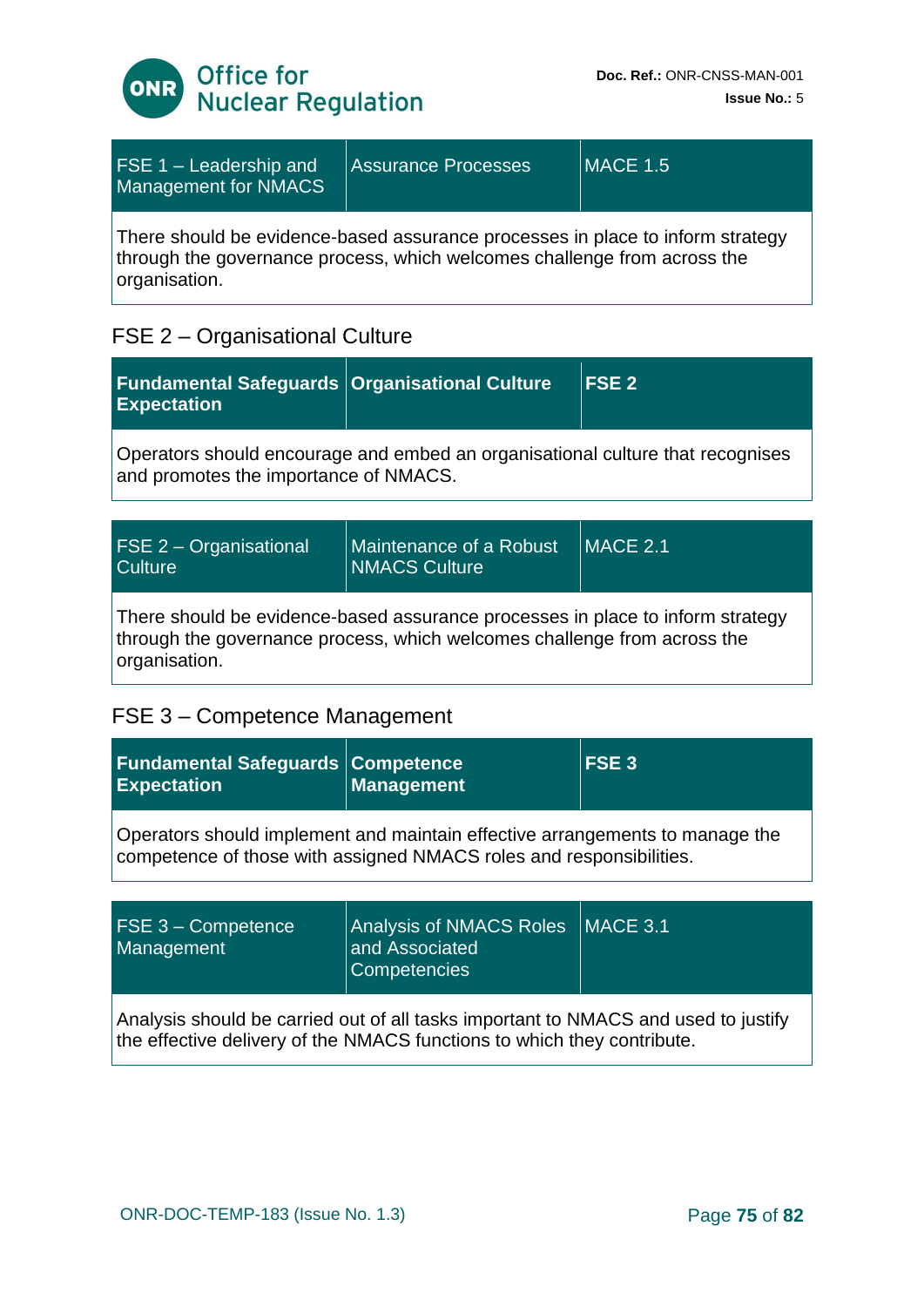

| FSE 3 - Competence<br>Management                                                                                                                                                                                                                                                     | <b>Identification of Learning</b><br><b>Objectives and Training</b><br><b>Needs</b> | <b>MACE 3.2</b> |  |
|--------------------------------------------------------------------------------------------------------------------------------------------------------------------------------------------------------------------------------------------------------------------------------------|-------------------------------------------------------------------------------------|-----------------|--|
| An analysis of roles, tasks and competencies should be used to generate learning<br>objectives, which inform the development of a set of training needs and are used to<br>derive the criteria, or standards, against which the trainee is assessed during and/or<br>after training. |                                                                                     |                 |  |
| FSE 3 - Competence<br>Management                                                                                                                                                                                                                                                     | Measurement of<br>Competence                                                        | <b>MACE 3.3</b> |  |
| Operators should implement and maintain a process of assessment, which provides<br>confidence that all personnel whose actions have the potential to impact upon<br>NMACS meet defined competence expectations.                                                                      |                                                                                     |                 |  |
|                                                                                                                                                                                                                                                                                      |                                                                                     |                 |  |
| FSE 3 - Competence<br>Management                                                                                                                                                                                                                                                     | Organisation of and<br><b>Support to the Training</b><br><b>Function</b>            | <b>MACE 3.4</b> |  |
| Training and competence assurance of personnel with NMACS roles should be<br>given due priority by operators.                                                                                                                                                                        |                                                                                     |                 |  |

# FSE 4 – Reporting, Anomalies, and Investigations

| <b>Fundamental Safeguards Reporting, Anomalies</b><br><b>Expectation</b>                                                                                                                                                                       | and Investigations | <b>IFSE4</b> |
|------------------------------------------------------------------------------------------------------------------------------------------------------------------------------------------------------------------------------------------------|--------------------|--------------|
| Operators must implement and maintain arrangements for the timely and accurate<br>reporting of information required by NSR19. Arrangements for the investigation,<br>resolution and reporting of discrepancies and anomalies must be in place. |                    |              |

| <b>FSE 4 – Reporting,</b><br>Anomalies, and<br>Investigations                                                                                              | Reporting | MACE 4.1 |
|------------------------------------------------------------------------------------------------------------------------------------------------------------|-----------|----------|
| Operators should implement and maintain arrangements for the monitoring,<br>reporting and review of NMACS performance, which includes the effectiveness of |           |          |

meeting NMACS requirements and identifying trends.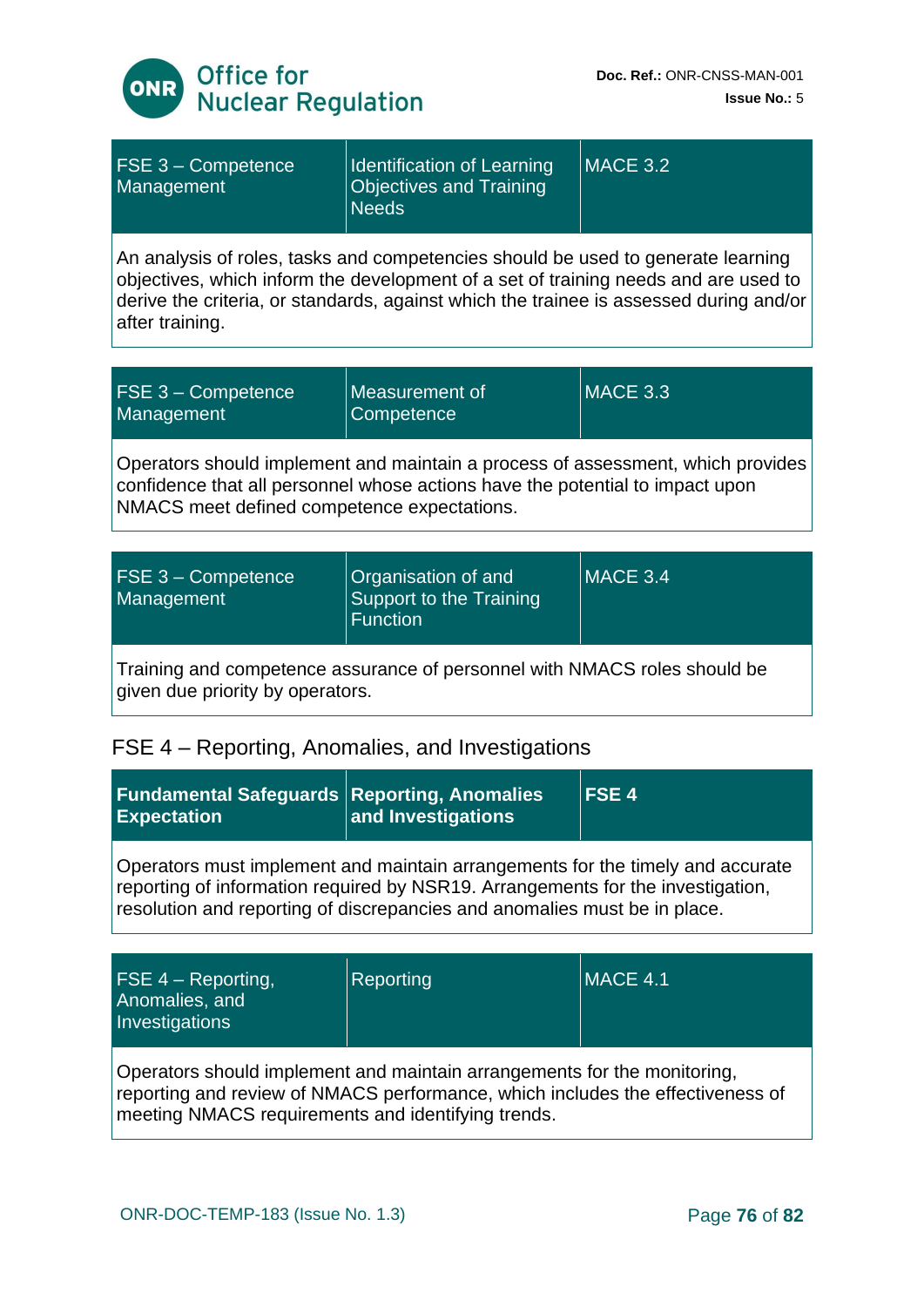

| $FSE 4 - Reporting,$<br>Anomalies, and<br>Investigations | Anomalies and<br>Investigations | MACE 4.2 |
|----------------------------------------------------------|---------------------------------|----------|
|                                                          |                                 |          |

Operators should have an approach that recognises, investigates, and manages NMACS discrepancies and anomalies in a timely manner and documents their treatment. Such investigations should aim to establish in a timely manner the accountancy evidence that all QNM is properly accounted for and under control.

Related MACE: 7.3 and 9.3

Operators should have arrangements and procedures in place to deal with NMACS incidents, events, anomalies, and discrepancies, which include escalation, investigation, and corrective action arrangements to resolve incidents. Procedures should aim to prevent reoccurrence of NMACS incidents, events, anomalies, and discrepancies and ensure wider dissemination of learning from experience.

#### FSE 5 – Reliability, Resilience and Sustainability

| <b>Fundamental Safeguards</b><br><b>Expectation</b>                                                                                                                                                 | <b>Reliability, Resilience</b><br>and Sustainability | FSE <sub>5</sub> |
|-----------------------------------------------------------------------------------------------------------------------------------------------------------------------------------------------------|------------------------------------------------------|------------------|
| Operators should design and support their NMACS regime to ensure it is reliable,<br>resilient, sustained and remains relevant and proportionate throughout the entire<br>lifecycle of the facility. |                                                      |                  |
| FSE $5 -$ Reliability,                                                                                                                                                                              | <b>Reliability and Resilience</b>                    | <b>MACE 5.1</b>  |
| Resilience and<br>Sustainability                                                                                                                                                                    |                                                      |                  |

Operators should incorporate reliability and resilience into the design of systems for the purposes of NMACS.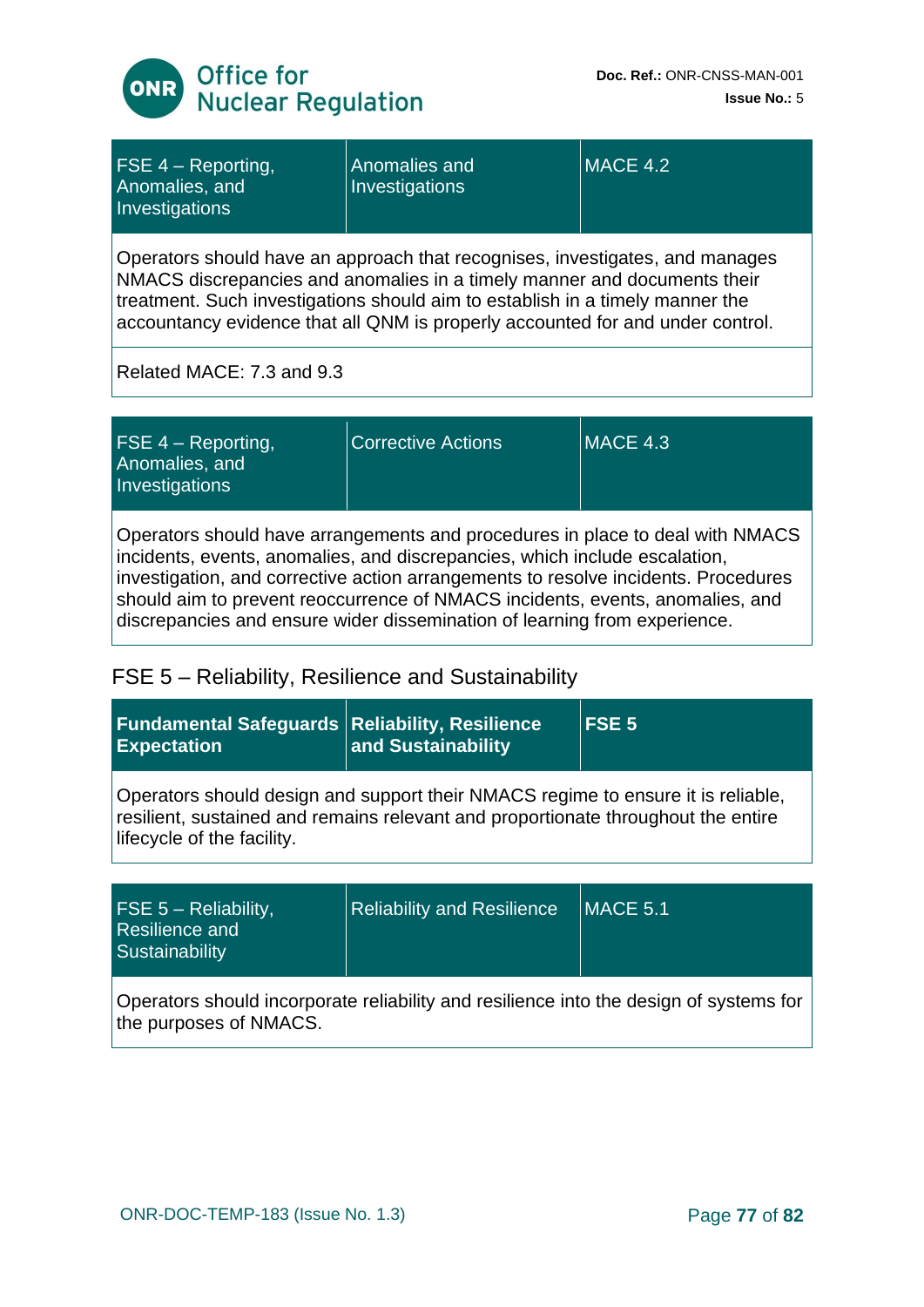

| FSE $5 -$ Reliability,<br>Resilience and<br>Sustainability | <b>Examination, Inspection,</b><br>Maintenance and Testing | $MACE$ 5.2 |
|------------------------------------------------------------|------------------------------------------------------------|------------|
|                                                            |                                                            |            |

Systems and components for the purposes of NMACS should receive regular and systematic Examination, Inspection, Maintenance and Testing (EIMT).

| $FSE 5 - Reliability,$<br>Resilience and<br>Sustainability                 | Sustainability | <b>MACE 5.3</b> |
|----------------------------------------------------------------------------|----------------|-----------------|
| Operators should ensure that the constituent parts of its NMACS regime are |                |                 |

sustained and supported over time to ensure it continues to achieve the required outcomes.

## FSE 6 – Measurement Programme and Control

| <b>Fundamental Safeguards   Measurement</b><br><b>Expectation</b>                                                                                                                                                          | <b>Programme and Control</b>            | FSE <sub>6</sub> |
|----------------------------------------------------------------------------------------------------------------------------------------------------------------------------------------------------------------------------|-----------------------------------------|------------------|
| Where measurements are performed, operators must implement and maintain<br>robust arrangements to ensure the appropriate performance of measurement<br>systems that provide data for the purposes of NMACS.                |                                         |                  |
|                                                                                                                                                                                                                            |                                         |                  |
| FSE 6 - Measurement<br><b>Programme and Control</b>                                                                                                                                                                        | <b>Measurement Control</b><br>Programme | <b>MACE 6.1</b>  |
| A system must be implemented for accountancy areas where QNM is processed, to<br>ensure the effectiveness of measurement and analytical systems and the quality of<br>resulting data that is generated for NMACS purposes. |                                         |                  |
|                                                                                                                                                                                                                            |                                         |                  |
| $FSE 6 - Measurement$<br><b>Programme and Control</b>                                                                                                                                                                      | Traceability and Validation MACE 6.2    |                  |
| Measurements performed for the purposes of NMACS must be conducted to have<br>traceability and should be validated appropriately.                                                                                          |                                         |                  |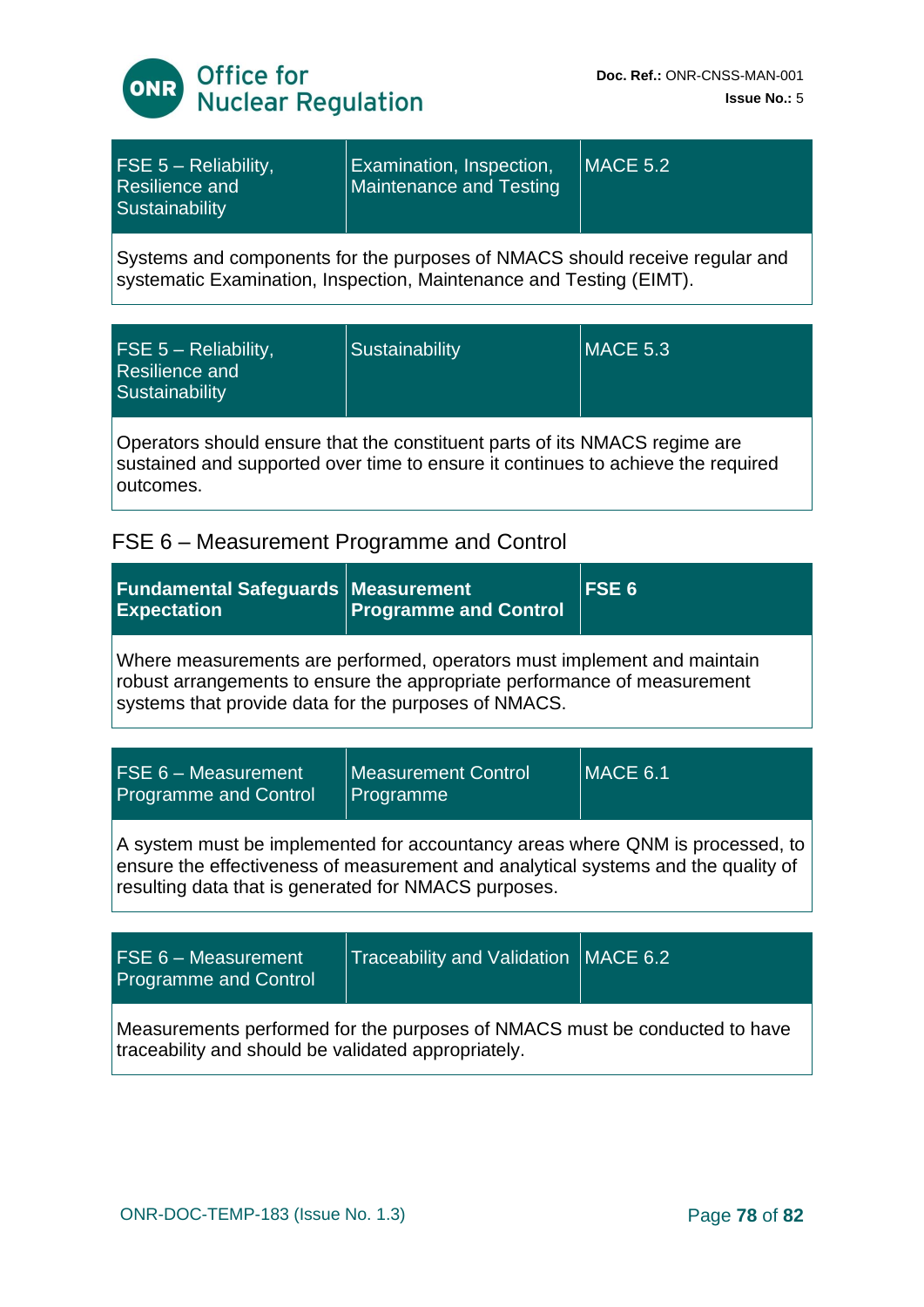

| $FSE 6 - Measurement$<br><b>Programme and Control</b>                                                                                                                                                                    | <b>Precision and Accuracy</b> | MACE 6.3 |
|--------------------------------------------------------------------------------------------------------------------------------------------------------------------------------------------------------------------------|-------------------------------|----------|
| Where measurements are performed for the purposes of NMACS, a programme<br>must be established for providing sufficiently accurate and precise quantification<br>and characterisation of the QNM subject to measurement. |                               |          |

## FSE 7 – Nuclear Material Tracking

| <b>Fundamental Safeguards Nuclear Material</b><br><b>Expectation</b> | <b>Tracking</b> | <b>IFSE7</b> |
|----------------------------------------------------------------------|-----------------|--------------|
|                                                                      |                 |              |

Operators must implement and maintain an NMACS system that is able to provide identification, quantity, characteristics and track any QNM in their QNFs at any time.

| <b>IFSE 7 - Nuclear Material</b><br>Tracking                                                                                                                                                       | <b>Inventory Control</b> | <b>MACE 7.1</b> |
|----------------------------------------------------------------------------------------------------------------------------------------------------------------------------------------------------|--------------------------|-----------------|
| Operators must ensure that procedures and arrangements are established and<br>implemented to ensure any processing and/or transfers of QNM are controlled,<br>recorded and verified appropriately. |                          |                 |
| Related MACE: 8.3 and 9.2                                                                                                                                                                          |                          |                 |

| <b>FSE 7 - Nuclear Material</b><br>Tracking                                                                                           | <b>Identification of QNM</b> | $MACE$ 7.2 |
|---------------------------------------------------------------------------------------------------------------------------------------|------------------------------|------------|
| Operators must ensure that arrangements and procedures are in place to enable<br>the unique identification of all QNM within the MBA. |                              |            |

| <b>FSE 7 - Nuclear Material</b><br>Tracking                                                                                                     | <b>NMACS Discrepancies</b> | <b>MACE 7.3</b> |
|-------------------------------------------------------------------------------------------------------------------------------------------------|----------------------------|-----------------|
| Operators should ensure that arrangements are in place that recognise and<br>investigate NMACS discrepancies whilst recording their management. |                            |                 |
| Related MACE: 4.2 and 8.3                                                                                                                       |                            |                 |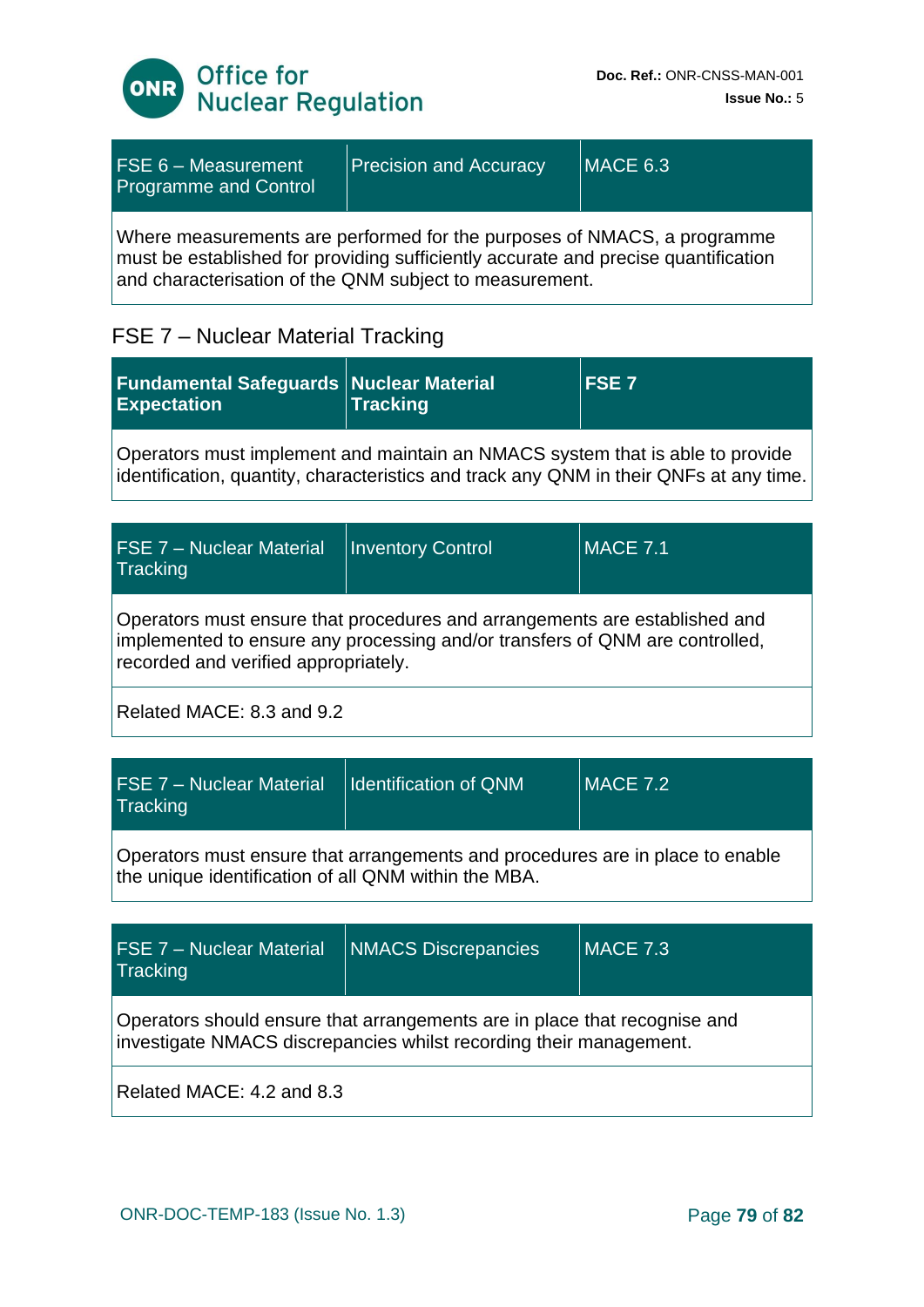

# FSE 8 – Data Processing and Control

| <b>Fundamental Safeguards</b><br><b>Expectation</b>                                                                                                                                                                                                                                         | <b>Data Processing and</b><br><b>Control</b>              | FSE <sub>8</sub> |
|---------------------------------------------------------------------------------------------------------------------------------------------------------------------------------------------------------------------------------------------------------------------------------------------|-----------------------------------------------------------|------------------|
| Operators must implement and maintain data processing systems that can produce<br>the NMACS reports, and records required under NSR19 that incorporate technical<br>and procedural controls to protect the confidentiality, integrity and availability of<br>sensitive nuclear information. |                                                           |                  |
| FSE 8 - Data Processing<br>and Control                                                                                                                                                                                                                                                      | <b>Data Processing</b><br><b>Capabilities</b>             | $MACE$ 8.1       |
| Operators must have the appropriate capabilities in place to ensure that the reports<br>and records required under NSR19 can be produced in the correct format, within<br>the required timescales.                                                                                          |                                                           |                  |
|                                                                                                                                                                                                                                                                                             |                                                           |                  |
| FSE 8 - Data Processing<br>and Control                                                                                                                                                                                                                                                      | <b>Compilation of Nuclear</b><br><b>Material Accounts</b> | <b>MACE 8.2</b>  |
| Operators should ensure that the appropriate arrangements and procedures are in<br>place to ensure the effective management of their nuclear material accounts.                                                                                                                             |                                                           |                  |
|                                                                                                                                                                                                                                                                                             |                                                           |                  |
| FSE 8 - Data Processing<br>and Control                                                                                                                                                                                                                                                      | <b>Records Management</b>                                 | <b>MACE 8.3</b>  |
| Operators should ensure that the appropriate arrangements are in place to<br>effectively manage the control of NMACS documentation and data.                                                                                                                                                |                                                           |                  |
| Related MACE: 7.1 and 7.3                                                                                                                                                                                                                                                                   |                                                           |                  |

### FSE 9 – Material Balance

| <b>Fundamental Safeguards Material Balance</b><br><b>Expectation</b>                                                                                                                                                                                                                                   | <b>FSE 9</b> |
|--------------------------------------------------------------------------------------------------------------------------------------------------------------------------------------------------------------------------------------------------------------------------------------------------------|--------------|
| Operators must have arrangements in place to ensure that QNM shipped, received,<br>processed and stored within QNFs is subject to robust NMACS arrangements that<br>guarantee traceability, include arrangements for physical inventory taking and,<br>where appropriate, material balance evaluation. |              |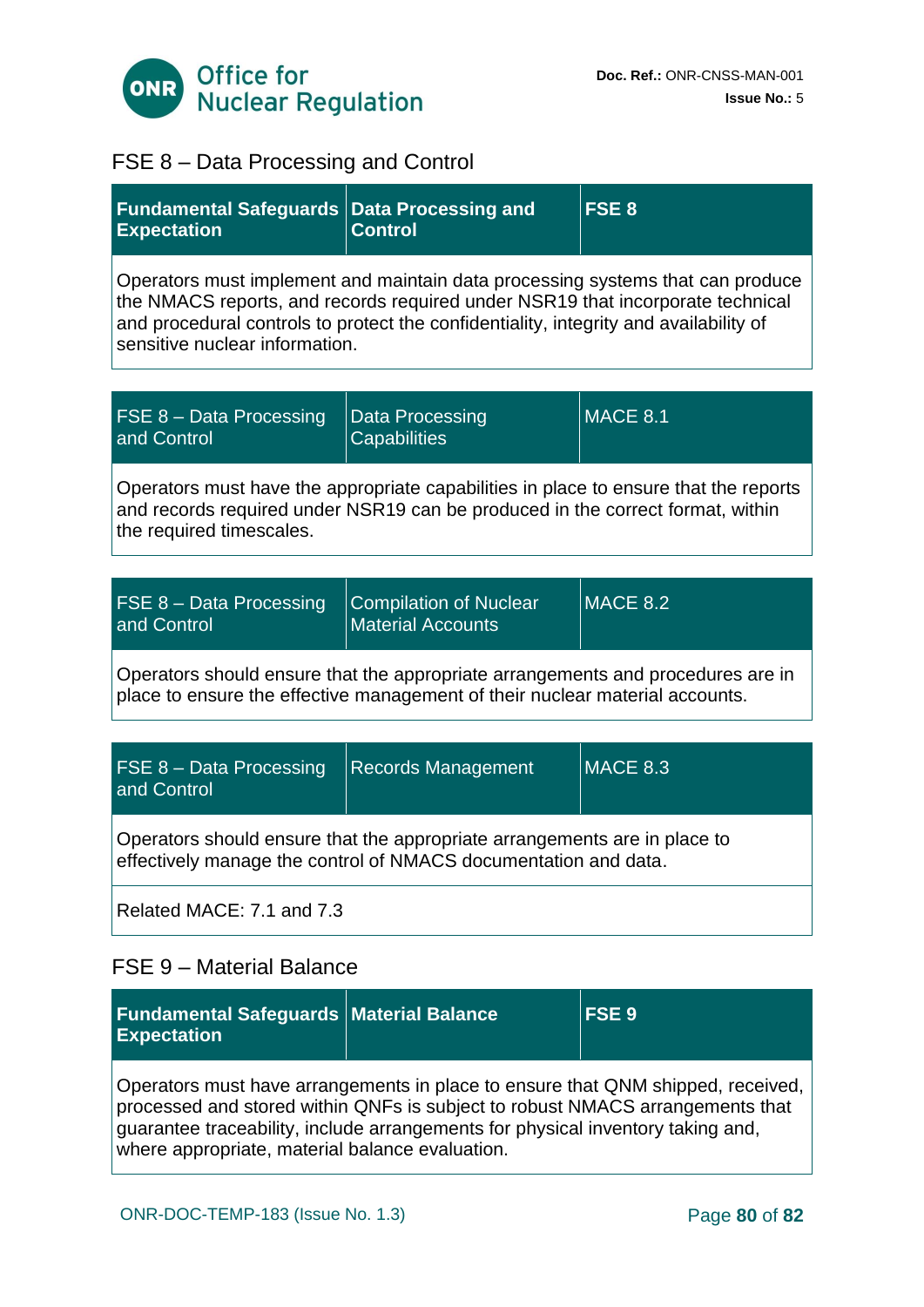

| <b>FSE 9 - Material Balance</b>                                                                                                                                                                                                                                | On/Off Site Movements of<br><b>QNM</b> | <b>MACE 9.1</b> |
|----------------------------------------------------------------------------------------------------------------------------------------------------------------------------------------------------------------------------------------------------------------|----------------------------------------|-----------------|
| Operators must ensure that the appropriate arrangements are in place to ensure<br>that QNM shipped from sites and external receipts of QNM onto sites are controlled<br>and subject to effective and robust NMACS arrangements that guarantee<br>traceability. |                                        |                 |
|                                                                                                                                                                                                                                                                |                                        |                 |
| <b>FSE 9 - Material Balance</b>                                                                                                                                                                                                                                | <b>Physical Inventory Taking</b>       | MACE 9.2        |
| Operators must ensure that the appropriate Physical Inventory Taking (PIT)<br>arrangements are in place to ensure that all QNM within an MBA is recorded                                                                                                       |                                        |                 |

arrangements are in place to ensure that all QNM within an MBA is recorded accurately through measurement or derived estimates, as specified in Regulation 15 of NSR19.

Related MACE: 7.1

| <b>FSE 9 - Material Balance</b>   Material Balance                         | Evaluation | $MACE$ 9.3 |  |  |
|----------------------------------------------------------------------------|------------|------------|--|--|
| Operators must ensure that where appropriate, arrangements are in place to |            |            |  |  |

ensure that Material Balance Evaluation (MBE) is carried out to determine if any non-zero inventory differences for can be explained by measurement uncertainty or reflects other causes.

Related MACE: 4.2

### FSE 10 – Quality Assurance and Control for NMACS

| <b>Fundamental Safeguards Quality Assurance and</b><br><b>Expectation</b>                          | <b>Control for NMACS</b> | $\overline{\text{FSE}}$ 10 |  |
|----------------------------------------------------------------------------------------------------|--------------------------|----------------------------|--|
| Operators must implement and maintain quality assurance and quality control<br>measures for NMACS. |                          |                            |  |